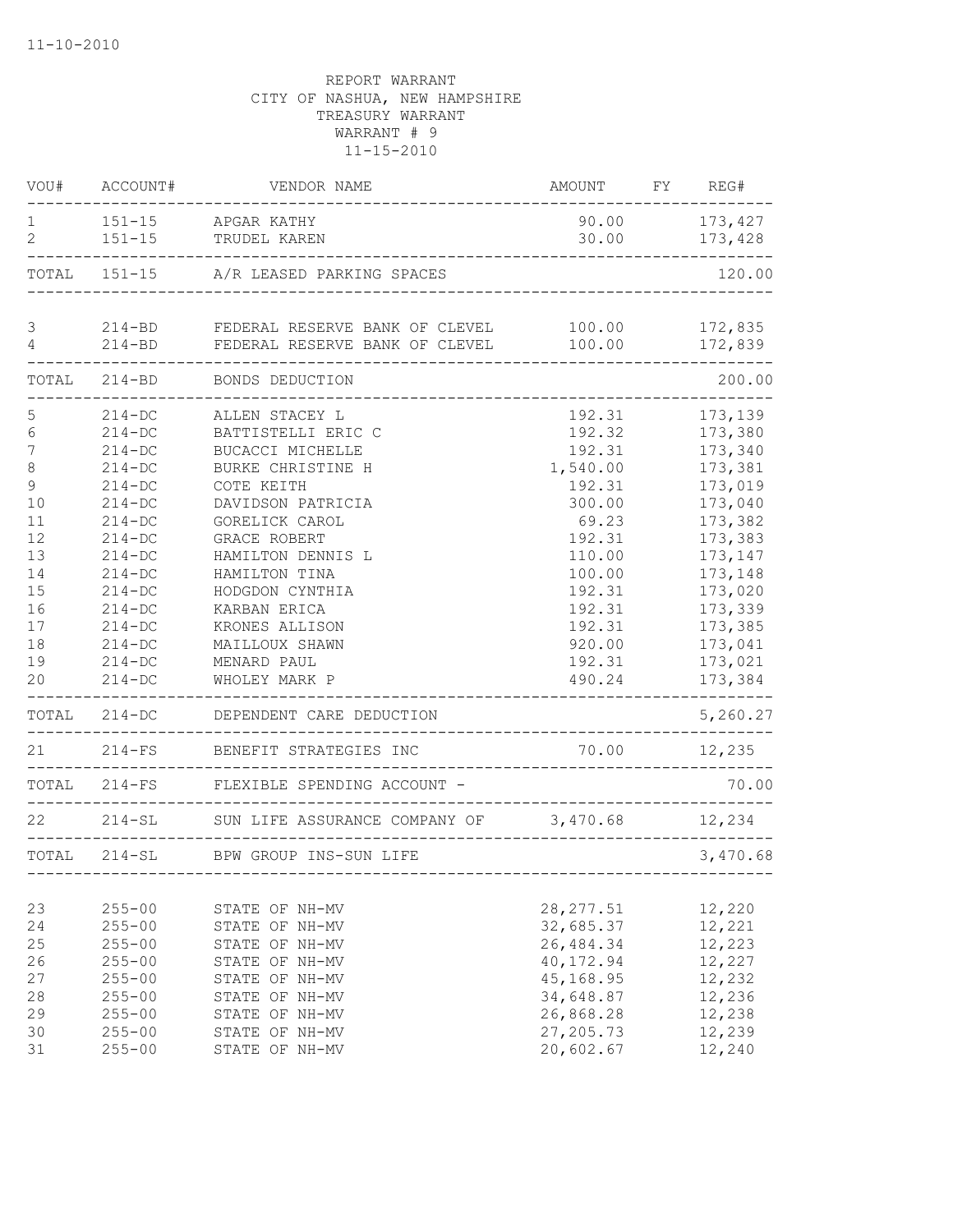| VOU#  | ACCOUNT#   |           | VENDOR NAME                    | AMOUNT    | FY. | REG#       |
|-------|------------|-----------|--------------------------------|-----------|-----|------------|
| 32    | $255 - 00$ |           | STATE OF NH-MV                 | 26,656.65 |     | 12,243     |
| TOTAL | $255 - 00$ | STATE MVR |                                |           |     | 308,771.31 |
| 33    | $255 - 05$ |           | STATE OF NH                    | 19.25     |     | 173,566    |
| TOTAL | $255 - 05$ |           | STATE OF NH-FBI FINGERPRNT FEE |           |     | 19.25      |
|       |            |           |                                |           |     |            |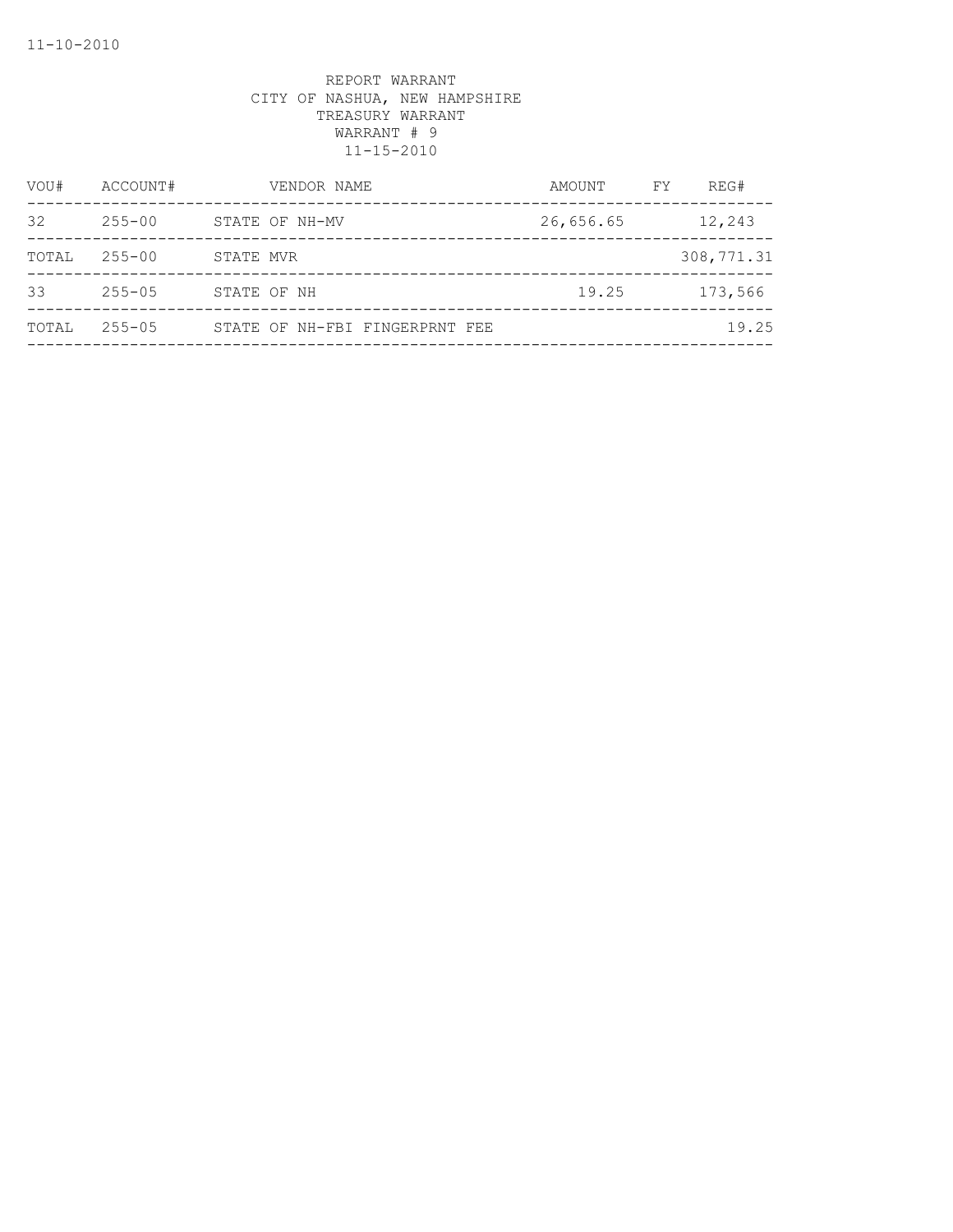| 173,590<br>305-32005<br>PUBLIC SERVICE OF NEW HAMPSHIR<br>223.57<br>305-33005<br>32.29<br>173,546<br>PENNICHUCK WATER<br>305-34015<br>3.64<br>173,565<br>METROMEDIA ENERGY INC<br>305-34015<br>3.68<br>173,561<br>NATIONAL GRID<br>61.39<br>305-41015<br>PETTY CASH<br>172,838<br>305-59100<br>COLLINS JOHN<br>100.00<br>173,049<br>305-59100<br>425.00<br>173,151<br>JEYNES MIKE<br>305-59100<br>287.50<br>173,026<br>MCLEAN JIM<br>305-59100<br>O'NEIL TIM<br>287.50<br>173,027<br>305-59100<br>SOTO JESENIK<br>173,422<br>137.50<br>305-59100<br>WALLENT FRANK J<br>150.00<br>172,908<br>305-64030<br>165.09<br>12,224<br>CITIZENS BANK<br>305-98029 PETTY CASH<br>59.00<br>172,838<br>SRF - CIVIC & COMM ACTIVITIES<br>305<br>TOTAL<br>308-41005<br>32.40<br>173,130<br>STAPLES ADVANTAGE<br>173,130<br>308-41015<br>142.85<br>STAPLES ADVANTAGE<br>308-72010<br>CONWAY OFFICE PRODUCTS LLC<br>94.50<br>172,956<br>308-83010<br>ANTHEM BLUE CROSS BLUE SHIELD 97,759.87<br>12,229<br>308-83010<br>173, 471<br>CREECH, ARLENE<br>473.68<br>12,229<br>308-83011<br>ANTHEM BLUE CROSS BLUE SHIELD<br>893.57<br>514,215.00<br>12,229<br>308-83012<br>ANTHEM BLUE CROSS BLUE SHIELD<br>327,280.29<br>12,229<br>308-83013<br>ANTHEM BLUE CROSS BLUE SHIELD<br>116,303.97<br>12,230<br>308-83016<br>HARVARD PILGRIM HEALTH CARE<br>308-83017<br>94, 141.92<br>12,230<br>HARVARD PILGRIM HEALTH CARE<br>12,229<br>308-83018<br>ANTHEM BLUE CROSS BLUE SHIELD<br>96,041.95<br>308-83019<br>ANTHEM BLUE CROSS BLUE SHIELD<br>76,722.75<br>12,229<br>308-83020<br>36,075.87<br>12,231<br>NORTHEAST DELTA<br>308-83021<br>15,597.35<br>12,231<br>NORTHEAST DELTA<br>308-83023<br>72.00<br>173, 474<br>BONANNO CHERYL<br>56<br>308-83023<br>154.68<br>173,416<br>WELLNESS REIMBURSEMENT<br>35,668.60<br>12,233<br>57<br>308-83026<br>NORTHERN NEW ENGLAND BENEFIT T<br>58<br>308-83053<br>APPLE SERVICES NASHUA<br>1,101.00<br>172,899<br>403.00<br>173,051<br>308-83053<br>ASSOCIATED RADIOLOGISTS PA<br>W/<br>60<br>DARTMOUTH-HITCHCOCK CLINIC<br>156.00<br>173,093<br>308-83053<br>297.00<br>61<br>308-83053<br>DERRY SPORTS & REHAB LLC<br>173,341<br>308-83053<br>62<br>DH FAMILY MEDICINE NASHUA INC<br>384.00<br>173,048<br>63<br>308-83053<br>1,241.00<br>173,077<br>FOUR SEASONS ORTHOPAEDIC CTR P<br>64<br>308-83053<br>900.00<br>172,881<br>GRANITE STATE ANESTHESIOLOGIST<br>65<br>308-83053<br>213.00<br>173,066<br>GREATER NASHUA EMERGENCY PHYS<br>172,921<br>66<br>308-83053<br>KOIS WILLIAM EDWARD MD<br>250.00<br>173,579<br>67<br>308-83053<br>LEWIS PHYSICAL MEDICINE<br>177.00<br>68<br>308-83053<br>NEW ENGLAND BAPTIST HOSPITAL<br>921.00<br>172,948<br>69<br>308-83053<br>NEW ENGLAND ORTHOPEDIC & SPINE<br>23, 112.00<br>173,389<br>308-83053<br>SO NH REGIONAL MEDICAL CENTER<br>3,709.13<br>173,053<br>70<br>308-83053<br>SPEARE MEMORIAL HOSPITAL<br>428.00<br>173, 421<br>71 | VOU# | ACCOUNT# | VENDOR NAME | AMOUNT | FY. | REG#     |
|--------------------------------------------------------------------------------------------------------------------------------------------------------------------------------------------------------------------------------------------------------------------------------------------------------------------------------------------------------------------------------------------------------------------------------------------------------------------------------------------------------------------------------------------------------------------------------------------------------------------------------------------------------------------------------------------------------------------------------------------------------------------------------------------------------------------------------------------------------------------------------------------------------------------------------------------------------------------------------------------------------------------------------------------------------------------------------------------------------------------------------------------------------------------------------------------------------------------------------------------------------------------------------------------------------------------------------------------------------------------------------------------------------------------------------------------------------------------------------------------------------------------------------------------------------------------------------------------------------------------------------------------------------------------------------------------------------------------------------------------------------------------------------------------------------------------------------------------------------------------------------------------------------------------------------------------------------------------------------------------------------------------------------------------------------------------------------------------------------------------------------------------------------------------------------------------------------------------------------------------------------------------------------------------------------------------------------------------------------------------------------------------------------------------------------------------------------------------------------------------------------------------------------------------------------------------------------------------------------------------------------------------------------------------------------------------------------------------------------------------------------------------------------------------------------------------------------------------------------------------------------------------------|------|----------|-------------|--------|-----|----------|
|                                                                                                                                                                                                                                                                                                                                                                                                                                                                                                                                                                                                                                                                                                                                                                                                                                                                                                                                                                                                                                                                                                                                                                                                                                                                                                                                                                                                                                                                                                                                                                                                                                                                                                                                                                                                                                                                                                                                                                                                                                                                                                                                                                                                                                                                                                                                                                                                                                                                                                                                                                                                                                                                                                                                                                                                                                                                                                  | 34   |          |             |        |     |          |
|                                                                                                                                                                                                                                                                                                                                                                                                                                                                                                                                                                                                                                                                                                                                                                                                                                                                                                                                                                                                                                                                                                                                                                                                                                                                                                                                                                                                                                                                                                                                                                                                                                                                                                                                                                                                                                                                                                                                                                                                                                                                                                                                                                                                                                                                                                                                                                                                                                                                                                                                                                                                                                                                                                                                                                                                                                                                                                  | 35   |          |             |        |     |          |
|                                                                                                                                                                                                                                                                                                                                                                                                                                                                                                                                                                                                                                                                                                                                                                                                                                                                                                                                                                                                                                                                                                                                                                                                                                                                                                                                                                                                                                                                                                                                                                                                                                                                                                                                                                                                                                                                                                                                                                                                                                                                                                                                                                                                                                                                                                                                                                                                                                                                                                                                                                                                                                                                                                                                                                                                                                                                                                  | 36   |          |             |        |     |          |
|                                                                                                                                                                                                                                                                                                                                                                                                                                                                                                                                                                                                                                                                                                                                                                                                                                                                                                                                                                                                                                                                                                                                                                                                                                                                                                                                                                                                                                                                                                                                                                                                                                                                                                                                                                                                                                                                                                                                                                                                                                                                                                                                                                                                                                                                                                                                                                                                                                                                                                                                                                                                                                                                                                                                                                                                                                                                                                  | 37   |          |             |        |     |          |
|                                                                                                                                                                                                                                                                                                                                                                                                                                                                                                                                                                                                                                                                                                                                                                                                                                                                                                                                                                                                                                                                                                                                                                                                                                                                                                                                                                                                                                                                                                                                                                                                                                                                                                                                                                                                                                                                                                                                                                                                                                                                                                                                                                                                                                                                                                                                                                                                                                                                                                                                                                                                                                                                                                                                                                                                                                                                                                  | 38   |          |             |        |     |          |
|                                                                                                                                                                                                                                                                                                                                                                                                                                                                                                                                                                                                                                                                                                                                                                                                                                                                                                                                                                                                                                                                                                                                                                                                                                                                                                                                                                                                                                                                                                                                                                                                                                                                                                                                                                                                                                                                                                                                                                                                                                                                                                                                                                                                                                                                                                                                                                                                                                                                                                                                                                                                                                                                                                                                                                                                                                                                                                  | 39   |          |             |        |     |          |
|                                                                                                                                                                                                                                                                                                                                                                                                                                                                                                                                                                                                                                                                                                                                                                                                                                                                                                                                                                                                                                                                                                                                                                                                                                                                                                                                                                                                                                                                                                                                                                                                                                                                                                                                                                                                                                                                                                                                                                                                                                                                                                                                                                                                                                                                                                                                                                                                                                                                                                                                                                                                                                                                                                                                                                                                                                                                                                  | 40   |          |             |        |     |          |
|                                                                                                                                                                                                                                                                                                                                                                                                                                                                                                                                                                                                                                                                                                                                                                                                                                                                                                                                                                                                                                                                                                                                                                                                                                                                                                                                                                                                                                                                                                                                                                                                                                                                                                                                                                                                                                                                                                                                                                                                                                                                                                                                                                                                                                                                                                                                                                                                                                                                                                                                                                                                                                                                                                                                                                                                                                                                                                  | 41   |          |             |        |     |          |
|                                                                                                                                                                                                                                                                                                                                                                                                                                                                                                                                                                                                                                                                                                                                                                                                                                                                                                                                                                                                                                                                                                                                                                                                                                                                                                                                                                                                                                                                                                                                                                                                                                                                                                                                                                                                                                                                                                                                                                                                                                                                                                                                                                                                                                                                                                                                                                                                                                                                                                                                                                                                                                                                                                                                                                                                                                                                                                  | 42   |          |             |        |     |          |
|                                                                                                                                                                                                                                                                                                                                                                                                                                                                                                                                                                                                                                                                                                                                                                                                                                                                                                                                                                                                                                                                                                                                                                                                                                                                                                                                                                                                                                                                                                                                                                                                                                                                                                                                                                                                                                                                                                                                                                                                                                                                                                                                                                                                                                                                                                                                                                                                                                                                                                                                                                                                                                                                                                                                                                                                                                                                                                  | 43   |          |             |        |     |          |
|                                                                                                                                                                                                                                                                                                                                                                                                                                                                                                                                                                                                                                                                                                                                                                                                                                                                                                                                                                                                                                                                                                                                                                                                                                                                                                                                                                                                                                                                                                                                                                                                                                                                                                                                                                                                                                                                                                                                                                                                                                                                                                                                                                                                                                                                                                                                                                                                                                                                                                                                                                                                                                                                                                                                                                                                                                                                                                  | 44   |          |             |        |     |          |
|                                                                                                                                                                                                                                                                                                                                                                                                                                                                                                                                                                                                                                                                                                                                                                                                                                                                                                                                                                                                                                                                                                                                                                                                                                                                                                                                                                                                                                                                                                                                                                                                                                                                                                                                                                                                                                                                                                                                                                                                                                                                                                                                                                                                                                                                                                                                                                                                                                                                                                                                                                                                                                                                                                                                                                                                                                                                                                  | 45   |          |             |        |     |          |
|                                                                                                                                                                                                                                                                                                                                                                                                                                                                                                                                                                                                                                                                                                                                                                                                                                                                                                                                                                                                                                                                                                                                                                                                                                                                                                                                                                                                                                                                                                                                                                                                                                                                                                                                                                                                                                                                                                                                                                                                                                                                                                                                                                                                                                                                                                                                                                                                                                                                                                                                                                                                                                                                                                                                                                                                                                                                                                  | 46   |          |             |        |     |          |
|                                                                                                                                                                                                                                                                                                                                                                                                                                                                                                                                                                                                                                                                                                                                                                                                                                                                                                                                                                                                                                                                                                                                                                                                                                                                                                                                                                                                                                                                                                                                                                                                                                                                                                                                                                                                                                                                                                                                                                                                                                                                                                                                                                                                                                                                                                                                                                                                                                                                                                                                                                                                                                                                                                                                                                                                                                                                                                  |      |          |             |        |     | 1,936.16 |
|                                                                                                                                                                                                                                                                                                                                                                                                                                                                                                                                                                                                                                                                                                                                                                                                                                                                                                                                                                                                                                                                                                                                                                                                                                                                                                                                                                                                                                                                                                                                                                                                                                                                                                                                                                                                                                                                                                                                                                                                                                                                                                                                                                                                                                                                                                                                                                                                                                                                                                                                                                                                                                                                                                                                                                                                                                                                                                  |      |          |             |        |     |          |
|                                                                                                                                                                                                                                                                                                                                                                                                                                                                                                                                                                                                                                                                                                                                                                                                                                                                                                                                                                                                                                                                                                                                                                                                                                                                                                                                                                                                                                                                                                                                                                                                                                                                                                                                                                                                                                                                                                                                                                                                                                                                                                                                                                                                                                                                                                                                                                                                                                                                                                                                                                                                                                                                                                                                                                                                                                                                                                  | 47   |          |             |        |     |          |
|                                                                                                                                                                                                                                                                                                                                                                                                                                                                                                                                                                                                                                                                                                                                                                                                                                                                                                                                                                                                                                                                                                                                                                                                                                                                                                                                                                                                                                                                                                                                                                                                                                                                                                                                                                                                                                                                                                                                                                                                                                                                                                                                                                                                                                                                                                                                                                                                                                                                                                                                                                                                                                                                                                                                                                                                                                                                                                  | 47   |          |             |        |     |          |
|                                                                                                                                                                                                                                                                                                                                                                                                                                                                                                                                                                                                                                                                                                                                                                                                                                                                                                                                                                                                                                                                                                                                                                                                                                                                                                                                                                                                                                                                                                                                                                                                                                                                                                                                                                                                                                                                                                                                                                                                                                                                                                                                                                                                                                                                                                                                                                                                                                                                                                                                                                                                                                                                                                                                                                                                                                                                                                  | 48   |          |             |        |     |          |
|                                                                                                                                                                                                                                                                                                                                                                                                                                                                                                                                                                                                                                                                                                                                                                                                                                                                                                                                                                                                                                                                                                                                                                                                                                                                                                                                                                                                                                                                                                                                                                                                                                                                                                                                                                                                                                                                                                                                                                                                                                                                                                                                                                                                                                                                                                                                                                                                                                                                                                                                                                                                                                                                                                                                                                                                                                                                                                  | 49   |          |             |        |     |          |
|                                                                                                                                                                                                                                                                                                                                                                                                                                                                                                                                                                                                                                                                                                                                                                                                                                                                                                                                                                                                                                                                                                                                                                                                                                                                                                                                                                                                                                                                                                                                                                                                                                                                                                                                                                                                                                                                                                                                                                                                                                                                                                                                                                                                                                                                                                                                                                                                                                                                                                                                                                                                                                                                                                                                                                                                                                                                                                  | 50   |          |             |        |     |          |
|                                                                                                                                                                                                                                                                                                                                                                                                                                                                                                                                                                                                                                                                                                                                                                                                                                                                                                                                                                                                                                                                                                                                                                                                                                                                                                                                                                                                                                                                                                                                                                                                                                                                                                                                                                                                                                                                                                                                                                                                                                                                                                                                                                                                                                                                                                                                                                                                                                                                                                                                                                                                                                                                                                                                                                                                                                                                                                  | 51   |          |             |        |     |          |
|                                                                                                                                                                                                                                                                                                                                                                                                                                                                                                                                                                                                                                                                                                                                                                                                                                                                                                                                                                                                                                                                                                                                                                                                                                                                                                                                                                                                                                                                                                                                                                                                                                                                                                                                                                                                                                                                                                                                                                                                                                                                                                                                                                                                                                                                                                                                                                                                                                                                                                                                                                                                                                                                                                                                                                                                                                                                                                  | 51   |          |             |        |     |          |
|                                                                                                                                                                                                                                                                                                                                                                                                                                                                                                                                                                                                                                                                                                                                                                                                                                                                                                                                                                                                                                                                                                                                                                                                                                                                                                                                                                                                                                                                                                                                                                                                                                                                                                                                                                                                                                                                                                                                                                                                                                                                                                                                                                                                                                                                                                                                                                                                                                                                                                                                                                                                                                                                                                                                                                                                                                                                                                  | 51   |          |             |        |     |          |
|                                                                                                                                                                                                                                                                                                                                                                                                                                                                                                                                                                                                                                                                                                                                                                                                                                                                                                                                                                                                                                                                                                                                                                                                                                                                                                                                                                                                                                                                                                                                                                                                                                                                                                                                                                                                                                                                                                                                                                                                                                                                                                                                                                                                                                                                                                                                                                                                                                                                                                                                                                                                                                                                                                                                                                                                                                                                                                  | 52   |          |             |        |     |          |
|                                                                                                                                                                                                                                                                                                                                                                                                                                                                                                                                                                                                                                                                                                                                                                                                                                                                                                                                                                                                                                                                                                                                                                                                                                                                                                                                                                                                                                                                                                                                                                                                                                                                                                                                                                                                                                                                                                                                                                                                                                                                                                                                                                                                                                                                                                                                                                                                                                                                                                                                                                                                                                                                                                                                                                                                                                                                                                  | 52   |          |             |        |     |          |
|                                                                                                                                                                                                                                                                                                                                                                                                                                                                                                                                                                                                                                                                                                                                                                                                                                                                                                                                                                                                                                                                                                                                                                                                                                                                                                                                                                                                                                                                                                                                                                                                                                                                                                                                                                                                                                                                                                                                                                                                                                                                                                                                                                                                                                                                                                                                                                                                                                                                                                                                                                                                                                                                                                                                                                                                                                                                                                  | 53   |          |             |        |     |          |
|                                                                                                                                                                                                                                                                                                                                                                                                                                                                                                                                                                                                                                                                                                                                                                                                                                                                                                                                                                                                                                                                                                                                                                                                                                                                                                                                                                                                                                                                                                                                                                                                                                                                                                                                                                                                                                                                                                                                                                                                                                                                                                                                                                                                                                                                                                                                                                                                                                                                                                                                                                                                                                                                                                                                                                                                                                                                                                  | 53   |          |             |        |     |          |
|                                                                                                                                                                                                                                                                                                                                                                                                                                                                                                                                                                                                                                                                                                                                                                                                                                                                                                                                                                                                                                                                                                                                                                                                                                                                                                                                                                                                                                                                                                                                                                                                                                                                                                                                                                                                                                                                                                                                                                                                                                                                                                                                                                                                                                                                                                                                                                                                                                                                                                                                                                                                                                                                                                                                                                                                                                                                                                  | 54   |          |             |        |     |          |
|                                                                                                                                                                                                                                                                                                                                                                                                                                                                                                                                                                                                                                                                                                                                                                                                                                                                                                                                                                                                                                                                                                                                                                                                                                                                                                                                                                                                                                                                                                                                                                                                                                                                                                                                                                                                                                                                                                                                                                                                                                                                                                                                                                                                                                                                                                                                                                                                                                                                                                                                                                                                                                                                                                                                                                                                                                                                                                  | 54   |          |             |        |     |          |
|                                                                                                                                                                                                                                                                                                                                                                                                                                                                                                                                                                                                                                                                                                                                                                                                                                                                                                                                                                                                                                                                                                                                                                                                                                                                                                                                                                                                                                                                                                                                                                                                                                                                                                                                                                                                                                                                                                                                                                                                                                                                                                                                                                                                                                                                                                                                                                                                                                                                                                                                                                                                                                                                                                                                                                                                                                                                                                  | 55   |          |             |        |     |          |
|                                                                                                                                                                                                                                                                                                                                                                                                                                                                                                                                                                                                                                                                                                                                                                                                                                                                                                                                                                                                                                                                                                                                                                                                                                                                                                                                                                                                                                                                                                                                                                                                                                                                                                                                                                                                                                                                                                                                                                                                                                                                                                                                                                                                                                                                                                                                                                                                                                                                                                                                                                                                                                                                                                                                                                                                                                                                                                  |      |          |             |        |     |          |
|                                                                                                                                                                                                                                                                                                                                                                                                                                                                                                                                                                                                                                                                                                                                                                                                                                                                                                                                                                                                                                                                                                                                                                                                                                                                                                                                                                                                                                                                                                                                                                                                                                                                                                                                                                                                                                                                                                                                                                                                                                                                                                                                                                                                                                                                                                                                                                                                                                                                                                                                                                                                                                                                                                                                                                                                                                                                                                  |      |          |             |        |     |          |
|                                                                                                                                                                                                                                                                                                                                                                                                                                                                                                                                                                                                                                                                                                                                                                                                                                                                                                                                                                                                                                                                                                                                                                                                                                                                                                                                                                                                                                                                                                                                                                                                                                                                                                                                                                                                                                                                                                                                                                                                                                                                                                                                                                                                                                                                                                                                                                                                                                                                                                                                                                                                                                                                                                                                                                                                                                                                                                  |      |          |             |        |     |          |
|                                                                                                                                                                                                                                                                                                                                                                                                                                                                                                                                                                                                                                                                                                                                                                                                                                                                                                                                                                                                                                                                                                                                                                                                                                                                                                                                                                                                                                                                                                                                                                                                                                                                                                                                                                                                                                                                                                                                                                                                                                                                                                                                                                                                                                                                                                                                                                                                                                                                                                                                                                                                                                                                                                                                                                                                                                                                                                  | 59   |          |             |        |     |          |
|                                                                                                                                                                                                                                                                                                                                                                                                                                                                                                                                                                                                                                                                                                                                                                                                                                                                                                                                                                                                                                                                                                                                                                                                                                                                                                                                                                                                                                                                                                                                                                                                                                                                                                                                                                                                                                                                                                                                                                                                                                                                                                                                                                                                                                                                                                                                                                                                                                                                                                                                                                                                                                                                                                                                                                                                                                                                                                  |      |          |             |        |     |          |
|                                                                                                                                                                                                                                                                                                                                                                                                                                                                                                                                                                                                                                                                                                                                                                                                                                                                                                                                                                                                                                                                                                                                                                                                                                                                                                                                                                                                                                                                                                                                                                                                                                                                                                                                                                                                                                                                                                                                                                                                                                                                                                                                                                                                                                                                                                                                                                                                                                                                                                                                                                                                                                                                                                                                                                                                                                                                                                  |      |          |             |        |     |          |
|                                                                                                                                                                                                                                                                                                                                                                                                                                                                                                                                                                                                                                                                                                                                                                                                                                                                                                                                                                                                                                                                                                                                                                                                                                                                                                                                                                                                                                                                                                                                                                                                                                                                                                                                                                                                                                                                                                                                                                                                                                                                                                                                                                                                                                                                                                                                                                                                                                                                                                                                                                                                                                                                                                                                                                                                                                                                                                  |      |          |             |        |     |          |
|                                                                                                                                                                                                                                                                                                                                                                                                                                                                                                                                                                                                                                                                                                                                                                                                                                                                                                                                                                                                                                                                                                                                                                                                                                                                                                                                                                                                                                                                                                                                                                                                                                                                                                                                                                                                                                                                                                                                                                                                                                                                                                                                                                                                                                                                                                                                                                                                                                                                                                                                                                                                                                                                                                                                                                                                                                                                                                  |      |          |             |        |     |          |
|                                                                                                                                                                                                                                                                                                                                                                                                                                                                                                                                                                                                                                                                                                                                                                                                                                                                                                                                                                                                                                                                                                                                                                                                                                                                                                                                                                                                                                                                                                                                                                                                                                                                                                                                                                                                                                                                                                                                                                                                                                                                                                                                                                                                                                                                                                                                                                                                                                                                                                                                                                                                                                                                                                                                                                                                                                                                                                  |      |          |             |        |     |          |
|                                                                                                                                                                                                                                                                                                                                                                                                                                                                                                                                                                                                                                                                                                                                                                                                                                                                                                                                                                                                                                                                                                                                                                                                                                                                                                                                                                                                                                                                                                                                                                                                                                                                                                                                                                                                                                                                                                                                                                                                                                                                                                                                                                                                                                                                                                                                                                                                                                                                                                                                                                                                                                                                                                                                                                                                                                                                                                  |      |          |             |        |     |          |
|                                                                                                                                                                                                                                                                                                                                                                                                                                                                                                                                                                                                                                                                                                                                                                                                                                                                                                                                                                                                                                                                                                                                                                                                                                                                                                                                                                                                                                                                                                                                                                                                                                                                                                                                                                                                                                                                                                                                                                                                                                                                                                                                                                                                                                                                                                                                                                                                                                                                                                                                                                                                                                                                                                                                                                                                                                                                                                  |      |          |             |        |     |          |
|                                                                                                                                                                                                                                                                                                                                                                                                                                                                                                                                                                                                                                                                                                                                                                                                                                                                                                                                                                                                                                                                                                                                                                                                                                                                                                                                                                                                                                                                                                                                                                                                                                                                                                                                                                                                                                                                                                                                                                                                                                                                                                                                                                                                                                                                                                                                                                                                                                                                                                                                                                                                                                                                                                                                                                                                                                                                                                  |      |          |             |        |     |          |
|                                                                                                                                                                                                                                                                                                                                                                                                                                                                                                                                                                                                                                                                                                                                                                                                                                                                                                                                                                                                                                                                                                                                                                                                                                                                                                                                                                                                                                                                                                                                                                                                                                                                                                                                                                                                                                                                                                                                                                                                                                                                                                                                                                                                                                                                                                                                                                                                                                                                                                                                                                                                                                                                                                                                                                                                                                                                                                  |      |          |             |        |     |          |
|                                                                                                                                                                                                                                                                                                                                                                                                                                                                                                                                                                                                                                                                                                                                                                                                                                                                                                                                                                                                                                                                                                                                                                                                                                                                                                                                                                                                                                                                                                                                                                                                                                                                                                                                                                                                                                                                                                                                                                                                                                                                                                                                                                                                                                                                                                                                                                                                                                                                                                                                                                                                                                                                                                                                                                                                                                                                                                  |      |          |             |        |     |          |
|                                                                                                                                                                                                                                                                                                                                                                                                                                                                                                                                                                                                                                                                                                                                                                                                                                                                                                                                                                                                                                                                                                                                                                                                                                                                                                                                                                                                                                                                                                                                                                                                                                                                                                                                                                                                                                                                                                                                                                                                                                                                                                                                                                                                                                                                                                                                                                                                                                                                                                                                                                                                                                                                                                                                                                                                                                                                                                  |      |          |             |        |     |          |
|                                                                                                                                                                                                                                                                                                                                                                                                                                                                                                                                                                                                                                                                                                                                                                                                                                                                                                                                                                                                                                                                                                                                                                                                                                                                                                                                                                                                                                                                                                                                                                                                                                                                                                                                                                                                                                                                                                                                                                                                                                                                                                                                                                                                                                                                                                                                                                                                                                                                                                                                                                                                                                                                                                                                                                                                                                                                                                  |      |          |             |        |     |          |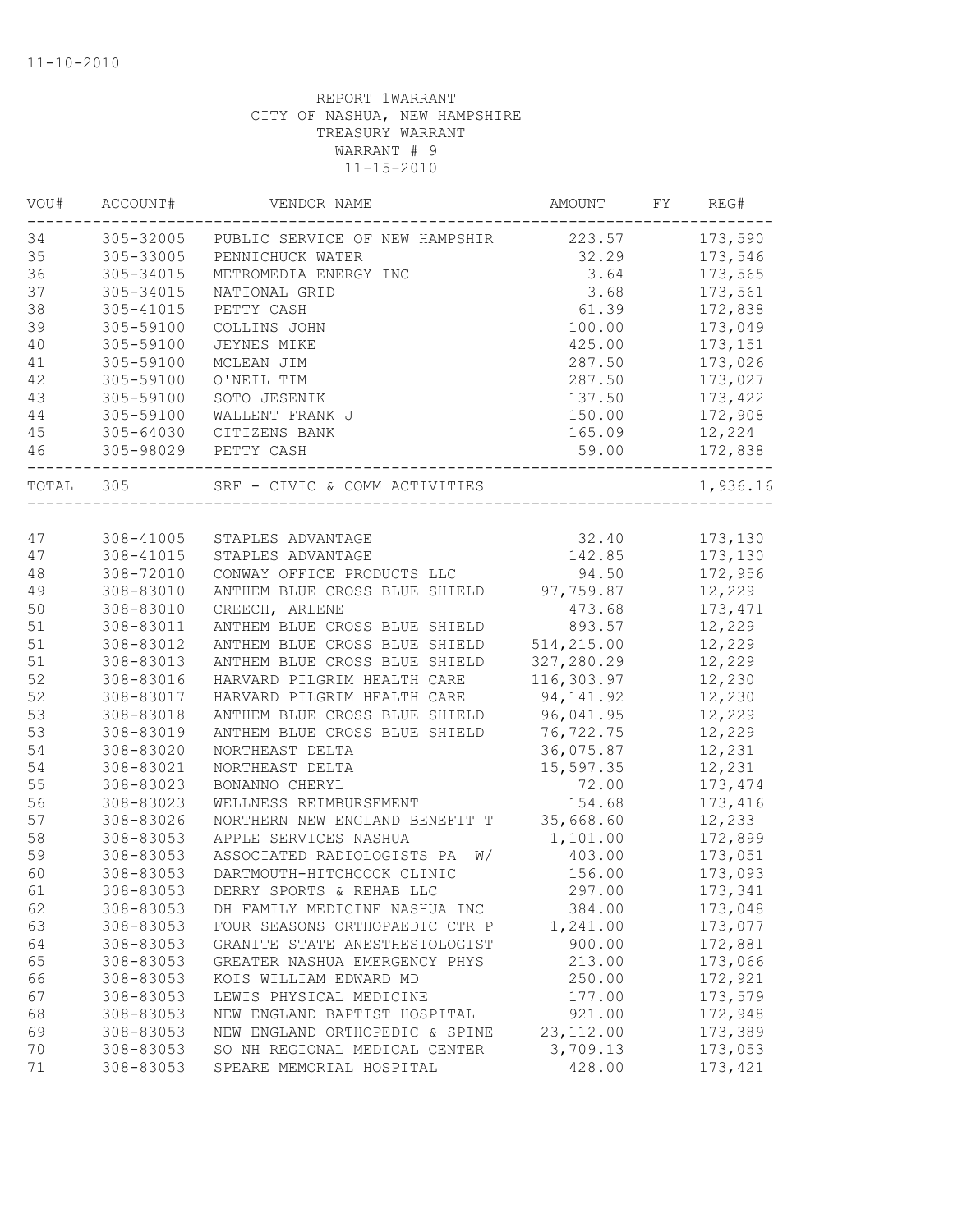| VOU#  | ACCOUNT#            | VENDOR NAME                                     | AMOUNT      | FY | REG#         |
|-------|---------------------|-------------------------------------------------|-------------|----|--------------|
| 72    | 308-83053           | ST JOSEPH'S HOSPITAL                            | 1,162.00    |    | 172,893      |
| 73    | 308-83054           | CENTERS FOR PAIN SOLUTIONS                      | 1,500.00    |    | 172,856      |
| 74    | 308-83054           | CONSTANTINEAU WILLIAM                           | 450.00      |    | 173,419      |
| 75    | 308-83054           | CPTE-NASHUA                                     | 2,590.00    |    | 172,887      |
| 76    | 308-83054           | DARTMOUTH-HITCHCOCK CLINIC                      | 139.00      |    | 173,093      |
| 77    | 308-83054           | DH FAMILY MEDICINE NASHUA INC                   | 302.00      |    | 173,048      |
| 78    | 308-83054           | FOUR SEASONS ORTHOPAEDIC CTR P                  | 1,031.00    |    | 173,077      |
| 79    | 308-83054           | GREATER NASHUA EMERGENCY PHYS                   | 68.00       |    | 173,066      |
| 80    | 308-83054           | NASHUA RADIOLOGY PA                             | 285.00      |    | 173,052      |
| 81    | 308-83054           | NEB RADIOLOGY PC<br>W/C                         | 339.00      |    | 173,071      |
| 82    | 308-83054           | OCCUPATIONAL HEALTH CTRS SOUTH                  | 330.91      |    | 172,974      |
| 83    | 308-83054           | PAIN SOLUTIONS PLLC                             | 915.00      |    | 172,957      |
| 84    | 308-83054           | SO NH REGIONAL MEDICAL CENTER                   | 786.34      |    | 173,053      |
| 85    | 308-83054           | ST JOSEPH BUSINESS & HEALTH                     | 123.00      |    | 172,963      |
| 86    | 308-83054           | ST JOSEPH'S HOSPITAL                            | 2,477.00    |    | 172,893      |
| 87    | 308-83054           | STONERIVER PHARMACY SOLUTIONS                   | 662.95      |    | 173,070      |
| 88    | 308-83054           | TORTORELLO NARISA                               | 67.36       |    | 173,042      |
| 89    | 308-83054           | WOLF RALPH R MD W/C                             | 372.00      |    | 173,057      |
| 90    | 308-83055           | ACCURATE TRANSCRIPTION MATTERS                  | 173.25      |    | 173,047      |
| 91    | 308-83055           | LEWIS PHYSICAL MEDICINE ASSOC                   | 500.00      |    | 172,845      |
| 92    | 308-83058           | ST JOSEPH BUSINESS & HEALTH                     | 108.00      |    | 172,963      |
| 93    | 308-83063           | MARVELL PLATE GLASS INC                         | 220.00      |    | 173,074      |
| 94    | 308-83064           | DRUKTEINIS ALBERT M MD                          | 5,425.00    |    | 173,107      |
| 95    | 308-83064           | MOQUIN & DALEY PA                               | 15,000.00   |    | 173,336      |
| 96    | 308-83070           | TREASURER STATE OF NH                           | 50.00       |    | 173,588      |
| 97    | 308-83199           | STANLEY ELEVATOR COMPANY INC                    | 3,885.87    |    | 173,376      |
| 98    | $308 - 94005$       | LIBERTY WENDY                                   | 483.77      |    | 173, 473     |
| TOTAL | 308                 | SRF - INSURANCE                                 |             |    | 1,484,409.83 |
|       |                     |                                                 |             |    |              |
|       |                     | 223,525 3091-49075 COSTA FRUIT & PRODUCE CO INC | 106.84      |    | 173,396      |
|       |                     | 223,526 3091-49085 M SAUNDERS INC               | 3,085.04    |    | 173,234      |
| TOTAL | 309                 | FY11 FRESH FRUIT & VEG GRANT                    |             |    | 3,191.88     |
|       |                     |                                                 |             |    |              |
|       |                     | 223, 527 3097-41015 STAPLES BUSINESS ADVANTAGE  | 209.11      |    | 173,103      |
|       |                     | 223,528 3097-49075 CENTRAL PAPER                | 4,885.79    |    | 173,212      |
|       | 223,529 3097-49075  | CLEAN SOURCE                                    | 109.90      |    | 173,300      |
|       | 223,530 3097-49085  | BIMBO FOODS BAKERIES INC                        | 2,550.38    |    | 173,352      |
|       | 223,531 3097-49085  | BOSTON PIE INC                                  | 1,255.50    |    | 173,363      |
|       | 223,532 3097-49085  | COCA-COLA BOTTLING COMPANY                      | 2,131.25    |    | 173,180      |
|       | 223, 533 3097-49085 | COSTA FRUIT & PRODUCE CO INC                    | 43, 497. 45 |    | 173,396      |
|       | 223,534 3097-49085  | GARELICK FARMS-LYNN                             | 15,879.74   |    | 173,039      |
|       | 223,535 3097-49085  | GILL'S PIZZA CO.                                | 3,881.00    |    | 173,246      |
|       | 223,536 3097-49085  | GREAT STATE BEVERAGES INC                       | 661.53      |    | 173,214      |
|       | 223,537 3097-49085  | <b>GUSTIN KAREN</b>                             | 8.00        |    | 173,226      |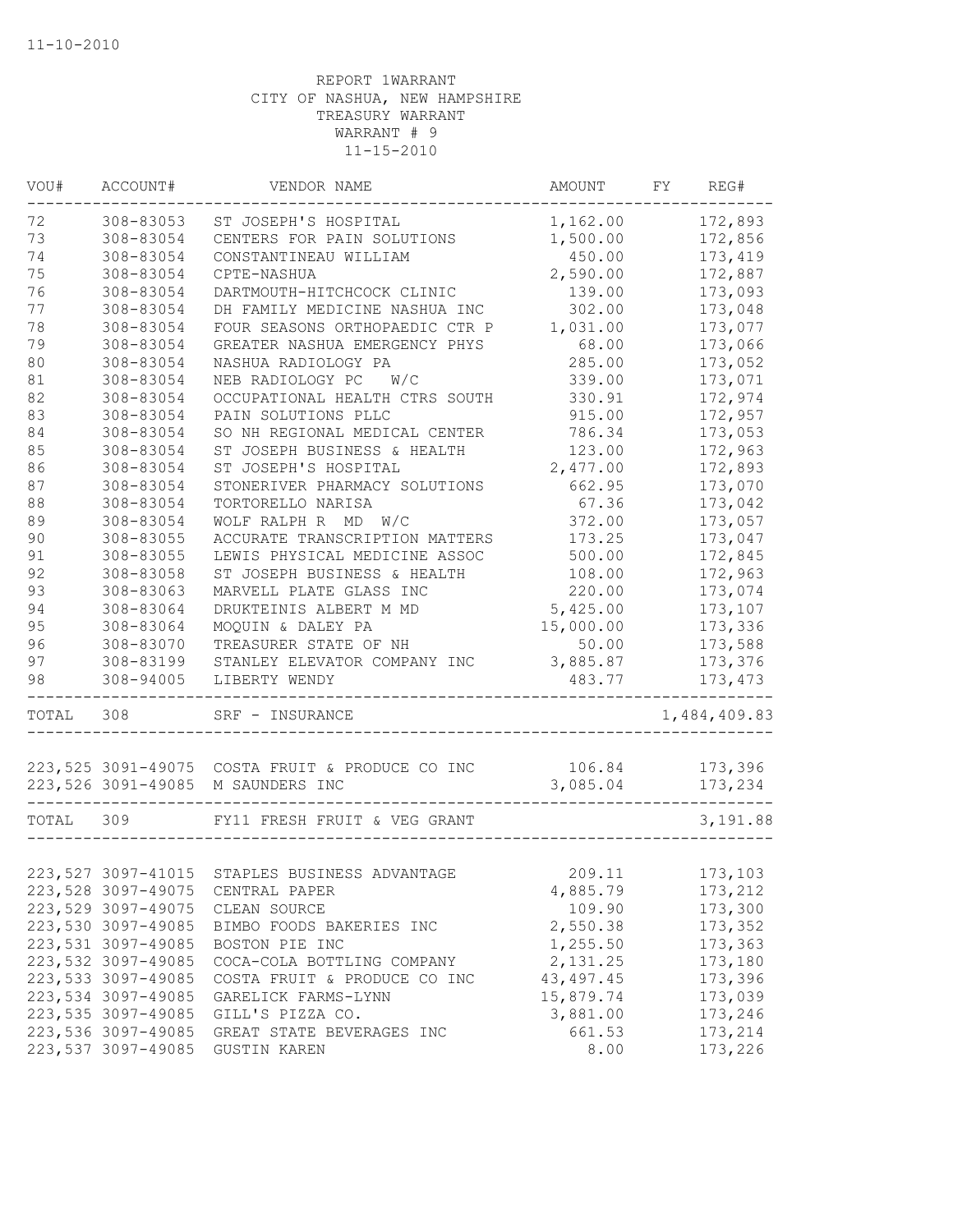|           | VOU# ACCOUNT#                 | VENDOR NAME                                      | AMOUNT                             | FY REG#   |
|-----------|-------------------------------|--------------------------------------------------|------------------------------------|-----------|
|           | 223,538 3097-49085            | M SAUNDERS INC                                   | 2,981.21                           | 173,234   |
|           | 223,538 3097-49085            | M SAUNDERS INC                                   | 2,164.54                           | 173,235   |
|           | 223,539 3097-49085            | MCKEE FOODS CORP                                 | 467.12                             | 172,978   |
|           | 223,540 3097-49085            | NEW ENGLAND ICE CREAM                            | 2,121.08                           | 173,256   |
|           | 223,541 3097-49085            | NUTRITION PLUS VENDING                           | 113.33                             | 173,437   |
|           | 223,542 3097-49085            | OTIS SPUNKMEYER INC                              | 178.70                             | 173,170   |
|           | 223, 543 3097-64045           | COMPUTER HUT OF N E INC                          | 235.00                             | 173,375   |
|           | 223,544 3097-74092            | HOBART SERVICE                                   | 813.85                             | 172,877   |
|           | 223,545 3097-91005            | <b>GUSTIN KAREN</b>                              | 76.63                              | 173,226   |
|           | 223,546 3097-91005            | KIMBELL JEANETTE                                 | 83.75                              | 173,184   |
|           | 223,547 3097-91005            | RALPH PAULE                                      | 68.12                              | 173,155   |
|           | 223,548 3097-91005            | SLOSEK ODETTE                                    | 80.00                              | 173,168   |
|           | 223,549 3097-94005            | BLOUIN KATHLEEN                                  | 75.00                              | 173,222   |
|           | 223,550 3097-94005            | CORREA PAMELA                                    | 75.00                              | 173,037   |
|           | 223,551 3097-94005            | EVERHART FRANCISA                                | 75.00                              | 173,469   |
|           | 223,552 3097-94005            | KEHOE DEANA                                      | 75.00                              | 173,284   |
|           | 223,553 3097-94005            | LANCTOT SANDRA M                                 | 75.00                              | 173,249   |
|           | 223,554 3097-94005            | MORIARTY DORIS                                   | 75.00                              | 173,257   |
|           | 223,555 3097-94005            | PARKER NORMA                                     | 75.00                              | 173,365   |
|           | 223,556 3097-94005            | RALPH PAULE                                      | 75.00                              | 173, 155  |
|           | 223,557 3097-94005            | RIOUX CLAIRE                                     | 75.00                              | 173,223   |
|           | 223,558 3097-94005            | SWINDELL JOAN                                    | 75.00                              | 173,275   |
| TOTAL 309 |                               | SRF - FOOD SERVICES                              |                                    | 85,202.98 |
|           |                               | 223,559 3117-78007 MACMULKIN CHEVROLET INC       | 63.16 172,964<br>_____________     |           |
| TOTAL 311 |                               | DRIVER'S EDUCATION                               |                                    | 63.16     |
|           |                               |                                                  |                                    |           |
| 99        | 312-41015                     | NATIONAL PEN COMPANY                             | 186.40                             | 173,570   |
| 100       |                               | 312-705 HARTLEY JANICE                           | 25.00                              | 173,404   |
| 101       |                               | 312-74035 SYSTEMS EAST INC                       | 25.00                              | 173,394   |
| 102       |                               | 312-78007 GOODYEAR WHOLESALE TIRE CENTER -512.88 |                                    | 173,086   |
| TOTAL 312 |                               | SRF - FINANCIAL SERVICES                         | ---------------------------------- | $-276.48$ |
|           |                               |                                                  |                                    |           |
|           | 223,560 3122-49050            | JOSTENS INC                                      | 22.05                              | 173,177   |
|           |                               | 223,561 3122-49050 MARKET BASKET                 | 165.29                             | 173,000   |
|           | 223,562 3122-49050 YATES LISA |                                                  | 67.61                              | 173,316   |
| TOTAL 312 |                               | ADULT ED/CONTINUING ED                           |                                    | 254.95    |
|           |                               |                                                  |                                    |           |
|           | 3247-705                      | NASHUA SCHOOL DISTRICT #42                       | 150.00                             | 12,222    |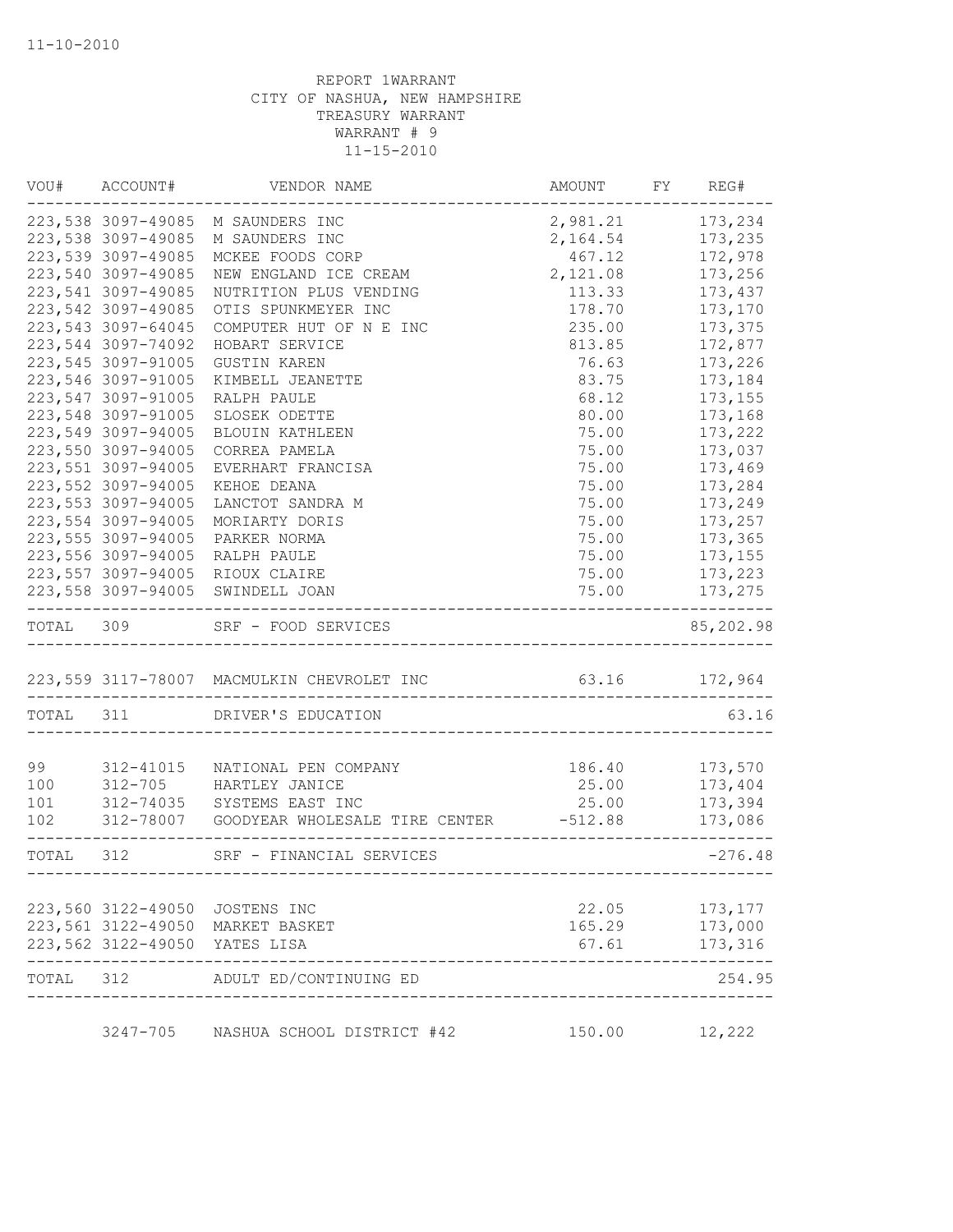|                                                                                                |                                                                                                                                                                                | VOU# ACCOUNT# VENDOR NAME AMOUNT FY RE                                                                                                                                                                                                                                                               | AMOUNT FY REG#                                                                                                                                   |                                                                                                                                                                         |
|------------------------------------------------------------------------------------------------|--------------------------------------------------------------------------------------------------------------------------------------------------------------------------------|------------------------------------------------------------------------------------------------------------------------------------------------------------------------------------------------------------------------------------------------------------------------------------------------------|--------------------------------------------------------------------------------------------------------------------------------------------------|-------------------------------------------------------------------------------------------------------------------------------------------------------------------------|
|                                                                                                |                                                                                                                                                                                | TOTAL 324 ATHLETICS REVENUE FUND                                                                                                                                                                                                                                                                     |                                                                                                                                                  | 150.00                                                                                                                                                                  |
|                                                                                                |                                                                                                                                                                                | 223,563 3261-91040 COTE MARIE                                                                                                                                                                                                                                                                        |                                                                                                                                                  | 163.00 173,202                                                                                                                                                          |
| TOTAL 326                                                                                      |                                                                                                                                                                                | NH ALTERNATE ASSESS COACH                                                                                                                                                                                                                                                                            |                                                                                                                                                  | 163.00                                                                                                                                                                  |
| 104<br>105<br>106<br>107<br>108<br>109                                                         | 331-01298<br>331-01500<br>331-01500<br>331-309<br>331-59100<br>331-64045                                                                                                       | MILTON C WALSH & ASSOCIATES<br>LAW REALTY CO INC<br>RAPID REAL ESTATE LLC<br>KEVIN GRASSET EXCAVATION<br>LEXISNEXIS RISK DATA MGMT INC<br>MILTON C WALSH & ASSOCIATES                                                                                                                                | 2,582.58<br>416.67<br>1,650.00<br>338.19<br>100.00<br>3, 117.42                                                                                  | 173, 475<br>173,584<br>173,555<br>173,010<br>173,564<br>173, 475                                                                                                        |
| TOTAL 331                                                                                      |                                                                                                                                                                                | SRF - POLICE DEPARTMENT                                                                                                                                                                                                                                                                              |                                                                                                                                                  | 8,204.86                                                                                                                                                                |
|                                                                                                | 223,564 3391-49035<br>223,565 3391-49035<br>223,566 3391-91040<br>223,567 3391-91040<br>223,568 3391-91040<br>223,569 3391-91040<br>223,570 3391-91040                         | HEINEMANN-RAINTREE<br>REALLY GOOD STUFF INC<br>CONNORS NICOLE<br>GAGNON SHARON<br>MAFFATTONE ELIZABETH<br>NEILSEN MELISSA<br>ROGER MARIA                                                                                                                                                             | 284.76<br>174.63<br>139.02<br>374.01<br>205.03<br>112.34<br>159.48                                                                               | 173,433<br>173,163<br>173,455<br>173,274<br>173,250<br>173,460<br>173,203                                                                                               |
| TOTAL 339                                                                                      |                                                                                                                                                                                | TITLE I RESTRUCTURING FES                                                                                                                                                                                                                                                                            |                                                                                                                                                  | 1,449.27                                                                                                                                                                |
| 110<br>111<br>112<br>113<br>113<br>114<br>115<br>116<br>117<br>118<br>119<br>120<br>120<br>120 | 341-01962<br>341-01963<br>341-01966<br>341-01968<br>341-01969<br>341-01969<br>341-41015<br>341-41015<br>341-53028 PETTY CASH<br>341-91025<br>341-94014 PETTY CASH<br>341-94110 | HARBOR HOMES INC<br>SOUTHERN NH HIV/AIDS TASK FORC<br>GREATER NASHUA MENTAL HEALTH C<br>HARBOR HOMES INC<br>HARBOR HOMES INC<br>SOUTHERN NH HIV/AIDS TASK FORC<br>PC MALL GOV INC<br>STAPLES ADVANTAGE<br>341-53028 PEREIRA MARIA CECILLIA<br>341-91025 DEMBKOSKI CORINN<br>PETTY CASH<br>PETTY CASH | 2,171.00<br>7,544.00<br>18,057.14<br>23,055.00<br>1,765.82<br>528.00<br>379.50<br>138.40<br>550.00<br>100.00<br>42.80<br>8.00<br>55.54<br>120.80 | 173,006<br>173,031<br>173,338<br>173,006<br>173,006<br>173,031<br>173,186<br>173,130<br>173,405<br>172,838<br>173, 477<br>173,476<br>173,476<br>173,476<br>------------ |
|                                                                                                |                                                                                                                                                                                | TOTAL 341 SRF - COMMUNITY SERVICES                                                                                                                                                                                                                                                                   |                                                                                                                                                  | 54,516.00                                                                                                                                                               |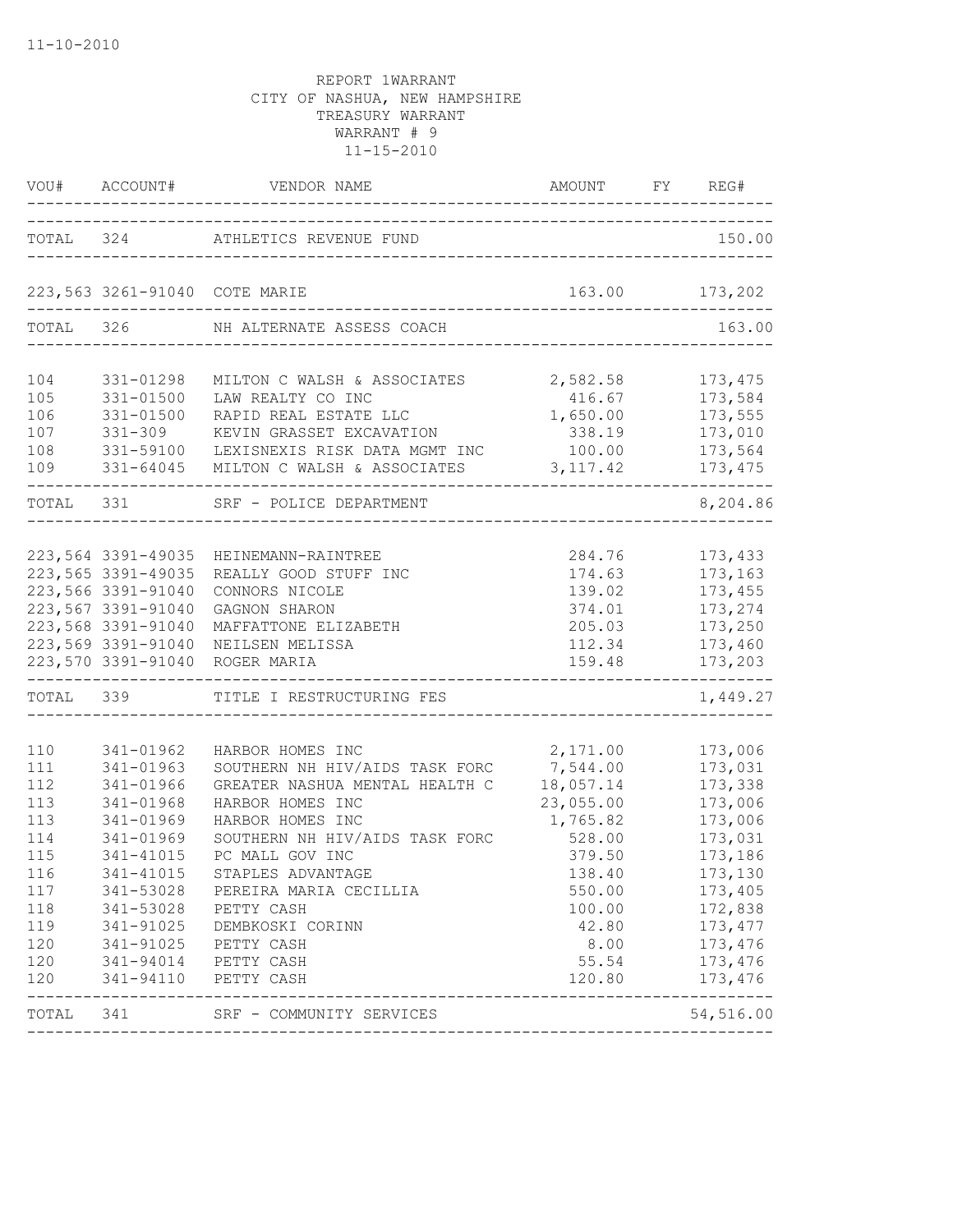| VOU#      | ACCOUNT#            | VENDOR NAME                       | AMOUNT   | FY | REG#               |
|-----------|---------------------|-----------------------------------|----------|----|--------------------|
| 121       | 342-01346           | WAL-MART COMMUNITY                | 515.14   |    | 173,551            |
| 122       | 342-01352           | MAGELLAN BIOSCIENCES              | 756.34   |    | 173,407            |
| 123       | 342-01966           | NH MINORITY HEALTH COALITION      | 1,075.00 |    | 173,218            |
| 124       | 342-41015           | STAPLES ADVANTAGE                 | 140.31   |    | 173,130            |
| 125       | 342-47010           | NH MEDICAL/DENTAL SUPPLY LLC/D    | 412.40   |    | 172,989            |
| 125       | 342-49070           | NH MEDICAL/DENTAL SUPPLY LLC/D    | 125.00   |    | 172,989            |
| 126       | 342-59133           | STERICYCLE INC                    | 102.32   |    | 172,847            |
| 127       | 342-98042           | TREASURER STATE OF NH (PHL)       | 180.00   |    | 173,569            |
| TOTAL 342 |                     | SRF - COMMUNITY HEALTH            |          |    | 3,306.51           |
|           |                     |                                   |          |    |                    |
|           | 223,571 3440-31005  | NEXTEL COMMUNICATIONS             | 354.96   |    | 173,535            |
|           | 223,572 3440-49075  | AC MOORE INC                      | 30.25    |    | 173,210            |
|           | 223, 573 3440-49075 | DITOLLA MARIE                     | 67.42    |    | 173,442            |
|           | 223,574 3440-49075  | GARELICK FARMS-LYNN               | 211.55   |    | 173,039            |
|           | 223, 575 3440-49075 | JACK'S PIZZA                      | 43.00    |    | 173,094            |
|           | 223,576 3440-49075  | MARKET BASKET                     | 241.58   |    | 173,000            |
|           | 223,577 3440-49075  | NEW ENGLAND ICE CREAM             | 787.85   |    | 173,256            |
|           | 223,578 3440-49075  | STAPLES BUSINESS ADVANTAGE        | 15.87    |    | 173,069            |
|           | 223,579 3440-53103  | STATE OF NH CRIMINAL RECORDS      | 110.50   |    | 173,478            |
|           | 223,580 3440-55020  | FIRST STUDENT INC                 | 113.53   |    | 173,196            |
|           | 223,581 3440-91040  | ALMEIDA SUSAN                     | 127.50   |    | 173,208            |
| TOTAL 344 |                     | AFTER SCHOOL PROGRAM              |          |    | 2,104.01           |
|           |                     |                                   |          |    |                    |
|           | 223,582 3461-49075  | AC MOORE INC                      | 70.17    |    | 173,210            |
|           | 223,583 3461-49075  | ALMEIDA SUSAN                     | 63.60    |    | 173,208            |
|           | 223,584 3461-49075  | GARELICK FARMS-LYNN               | 44.99    |    | 173,039            |
|           | 223, 585 3461-49075 | M SAUNDERS INC                    | 18.95    |    | 173,235            |
|           | 223,586 3461-49075  | MARKET BASKET                     | 59.58    |    | 173,000            |
|           | 223,587 3461-49075  | WALMART COMMUNITY                 | 126.06   |    | 173, 134           |
|           | 223,588 3461-55020  | FIRST STUDENT INC                 | 2,801.55 |    | 173,196            |
| TOTAL 346 |                     | TITLE IV 21ST CENT MIDDLE         |          |    | 3,184.90           |
|           |                     | 3468-91040 CITIZENS BANK          | 2,428.22 |    | 12,224             |
| TOTAL 346 |                     | SMALLER LEARNING COMMUNITY        |          |    | 2,428.22           |
|           |                     |                                   |          |    |                    |
|           | 223,589 3500-49035  | BARNES & NOBLE INC                | 55.68    |    | 172,844            |
|           | 223,590 3500-91040  |                                   | 608.11   |    | 173,243            |
|           | 223,591 3500-91040  | AARTHUN KAY                       | 114.59   |    |                    |
|           | 223,592 3500-91040  | CIOPPA ROBERT                     | 141.45   |    | 173,248<br>173,297 |
|           | 223,593 3500-91040  | CLARKE CYNTHIA<br>DROLET KATHLEEN | 835.28   |    | 173,169            |
|           |                     |                                   |          |    |                    |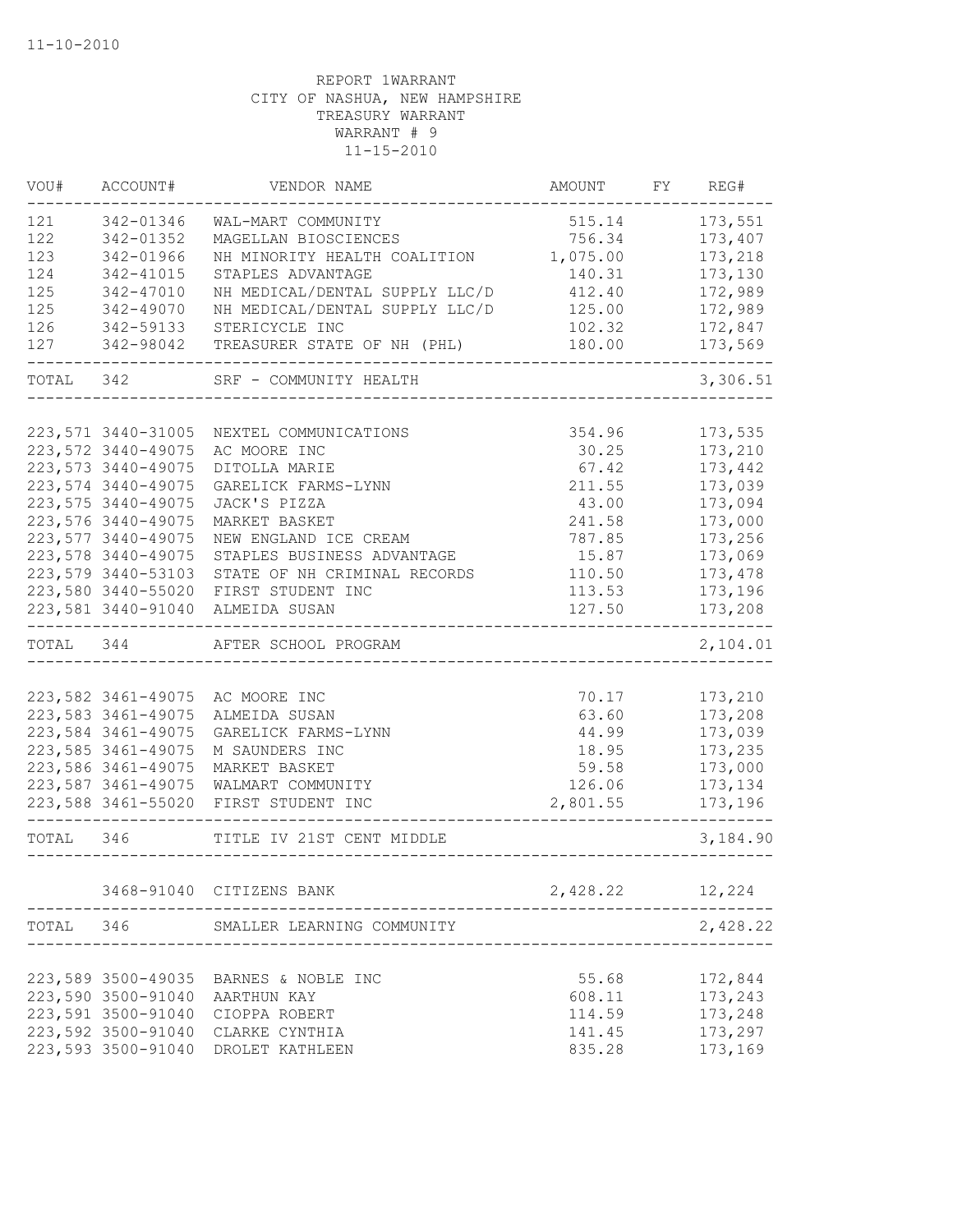|       | VOU# ACCOUNT#      | VENDOR NAME                    | AMOUNT     | FY REG#     |
|-------|--------------------|--------------------------------|------------|-------------|
|       | 223,594 3500-91040 | KLAYTON DENYELLE               | 140.25     | 173,211     |
|       | 223,595 3500-91040 | MSD-GMPDC                      | 3,600.00   | 173,458     |
|       | 223,596 3500-91040 | SHEAFF ALTHEA                  | 111.07     | 173,244     |
|       | 223,597 3500-91040 | SOLUTION TREE INC              | 3,954.00   | 173,343     |
|       | 223,598 3500-91040 | TAYLOR REBECCA                 | 124.18     | 173,327     |
|       | 223,599 3500-91040 | TINTLE MARY-FRANCES            | 180.00     | 173,310     |
| TOTAL | 350                | TITLE IIA HQT                  |            | 9,864.61    |
|       |                    |                                |            |             |
| 129   | 352-49075          | NASHUA FARMERS EXCHANGE INC    | 202.50     | 173,371     |
| 130   | 352-49075          | PAINTER SCOTT                  | 209.99     | 173,479     |
| 131   | 352-49075          | SAM'S CLUB DIRECT              | 165.24     | 173,552     |
| 132   | 352-59100          | DWIGHT DAMON ASSOCIATES        | 1,250.00   | 172,865     |
| 133   | 352-59100          | RIBAUDO ANNA                   | 125.00     | 173, 417    |
| TOTAL | 352                | SRF - PARKS AND RECREATION     |            | 1,952.73    |
|       |                    |                                |            |             |
| 134   |                    | 373-53075 CHISHOLM DEBORA A    | 3,678.75   | 172,958     |
| TOTAL | 373                | SRF - ECONOMIC DEVELOPMENT     |            | 3,678.75    |
|       |                    |                                |            |             |
| 135   | 374-01966          | NASHUA PASTORAL CARE CENTER    | 1,464.00   | 173,129     |
| 136   | 374-01966          | SOUTHERN NH SERVICES           | 14,916.00  | 173,554     |
| 137   | 374-07030          | MCCORMICK KAREN & DAD'S ABATEM | 14,000.00  | 173,481     |
| 138   | 374-07030          | ST LAURENT KATHERINE & MUNOZ C | 1,090.00   | 173,482     |
| 139   | 374-07235          | CAHILL DAN                     | 1,790.00   | 173,431     |
| 140   | $374 - 07253$      | <b>BRIDGES</b>                 | 5,477.50   | 172,971     |
| 141   | 374-07286          | JOHN L CARTER SPRINKLER CO &   | 5,679.50   | 173,480     |
| 142   | 374-07340          | HILLSBOROUGH COUNTY TREASURER  | 136.52     | 173,366     |
| 143   | 374-07600          | 17-19 ABBOTT LLC & DAD'S ABATE | 40,000.00  | 173,484     |
| 144   | 374-07600          | ALCHEMY LEAD MANAGMENT         | 1,220.00   | 173,402     |
| 145   | 374-07600          | DUBE BEECH ST LLC & DAD'S ABAT | 5,475.00   | 173,485     |
| 146   | 374-07600          | RAMIREZ SANCHE/IDEAL           | 12,635.00  | 173,483     |
| 147   | 374-59188          | ALCHEMY LEAD MANAGMENT         | 4,455.00   | 173,402     |
| 148   | 374-59212          | SHADLEY ASSOCIATES PC          | 12, 212.73 | 173,406     |
| 149   |                    | 374-78120 CAMEROTA TRUCK PARTS | 38,522.00  | 172,960     |
| 150   |                    | 374-96300 PENNICHUCK WATER     | 69.50      | 173,546     |
| TOTAL | 374                | SRF - URBAN PROGRAMS           |            | 159, 142.75 |
|       |                    |                                |            |             |
| 151   | 375-45050          | CLEVELAND PUBLIC LIBRARY       | 10.00      | 173,593     |
| 152   | 375-45050          | DETROIT LIBRARY COMMISSION     | 5.00       | 173,577     |
| 153   | 375-45903          | RECORDED BOOKS LLC             | 6,000.00   | 173,104     |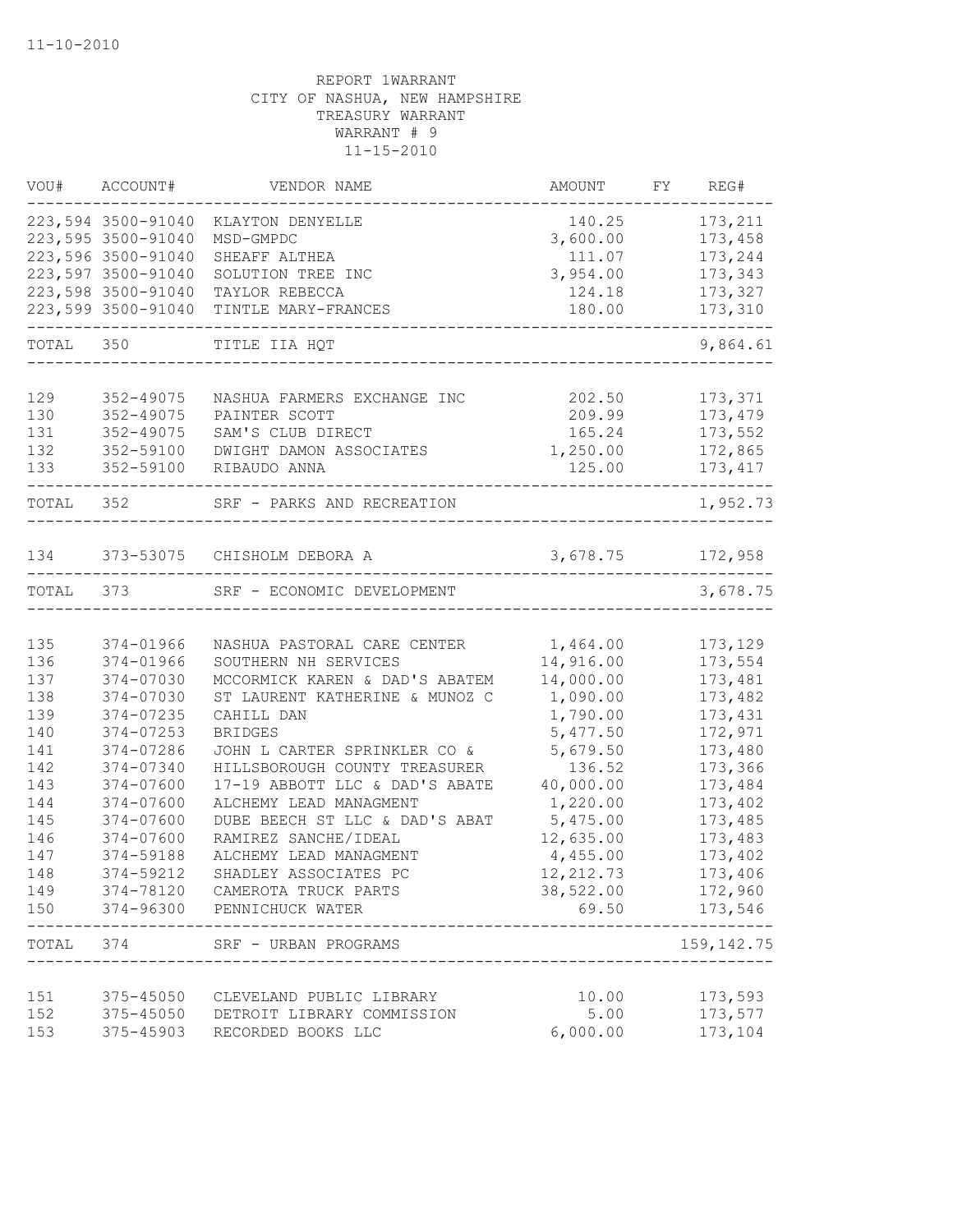| VOU#      | ACCOUNT#            | VENDOR NAME                                                           | AMOUNT                          | REG#<br>FY |
|-----------|---------------------|-----------------------------------------------------------------------|---------------------------------|------------|
|           |                     | TOTAL 375 SRF - PUBLIC LIBRARIES                                      | ------------------------------- | 6,015.00   |
|           | 223,600 3751-49035  | SCHOLASTIC INCORPORATED                                               | 252.74                          | 173,372    |
|           | 223,601 3751-49050  | MCGRAW HILL COMPANIES                                                 | 809.55                          | 172,966    |
|           | 223,602 3751-53101  | SAUFLER CHARLES                                                       | 1,700.00                        | 173,470    |
|           | 223,603 3751-53101  | SHEA DENISE                                                           | 525.00                          | 173, 174   |
|           | 223,604 3751-63085  | DEMCO INC                                                             | 3,052.86                        | 172,907    |
|           |                     | 223,605 3751-64045 WORTHINGTON DIRECT INC<br>------------------------ | 4,461.84                        | 173,182    |
| TOTAL 375 |                     | ARRA TITLE I<br>____________________                                  |                                 | 10,801.99  |
|           |                     | 3760-94030 CITIZENS BANK                                              | 3,552.30 12,224                 |            |
| TOTAL 376 |                     | TITLE I                                                               |                                 | 3,552.30   |
|           |                     |                                                                       |                                 |            |
|           | 223,606 3761-43005  | POSTMASTER                                                            | 220.00                          | 173,486    |
|           | 223,607 3761-43005  | ROCCA SUSAN                                                           | 44.00                           | 173,161    |
|           | 223,608 3761-49035  | KAGAN COOPERATIVE LEARNING                                            | 187.00                          | 173,153    |
|           | 223,609 3761-49035  | KEANE THERESA                                                         | 67.90                           | 173,195    |
|           | 223,610 3761-49050  | CHISHOLM JUNE                                                         | 174.12                          | 173,156    |
|           | 223, 611 3761-49050 | CROWDER LUCIE                                                         | 298.82                          | 173,209    |
|           | 223, 612 3761-49050 | DOODY JEANNE                                                          | 8.80                            | 172,969    |
|           | 223, 613 3761-49075 | KEANE THERESA                                                         | 39.00                           | 173,195    |
|           | 223, 614 3761-63085 | SCHOOL SPECIALTY INC                                                  | 147.49                          | 173,178    |
|           | 223, 615 3761-64045 | TEACHSCAPE, INC.                                                      | 800.00                          | 173,457    |
|           | 223,616 3761-94030  | GRANTHAM JENNIFER                                                     | 156.00                          | 173,204    |
|           | 223, 617 3761-94030 | KENNEY DONNA                                                          | 12.00                           | 173,251    |
|           | 223,618 3761-94030  | MCINTYRE MAURA                                                        | 120.00                          | 172,942    |
|           | 223,619 3761-94030  | MULLEN KRISTIN                                                        | 51.00                           | 173,329    |
|           | 223,620 3761-94030  | NBI INC                                                               | 368.00                          | 173,260    |
|           | 223,621 3761-94030  | NEW ENGLAND READING ASSOCIATIO                                        | 1,070.00                        | 173,447    |
|           | 223,622 3761-95010  | TIME FOR KIDS                                                         | 1,171.28                        | 173,364    |
| TOTAL 376 |                     | TITLE IA                                                              |                                 | 4,935.41   |
|           |                     |                                                                       |                                 |            |
| 155       | 378-09023           | PERMA-LINE CORP OF NEW ENGLAND                                        | 1,881.81                        | 172,873    |
| 156       | 378-09031           | LOOMIS                                                                | 188.29                          | 173,430    |
| 157       | 378-09043           | CONWAY OFFICE PRODUCTS LLC                                            | 104.00                          | 172,956    |
| 158       | 378-09061           | ARAMARK UNIFORM SERVICES                                              | 89.79                           | 172,945    |
| 159       | 378-09071           | CITY OF NASHUA/TAX COLLECTOR'S                                        | 197.08                          | 173,487    |
| 160       | 378-09071           | GLOBAL MONTELLO GROUP CORP                                            | 25, 279.65                      | 173,573    |
| 161       | 378-09091           | BALDWIN FILTERS                                                       | 386.24                          | 172,932    |
| 162       | 378-09091           | CAMEROTA TRUCK PARTS                                                  | 7,603.14                        | 172,960    |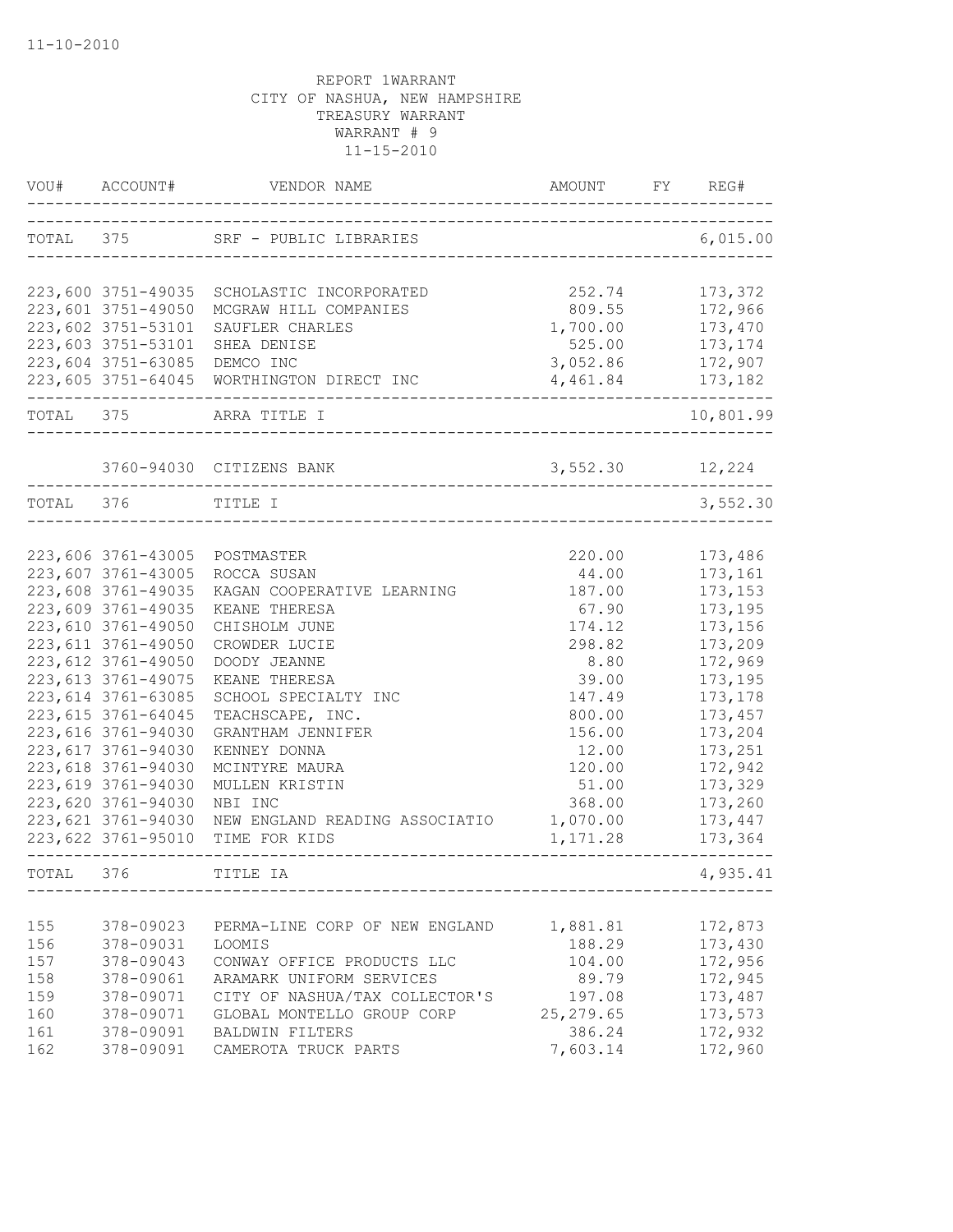|           | VOU# ACCOUNT#      | VENDOR NAME                                             | AMOUNT FY REG# |            |
|-----------|--------------------|---------------------------------------------------------|----------------|------------|
| 163       |                    | 378-09091 CENTRAL PAPER PRODUCTS CO                     | 149.22         | 173, 122   |
| 164       | 378-09091          | FASTENAL CO                                             | 202.58         | 172,880    |
| 165       | 378-09091          | GILLIG LLC                                              | 8,623.17       | 173,058    |
| 166       | 378-09091          | HOME DEPOT CREDIT SERVICES                              | 211.16         | 173,542    |
| 167       | 378-09091          | NAPA AUTO PARTS                                         | 1,329.01       | 173,080    |
| 168       | 378-09091          | NORTHERN BUS SALES INC                                  | 238.41         | 172,973    |
| 169       | 378-09091          | RYDER FLEET PRODUCTS.COM INC                            | 231.90         | 173,081    |
| 170       | 378-09091          | SPORTWORKS NORTHWEST INC                                | 307.39         | 173, 123   |
| 171       | 378-09091          | STAPLES ADVANTAGE                                       | 648.11         | 173,130    |
| 172       | 378-09101          | PSNH                                                    | 1,463.19       | 173,580    |
| 173       | 378-09102          | PUBLIC SERVICE OF NEW HAMPSHIR                          | 827.21         | 173,590    |
| 174       | 378-09112          | METROMEDIA ENERGY INC                                   | 13.47          | 173,565    |
| 175       | 378-09112          | NATIONAL GRID                                           | 13.60          | 173,561    |
| 176       | 378-09115          | METROMEDIA ENERGY INC                                   | 55.95          | 173,565    |
| 177       | 378-09115          | NATIONAL GRID                                           | 101.22         | 173,561    |
| 178       | 378-09120          | PENNICHUCK WATER                                        | 155.01         | 173,546    |
| 178       | 378-09124          | PENNICHUCK WATER                                        | 114.09         | 173,546    |
| 178       | 378-09125          | PENNICHUCK WATER                                        | 118.36         | 173,546    |
| 179       | 378-09230          | FIRST TRANSIT INC                                       | 109,540.87     | 173,539    |
| 180       | 378-09261          | CDW GOVERNMENT INC                                      | 928.85         | 173, 172   |
| 181       |                    | 378-09261 PURE WATERS OF NEW ENGLAND LLC 31.50          |                | 173,038    |
| TOTAL 378 |                    | TRANSPORTATION                                          |                | 161,034.27 |
|           |                    |                                                         |                |            |
|           |                    | 223,623 3901-53102 CONNOLLY DONNA                       | 312.50         | 173,450    |
|           | 223,624 3901-53102 | DARWISH HARRY                                           | 175.00         | 173,331    |
|           | 223,625 3901-53102 | HASBROUCK TARA L                                        | 250.00         | 173,318    |
|           | 223,626 3901-53102 | HUMAN CAPITAL SOLUTIONS, LLC                            | 1,000.00       | 173,448    |
|           | 223,627 3901-53102 | MANHEIM ZIMMERMAN AMY B                                 | 312.50         | 173,296    |
|           | 223,628 3901-64192 | BOSTON LADDER AND SCAFFOLDING                           | 3,630.40       | 173, 173   |
|           | 3901-91040         | CITIZENS BANK                                           | 146.40         | 12,224     |
|           | 223,629 3901-91040 | KEENEY DENNIS                                           | 63.00          | 173,466    |
|           | 223,630 3901-91040 | NHBEA                                                   | 385.00         | 173,608    |
|           | 223,631 3901-91040 | OUELLETTE MARCIE                                        | 52.60          | 173,324    |
|           | 223,632 3901-91040 | QUIMBY DAVID                                            | 85.00          | 173,334    |
|           | 223,633 3901-91040 | TRAQUAIR GLEN                                           | 63.00          | 173,465    |
|           | 223,634 3901-91040 | VERLEY MICHELE                                          | 63.00          | 173,320    |
|           |                    | TOTAL 390 PERKINS VOCATIONAL ED<br>____________________ |                | 6,538.40   |
|           |                    |                                                         |                |            |
|           | 223,635 3927-49050 | CENTRAL PAPER PRODUCTS CO                               | $-70.69$       | 173,369    |
|           | 223,636 3927-49050 | GENERAL LINEN SERVICE INC                               | 52.25          | 173,330    |
|           | 223,637 3927-49050 | HANNAFORD                                               | 53.83          | 173, 115   |
|           | 223,638 3927-49050 | MARKET BASKET                                           | 44.44          | 173,000    |
|           | 223,639 3927-53100 | D A BUCCI & SONS INC                                    | 27.00          | 172,885    |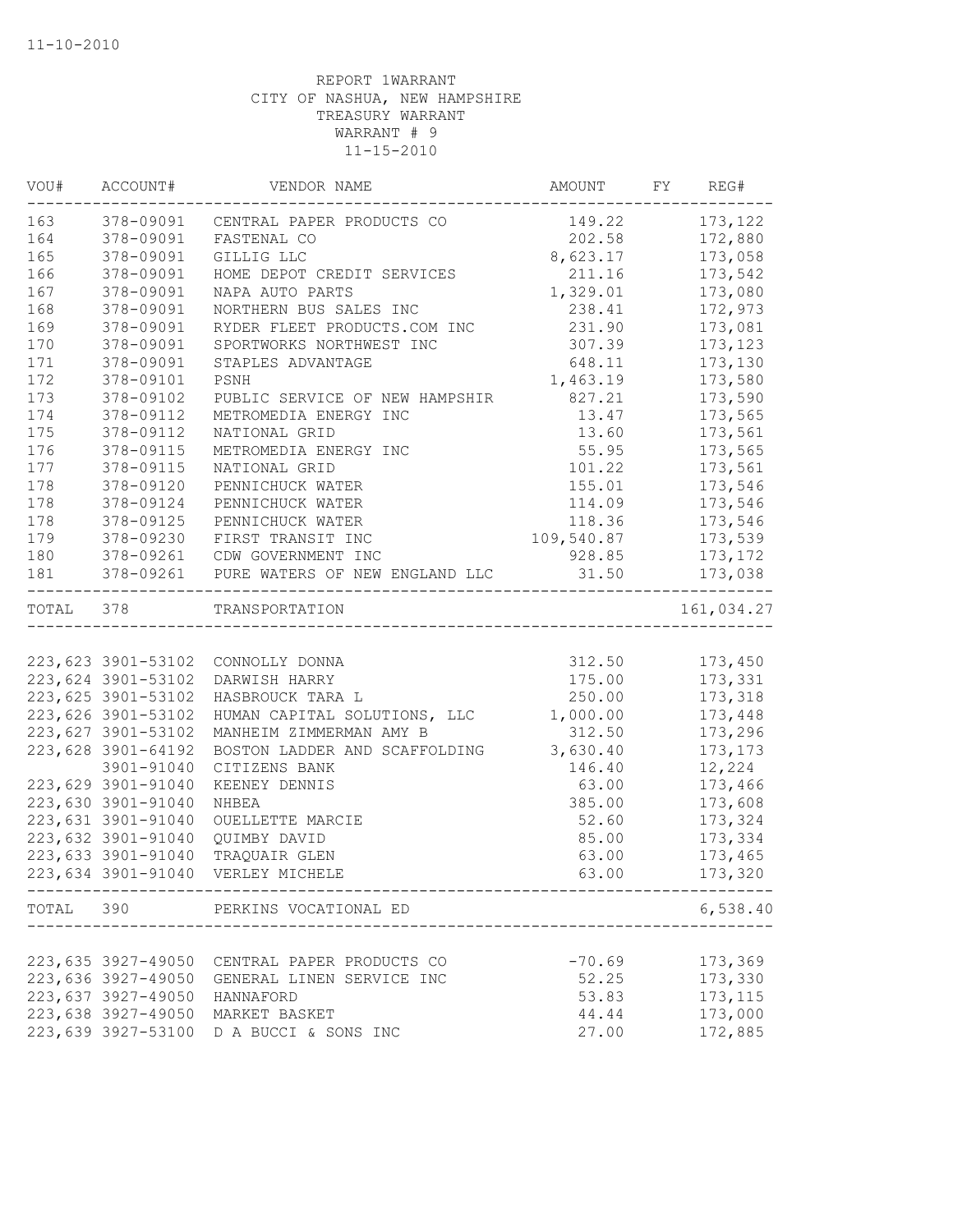|                    | VOU# ACCOUNT# VENDOR NAME                               | AMOUNT FY REG# |          |
|--------------------|---------------------------------------------------------|----------------|----------|
|                    |                                                         |                |          |
|                    | TOTAL 392 CULINARY ARTS                                 |                | 106.83   |
|                    |                                                         |                |          |
|                    | 223,640 3940-49075 CURRICULUM ASSOCIATES, INC 723.80    |                | 173,181  |
|                    | 223,641 3940-49075 KAPLAN EARLY LEARNING COMPANY 172.21 |                | 173,319  |
|                    | 223,642 3940-91040 CRAIG MICHAEL<br>1,009.46            |                | 173,467  |
|                    | TOTAL 394 ARRA IDEA SPEC ED                             |                | 1,905.47 |
|                    |                                                         |                |          |
|                    | 223,643 3951-49075 KAPLAN EARLY LEARNING COMPANY 68.89  |                | 173,319  |
| 223,644 3951-49075 | NCS PEARSON INC                                         | 469.85         | 173,198  |
| 223,645 3951-49075 | PAR, INC.                                               | 397.44         | 173,456  |
| 223,646 3951-49075 | SAMMONS PRESTON INC                                     | 103.82         | 173,162  |
| 223,647 3951-49075 | SCHOOL SPECIALTY INC                                    | 62.93          | 173,178  |
| 223,648 3951-49075 | THERAPRO INC                                            | 113.85         | 173,253  |
| 223,649 3951-53109 | INTERIM HEALTH CARE                                     | 735.00         | 172,866  |
| 223,650 3951-53109 | MCGURK, CAROL ANN                                       | 340.00         | 173,472  |
|                    | 223,651 3951-64192 RIFTON EQUIPMENT                     | 172.50         | 173,322  |
|                    | TOTAL 395 IDEA B SPECIAL EDUCATION                      |                | 2,464.28 |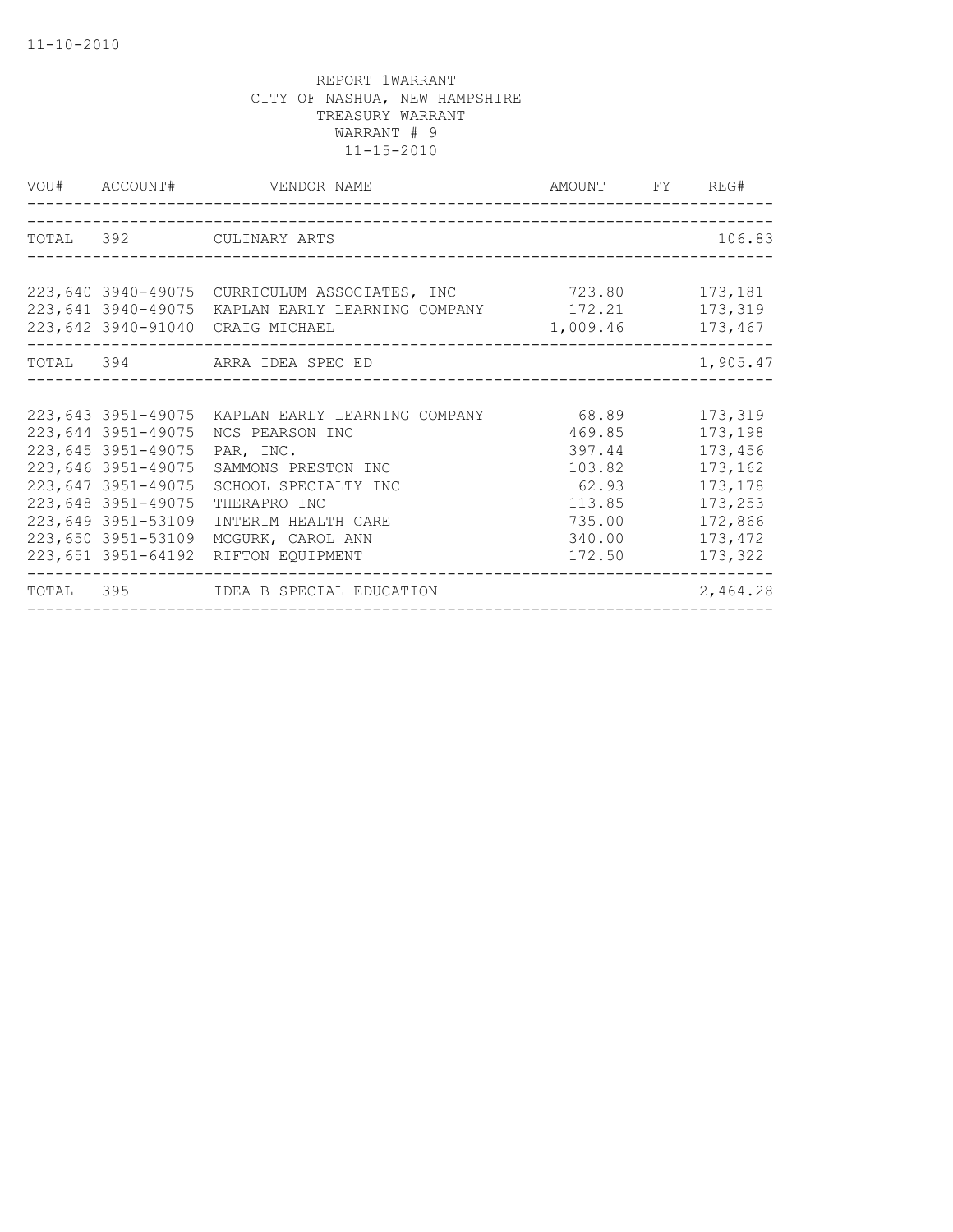| VOU#         | ACCOUNT# | VENDOR NAME                                    | AMOUNT | FY 1 | REG#    |
|--------------|----------|------------------------------------------------|--------|------|---------|
| 183          |          | 412-162 HILLSBOROUGH COUNTY TREASURER          | 382.27 |      | 173,366 |
| TOTAL 412-16 |          | FINANCIAL SERVICES<br>INT & COST ON REDEMPTION |        |      | 382.27  |
|              |          |                                                |        |      |         |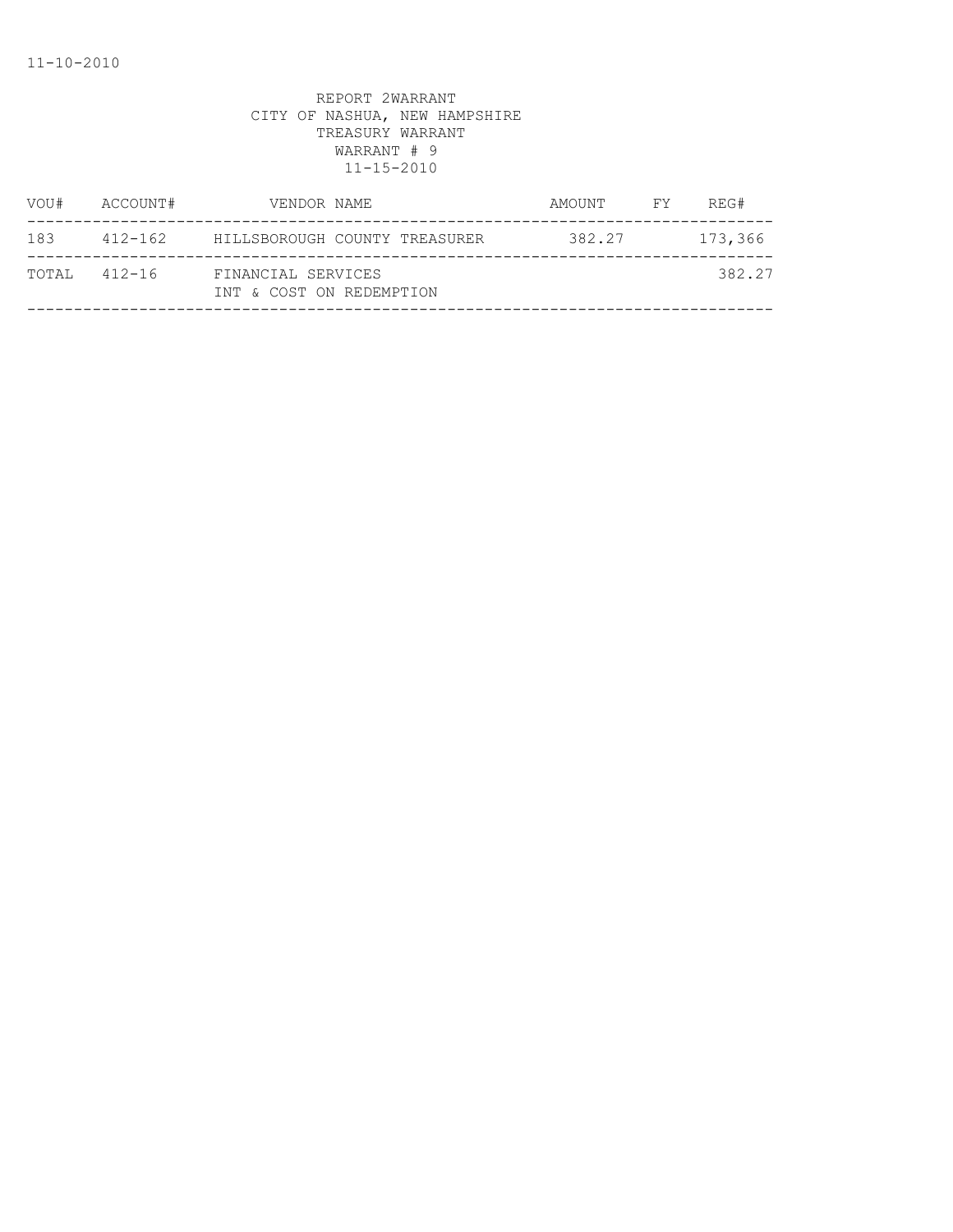| VOU#       | ACCOUNT#                   | VENDOR NAME                                     | AMOUNT          | FY REG#            |
|------------|----------------------------|-------------------------------------------------|-----------------|--------------------|
| 184        | 501-98015                  | CITIZENS BANK                                   |                 | 53.42 12,224       |
| 185        | 501-72010                  | CONWAY OFFICE PRODUCTS LLC                      | 60.00           | 172,956            |
| 186        | 501-98015                  | PAPERGRAPHICS                                   | 539.65          | 172,869            |
| 187        | 501-98029                  | SAM'S CLUB DIRECT                               | 80.99           | 173,552            |
| TOTAL 501  |                            | MAYOR'S OFFICE                                  |                 | 734.06             |
|            |                            |                                                 |                 |                    |
| 188        | 502-72010                  | CONWAY OFFICE PRODUCTS LLC                      | 99.00           | 172,956            |
| 189        | 502-51010<br>$502 - 49025$ | HILLSBOROUGH COUNTY TREASURER                   | 33.00           | 173,366            |
| 190<br>191 | 502-51010                  | MATTHEW BENDER & CO INC<br>MCNAMEE JAMES M      | 24.17<br>89.00  | 173,595<br>173,488 |
| 192        | $502 - 51015$              | PACER SERVICE CENTER                            | 12.08           | 173,568            |
| 193        | $502 - 41005$              | STAPLES ADVANTAGE                               | 188.57          | 173,130            |
| 193        | 502-41015                  | STAPLES ADVANTAGE                               | 314.60          | 173,130            |
| 194        | 502-31050                  | VERIZON WIRELESS                                | 65.07           | 173,559            |
| TOTAL 502  |                            | LEGAL DEPARTMENT                                |                 | 825.49             |
|            |                            |                                                 |                 |                    |
| 195        |                            | 503-72010 CONWAY OFFICE PRODUCTS LLC            | 161.00          | 172,956            |
| TOTAL      | 503                        | BOARD OF ALDERMEN                               |                 | 161.00             |
| 196        |                            | GREATER NASHUA COMPOSITE SQUAD 1,000.00 173,489 |                 |                    |
| 197        | 505-81007<br>505-81039     | HUMANE SOCIETY OF NEW ENGLAND                   | 8,256.75        | 172,951            |
| 198        | 505-81129                  | TOLLES STREET MISSION                           | 1,875.00        | 173,414            |
| TOTAL 505  |                            | CIVIC & COMM. ACTIVITIES                        |                 | 11, 131.75         |
|            |                            |                                                 |                 |                    |
| 199        | 506-31005                  | BAYRING COMMUNICATIONS                          | 2,279.07        | 173,567            |
| 200        | 506-31005                  | CITIZENS BANK                                   | 18.13           | 12,224             |
| 201        | 506-31005                  | COMPUTER HUT OF N E INC                         | 34.99           | 173,375            |
| 202        | 506-31005                  | FAIRPOINT COMMUNICATIONS                        | 534.91          | 173,572            |
| 203        | 506-31005                  | LOVERING SUE                                    | 33.00           | 173,490            |
| 204        | 506-31005                  | PAETEC COMMUNICATIONS INC                       | 600.00          | 173,536            |
|            |                            | TOTAL 506 TELECOMMUNICATIONS                    |                 | 3,500.10           |
|            |                            | 205 511-72010 CONWAY OFFICE PRODUCTS LLC        | $60.00$ 172,956 |                    |
|            | TOTAL 511 CITI-STAT        |                                                 |                 | 60.00              |
|            |                            |                                                 |                 |                    |
| 206        |                            | 512-41010 ANDRUSKEVICH PHOTOGRAPHY/JOSEP        | 130.00          | 173, 118           |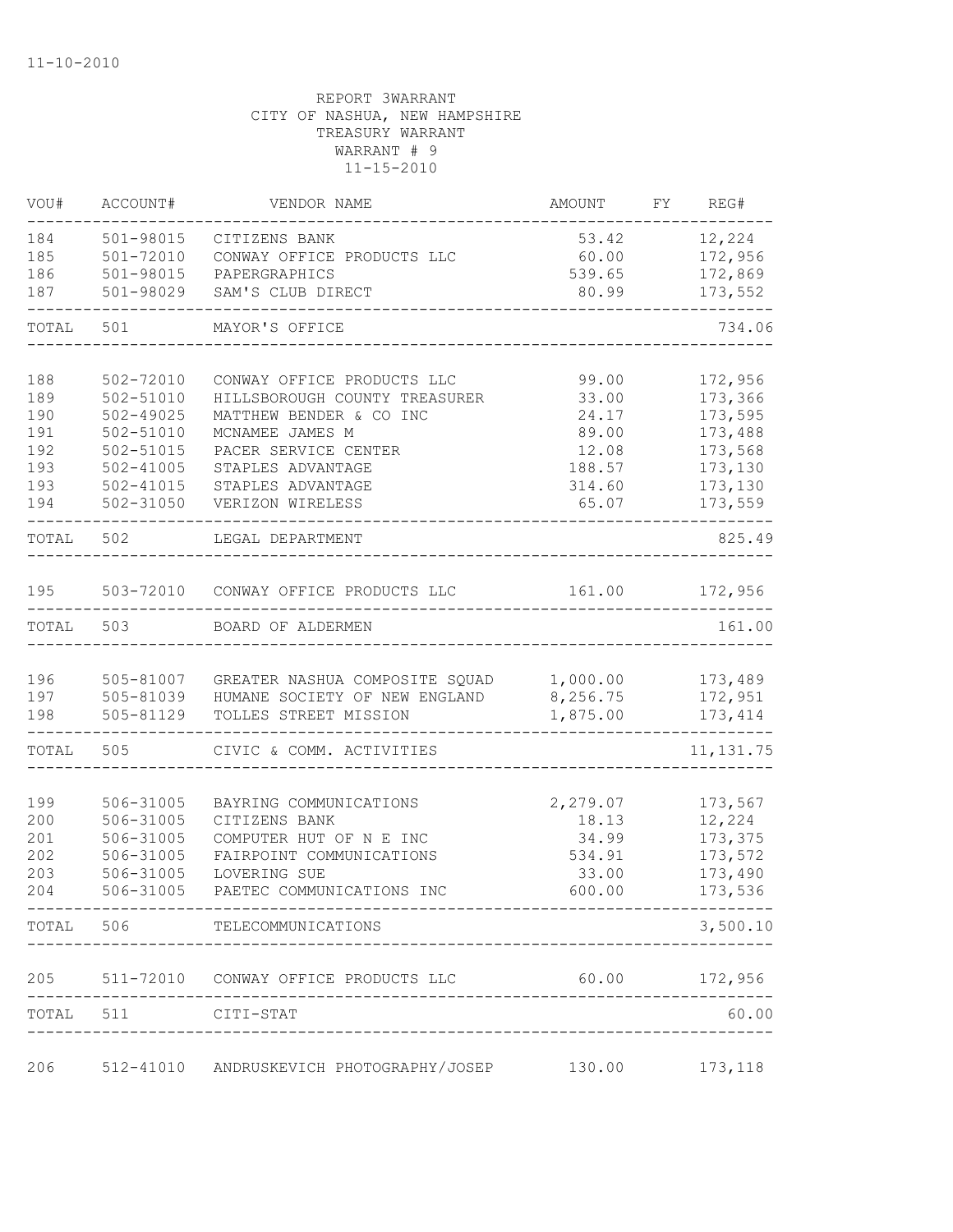| VOU#  | ACCOUNT#  | VENDOR NAME                    | AMOUNT   | FY | REG#      |
|-------|-----------|--------------------------------|----------|----|-----------|
| 207   | 512-94005 | CITIZENS BANK                  | 678.00   |    | 12,224    |
| 208   | 512-41005 | CONWAY OFFICE PRODUCTS LLC     | 298.00   |    | 172,956   |
| 208   | 512-72010 | CONWAY OFFICE PRODUCTS LLC     | 198.00   |    | 172,956   |
| 209   | 512-43005 | PRINTGRAPHICS OF MAINE         | 8,500.00 |    | 12,237    |
| 210   | 512-41005 | STAPLES ADVANTAGE              | 64.80    |    | 173,130   |
| 210   | 512-41015 | STAPLES ADVANTAGE              | 194.74   |    | 173,130   |
| TOTAL | 512       | FINANCIAL SERVICES             |          |    | 10,063.54 |
|       |           |                                |          |    |           |
| 211   | 513-72010 | CONWAY OFFICE PRODUCTS LLC     | 228.00   |    | 172,956   |
| 212   | 513-43005 | PETTY CASH                     | 24.92    |    | 172,838   |
| 212   | 513-49075 | PETTY CASH                     | 38.79    |    | 172,838   |
| 212   | 513-59115 | PETTY CASH                     | 120.00   |    | 172,838   |
| 213   | 513-91005 | PIECUCH PATRICIA               | 303.00   |    | 173,491   |
| 214   | 513-41005 | STAPLES ADVANTAGE              | 283.82   |    | 173,130   |
| 214   | 513-41015 | STAPLES ADVANTAGE              | 304.40   |    | 173,130   |
| TOTAL | 513       | CITY CLERK'S OFFICE            |          |    | 1,302.93  |
| 215   | 515-72010 | CONWAY OFFICE PRODUCTS LLC     | 99.00    |    | 172,956   |
| 216   | 515-59125 | LGC                            | 4,293.75 |    | 173,002   |
| 217   | 515-41015 | STAPLES ADVANTAGE              | 95.66    |    | 173,130   |
| TOTAL | 515       | HUMAN RESOURCES                |          |    | 4,488.41  |
|       |           |                                |          |    |           |
| 218   | 516-72010 | CONWAY OFFICE PRODUCTS LLC     | 2,392.00 |    | 172,956   |
| 219   | 516-66025 | OFFICE EQUIPMENT FINANCE SERVI | 756.50   |    | 173,571   |
| 220   | 516-54016 | UNION LEADER CORPORATION       | 924.51   |    | 173,540   |
| TOTAL | 516       | PURCHASING DEPARTMENT          |          |    | 4,073.01  |
|       |           |                                |          |    |           |
| 221   | 517-75023 | B & S LOCKSMITH INC            | 308.00   |    | 173,030   |
| 221   | 517-75901 | B & S LOCKSMITH INC            | 26.55    |    | 173,030   |
| 222   | 517-59135 | BAIN PEST CONTROL SERVICE INC  | 75.00    |    | 173,370   |
| 223   | 517-64192 | BATTERIES PLUS                 | 155.58   |    | 173, 111  |
| 224   | 517-59100 | CITIZENS BANK                  | 53.25    |    | 12,224    |
| 225   | 517-75160 | HARRY W WELLS & SON INC        | 316.55   |    | 173,224   |
| 226   | 517-34015 | METROMEDIA ENERGY INC          | 172.89   |    | 173,565   |
| 227   | 517-34015 | NATIONAL GRID                  | 289.19   |    | 173,561   |
| 228   | 517-33005 | PENNICHUCK WATER               | 599.86   |    | 173,546   |
| 229   | 517-32005 | PSNH                           | 2,712.41 |    | 173,580   |
| 230   | 517-75023 | THE METRO GROUP INC            | 804.00   |    | 173,034   |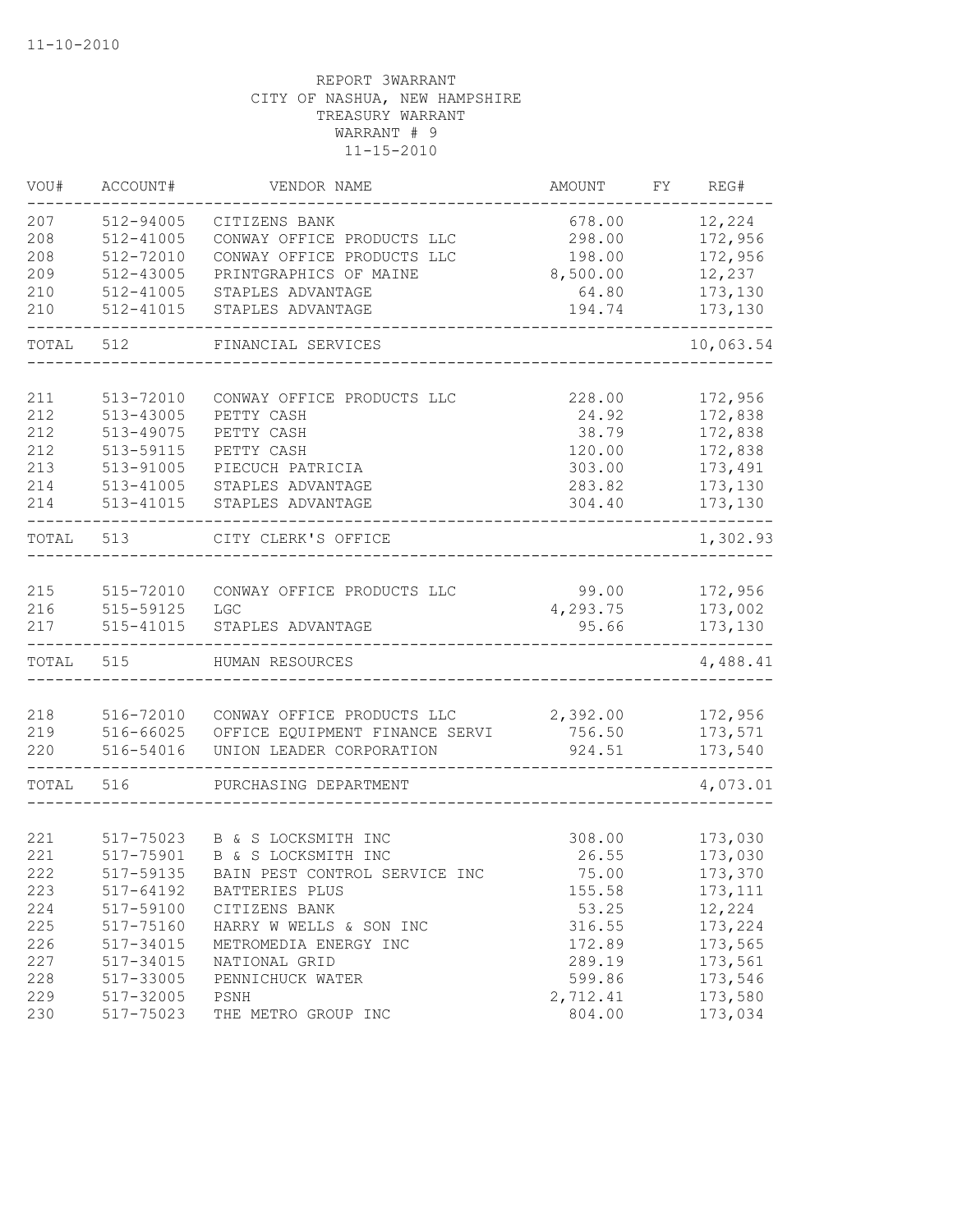|           | VOU# ACCOUNT# | VENDOR NAME                               |          | REG#      |
|-----------|---------------|-------------------------------------------|----------|-----------|
|           |               | TOTAL 517 BUILDING MAINT - CITY ADMIN     |          | 5, 513.28 |
|           |               |                                           |          |           |
| 231       | 519-91005     | BROWN LOUISE                              | 88.00    | 173,492   |
| 232       | 519-72010     | CONWAY OFFICE PRODUCTS LLC                | 94.50    | 172,956   |
| 233       | 519-95005     | <b>IAAO</b>                               | 175.00   | 173,592   |
| 234       | 519-94005     | MARINO ANGELO                             | 492.38   | 173,493   |
| 235       |               | 519-91005 TURGISS GARY                    | 248.50   | 172,938   |
| TOTAL 519 |               | ASSESSORS<br>____________________________ |          | 1,098.38  |
|           |               |                                           |          |           |
| 236       | 522-91015     | BRITTON KEN                               | 27.00    | 173,494   |
| 237       | $522 - 64040$ | CITIZENS BANK                             | 271.68   | 12,224    |
| 237       | 522-94005     | CITIZENS BANK                             | 35.00    | 12,224    |
| 238       | 522-74800     | CONWAY OFFICE PRODUCTS LLC                | 8,278.13 | 172,956   |
| 239       | 522-94005     | PETTY CASH                                | 24.75    | 172,838   |
| 240       |               | 522-41015 STAPLES ADVANTAGE               | 220.71   | 173,130   |
| 241       | 522-91015     | TYRRELL KEN                               | 35.00    | 173,075   |
| TOTAL 522 |               | INFORMATION TECHNOLOGY                    |          | 8,892.27  |
|           |               |                                           |          |           |
| 242       | 531-47010     | AIRGAS EAST                               | 406.22   | 172,902   |
| 242       | 531-78007     | AIRGAS EAST                               | 247.16   | 172,902   |
| 243       | $531 - 46040$ | ALL SPORTS HEROES UNIFORMS,               | 331.98   | 172,943   |
| 244       | 531-95000     | AMERICAN POLYGRAPH ASSOCIATION            | 150.00   | 173,553   |
| 245       | 531-53070     | ANIMAL HOSPITAL OF NASHUA INC             | 268.49   | 173,068   |
| 246       | 531-91025     | ANNINO EDWARD                             | 40.00    | 173,506   |
| 247       | 531-45220     | APPLE BUSINESS FURNITURE CORP             | 574.00   | 173,018   |
| 248       | 531-91025     | AUTHIER LINNEA                            | 80.00    | 173,501   |
| 249       | 531-46040     | BEN'S UNIFORMS                            | 2,734.99 | 173,378   |
| 249       | $531 - 46045$ | BEN'S UNIFORMS                            | 413.97   | 173,378   |
| 250       | 531-94005     | BERGERON THOMAS                           | 40.00    | 173,495   |
| 251       | 531-78075     | BEST FORD                                 | 369.95   | 172,862   |
| 252       | 531-53125     | BROOKS NICOLE                             | 200.00   | 173,497   |
| 253       | 531-78007     | CABELA'S MKTG & BRAND MGT INC             | 65.90    | 172,965   |
| 254       | 531-78007     | CARPARTS OF NASHUA                        | 951.51   | 172,860   |
| 255       | 531-42000     | CENTRAL PAPER PRODUCTS CO                 | 605.49   | 173, 122  |
| 256       | 531-31025     | CINFO PETER                               | 45.96    | 173,496   |
| 257       | 531-45220     | CITIZENS BANK                             | 219.00   | 12,224    |
| 257       | 531-78007     | CITIZENS BANK                             | 126.39   | 12,224    |
| 257       | 531-94005     | CITIZENS BANK                             | 6,673.02 | 12,224    |
| 258       | 531-31025     | COMCAST                                   | 224.59   | 173,558   |
| 259       | 531-78007     | CREATIVE SIGNS LLC                        | 1,827.75 | 173,061   |
| 260       | 531-46040     | CROSSON KYLE                              | 89.99    | 173,502   |
| 261       | 531-78007     | DEPENDABLE LOCK SERVICE INC               | 304.20   | 173,101   |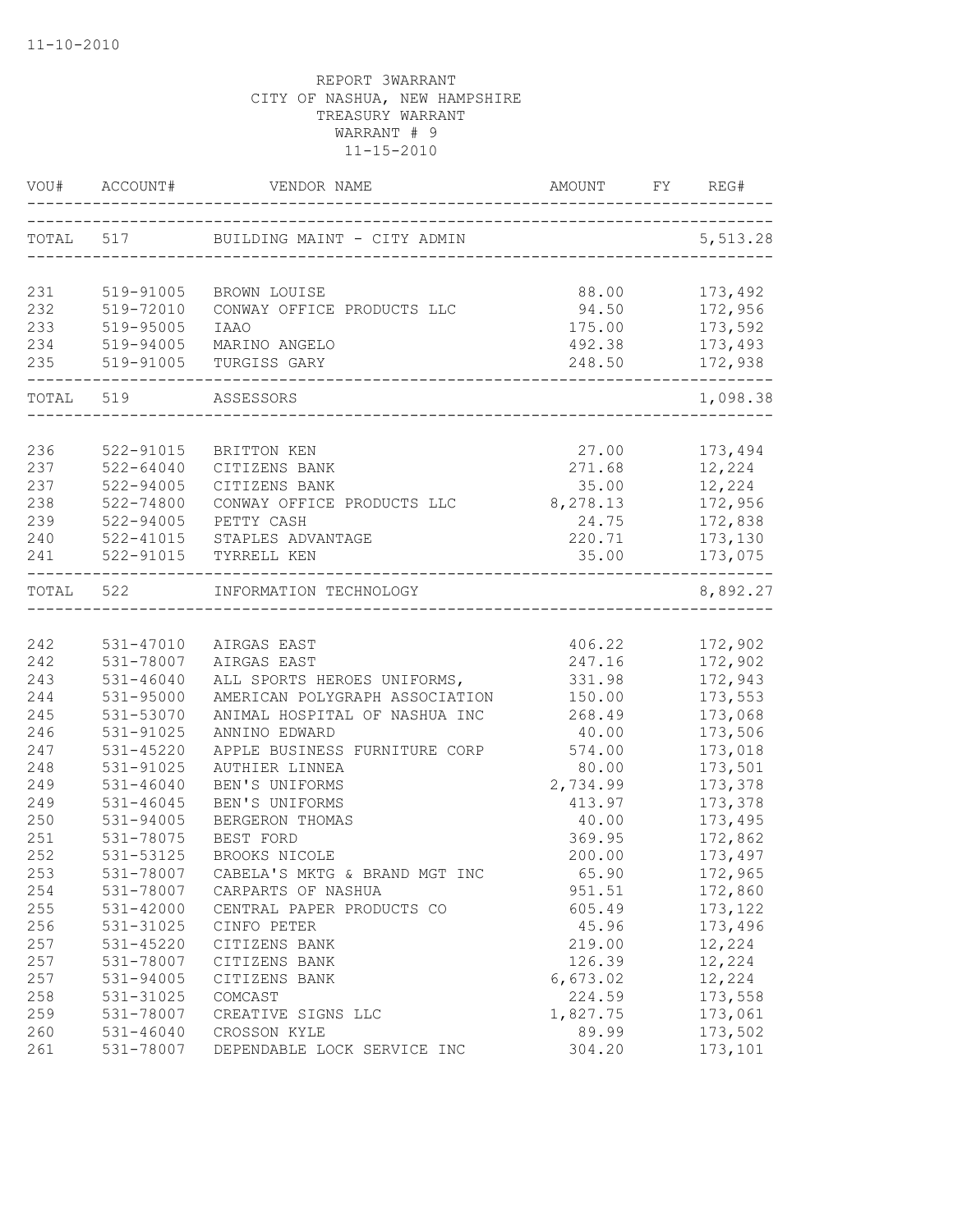| VOU# | ACCOUNT#      | VENDOR NAME                    | AMOUNT    | FY | REG#     |
|------|---------------|--------------------------------|-----------|----|----------|
| 262  | 531-94005     | DUNKIN DONUTS                  | 47.09     |    | 172,894  |
| 262  | 531-98035     | DUNKIN DONUTS                  | 28.59     |    | 172,894  |
| 263  | 531-31025     | FAIRPOINT COMMUNICATIONS       | 28.40     |    | 173,572  |
| 264  | 531-48015     | FLEET SERVICES                 | 777.43    |    | 173,022  |
| 265  | 531-78065     | GOODYEAR WHOLESALE TIRE CENTER | 3,413.40  |    | 173,086  |
| 266  | 531-78007     | GRAPPONE AUTOMOTIVE GROUP      |           |    | 173, 124 |
| 267  | $531 - 46040$ | HARVEY JOHN                    | 120.00    |    | 173,511  |
| 268  | 531-42000     | HOME DEPOT CREDIT SERVICES     | 22.19     |    | 173,560  |
| 269  | $531 - 46040$ | HUDON SCOTT                    | 263.87    |    | 173,512  |
| 270  | 531-45005     | INTERSTATE ARMS CORP           | 769.45    |    | 172,892  |
| 271  | 531-78007     | MAC MULKIN CHEVROLET INC       | 333.95    |    | 173,350  |
| 271  | 531-78075     | MAC MULKIN CHEVROLET INC       | 689.35    |    | 173,350  |
| 272  | 531-53125     | MARSHALL BRYAN                 | 250.00    |    | 173,510  |
| 273  | 531-45220     | MAYNARD & LESIEUR INCORPORATED | 8.80      |    | 173,360  |
| 273  | 531-78065     | MAYNARD & LESIEUR INCORPORATED | 585.40    |    | 173,360  |
| 274  | 531-34015     | METROMEDIA ENERGY INC          | 1,793.20  |    | 173,565  |
| 275  | $531 - 64360$ | MHQ MUNICIPAL VEHICLES         |           |    | 173,029  |
| 275  | 531-78007     | MHQ MUNICIPAL VEHICLES         | 431.60    |    | 173,029  |
| 276  | $531 - 46040$ | MOORE WILLIAM                  | 74.97     |    | 173,508  |
| 277  | 531-59100     | NASHUA MILLYARD ASSOCIATES, IN | 90.00     |    | 173,391  |
| 278  | 531-75023     | NASHUA WALLPAPER & PAINT CO    | 70.98     |    | 172,999  |
| 279  | 531-34015     | NATIONAL GRID                  | 814.77    |    | 173,561  |
| 280  | 531-78007     | NEW G.H. BERLIN OIL COMPANY    | 1,582.97  |    | 173,014  |
| 281  | 531-91025     | NICHOLS PHILLIP                | 40.00     |    | 173,513  |
| 282  | 531-78007     | NORTHERN FOREIGN CAR PARTS INC | 587.43    |    | 173,398  |
| 283  | 531-78007     | NYTECH SUPPLY CO               | 46.26     |    | 172,883  |
| 284  | 531-33005     | PENNICHUCK WATER               | 1,402.75  |    | 173,546  |
| 285  | 531-91070     | PETTY CASH                     | 47.67     |    | 173,498  |
| 286  | 531-78007     | PETTY CASH                     | 66.00     |    | 173,499  |
| 286  | 531-91070     | PETTY CASH                     | 250.00    |    | 173,499  |
| 286  | 531-98035     | PETTY CASH                     | 13.50     |    | 173,499  |
| 287  | 531-43005     | PETTY CASH                     | 11.40     |    | 173,500  |
| 287  | 531-75023     | PETTY CASH                     | 15.00     |    | 173,500  |
| 287  | 531-78007     | PETTY CASH                     | 156.44    |    | 173,500  |
| 287  | 531-91070     | PETTY CASH                     | 166.00    |    | 173,500  |
| 287  | 531-98035     | PETTY CASH                     | 36.00     |    | 173,500  |
| 288  | $531 - 46040$ | PORTILLO JULIANA               | 288.90    |    | 173,504  |
| 289  | 531-32035     | PSNH                           | 16.57     |    | 173,580  |
| 290  | 531-53050     | PSYCHOTHERAPY ASSOCIATES INC   | 2,100.00  |    | 173,191  |
| 291  | 531-32005     | PUBLIC SERVICE OF NEW HAMPSHIR | 16,794.95 |    | 173,590  |
| 291  | 531-32035     | PUBLIC SERVICE OF NEW HAMPSHIR | 380.07    |    | 173,590  |
| 292  | 531-42000     | REXEL CLS                      | 458.64    |    | 173,283  |
| 293  | 531-78007     | ROBBINS AUTO PARTS             | 136.16    |    | 173, 311 |
| 294  | 531-98025     | SAM'S CLUB DIRECT              | 218.04    |    | 173,552  |
| 295  | 531-91025     | SCHAAF MARK                    | 31.60     |    | 173,507  |
| 296  | 531-91025     | SEERO STEVEN                   | 40.00     |    | 173,505  |
| 297  | 531-34015     | SHATTUCK MALONE OIL CO         | 377.58    |    | 173,531  |
| 298  | 531-78007     | SIRCHIE FINGER PRINT LABORATOR | 349.74    |    | 173,050  |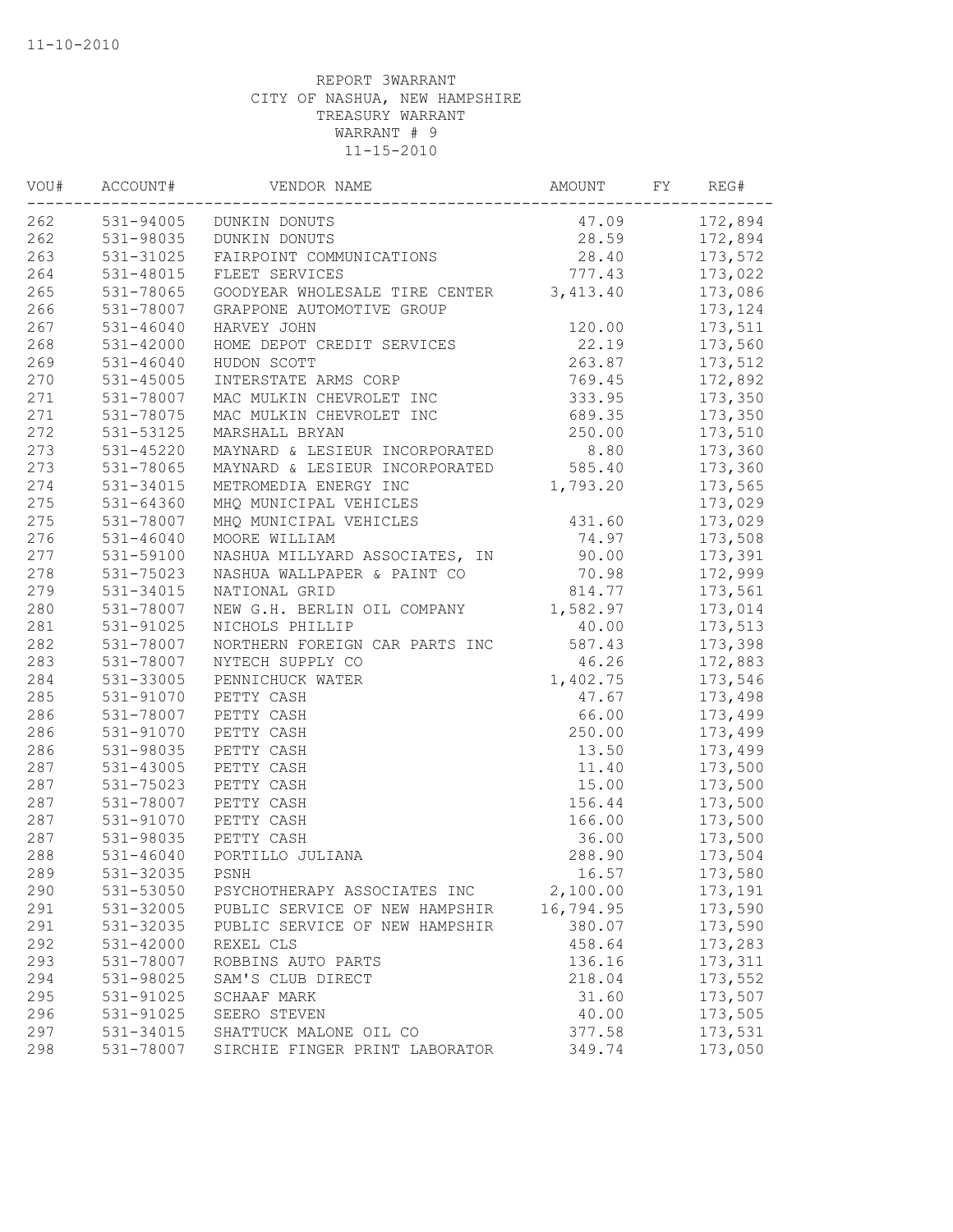| VOU#      | ACCOUNT#      | VENDOR NAME                    | AMOUNT   | FY. | REG#      |
|-----------|---------------|--------------------------------|----------|-----|-----------|
| 299       | 531-69025     | SNAP ON TOOLS                  | 25.25    |     | 172,889   |
| 300       | 531-44005     | SOURCE 4 INC                   | 428.40   |     | 172,949   |
| 301       | 531-31025     | ST ONGE JOSHUA                 | 45.96    |     | 173,503   |
| 302       | 531-41005     | STAPLES ADVANTAGE              | 977.74   |     | 173,130   |
| 302       | 531-41015     | STAPLES ADVANTAGE              | 5,896.36 |     | 173,130   |
| 302       | 531-45125     | STAPLES ADVANTAGE              | 87.47    |     | 173,130   |
| 303       | $531 - 46030$ | STAR PACKER BADGES             | 692.85   |     | 172,915   |
| 304       | 531-78075     | STATEWIDE COLLISION LLC        | 944.78   |     | 172,972   |
| 305       | $531 - 94005$ | STREET CRIMES                  | 1,770.00 |     | 173,578   |
| 306       | 531-78065     | SULLIVAN TIRE INC              | 2,906.40 |     | 172,874   |
| 307       | 531-45125     | TESSCO INC                     | 45.45    |     | 173,333   |
| 308       | $531 - 42000$ | THE DURKIN CO INC              | 203.40   |     | 173,012   |
| 309       | 531-75023     | THE METRO GROUP INC            | 165.00   |     | 173,034   |
| 310       | 531-43005     | UNITED PARCEL SERVICE          | 70.62    |     | 173,596   |
| 311       | 531-46040     | WORCESTER COUNTY POLICE EQUIPM | 111.90   |     | 173,373   |
| 312       | $531 - 46040$ | YURCAK JOHN                    | 25.09    |     | 173,509   |
| TOTAL 531 |               | POLICE DEPARTMENT              |          |     | 67,614.34 |
|           |               |                                |          |     |           |
| 313       | 532-75023     | AE MECHANICAL INC              | 3,298.75 |     | 173,312   |
| 313       | 532-75130     | AE MECHANICAL INC              | 1,000.00 |     | 173,312   |
| 313       | 532-75160     | AE MECHANICAL INC              | 1,000.00 |     | 173,312   |
| 314       | 532-41015     | ANCO SIGNS & STAMPS INC        | 22.90    |     | 173,062   |
| 315       | 532-78020     | CHELMSFORD AUTO ELECTRIC       | 1,911.95 |     | 173,079   |
| 316       | 532-69035     | CITIZENS BANK                  | 837.25   |     | 12,224    |
| 316       | 532-98030     | CITIZENS BANK                  | 194.00   |     | 12,224    |
| 317       | 532-72010     | CONWAY OFFICE PRODUCTS LLC     | 612.00   |     | 172,956   |
| 318       | 532-46030     | CROWN UNIFORM & LINEN SERVICE  | 342.00   |     | 172,867   |
| 319       | 532-78100     | FASTENAL COMPANY               | 22.32    |     | 173,036   |
| 320       | 532-75100     | FIMBEL PAUNET CORPORATION      | 70.00    |     | 173,096   |
| 320       | 532-75105     | FIMBEL PAUNET CORPORATION      | 490.00   |     | 173,096   |
| 321       | 532-64094     | FIRE TECH & SAFETY OF NEW ENGL | 300.00   |     | 173,092   |
| 322       | 532-78020     | GRAPPONE AUTOMOTIVE GROUP      | 97.51    |     | 173,124   |
| 323       | 532-95005     | GREATER BOSTON POLICE COUNCIL  | 256.00   |     | 173,541   |
| 324       | 532-75023     | HOME DEPOT CREDIT SERVICES     | 292.77   |     | 173,542   |
| 324       | 532-98005     | HOME DEPOT CREDIT SERVICES     | 168.76   |     | 173,542   |
| 325       | 532-75160     | J LAWRENCE HALL INC            | 458.00   |     | 173,388   |
| 326       | 532-78007     | JACK YOUNG COMPANY, INC        | 44.34    |     | 173,116   |
| 327       | 532-34015     | METROMEDIA ENERGY INC          | 1,011.34 |     | 173,565   |
| 328       | 532-78075     | MIKE'S CUSTOM KANVAS           | 225.00   |     | 172,863   |
| 329       | 532-78100     | MINUTEMAN TRUCKS INC           | 611.47   |     | 173,025   |
| 330       | 532-47005     | MOORE MEDICAL LLC              | 996.95   |     | 173,091   |
| 331       | 532-69035     | NASHUA OUTDOOR POWER EQUIPMENT | 100.00   |     | 172,996   |
| 332       | 532-34015     | NATIONAL GRID                  | 383.30   |     | 173,561   |
| 333       | 532-95005     | NEAFM                          | 25.00    |     | 173,556   |
| 334       | 532-42005     | NEW ENGLAND PAPER & SUPPLY     | 492.90   |     | 173,009   |
| 334       | 532-42010     | NEW ENGLAND PAPER & SUPPLY     | 362.92   |     | 173,009   |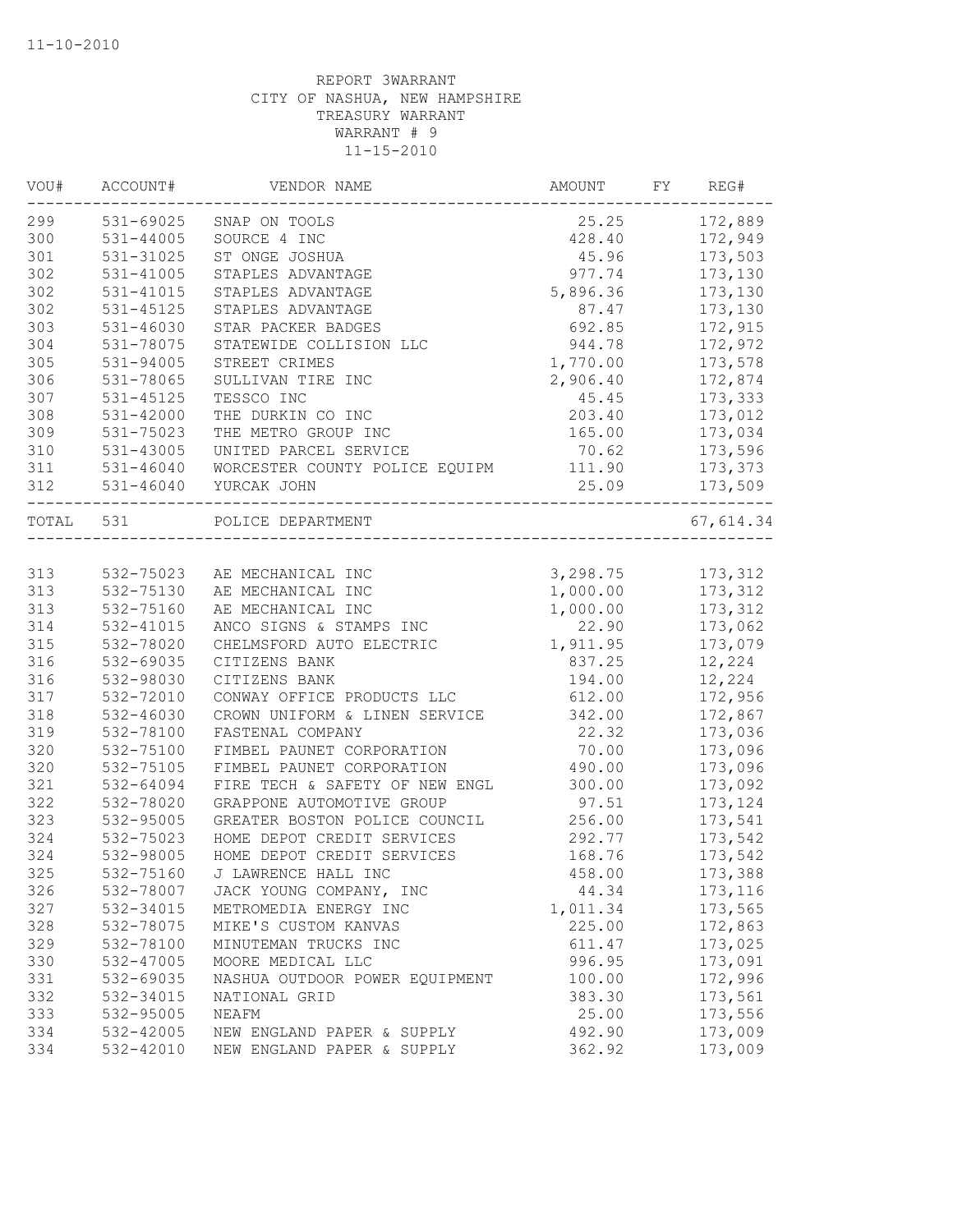| VOU#      | ACCOUNT#               | VENDOR NAME                                                                   | AMOUNT             | FY REG#                                       |
|-----------|------------------------|-------------------------------------------------------------------------------|--------------------|-----------------------------------------------|
| 334       | 532-42015              | NEW ENGLAND PAPER & SUPPLY                                                    | 162.83             | 173,009                                       |
| 334       | 532-42020              | NEW ENGLAND PAPER & SUPPLY                                                    | 538.67             | 173,009                                       |
| 335       | 532-95005              | NFPA                                                                          | 150.00             | 173,532                                       |
| 336       | 532-33005              | PENNICHUCK WATER                                                              | 242.75             | 173,546                                       |
| 337       | 532-79005              | POWER & TEL                                                                   | 137.55             | 173,342                                       |
| 338       | 532-32005              | PSNH                                                                          | 3,741.83           | 173,580                                       |
| 339       | 532-41015              | RANGER JOE'S INTERNATIONAL                                                    | 107.40             | 173,109                                       |
| 339       | 532-43005              | RANGER JOE'S INTERNATIONAL                                                    | 11.95              | 173,109                                       |
| 340       | 532-41005              | STAPLES ADVANTAGE                                                             | 31.43              | 173,130                                       |
| 340       | 532-41015              | STAPLES ADVANTAGE                                                             | 505.08             | 173,130                                       |
| 341       | 532-59100              | TRUE BLUE CLEANERS                                                            | 50.40              | 173,024                                       |
| 342       | 532-78095              | TST EQUIPMENT INC                                                             | 495.00             | 172,961                                       |
| 343       | 532-31040              | VOICE SYSTEMS INC                                                             | 284.00             | 172,955                                       |
| 344       |                        | 532-73005 YANKEE EQUIPMENT SYSTEMS INC                                        | 399.42             | 172,878<br>-------                            |
| TOTAL 532 |                        | FIRE DEPARTMENT                                                               |                    | 22,485.74                                     |
|           |                        | 345 533-33010 PENNICHUCK WATER                                                | 211,867.42 173,546 |                                               |
|           |                        | ---------------------------------<br>TOTAL 533 WATER SUPPLY (PUBLIC HYDRANTS) |                    | . _ _ _ _ _ _ _ _ _ _ _ _ _ _ _<br>211,867.42 |
|           |                        |                                                                               |                    |                                               |
| 346       |                        | 534-64297 JOHNSON'S ELECTRIC INC                                              | 65.00              | 172,926                                       |
| 347       | 534-32020<br>534-32020 | PSNH                                                                          | 78.06              | 173,580                                       |
| 348       |                        | 534-32020 PUBLIC SERVICE OF NEW HAMPSHIR 67,747.69                            |                    | 173,590                                       |
|           | TOTAL 534              | STREET LIGHTING                                                               |                    | 67,890.75                                     |
|           |                        |                                                                               |                    |                                               |
| 349       | 536-95000              | APCO INTERNATIONAL INC                                                        | 253.00             | 173,594                                       |
| 350       | 536-53065              | CITIZENS BANK                                                                 | 20.00              | 12,224                                        |
| 350       | 536-64192              | CITIZENS BANK                                                                 | 104.41             | 12,224                                        |
| 351       | 536-49075              | HAM RADIO OUTLET INC                                                          | 144.95             | 173,395                                       |
| 352       | 536-64255              | MOTOROLA                                                                      | 99.36              | 172,933                                       |
| 353       | 536-49075              | PETTY CASH                                                                    | 7.41               | 173,514                                       |
| 354       | 536-32035              | PSNH                                                                          | 608.12             | 173,580                                       |
| 355       | 536-64255              | TESSCO INC                                                                    | 268.68             | 173,333                                       |
| 356       |                        | 536-43005 UNITED PARCEL SERVICE                                               | 12.70              | 173,596                                       |
| TOTAL     | 536                    | CITYWIDE COMMUNICATIONS                                                       |                    | 1,518.63                                      |
|           |                        |                                                                               |                    |                                               |
| 357       | 541-72010              | CONWAY OFFICE PRODUCTS LLC                                                    | 99.00              | 172,956                                       |
| 358       | 541-33005              | PENNICHUCK WATER                                                              | 103.55             | 173,546                                       |
| 359       | 541-49075              | PETTY CASH                                                                    | 8.75               | 173,515                                       |
| 360       | 541-34005              | SHATTUCK MALONE OIL CO                                                        | 1,137.59           | 173,531                                       |
| 361       | 541-41015              | STAPLES ADVANTAGE                                                             | 42.56              | 173,130                                       |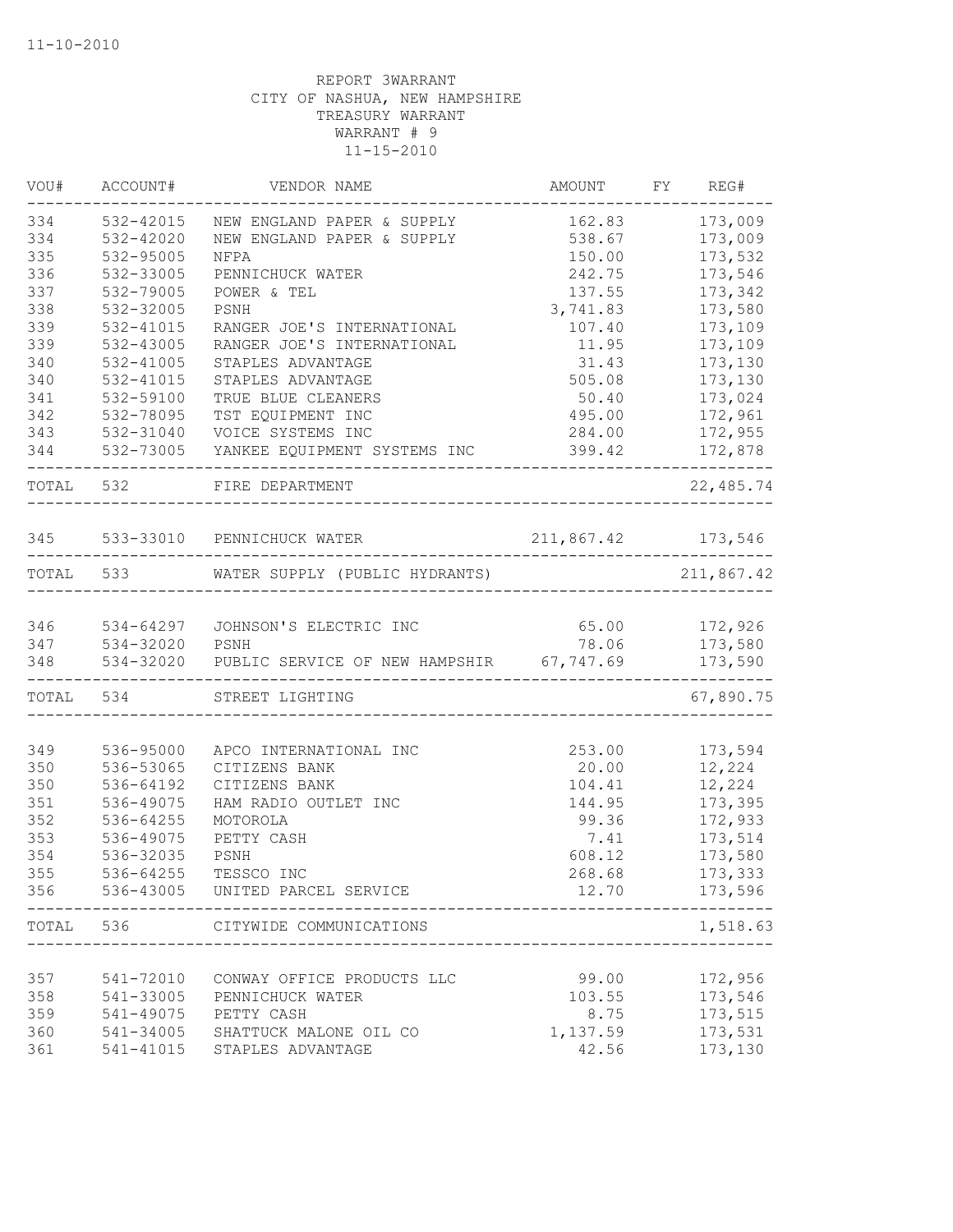| VOU#       | ACCOUNT#               | VENDOR NAME                                       | AMOUNT<br>_______________________ | FY | REG#               |
|------------|------------------------|---------------------------------------------------|-----------------------------------|----|--------------------|
| TOTAL 541  |                        | COMMUNITY SERVICES DIVISION                       |                                   |    | 1,391.45           |
|            |                        |                                                   |                                   |    |                    |
| 362<br>363 | 542-94005<br>542-94005 | BAGLEY BOBBIE<br>BISSELL NANCY                    | 60.00<br>60.00                    |    | 172,998<br>173,105 |
| 364        | 542-72010              | CONWAY OFFICE PRODUCTS LLC                        | 99.00                             |    | 172,956            |
| 365        | 542-41015              | STAPLES ADVANTAGE                                 | 177.06                            |    | 173,130            |
|            | TOTAL 542              | COMMUNITY HEALTH                                  |                                   |    | 396.06             |
|            |                        |                                                   |                                   |    |                    |
| 366        | 543-53074              | DRAGON MOSQUITO CONTROL INC                       | 1,200.00                          |    | 173,044            |
| 367        | 543-94005              | PETTY CASH                                        | 60.00                             |    | 173,515            |
| 368        | 543-41015              | STAPLES ADVANTAGE                                 | 67.84                             |    | 173,131            |
| 368        | 543-64028              | STAPLES ADVANTAGE                                 | $-27.29$                          |    | 173,130            |
| 369        | 543-49070              | TAYLOR TECHNOLOGIES INC                           | 145.11                            |    | 173,060            |
| TOTAL 543  |                        | ENVIRONMENTAL HEALTH DEPT.                        |                                   |    | 1,445.66           |
|            |                        |                                                   |                                   |    |                    |
| 370<br>371 | 544-72010<br>544-91005 | CONWAY OFFICE PRODUCTS LLC<br>MARTINEZ VICTOR     | 99.00<br>40.80                    |    | 172,956            |
| 372        | 544-41015              | PETTY CASH                                        | 8.95                              |    | 173,424<br>173,515 |
| 372        | 544-94005              | PETTY CASH                                        | 36.00                             |    | 173,515            |
| 373        | 544-41015              | STAPLES ADVANTAGE                                 | 42.82                             |    | 173, 131           |
|            | TOTAL 544              | WELFARE ADMINISTRATION                            |                                   |    | 227.57             |
|            |                        |                                                   |                                   |    |                    |
| 374        | 545-97020              | 188 CONCORD ST LLC DBA LILLIAN                    | 763.00                            |    | 173,045            |
| 375        | 545-97020              | 23-25 TEMPLE ST REALTY LLC                        | 597.94                            |    | 173,056            |
| 376        | 545-97020              | 49 HARBOR AVE LLC                                 | 545.00                            |    | 173,142            |
| 377        | 545-97020              | ABREU LEONARD<br>AMHERST ST ASSOCIATES            | 710.55                            |    | 172,922            |
| 378<br>379 | 545-97020<br>545-97020 | BC-AD PROPERTIES                                  | 466.04                            |    | 172,967            |
| 380        | 545-97020              | BISHOP REAL ESTATE MGMT INC                       | 785.00<br>415.00                  |    | 172,988<br>172,976 |
| 381        | 545-97020              | BONNETTE PETER                                    | 541.31                            |    | 172,868            |
|            |                        | BONNETTE STEPHEN                                  |                                   |    |                    |
| 382<br>383 | 545-97020              |                                                   | 650.00<br>700.00                  |    | 172,937            |
| 384        | 545-97020              | BORN ROBERT<br>CENTRAL REALTY                     |                                   |    | 172,927<br>173,007 |
| 385        | 545-97020<br>545-97020 | CHANDLER COURT LLC                                | 1,535.87<br>848.00                |    | 173,073            |
| 386        | 545-97020              | D7 REAL ESTATE LLC                                | 720.00                            |    | 173,110            |
| 387        |                        |                                                   | 1,380.00                          |    | 172,872            |
| 388        | 545-97020<br>545-97020 | DOWNTOWNER NELSON/DAVID A GREG<br>FALLON STEVEN E | 545.05                            |    | 173,143            |
| 389        | 545-97015              | FRED FULLER OIL CO                                | 269.78                            |    | 173,549            |
| 390        | 545-97020              | FRENCH & RISING FUNERAL HOME                      | 750.00                            |    | 173,141            |
| 391        | 545-97020              | GAUTHIER REALTY/CONNIE GAUTHIE                    | 2,605.40                          |    | 173,120            |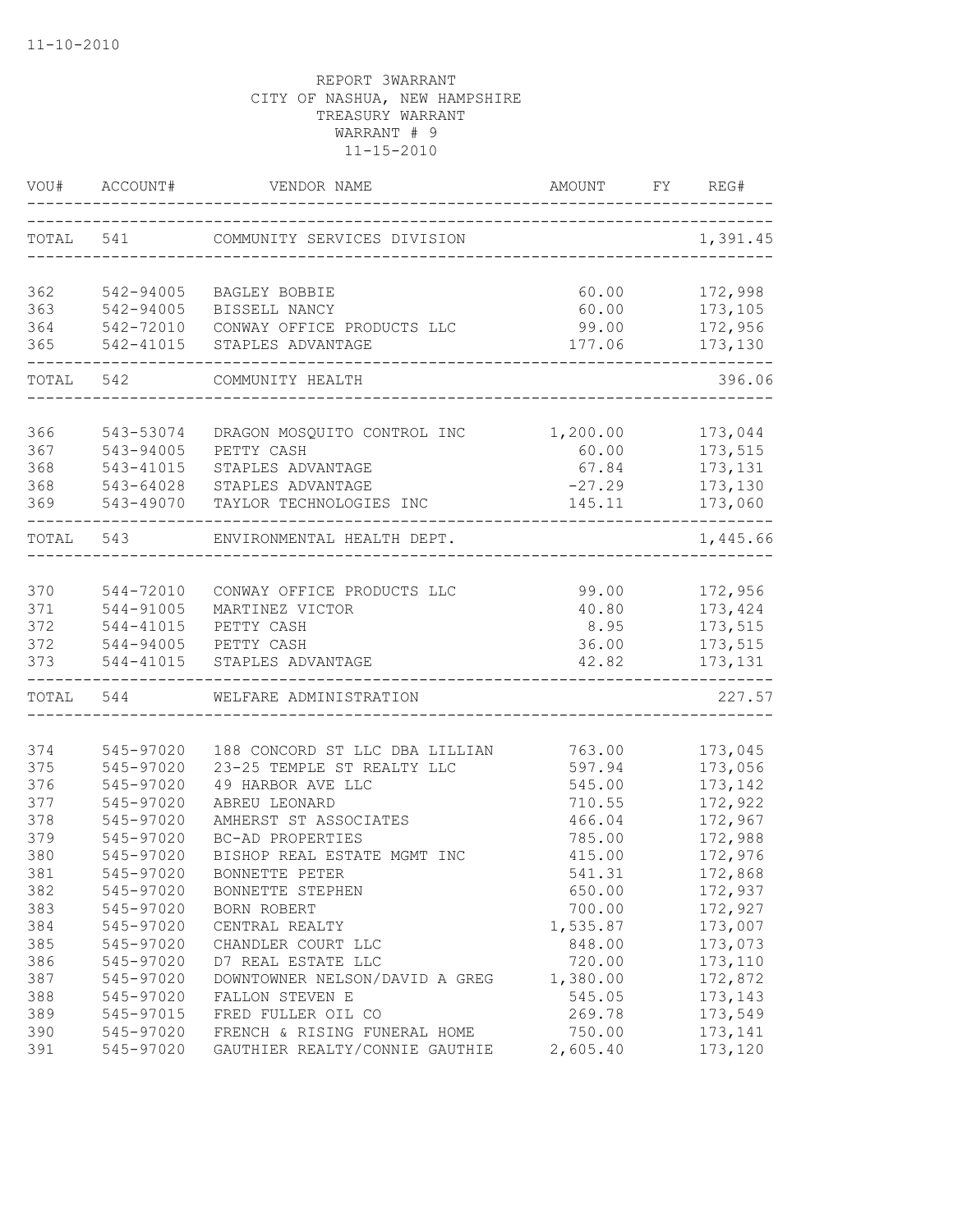| VOU#      | ACCOUNT#      | VENDOR NAME                    | AMOUNT   | FY REG#   |
|-----------|---------------|--------------------------------|----------|-----------|
| 392       | 545-97020     | GAUTHIER ROGER                 | 1,097.30 | 173,043   |
| 393       | 545-97020     | KONEVA TATIANA                 | 1,063.00 | 173,001   |
| 394       | 545-97020     | L & G PROPERTIES LLC           | 700.00   | 173,063   |
| 395       | 545-97020     | LEITH ROBERT W                 | 695.00   | 173,072   |
| 396       | 545-97020     | LTA INVESTMENTS LLC            | 375.00   | 173,033   |
| 397       | 545-97020     | MILL CITY PROPERTY MNGMNT      | 850.00   | 173,144   |
| 398       | 545-97020     | MOTEL 6                        | 1,857.83 | 173,083   |
| 399       | 545-97020     | NASHUA HOUSING AUTHORITY       | 236.77   | 173,089   |
| 400       | 545-97015     | NATIONAL GRID                  | 580.56   | 173,598   |
| 401       | 545-97020     | OH ASH STREET HOLDINGS LLC/DAN | 500.00   | 173,046   |
| 402       | 545-97020     | OTD REALTY LLC                 | 879.61   | 172,898   |
| 403       | 545-97020     | PRA PROPERTIES LTD PARTNERSHIP | 863.59   | 173,097   |
| 404       | 545-97020     | PSALEDAKIS WILLIAM             | 576.00   | 172,882   |
| 405       | 545-97015     | PSNH                           | 1,642.65 | 173,583   |
| 406       | 545-97020     | R & D RESIDENTIAL PROPERTIES   | 325.00   | 173,145   |
| 407       | 545-97020     | T 31 REAL ESTATE LLC           | 289.23   | 173,140   |
| 408       | 545-97020     | TSOUKARIS PETER M              | 720.00   | 173, 137  |
| TOTAL 545 |               | WELFARE COSTS                  |          | 28,079.48 |
|           |               |                                |          |           |
| 409       | $551 - 72010$ | CONWAY OFFICE PRODUCTS LLC     | 231.00   | 172,956   |
| 410       | $551 - 64300$ | FORESTRY SUPPLIERS INC         | 12.76    | 172,846   |
| 411       | 551-59100     | JAN-PRO CLEANING SYSTEMS NORTH | 435.00   | 173,387   |
| 412       | 551-94005     | LOCAL GOVERNMENT CENTER        | 80.00    | 173,575   |
| 413       | 551-34015     | METROMEDIA ENERGY INC          | 13.11    | 173,565   |
| 414       | $551 - 34015$ | NATIONAL GRID                  | 13.23    | 173,561   |
| 415       | $551 - 41015$ | NEW ENGLAND PAPER & SUPPLY     | 26.75    | 173,009   |
| 416       | 551-94005     | NHLSA                          | 275.00   | 173,562   |
| 417       | 551-33005     | PENNICHUCK WATER               | 118.36   | 173,546   |
| 418       | 551-32005     | PUBLIC SERVICE OF NEW HAMPSHIR | 804.85   | 173,590   |
| 419       | 551-94005     | SKILLPATH SEMINARS             | 417.00   | 173,591   |
| 420       | 551-41015     | STAPLES ADVANTAGE              | 348.79   | 173,131   |
| TOTAL     | 551           | PUBLIC WORKS DIV & ENGINEERING |          | 2,775.85  |
|           |               |                                |          |           |
| 421       |               | 552-45250 B & S LOCKSMITH INC  | 16.55    | 173,030   |
| 421       | 552-75135     | B & S LOCKSMITH INC            | 2.50     | 173,030   |
| 422       | 552-75021     | BELLETETES INC                 | 4.94     | 172,986   |
| 422       | 552-75135     | BELLETETES INC                 | 146.02   | 172,986   |
| 423       | 552-59020     | BIELAWSKI SUSAN                | 300.00   | 172,837   |
| 424       | 552-91005     | BIELAWSKI SUSAN                | 11.75    | 173,516   |
| 425       | 552-75021     | BOSS EQUIPMENT RENTALS & REPAI | 185.00   | 173,351   |
| 426       | 552-78007     | CARPARTS OF NASHUA             | 787.37   | 172,860   |
| 427       | 552-72010     | CONWAY OFFICE PRODUCTS LLC     | 132.00   | 172,956   |
| 428       | 552-75170     | CORRIVEAU ROUTHIER INC         | 18.45    | 173,347   |
| 429       | 552-78007     | CREATIVE SIGNS LLC             | 535.00   | 173,061   |
|           |               |                                |          |           |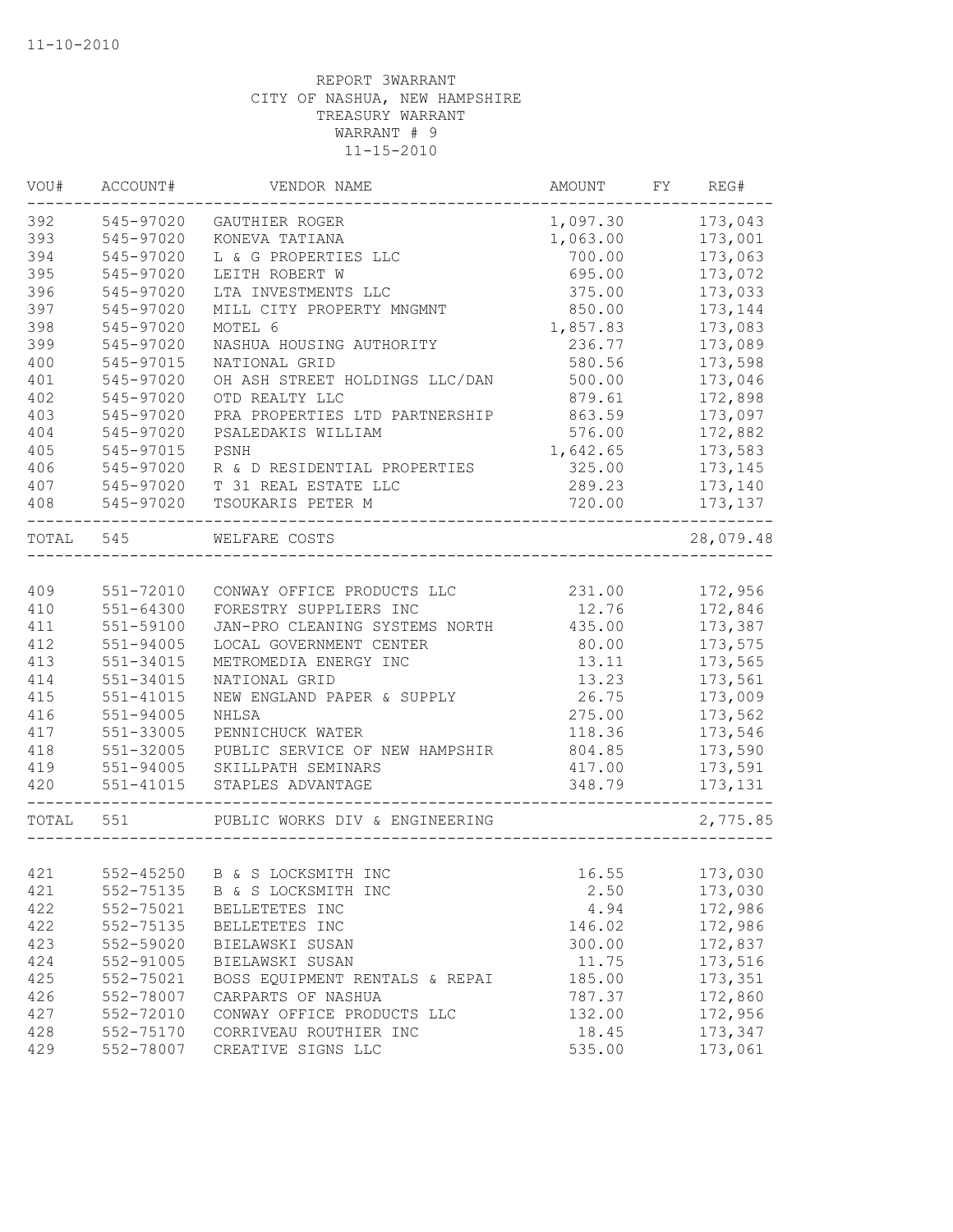| VOU#  | ACCOUNT#      | VENDOR NAME                    | AMOUNT   | FY | REG#       |
|-------|---------------|--------------------------------|----------|----|------------|
| 430   | 552-48015     | DENNIS K BURKE INC             | 2,032.84 |    | 173,597    |
| 431   | 552-78100     | DONOVAN EQUIPMENT CO INC       | 2,283.37 |    | 172,888    |
| 432   | $552 - 42010$ | HOME DEPOT CREDIT SERVICES     | 122.59   |    | 173,542    |
| 432   | 552-45250     | HOME DEPOT CREDIT SERVICES     | 57.92    |    | 173,542    |
| 432   | $552 - 46030$ | HOME DEPOT CREDIT SERVICES     | 37.82    |    | 173,542    |
| 432   | 552-69035     | HOME DEPOT CREDIT SERVICES     | 438.13   |    | 173,542    |
| 432   | 552-75021     | HOME DEPOT CREDIT SERVICES     | 246.85   |    | 173,542    |
| 432   | 552-75022     | HOME DEPOT CREDIT SERVICES     | 18.51    |    | 173,542    |
| 432   | 552-75040     | HOME DEPOT CREDIT SERVICES     | 50.50    |    | 173,542    |
| 433   | $552 - 64192$ | HUDSON SMALL ENGINE            | 82.00    |    | 172,977    |
| 433   | 552-74085     | HUDSON SMALL ENGINE            | 198.00   |    | 172,977    |
| 434   | 552-75021     | JOHN DEERE LANDSCAPES/LESCO    | 336.60   |    | 173,192    |
| 435   | 552-53075     | KOHL GLENN                     | 2,720.00 |    | 172,903    |
| 436   | 552-45290     | M & N SPORTS LLC               | 1,116.70 |    | 172,991    |
| 437   | 552-78065     | MAYNARD & LESIEUR INCORPORATED | 81.41    |    | 173,360    |
| 438   | 552-45290     | MCDOUGALD SCOTT                | 279.28   |    | 172,936    |
| 439   | 552-34015     | METROMEDIA ENERGY INC          | 20.81    |    | 173,565    |
| 439   | 552-34045     | METROMEDIA ENERGY INC          | 67.38    |    | 173,565    |
| 440   | 552-33005     | PENNICHUCK WATER               | 4,101.02 |    | 173,546    |
| 440   | 552-33040     | PENNICHUCK WATER               | 373.63   |    | 173,546    |
| 441   | 552-75021     | POWERPLAN                      | 1,433.51 |    | 173, 114   |
| 442   | 552-32005     | PSNH                           | 3,025.81 |    | 173,580    |
| 442   | 552-32005     | PSNH                           | 1,610.76 |    | 173,581    |
| 442   | 552-32030     | PSNH                           | 1,640.99 |    | 173,580    |
| 442   | 552-32030     | PSNH                           | 134.82   |    | 173,581    |
| 443   | 552-32040     | PUBLIC SERVICE OF NEW HAMPSHIR | 5,755.07 |    | 173,590    |
| 444   | 552-78100     | ROBBINS AUTO PARTS             | 7.65     |    | 173,311    |
| 445   | 552-75022     | SAM'S CLUB DIRECT              | 24.04    |    | 173,552    |
| 446   | 552-78007     | SANEL AUTO PARTS CO            | 78.31    |    | 172,992    |
| 447   | $552 - 94005$ | SKILLPATH SEMINARS             | 139.00   |    | 173,591    |
| 448   | 552-41015     | STAPLES ADVANTAGE              | 150.52   |    | 173, 131   |
| 449   | 552-75021     | TREASURER STATE OF NH          | 800.00   |    | 173,547    |
| 450   | 552-74085     | TURF PRODUCTS CORP             | 1,437.20 |    | 173, 132   |
| 451   | $552 - 46045$ | UNIFIRST CORPORATION           | 123.07   |    | 173,100    |
| TOTAL | 552           | PARKS AND RECREATION           |          |    | 33, 165.69 |
|       |               |                                |          |    |            |
| 452   | 553-46045     | ABCO WELDING & INDUSTRIAL SUPP | 50.95    |    | 173,408    |
| 452   | 553-49075     | ABCO WELDING & INDUSTRIAL SUPP | 16.72    |    | 173,408    |
| 452   | 553-59100     | ABCO WELDING & INDUSTRIAL SUPP | 192.62   |    | 173,408    |
| 453   | 553-59100     | AUTO ELECTRIC WAREHOUSE INC    | 390.00   |    | 172,842    |
| 454   | 553-45060     | BELLETETES INC                 | 19.06    |    | 172,986    |
| 454   | 553-69025     | BELLETETES INC                 | 78.97    |    | 172,986    |
| 455   | 553-45015     | BROX INDUSTRIES INC            | 1,632.00 |    | 172,890    |
| 455   | 553-45025     | BROX INDUSTRIES INC            | 47.00    |    | 172,890    |
| 455   | 553-45190     | BROX INDUSTRIES INC            | 366.28   |    | 172,890    |
| 456   | 553-78100     | CASEY EQUIPMENT & RENTAL CORP  | 176.16   |    | 173,090    |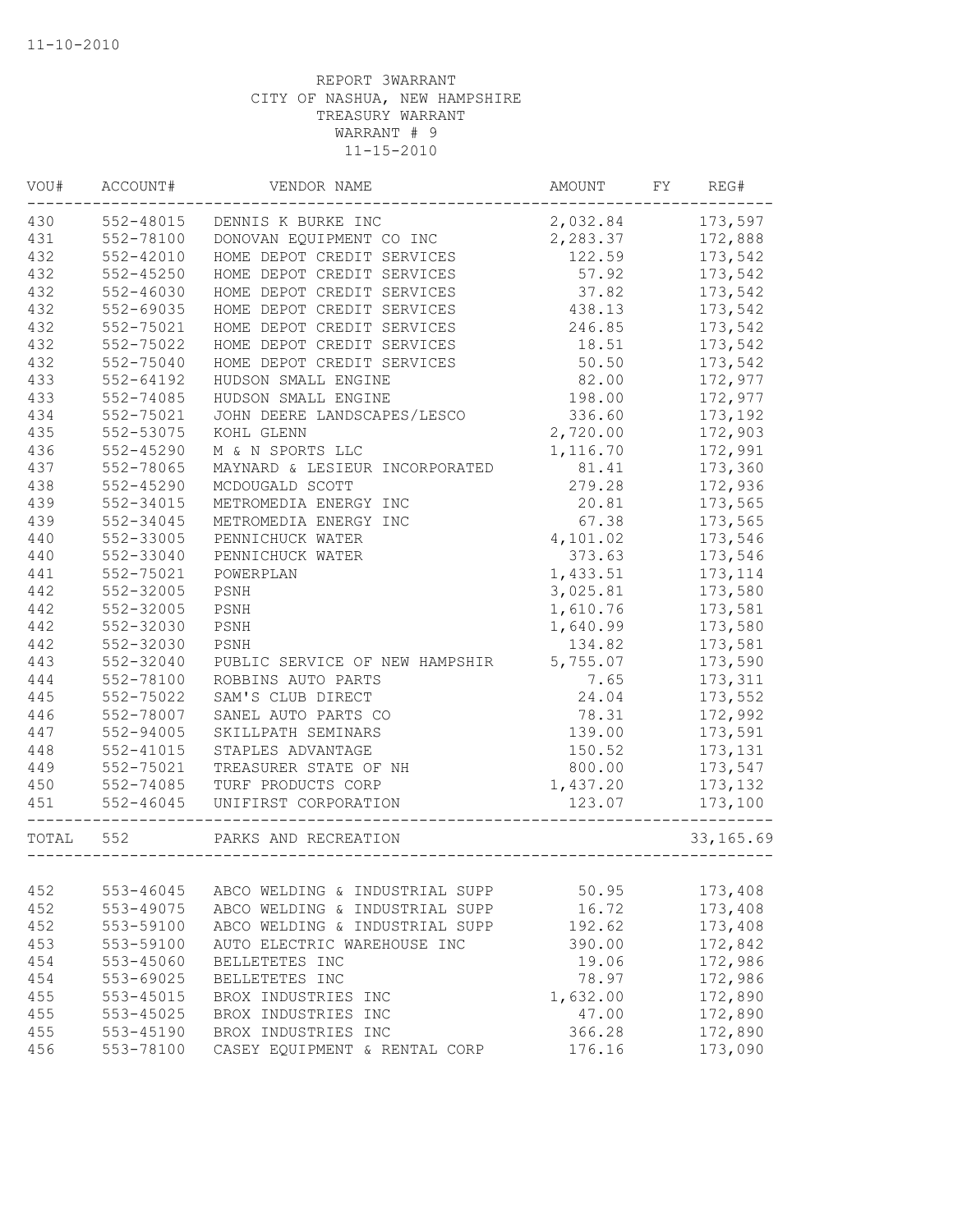| VOU# | ACCOUNT#  | VENDOR NAME                                                                                                                          | AMOUNT    | FY | REG#      |
|------|-----------|--------------------------------------------------------------------------------------------------------------------------------------|-----------|----|-----------|
| 457  | 553-46045 | CCP INDUSTRIES INC                                                                                                                   | 674.37    |    | 172,995   |
| 458  | 553-49075 | CHAPPELL TRACTOR SALES, INC                                                                                                          | 92.40     |    | 173,410   |
| 459  | 553-45015 | CONTINENTAL PAVING INC                                                                                                               | 631.29    |    | 173,368   |
| 460  | 553-72035 | CONWAY OFFICE PRODUCTS LLC                                                                                                           | 94.50     |    | 172,956   |
| 461  | 553-45060 | CORRIVEAU ROUTHIER INC                                                                                                               | 609.75    |    | 173,347   |
| 461  | 553-49075 | CORRIVEAU ROUTHIER INC                                                                                                               | 23.36     |    | 173,347   |
| 462  | 553-48015 | DENNIS K BURKE INC                                                                                                                   | 29,816.08 |    | 173,597   |
| 463  | 553-75023 | F W WEBB COMPANY                                                                                                                     | 54.60     |    | 172,918   |
| 464  | 553-78100 | FREIGHTLINER OF NH INC                                                                                                               | 148.40    |    | 173,099   |
| 465  | 553-69025 | GRAINGER                                                                                                                             | 17.10     |    | 172,935   |
| 466  | 553-45060 | GRANITE STATE CONCRETE CO INC                                                                                                        | 791.00    |    | 173, 113  |
| 467  | 553-59187 | HEALTH STOP INC                                                                                                                      | 169.00    |    | 172,975   |
| 468  | 553-59105 | JAN-PRO CLEANING SYSTEMS NORTH                                                                                                       | 620.00    |    | 173,387   |
| 469  | 553-78100 | LIBERTY INTN'L TRUCKS OF NH LL                                                                                                       | 1,455.67  |    | 173,357   |
| 470  | 553-49075 | MAC MULKIN CHEVROLET INC                                                                                                             | 5.46      |    | 173,350   |
| 471  | 553-49075 | MAYNARD & LESIEUR INCORPORATED                                                                                                       | $-180.00$ |    | 173,360   |
| 471  | 553-78065 | MAYNARD & LESIEUR INCORPORATED                                                                                                       | 1,674.60  |    | 173,360   |
| 472  | 553-34015 | METROMEDIA ENERGY INC                                                                                                                | 25.65     |    | 173,565   |
| 473  | 553-49075 | NAPA AUTO PARTS                                                                                                                      | 234.58    |    | 173,080   |
| 473  | 553-78100 | NAPA AUTO PARTS                                                                                                                      | 152.77    |    | 173,080   |
| 474  | 553-34015 | NATIONAL GRID                                                                                                                        | 668.36    |    | 173,561   |
| 475  | 553-45060 | NEW ENGLAND POSITIONING SYSTEM 4,460.00                                                                                              |           |    | 172,981   |
| 476  | 553-78035 | NEW G.H. BERLIN OIL COMPANY                                                                                                          | 3,400.08  |    | 173,014   |
| 477  | 553-31050 | NORTHEAST PAGING/UCOM                                                                                                                | 258.40    |    | 173, 415  |
| 478  | 553-91005 | NORTON JENNIFER                                                                                                                      | 36.00     |    | 173,517   |
| 479  | 553-64318 | OCEAN STATE SIGNAL CO                                                                                                                | 200.00    |    | 173,106   |
| 480  | 553-33005 | PENNICHUCK WATER                                                                                                                     | 412.98    |    | 173,546   |
| 481  | 553-78100 | PINE MOTOR PARTS                                                                                                                     | 1,366.86  |    | 173,361   |
| 482  | 553-32005 | PUBLIC SERVICE OF NEW HAMPSHIR                                                                                                       | 3,485.21  |    | 173,590   |
| 483  | 553-49075 | R WHITE EQUIPMENT CENTER INC                                                                                                         | 85.00     |    | 173,362   |
| 484  | 553-45060 | REDIMIX COMPANIES INC                                                                                                                | 2,892.00  |    | 173,003   |
| 485  | 553-49075 | SANEL AUTO PARTS CO                                                                                                                  | 82.19     |    | 172,992   |
| 485  | 553-69025 | SANEL AUTO PARTS CO                                                                                                                  | $-63.05$  |    | 172,992   |
| 485  | 553-78100 | SANEL AUTO PARTS CO                                                                                                                  | 455.98    |    | 172,992   |
| 486  | 553-48005 | SHATTUCK MALONE OIL CO                                                                                                               | 14,924.70 |    | 173,531   |
| 487  | 553-94005 | SKILLPATH SEMINARS                                                                                                                   | 139.00    |    | 173,591   |
| 488  | 553-41015 | STAPLES ADVANTAGE                                                                                                                    | 225.35    |    | 173,131   |
| 489  | 553-78100 | SWEEPER PARTS SALES                                                                                                                  | 794.68    |    | 173,420   |
| 490  | 553-75130 | THE METRO GROUP INC                                                                                                                  | 642.00    |    | 173,034   |
| 491  | 553-45060 | THE STONE YARD                                                                                                                       | 345.34    |    | 173, 411  |
| 492  |           |                                                                                                                                      | 1,140.28  |    | 173,100   |
| 493  |           |                                                                                                                                      | 9.24      |    | 173,596   |
| 494  |           | 553-46045 UNIFIRST CORPORATION<br>553-43005 UNITED PARCEL SERVICE<br>553-78100 WILLARDS AUTO RADIATOI<br>WILLARDS AUTO RADIATOR SHOP | 130.00    |    | 173,377   |
|      |           | TOTAL 553 STREET DEPARTMENT                                                                                                          |           |    | 76,170.94 |
| 495  |           | 555-72035 CONWAY OFFICE PRODUCTS LLC                                                                                                 | 104.00    |    | 172,956   |
|      |           |                                                                                                                                      |           |    |           |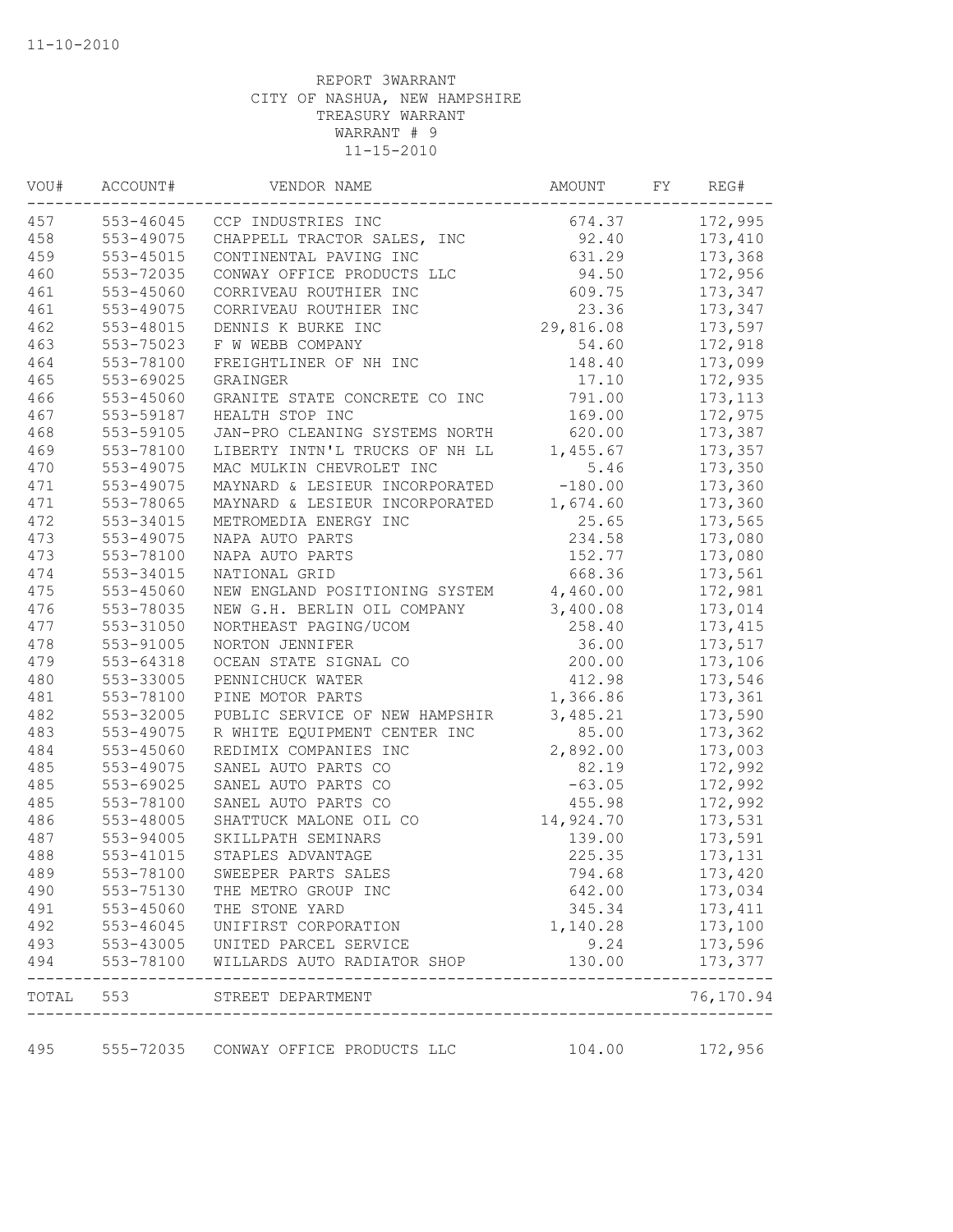| VOU#              | ACCOUNT#                            | VENDOR NAME                                                  | AMOUNT                      | FY | REG#                          |
|-------------------|-------------------------------------|--------------------------------------------------------------|-----------------------------|----|-------------------------------|
| 496<br>497<br>498 | 555-45288<br>555-59105<br>555-32025 | FASTENAL CO<br>JAN-PRO CLEANING SYSTEMS NORTH<br>PSNH        | 21.15<br>235.00<br>1,691.70 |    | 172,880<br>173,387<br>173,581 |
| 499               | 555-72035                           | SIMPLEX GRINNELL                                             | 311.00                      |    | 173,550                       |
| 500               | 555-41015                           | STAPLES ADVANTAGE                                            | 42.30                       |    | 173,131                       |
| TOTAL             | 555                                 | TRAFFIC DEPARTMENT                                           |                             |    | 2,405.15                      |
| 501               | 557-75023                           | GAGNON'S ELECTRICAL SERVICE IN                               | 245.60                      |    | 173,064                       |
| 502<br>503        | 557-49075<br>557-49075              | GRANITE GROUP (THE)<br>HOME DEPOT CREDIT SERVICES            | 17.91<br>63.83              |    | 173,095<br>173,542            |
| 504               | 557-59100                           | LOOMIS                                                       | 38.46                       |    | 173,430                       |
| 505               | 557-32005                           | PSNH                                                         | 290.31                      |    | 173,581                       |
| 506               | 557-44005                           | STANSFIELD JILL                                              | 8.16                        |    | 173,518                       |
| 507               | 557-41015                           | STAPLES ADVANTAGE                                            | 96.52                       |    | 173, 131                      |
| TOTAL             | 557                                 | PARKING LOTS                                                 |                             |    | 760.79                        |
| 508               | 561-48015                           | DENNIS K BURKE INC                                           | 559.66                      |    | 173,597                       |
| 509               | 561-32005                           | PSNH                                                         | 102.86                      |    | 173,581                       |
| 510<br>511        | 561-48005<br>561-41015              | SHATTUCK MALONE OIL CO<br>STAPLES ADVANTAGE                  | 208.40<br>14.99             |    | 173,531<br>173, 131           |
| 512               | 561-95010                           | TREASURER STATE OF NH                                        | 28.00                       |    | 173,543                       |
| TOTAL             | 561                                 | EDGEWOOD CEMETERY                                            |                             |    | 913.91                        |
| 513               | 562-33005                           | PENNICHUCK WATER                                             | 133.35                      |    | 173,546                       |
| TOTAL             | 562                                 | SUBURBAN CEMETERIES                                          |                             |    | 133.35                        |
|                   |                                     |                                                              |                             |    |                               |
| 514<br>515        | 563-75023<br>563-74092              | HOME DEPOT CREDIT SERVICES<br>MAYNARD & LESIEUR INCORPORATED | 88.99<br>23.95              |    | 173,542<br>173,360            |
| 516               | 563-74085                           | NASHUA OUTDOOR POWER EQUIPMENT                               | 167.29                      |    | 172,996                       |
| 517               | 563-75903                           | NASHUA WALLPAPER & PAINT CO                                  | 45.93                       |    | 172,999                       |
| 518               |                                     | 563-78007 SANEL AUTO PARTS CO                                | 64.63                       |    | 172,992                       |
| 519               |                                     | 563-74085 TURNER GLASS                                       | 200.00                      |    | 173, 117                      |
|                   | TOTAL 563                           | WOODLAWN CEMETERY                                            |                             |    | 590.79                        |
| 520               |                                     | 571-72010 CONWAY OFFICE PRODUCTS LLC                         | 450.00                      |    | 172,956                       |
| 521               | 571-41015                           | STAPLES ADVANTAGE                                            | 623.56                      |    | 173,131                       |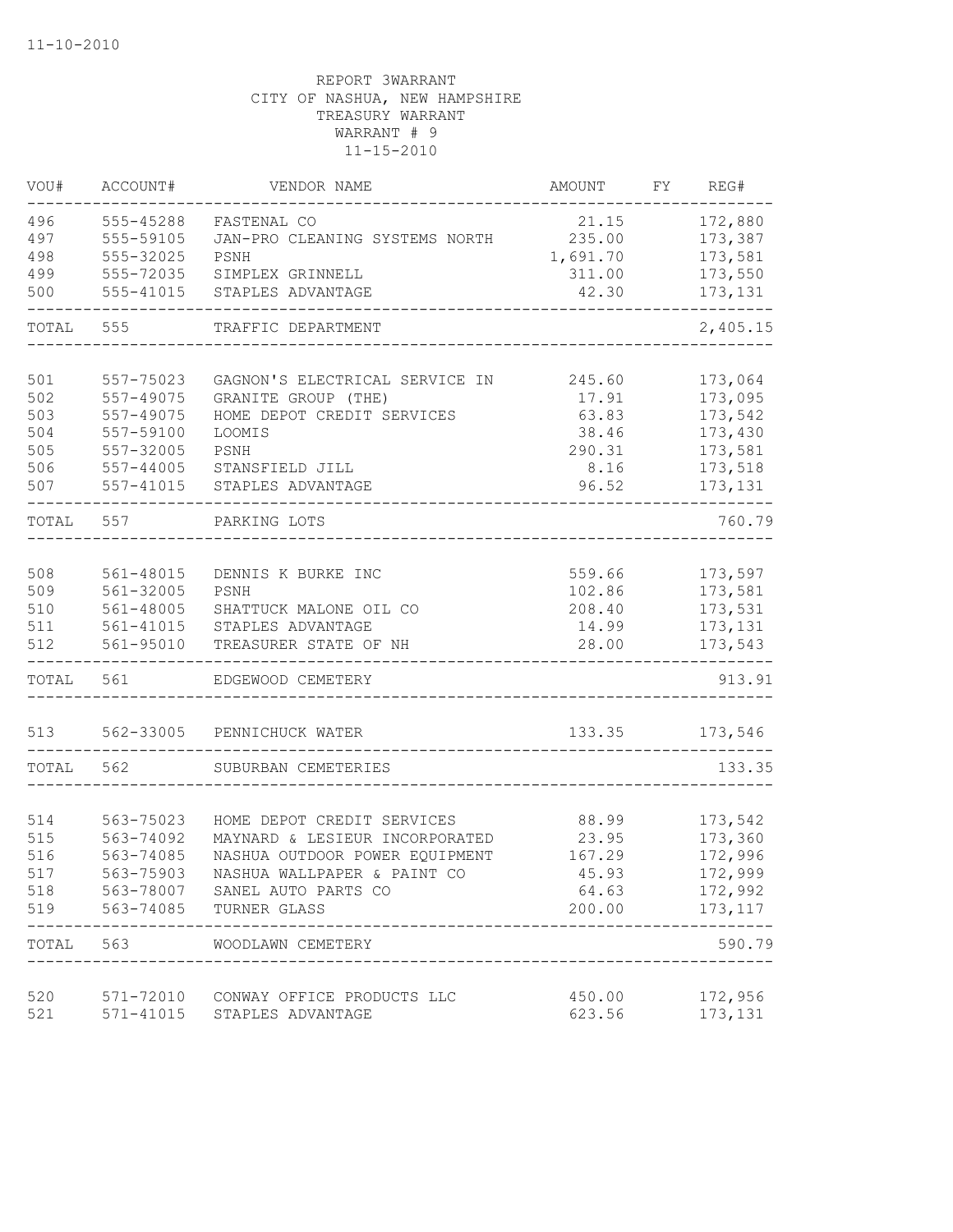|            | VOU# ACCOUNT#              |                                                                        | AMOUNT                           | FY REG#                         |
|------------|----------------------------|------------------------------------------------------------------------|----------------------------------|---------------------------------|
|            |                            | TOTAL 571 COMMUNITY DEVELOPMENT                                        |                                  | 1,073.56                        |
|            |                            | 522 572-91005 PETTY CASH<br>522 572-98029 PETTY CASH                   |                                  | 134.50 172,838<br>46.72 172,838 |
|            |                            | -------------------------------------<br>TOTAL 572 PLANNING DEPARTMENT |                                  | 181.22                          |
|            |                            | 523 573-72010 CONWAY OFFICE PRODUCTS LLC 60.00 172,956                 | -------------------------------- |                                 |
| TOTAL 573  |                            | ECONOMIC DEVELOPMENT                                                   |                                  | 60.00                           |
| 524        | 575-41015                  | ANCO SIGNS & STAMPS INC                                                | 15.30                            | 173,062                         |
| 525        | 575-44005                  | ANDRUSKEVICH PHOTOGRAPHY/JOSEP                                         | 130.00                           | 173,118                         |
| 526<br>527 | $575 - 45050$<br>575-45085 | BAKER & TAYLOR<br>BAKER & TAYLOR ENTERTAINMENT                         | 1,714.25<br>408.19               | 172,910<br>172,905              |
| 527        | 575-45315                  | BAKER & TAYLOR ENTERTAINMENT                                           | 436.76                           | 172,905                         |
| 528        | 575-91005                  | BOLTON KATHY                                                           | 67.00                            | 173,059                         |
| 529        | $575 - 45050$              | CENTER POINT LARGE PRINT                                               | 52.31                            | 172,895                         |
| 530        | 575-72010                  | CONWAY OFFICE PRODUCTS LLC                                             | 304.78                           | 172,956                         |
| 531        | 575-45050                  | GREY HOUSE PUBLISHING                                                  | 428.95                           | 173, 112                        |
| 532        | 575-45050                  | INFORMATION TODAY INC                                                  | 337.55                           | 172,920                         |
| 533        | 575-45050                  | INGRAM LIBRARY SERVICES                                                | 93.76                            | 173, 121                        |
| 534        | 575-95005                  | ISABELLA STEWART GARDNER MUSEU                                         | 175.00                           | 173,585                         |
| 535        | 575-75023                  | JP PEST SERVICES                                                       | 125.00                           | 172,982                         |
| 536        | 575-45315                  | MULTICULTURAL BOOKS & VIDEOS                                           | 107.75                           | 173,004                         |
| 537        | 575-57010                  | MV COMMUNICATIONS INC                                                  | 141.00                           | 172,858                         |
| 538        | 575-45085                  | NEWSOUND                                                               | 14.33                            | 173,313                         |
| 539        | 575-33005                  | PENNICHUCK WATER                                                       | 68.82                            | 173,546                         |
| 540        | 575-43005                  | PETTY CASH                                                             | 28.00                            | 173,519                         |
| 540        | 575-45090                  | PETTY CASH                                                             | 20.20                            | 173,519                         |
| 540        | 575-45150                  | PETTY CASH                                                             | 6.40                             | 173,519                         |
| 540        | 575-91005                  | PETTY CASH                                                             | 27.00                            | 173,519                         |
| 541        | 575-32005                  | PUBLIC SERVICE OF NEW HAMPSHIR                                         | 7,916.48                         | 173,590                         |
| 542        | 575-45085                  | 38.25<br>RANDOM HOUSE INC                                              |                                  | 173, 135                        |
| 543        | 575-45085                  | RECORDED BOOKS LLC                                                     | 13.90                            | 173,104                         |
| 544        | 575-42015                  | REXEL CLS                                                              | 163.34                           | 173,283                         |
| 545        | 575-45050                  | SAGE PUBLICATIONS INC                                                  | 567.00                           | 172,854                         |
| 546        | 575-45050                  | SIMON & SCHUSTER                                                       | 64.58                            | 172,906                         |
| 547        | 575-45904                  | STANDARD & POOR'S                                                      | 298.00                           | 172,849                         |
| 548        | 575-41005                  | STAPLES ADVANTAGE                                                      | 324.00                           | 173, 131                        |
| 548        | 575-41015                  | STAPLES ADVANTAGE                                                      | 553.86                           | 173,131                         |
| 549        | 575-45904                  | VICTORIA                                                               | 16.00                            | 173,576                         |
| 550        | 575-41005                  | WB MASON COMPANY INC                                                   | 1,453.27                         | 172,886                         |
| 551        | 575-46045                  | WORK'N GEAR LLC                                                        | 217.92                           | 172,917                         |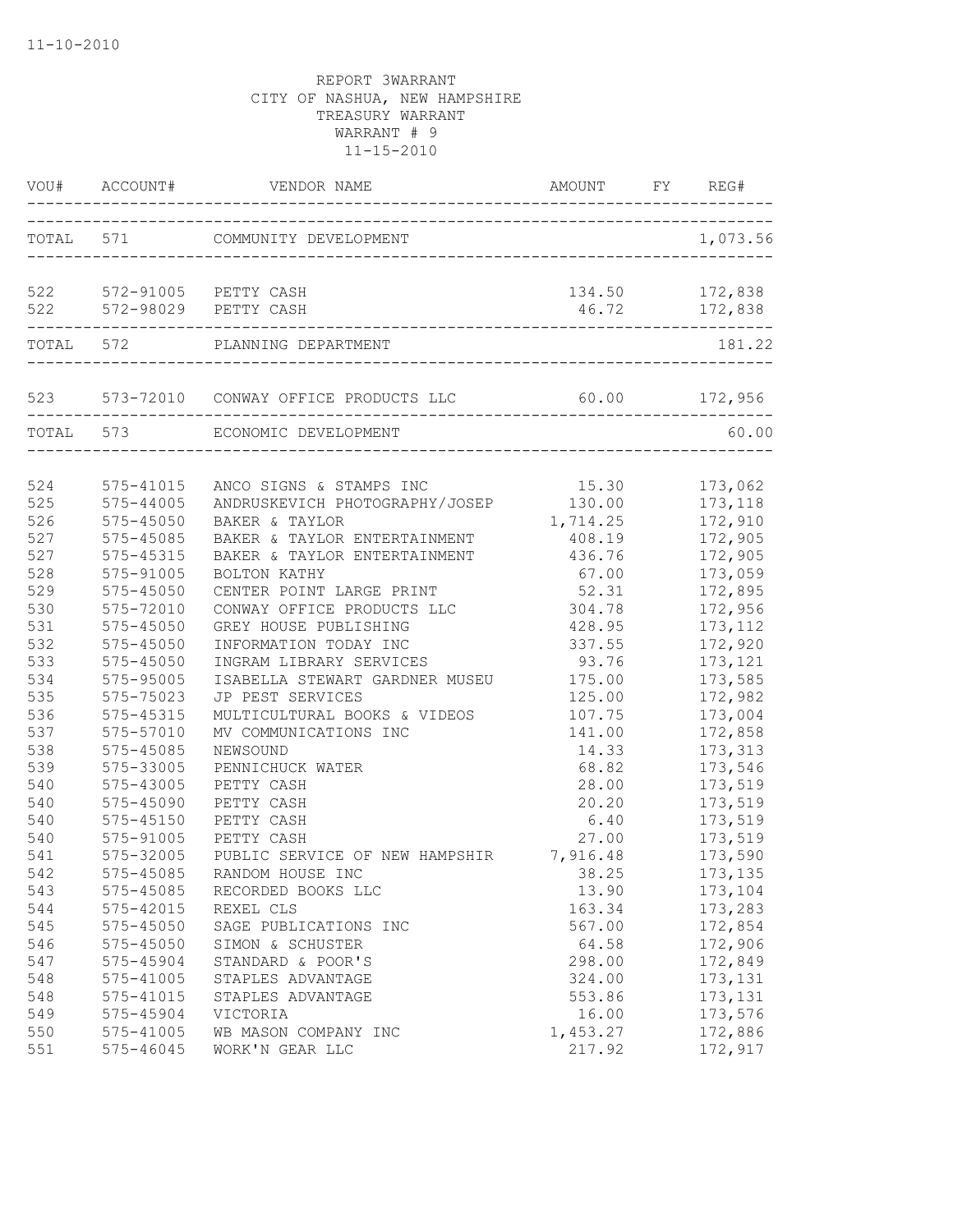|     | VOU# ACCOUNT#                                                                                         |                                                                                                                                            |                                                   | REG#                                                |
|-----|-------------------------------------------------------------------------------------------------------|--------------------------------------------------------------------------------------------------------------------------------------------|---------------------------------------------------|-----------------------------------------------------|
|     |                                                                                                       | TOTAL 575 PUBLIC LIBRARIES                                                                                                                 |                                                   | 16,328.95                                           |
|     |                                                                                                       | 552 576-91005 FINDLEY MICHAEL<br>553 576-94005 MARCUM RUSS                                                                                 |                                                   | 128.40 173,520                                      |
|     |                                                                                                       | TOTAL 576 BUILDING DEPARTMENT                                                                                                              |                                                   | 198.40                                              |
| 555 | 577-94005                                                                                             | 554 577-95005 AMERICAN ASSOC OF CODE ENFORCE 225.00 173,563<br>METCALF KYLE<br>556 577-94005 ORTEGA NELSON<br>____________________________ |                                                   | 98.00 173,523<br>554.19 173,522                     |
|     | TOTAL 577                                                                                             | CODE ENFORCEMENT                                                                                                                           |                                                   | 877.19                                              |
|     | 223,652 581-74092<br>223,653 581-84030<br>223,654 581-42110<br>223,655 581-49050<br>223,656 581-59130 | A L LARSEN CO INC<br>ADULT LEARNING CENTER<br>ALARMAX DISTRIBUTORS INC<br>ALINCO COSTUMES INC<br>ALPERIN ROBERT                            | 19.13<br>26,325.00<br>3,552.42<br>984.00<br>80.00 | 173,230<br>173,102<br>173,152<br>173,452<br>173,323 |
|     | 223,657 581-41015<br>223,658 581-91005<br>223,659 581-59130<br>223,660 581-45910<br>223,660 581-95005 | ALTERNATIVE COMMUNICATIONS SER<br>ALVES ARELINDA<br>ANDRUS WILLIAM<br>ASCD<br>ASCD                                                         | 295.00<br>46.50<br>60.00<br>89.00<br>89.00        | 173,076<br>173,292<br>173,354<br>173,599<br>173,599 |
|     | 223,661 581-64192<br>223,662 581-75023<br>223,663 581-91005<br>223,664 581-74092                      | B & H PHOTO VIDEO PRO AUDIO<br>B & S LOCKSMITH INC<br>BAGLEY MARCIA<br>BAILEY DAVID                                                        | 280.14<br>877.62<br>81.88<br>140.00               | 172,852<br>173,030<br>173,299<br>172,904            |
|     | 223,665 581-94030<br>223,666 581-59130<br>223,667 581-49050<br>223,668 581-59130<br>223,669 581-31005 | BARBER ELLEN<br>BARBERIAN MICHAEL<br>BARNES & NOBLE INC<br>BARRY JOHN<br>BAYRING COMMUNICATIONS                                            | 86.00<br>50.00<br>139.95<br>50.00<br>2,305.84     | 173,206<br>173,305<br>172,844<br>173,285<br>173,606 |
|     | 223,670 581-59130<br>223,671 581-49050<br>223,671 581-75023<br>223,672 581-59130                      | BELANGER PIERRE<br>BELLETETES INC<br>BELLETETES INC<br>BERTELMANN REINER                                                                   | 10.00<br>440.21<br>340.17<br>160.00               | 173,264<br>172,986<br>172,986<br>173,271            |
|     | 223,673 581-59130<br>223,674 581-78007<br>223,675 581-49050<br>223,676 581-49075                      | BESSER MICHAEL<br>BEST FORD<br>BLICK ART MATERIALS<br>BLUETARP FINANCIAL INC                                                               | 60.00<br>80.16<br>.88<br>110.48                   | 173,353<br>172,862<br>173,279<br>173,444            |
|     | 223,677 581-59130<br>223,678 581-59130<br>223,679 581-91005<br>223,680 581-55010                      | BRACCI STEVE<br>BROVIN OLEG<br>BROWN LYNNE<br>BUDGET CAR & TRUCK RENTAL                                                                    | 50.00<br>80.00<br>14.00<br>191.13                 | 173,399<br>173,453<br>173,225<br>173,207            |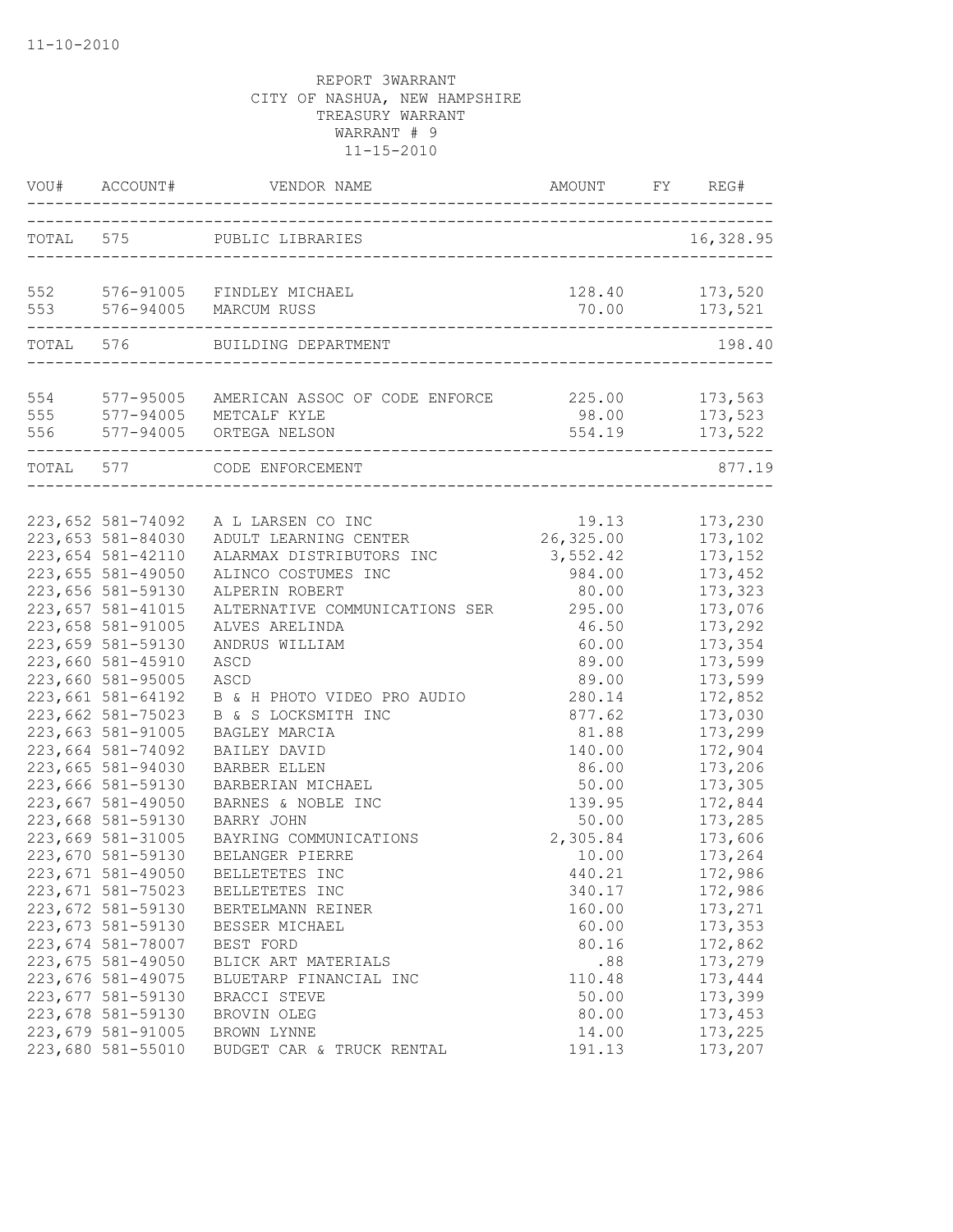| VOU# | ACCOUNT#           | VENDOR NAME                    | AMOUNT    | FY | REG#     |
|------|--------------------|--------------------------------|-----------|----|----------|
|      | 223,681 581-59130  | BURKHART DENNIS                | 80.00     |    | 172,970  |
|      | 223,682 581-91005  | CALHOUN RANDY                  | 113.00    |    | 173,164  |
|      | 223,683 581-59130  | CAMIRAND, ROBERT J.            | 50.00     |    | 173,440  |
|      | 223,684 581-55015  | CANFIELD BRAD                  | 950.00    |    | 173,227  |
|      | 223,685 581-55015  | CANTARA DEBORAH                | 700.00    |    | 172,939  |
|      | 223,686 581-42130  | CAPP INC                       | 1,415.40  |    | 173,146  |
|      | 223,687 581-55018  | CARING HANDS TRANSPORTATION LL | 9,310.00  |    | 173,287  |
|      | 223,688 581-94010  | CARITA JENNIFER                | 1,094.40  |    | 173,328  |
|      | 223,689 581-49050  | CARPARTS OF NASHUA             | 32.50     |    | 173,345  |
|      | 223,690 581-49050  | CARSON-DELLOSA PUBLISHING CO L | 124.86    |    | 172,946  |
|      | 223,691 581-49050  | CARTRIDGE WORLD NASHUA         | 159.91    |    | 173,269  |
|      | 223,692 581-84030  | CEDARCREST INC                 | 9,300.80  |    | 172,855  |
|      | 223,693 581-42020  | CENTRAL PAPER PRODUCTS CO      | 2,129.66  |    | 173,369  |
|      | 223,694 581-59130  | CERRA JOSEPH                   | 50.00     |    | 173,317  |
|      | 223,695 581-49050  | CHANNING BETE CO INC           | 45.95     |    | 173, 175 |
|      | 223,696 581-53103  | CLARK ASSOCIATES/DEBBIE CLARK  | 28,438.00 |    | 172,896  |
|      | 223,697 581-91005  | COLEMAN KEVIN                  | 6.00      |    | 173,459  |
|      | 223,698 581-53103  | COMPASSIONATE STAFFING LLC     | 292.50    |    | 173,005  |
|      | 223,699 581-74092  | COMPUTER HUT OF N E INC        | 2,618.30  |    | 173,375  |
|      | 223,700 581-49050  | CONNECTICUT VALLEY BIOLOGICAL  | 128.69    |    | 173,355  |
|      | 223,701 581-91005  | CONRAD MARK                    | 59.38     |    | 173,166  |
|      | 223,702 581-32005  | CONSTELLATION NEWENERGY INC    | 28,831.59 |    | 173,607  |
|      | 223,703 581-49035  | CONTINENTAL PRESS INC          | 1,198.34  |    | 172,900  |
|      | 223,704 581-49050  | COUSIN'S VIDEO INC             | 98.90     |    | 173,306  |
|      | 223,705 581-91005  | COVART VIRGINIA L              | 14.88     |    | 173,314  |
|      | 223,706 581-55015  | CRATEAU SALLY                  | 712.00    |    | 173,432  |
|      | 223,707 581-49035  | CREATIVE COMMUNICATING         | 150.00    |    | 173,259  |
|      | 223,708 581-49050  | CROCKER LIBBY                  | 70.66     |    | 173,436  |
|      | 223,709 581-59130  | CROSBY MICHAEL                 | 60.00     |    | 173,273  |
|      | 223,710 581-49050  | CULINARY ARTS                  | 20.00     |    | 172,853  |
|      |                    |                                |           |    |          |
|      | 223,711 581-49050  | DELTA EDUCATION                | 358.81    |    | 173,193  |
|      | 223,712 581-49050  | DELTA PUBLISHING CO & RAVEN TR | 765.46    |    | 173,443  |
|      | 223,713 581-49050  | DEMCO INC                      | 46.21     |    | 172,907  |
|      | 223,714 581-91005  | DICHARD ALLAN                  | 138.00    |    | 173,439  |
|      | 223,715 581-94010  | DOYON JENNIFER                 | 1,280.00  |    | 173,468  |
|      | 223,716 581-91040  | DROLET KATHLEEN                | 44.00     |    | 173,169  |
|      | 223,717 581-91040  | DUQUETTE CAROLYN               | 135.00    |    | 173,272  |
|      | 223,718 581-49050  | DURACO EXPRESS CHICAGO         | 430.40    |    | 173,332  |
|      | 223,719 581-91005  | DUSTIN MARIANNE                | 185.25    |    | 173,167  |
|      | 223,720 581-84055  | ECKERD YOUTH ALTERNATIVES INC  | 99.38     |    | 172,934  |
|      | 223,721 581-94030  | EDU-SAFE LLC                   | 488.00    |    | 173,463  |
|      | 223,722 581-84030  | EDUCATION INC                  | 372.40    |    | 173,220  |
|      | 223, 723 581-59130 | EMOND ED                       | 50.00     |    | 173,280  |
|      | 223,724 581-49030  | ENCHANTED LEARNING LLC         | 125.00    |    | 173,293  |
|      | 223,725 581-91005  | ESSON VIRGINIA                 | 16.20     |    | 173,176  |
|      | 223,726 581-49050  | EVERVUE USA INC                | 351.95    |    | 173,462  |
|      | 223,727 581-42130  | F W WEBB COMPANY               | 2,052.37  |    | 172,918  |
|      | 223,727 581-49050  | F W WEBB COMPANY               | 55.80     |    | 172,918  |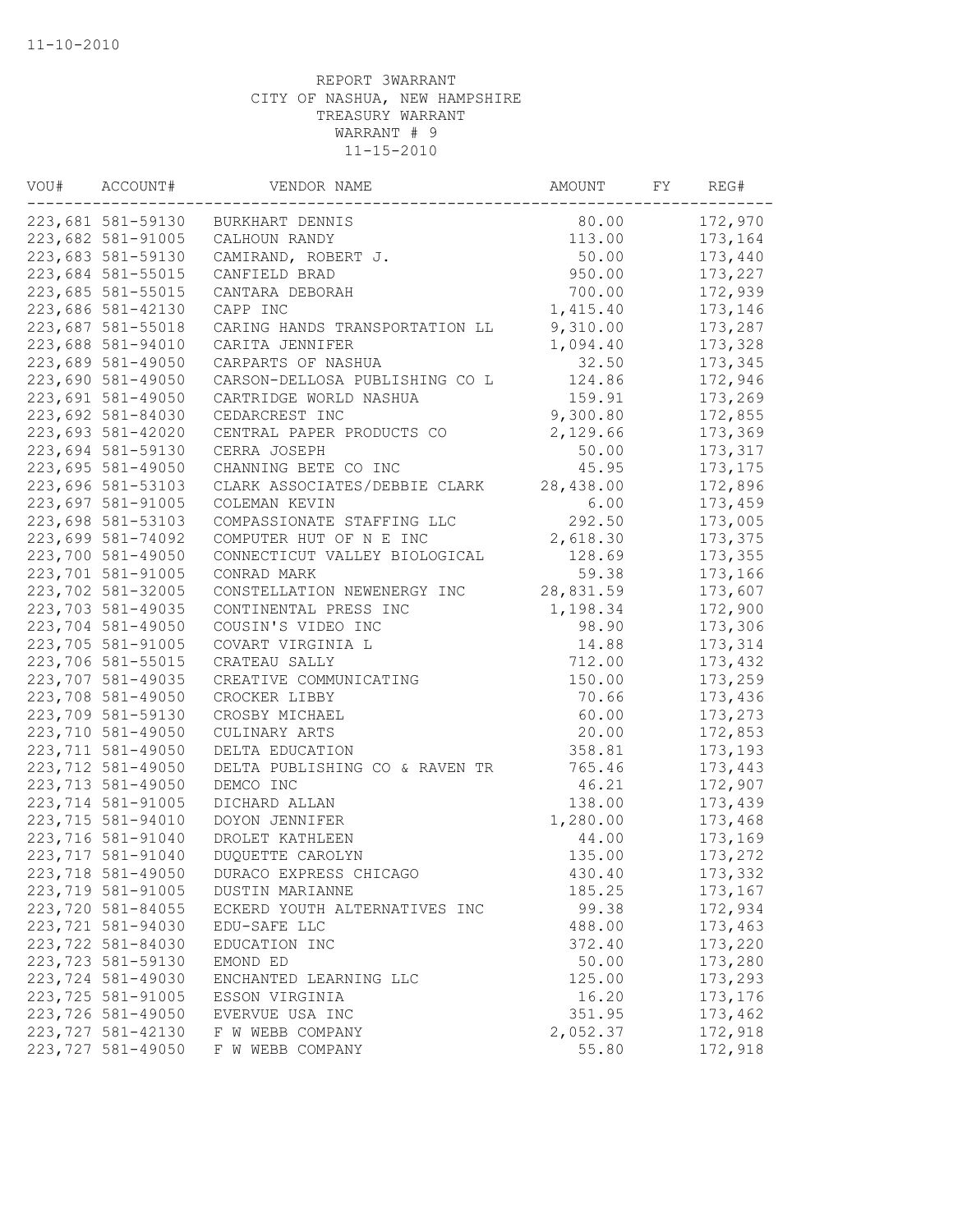| VOU# | ACCOUNT#           | VENDOR NAME                    | AMOUNT    | FΥ | REG#     |
|------|--------------------|--------------------------------|-----------|----|----------|
|      | 223,728 581-31005  | FAIR POINT COMMUNICATIONS INC  | 52.13     |    | 173,601  |
|      | 223,729 581-31005  | FAIRPOINT COMMUNICATIONS INC   | 28.36     |    | 173,600  |
|      | 223,730 581-34015  | FAIRPOINT COMMUNICATIONS INC   | 28.40     |    | 173,603  |
|      | 223, 731 581-34015 | FAIRPOINT COMMUNICATIONS INC   | 28.40     |    | 173,604  |
|      | 223,732 581-31005  | FAIRPOINT COMMUNICATIONS INC   | 28.40     |    | 173,605  |
|      | 223,733 581-59130  | FARIA FILOMENO                 | 160.00    |    | 173,286  |
|      | 223,734 581-59130  | FARIA RYAN                     | 180.00    |    | 173,451  |
|      | 223,735 581-91005  | FARRENKOPF RICHARD             | 127.00    |    | 173,245  |
|      | 223,736 581-49075  | FASTENAL COMPANY               | 10.78     |    | 173,036  |
|      | 223,737 581-55005  | FIRST STUDENT INC              | 4,971.43  |    | 173,196  |
|      | 223,737 581-55005  | FIRST STUDENT INC              | 855.43    |    | 173,197  |
|      | 223,737 581-55010  | FIRST STUDENT INC              | 377.40    |    | 173,196  |
|      | 223,738 581-49050  | FLAGHOUSE INC                  | 341.94    |    | 173,136  |
|      | 223,739 581-49030  | FOLLETT LIBRARY RESOURCES      | 615.29    |    | 172,871  |
|      | 223,740 581-49050  | FREY SCIENTIFIC                | 4.66      |    | 172,953  |
|      | 223,741 581-45910  | <b>GALE</b>                    | 1,734.00  |    | 173,088  |
|      | 223,742 581-45910  | GALE                           | 50.00     |    | 173,303  |
|      | 223, 743 581-49075 | GATE CITY FENCE CO INC         | 50.00     |    | 172,962  |
|      | 223,744 581-49050  | GENERAL LINEN SERVICE INC      | 67.25     |    | 173,330  |
|      | 223,745 581-91005  | GOODWIN JENNIFER               | 34.38     |    | 173,159  |
|      | 223,746 581-49050  | GOT INK 4 U                    | 105.00    |    | 173,441  |
|      | 223,747 581-42130  | GRAINGER                       | 1,597.14  |    | 172,935  |
|      | 223,748 581-49075  | GRANITE STATE SPECIALTIES LLC  | 313.00    |    | 173,434  |
|      | 223,749 581-84030  | GREATER LAWRENCE ED COLLABORAT | 30,796.00 |    | 173,213  |
|      | 223,750 581-91005  | GREENBERG ELLEN                | 953.00    |    | 173,290  |
|      | 223,751 581-49075  | GREGORY J FLOORING & DESIGN LL | 1,926.75  |    | 173,309  |
|      | 223,751 581-77005  | GREGORY J FLOORING & DESIGN LL | 1,300.00  |    | 173,309  |
|      | 223,752 581-91005  | GUAL WENDY                     | 46.00     |    | 173,233  |
|      |                    |                                |           |    |          |
|      | 223,753 581-49050  | HANNAFORD                      | 64.62     |    | 173, 115 |
|      | 223,754 581-78007  | HANSON'S AUTOMOTIVE SERVICE    | 285.50    |    | 173,261  |
|      | 223,755 581-74092  | HARRIS EQUIPMENT REPAIR SERVIC | 102.90    |    | 173,359  |
|      | 223,756 581-42130  | HEATING SPECIALTIES OF NH INC  | 92.08     |    | 173,349  |
|      | 223,757 581-49050  | HENRY SCHEIN INC               | 191.08    |    | 173,240  |
|      | 223,758 581-59130  | HIGGINS RICHARD                | 50.00     |    | 173,265  |
|      | 223,759 581-53100  | HIGH OUTPUT INC                | 900.00    |    | 173,236  |
|      | 223,760 581-49050  | HM RECEIVABLES CO LLC          | 335.61    |    | 173,326  |
|      | 223,760 581-49095  | HM RECEIVABLES CO LLC          | 393.80    |    | 173,326  |
|      | 223,761 581-84055  | HOLLIS BROOKLINE COOPERATIVE   | 1,052.60  |    | 173,302  |
|      | 223,762 581-49075  | HOME DEPOT CREDIT SERVICES     | 49.25     |    | 173,189  |
|      | 223,763 581-49050  | HOME DEPOT CREDIT SERVICES     | 623.99    |    | 173,216  |
|      | 223,764 581-53100  | HOMETOWN FORECAST SERVICES INC | 850.00    |    | 172,950  |
|      | 223,765 581-91005  | HYNES STACY                    | 170.20    |    | 173,165  |
|      | 223,766 581-41040  | INTEGRATED OFFICE SOLUTIONS    | 628.00    |    | 173,301  |
|      | 223,767 581-59130  | ISABELLE JEFFREY               | 50.00     |    | 173,464  |
|      | 223,768 581-59130  | <b>JASKOLKA JOHN</b>           | 50.00     |    | 173,085  |
|      | 223,769 581-49910  | JOHN DEERE LANDSCAPES INC      | 570.00    |    | 172,916  |
|      | 223,770 581-41015  | JUNIOR LIBRARY GUILD           | 98.30     |    | 173,154  |
|      | 223,770 581-45910  | JUNIOR LIBRARY GUILD           | 69.10     |    | 173,154  |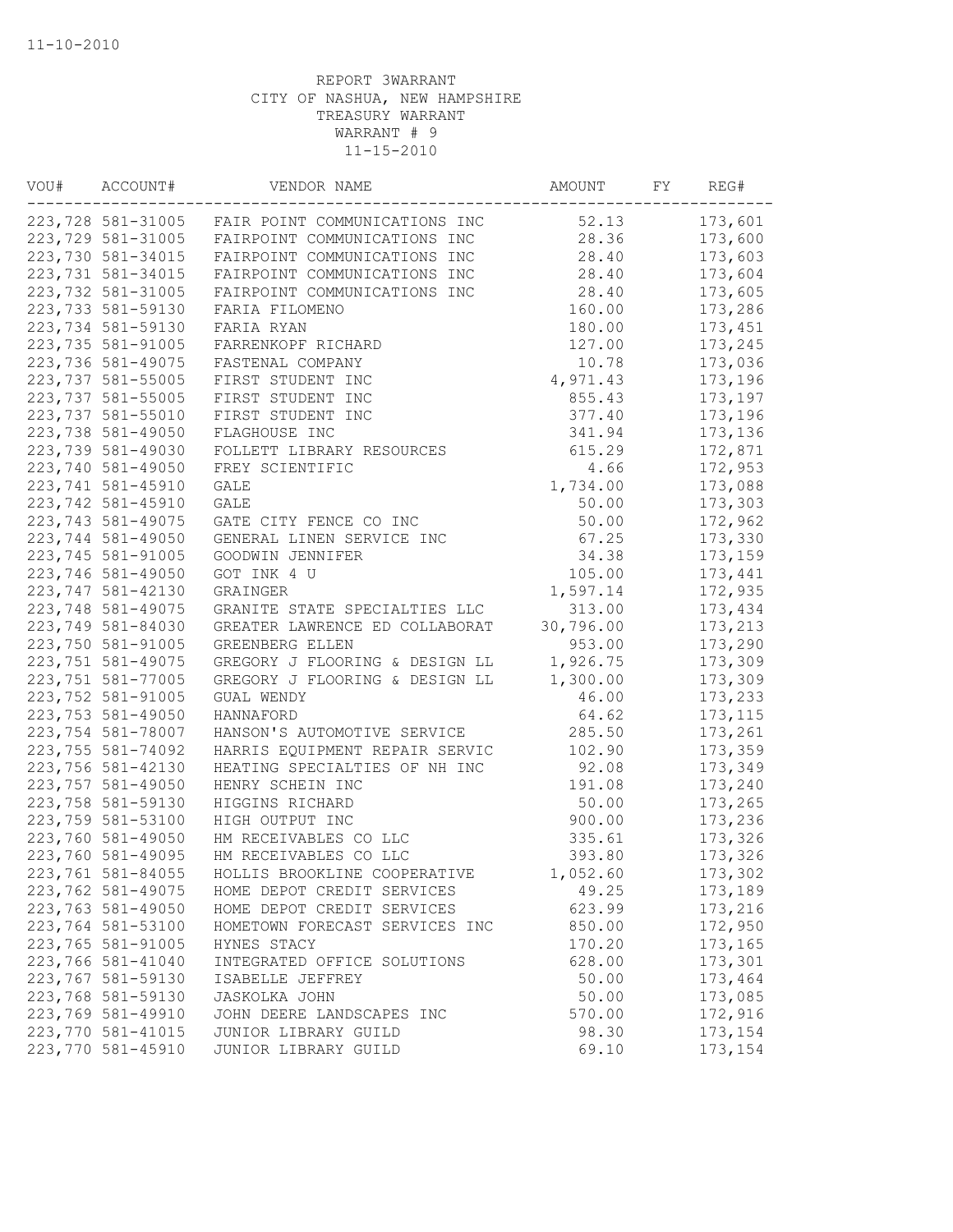| VOU# | ACCOUNT#          | VENDOR NAME                    | AMOUNT    | FY | REG#     |
|------|-------------------|--------------------------------|-----------|----|----------|
|      | 223,771 581-59130 | KELLY JOSEPH                   | 80.00     |    | 173,315  |
|      | 223,772 581-42110 | KEYSTONE BATTERY               | 746.74    |    | 173,188  |
|      | 223,773 581-49050 | KLAYTON DENYELLE               | 59.85     |    | 173,211  |
|      | 223,774 581-59130 | KRUPICKA ROBERT                | 80.00     |    | 173,084  |
|      | 223,775 581-49050 | LAKESHORE LEARNING MATERIALS   | 74.57     |    | 172,947  |
|      | 223,776 581-91005 | LALIME MAUREEN                 | 14.00     |    | 173,205  |
|      | 223,777 581-91005 | LATINA DONNA                   | 49.00     |    | 173,215  |
|      | 223,778 581-84030 | LEARNING CENTER FOR THE DEAF   | 11,744.80 |    | 173,288  |
|      | 223,779 581-74092 | LEVESQUES SEW & VAC INC        | 33.00     |    | 173,438  |
|      | 223,780 581-84030 | LIGHTHOUSE SCHOOL INC          | 56,869.20 |    | 173,158  |
|      | 223,781 581-59130 | LISS MARK                      | 80.00     |    | 172,984  |
|      | 223,782 581-42110 | M & M ELECTRICAL SUPPLY CO INC | 406.65    |    | 173,344  |
|      | 223,783 581-49050 | MAINE OXY                      | 8.70      |    | 173,054  |
|      | 223,784 581-45410 | MAKARAWICZ WILLIAM             | 360.00    |    | 172,901  |
|      | 223,785 581-84030 | MANCHESTER SCHOOL DISTRICT     | 585.09    |    | 173,276  |
|      | 223,786 581-49050 | MAP OF THE MONTH               | 83.00     |    | 173,200  |
|      | 223,787 581-49050 | MARKET BASKET                  | 933.03    |    | 173,000  |
|      | 223,788 581-75090 | MARVELL PLATE GLASS INC        | 277.00    |    | 172,864  |
|      | 223,789 581-49050 | MATHEMATICAL OLYMPIADS FOR     | 89.00     |    | 173,157  |
|      | 223,790 581-78007 | MAYNARD & LESIEUR INCORPORATED | 13.90     |    | 173,360  |
|      | 223,791 581-53103 | MCCARTNEY AMY                  | 5,814.00  |    | 173,295  |
|      | 223,792 581-49050 | MCGRAW HILL COMPANIES          | 1,072.59  |    | 172,966  |
|      | 223,793 581-59130 | MCGUIGAN DONALD                | 50.00     |    | 173,268  |
|      | 223,794 581-84030 | MERRIMACK SPECIAL EDUCATION    | 9,114.68  |    | 173,289  |
|      | 223,795 581-49050 | MODERN SCHOOL SUPPLIES INC     | 1,464.84  |    | 172,985  |
|      | 223,796 581-53100 | MULTI-STATE BILLING SERVICES L | 2,001.06  |    | 173,298  |
|      | 223,797 581-59130 | MURPHY SEAN                    | 80.00     |    | 172,941  |
|      | 223,798 581-84030 | NASHOBA LEARNING GROUP         | 8,216.93  |    | 173,252  |
|      | 223,799 581-84030 | NASHUA CHILDREN'S HOME         | 16,836.80 |    | 173,183  |
|      | 223,800 581-49050 | NASHUA HIGH SCHOOL NORTH HTT1  | 58.50     |    | 173,527  |
|      | 223,801 581-49910 | NASHUA OUTDOOR POWER EQUIPMENT | 96.08     |    | 172,996  |
| 557  | 581-45295         | NASHUA SCHOOL DISTRICT #42     | 1,655.00  |    | 12,222   |
| 557  | 581-95005         | NASHUA SCHOOL DISTRICT #42     | 35.00     |    | 12,222   |
|      | 223,802 581-49075 | NASHUA WALLPAPER & PAINT CO    | 81.78     |    | 172,999  |
|      | 223,803 581-34015 | NATIONAL GRID                  | 2,320.04  |    | 173,609  |
|      | 223,804 581-42010 | NATIONWIDE SALES & SERVICE     | 48.34     |    | 173, 171 |
|      | 223,805 581-49095 | NCS PEARSON INC                | 257.58    |    | 173,198  |
|      | 223,806 581-53102 | NEASC INC                      | 387.05    |    | 172,952  |
|      | 223,807 581-94030 | NELMS                          | 349.00    |    | 172,850  |
|      | 223,808 581-49050 | NESMITH RICHARD                | 200.26    |    | 173, 133 |
|      | 223,809 581-54015 | NEWS-LINE PUBLISHING INC       | 640.00    |    | 173,291  |
|      | 223,810 581-31005 | NEXTEL COMMUNICATIONS          | 2,343.91  |    | 173,535  |
|      | 223,811 581-84030 | NFI NORTH INC                  | 1,226.24  |    | 173,149  |
|      | 223,812 581-95005 | NHASP                          | 470.00    |    | 173,534  |
|      | 223,813 581-59130 | NIHAN MARILEE                  | 80.00     |    | 173,307  |
|      | 223,814 581-49050 | NORTHCENTER FOODSERVICE        | 498.66    |    | 173,199  |
|      | 223,815 581-49050 | NORTHEAST FOUNDATION FOR CHILD | 48.95     |    | 173,187  |
|      | 223,816 581-49050 | NORTHEAST MAILING SYSTEMS LLC  | 266.42    |    | 173,461  |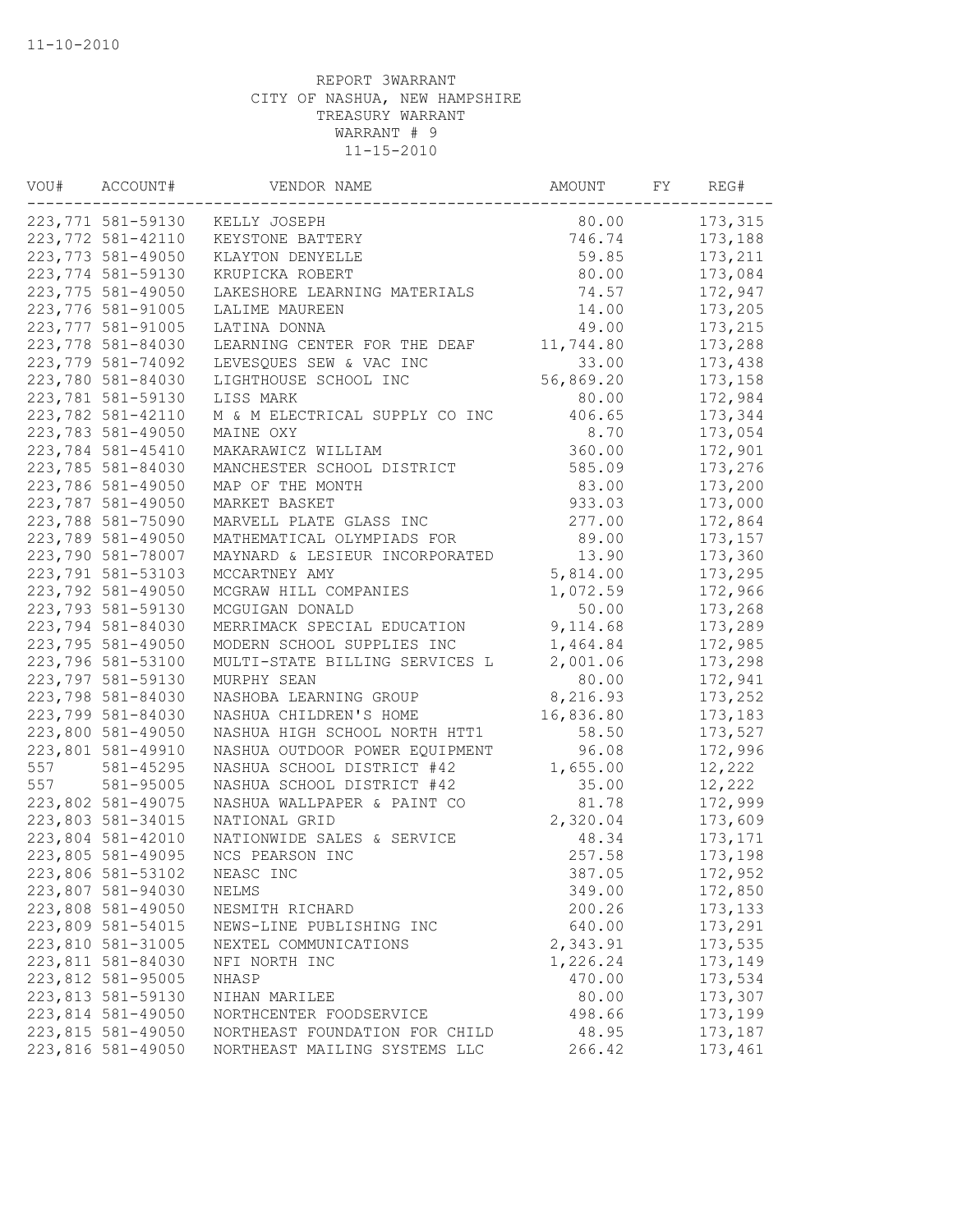| VOU# | ACCOUNT#          | VENDOR NAME                    | AMOUNT    | FY | REG#    |
|------|-------------------|--------------------------------|-----------|----|---------|
|      | 223,817 581-91005 | O'CONNOR MARIANNE              | 111.00    |    | 173,231 |
|      | 223,818 581-94010 | OKONAK JACQUELINE              | 1,080.00  |    | 173,258 |
|      | 223,819 581-31005 | PAETEC COMMUNICATIONS INC      | 17.64     |    | 173,238 |
|      | 223,820 581-91005 | PAPANICOLAOU PAULA             | 70.38     |    | 173,185 |
|      | 223,821 581-49050 | PAXTON-PATTERSON               | 1,411.31  |    | 173,008 |
|      | 223,822 581-42120 | PEABODY SUPPLY CO INC          | 530.10    |    | 173,445 |
|      | 223,823 581-49035 | PEARSON EDUCATION              | 822.15    |    | 173,242 |
|      | 223,824 581-33005 | PENNICHUCK WATER WORKS INC     | 11,570.05 |    | 173,538 |
|      | 223,825 581-53100 | PERFORMANCE REHAB INC.         | 5,266.40  |    | 173,239 |
|      | 223,826 581-43005 | PETTY CASH                     | 36.90     |    | 173,524 |
|      | 223,827 581-41015 | PETTY CASH                     | 93.94     |    | 173,525 |
|      | 223,827 581-43005 | PETTY CASH                     | 11.91     |    | 173,525 |
|      | 223,828 581-94010 | PHAIR LUANNE                   | 1,600.00  |    | 173,435 |
|      | 223,829 581-43005 | PITNEY BOWES INCORPORATED      | 128.55    |    | 173,374 |
|      | 223,830 581-49050 | PITSCO INC                     | 485.78    |    | 172,848 |
|      | 223,831 581-44005 | PREMIER AGENDAS INC            | 464.00    |    | 173,255 |
|      | 223,831 581-49050 | PREMIER AGENDAS INC            | 1,992.50  |    | 173,255 |
|      | 223,832 581-84030 | PROTESTANT GUILD FOR HUMAN SVC | 163.06    |    | 173,335 |
|      | 223,833 581-55015 | PROVIDER ENTERPRISES INC (THE) | 14,580.00 |    | 173,190 |
|      | 223,833 581-55018 | PROVIDER ENTERPRISES INC (THE) | 14,302.40 |    | 173,190 |
|      | 223,834 581-32005 | PSNH                           | 2,627.71  |    | 173,589 |
|      | 223,835 581-32005 | PUBLIC SERVICE OF NH           | 20,083.59 |    | 173,587 |
|      | 223,836 581-49050 | PYRAMID EDUCATIONAL CONSULTANT | 40.00     |    | 173,247 |
|      | 223,837 581-53085 | QUIMBY EYE CARE INC            | 257.50    |    | 173,150 |
|      | 223,838 581-53103 | READYNURSE STAFFING SERVICES   | 337.05    |    | 172,931 |
|      | 223,839 581-49050 | REALLY GOOD STUFF INC          | 166.73    |    | 173,163 |
|      | 223,840 581-59130 | RECORD GLENN                   | 80.00     |    | 173,262 |
|      | 223,841 581-59130 | REDDICK BARRY                  | 50.00     |    | 173,308 |
|      | 223,842 581-49050 | REDLEAF PRESS                  | 57.85     |    | 173,160 |
|      | 223,843 581-42120 | REDLON & JOHNSON               | 24.76     |    | 173,119 |
|      | 223,844 581-84030 | REGIONAL SERVICES & EDUCATION  | 11,685.00 |    | 172,859 |
|      | 223,845 581-42110 | REXEL CLS                      | 14.46     |    | 173,283 |
|      | 223,846 581-84030 | RIVERVIEW SCHOOL INC           | 14,292.75 |    | 173,241 |
|      | 223,847 581-59130 | ROVETTO JR DOMINIC             | 50.00     |    | 173,446 |
|      | 223,848 581-94010 | ROY SARA                       | 3,456.00  |    | 173,098 |
|      | 223,849 581-94030 | SAINT ANSELM COLLEGE           | 99.00     |    | 173,586 |
|      | 223,850 581-49050 | SANE                           | 1,065.04  |    | 173,194 |
|      | 223,851 581-78007 | SANEL AUTO PARTS CO            | 1,498.89  |    | 172,992 |
|      | 223,852 581-49050 | SCANTRON CORP                  | 190.44    |    | 173,281 |
|      | 223,853 581-49050 | SCHOLASTIC MAGAZINES           | 907.50    |    | 173,015 |
|      | 223,854 581-47010 | SCHOOL HEALTH CORP             | 28.75     |    | 172,870 |
|      | 223,854 581-49050 | SCHOOL HEALTH CORP             | 223.55    |    | 172,870 |
|      | 223,855 581-49050 | SCHOOL SPECIALTY INC           | 6,011.33  |    | 173,178 |
|      | 223,855 581-49050 | SCHOOL SPECIALTY INC           | 96.57     |    | 173,179 |
|      | 223,856 581-49050 | SCHOOLLAW.COM                  | 161.00    |    | 173,282 |
|      | 223,857 581-91040 | SCURRAH KATIE                  | 144.25    |    | 172,913 |
|      | 223,858 581-91005 | SHEAFF ALTHEA                  | 74.13     |    | 173,244 |
|      | 223,859 581-49050 | SINGAPOREMATH.COM INC          | 364.80    |    | 173,321 |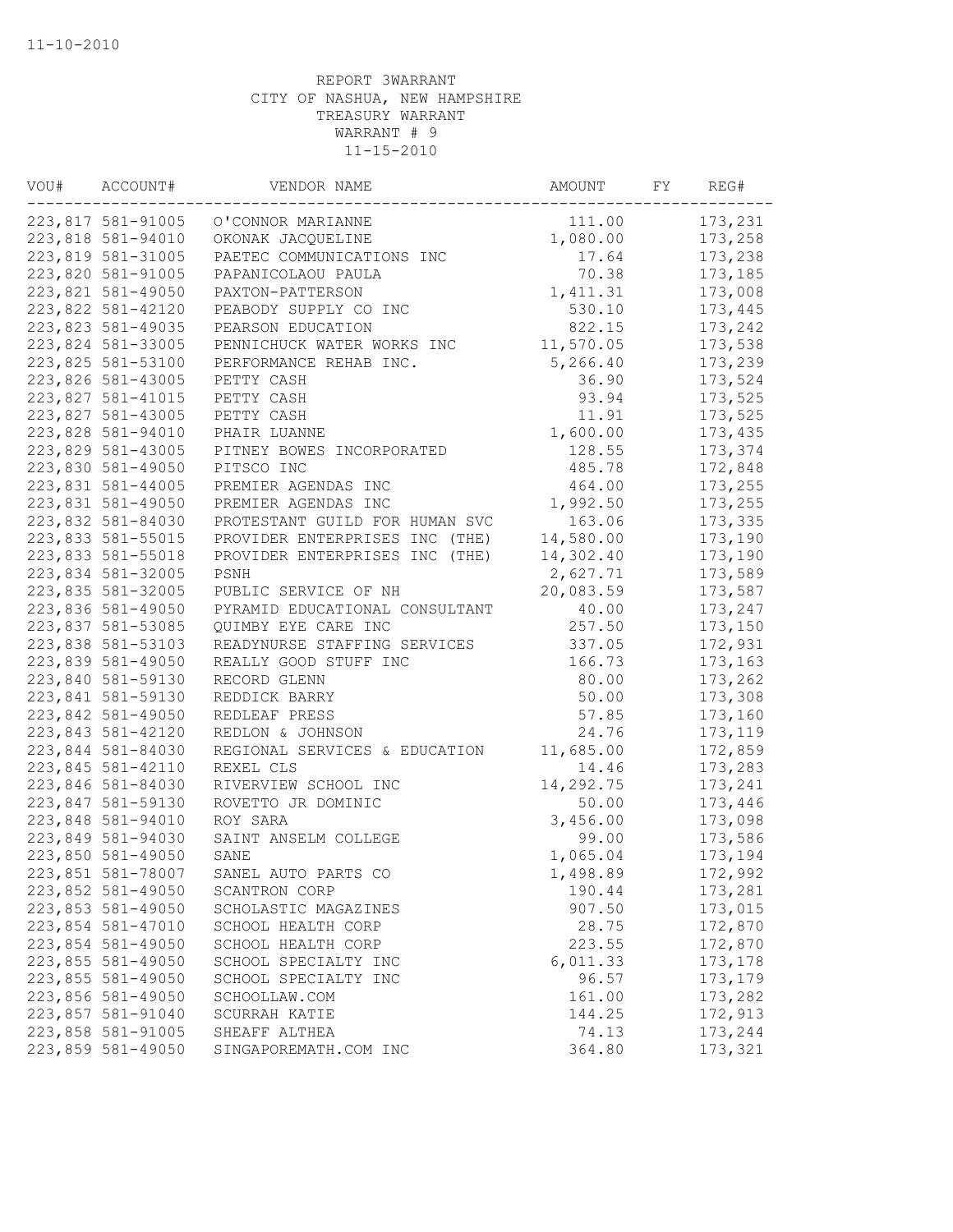| VOU#  | ACCOUNT#          | VENDOR NAME                                                               | AMOUNT   | FY | REG#        |
|-------|-------------------|---------------------------------------------------------------------------|----------|----|-------------|
|       | 223,860 581-94010 | SLATTERY JULIE                                                            | 1,248.00 |    | 173,294     |
|       | 223,861 581-59130 | SMITH MIKE                                                                | 80.00    |    | 173,263     |
|       | 223,862 581-84030 | SPAULDING YOUTH CENTER                                                    | 4,461.24 |    | 172,851     |
|       | 223,863 581-31005 | SPRINT                                                                    | 12.77    |    | 173,602     |
|       | 223,864 581-84030 | ST ANN'S HOME INC                                                         | 5,122.80 |    | 172,919     |
|       | 223,865 581-41015 | STAPLES BUSINESS ADVANTAGE                                                | 609.49   |    | 173,069     |
|       | 223,865 581-41040 | STAPLES BUSINESS ADVANTAGE                                                | 31.67    |    | 173,069     |
|       | 223,865 581-49050 | STAPLES BUSINESS ADVANTAGE                                                | 254.99   |    | 173,069     |
|       | 223,865 581-49110 | STAPLES BUSINESS ADVANTAGE                                                | 2,153.88 |    | 173,069     |
|       | 223,866 581-53100 | STATE OF NH CRIMINAL RECORDS                                              | 814.50   |    | 173,526     |
|       | 223,867 581-49050 | STAYWELL COMPANY (THE)                                                    | 300.86   |    | 173,454     |
|       | 223,868 581-59130 | STEARNS DALE                                                              | 50.00    |    | 173,270     |
|       | 223,869 581-49050 | SUPER DUPER PUBLICATIONS                                                  | 139.90   |    | 172,879     |
|       | 223,870 581-59130 | THOMAS DOUGLAS                                                            | 60.00    |    | 173,278     |
|       | 223,871 581-49050 | TOWERS MOTOR PARTS CORP                                                   | 348.92   |    | 173,087     |
|       | 223,871 581-78007 | TOWERS MOTOR PARTS CORP                                                   | 18.95    |    | 173,087     |
|       | 223,872 581-91005 | TRAQUAIR GLEN                                                             | 63.00    |    | 173,465     |
|       | 223,873 581-59130 | TREAT BRUCE                                                               | 80.00    |    | 173,277     |
|       | 223,874 581-53100 | TWIN STATE//VOICE.DATA.VIDEO.I                                            | 30.00    |    | 173,221     |
|       | 223,875 581-49050 | US SCHOOL SUPPLY INC                                                      | 275.50   |    | 173,201     |
|       | 223,876 581-59130 | VEILLEUX GERALD                                                           | 80.00    |    | 172,987     |
|       | 223,877 581-31005 | VERIZON BUSINESS                                                          | 4,412.68 |    | 172,843     |
|       | 223,878 581-84030 | VERMONT CTR FOR THE DEAF &                                                | 150.00   |    | 173,304     |
|       | 223,879 581-75180 | VIKING ROOFING, INC.                                                      | 334.00   |    | 173,254     |
|       | 223,880 581-59130 | VIVEIROS MICHAEL                                                          | 50.00    |    | 173,013     |
|       | 223,881 581-49050 | WALMART COMMUNITY                                                         | 124.56   |    | 173,134     |
|       | 223,882 581-55018 | WALTHAM CENTRAL SCHOOL                                                    | 385.00   |    | 173,346     |
|       | 223,883 581-59130 | WARD LINDSAY                                                              | 60.00    |    | 173,356     |
|       | 223,884 581-41045 | WB MASON COMPANY INC                                                      |          |    |             |
|       | 223,885 581-91005 |                                                                           | 5,908.20 |    | 172,886     |
|       |                   | WEBB KATHRYN                                                              | 73.97    |    | 173,449     |
|       | 223,886 581-59130 | WEBSTER DAVID                                                             | 50.00    |    | 173,078     |
|       | 223,887 581-84055 | WHITNEY ACADEMY INC (THE)                                                 | 9,611.55 |    | 173,325     |
|       | 223,888 581-59130 | WILLIAMS BRIAN                                                            | 100.00   |    | 173,267     |
|       | 223,889 581-42110 | WILLIAMS COMMUNICATIONS SERVIC                                            | 126.95   |    | 173,232     |
|       | 223,890 581-53101 | YOUTH COUNCIL (THE)                                                       | 4,512.50 |    | 173,219     |
|       | 223,891 581-59130 | ZUCCARO ROBERT                                                            | 100.00   |    | 173,266     |
| TOTAL | 581               | SCHOOL DEPARTMENT                                                         |          |    | 475, 111.47 |
|       |                   |                                                                           |          |    |             |
| 558   |                   | 590-24531 SOUTHWORTH MILTON INC                                           | 2,750.00 |    | 172,884     |
|       |                   | 559 590-24573 HAZEN & SAWYER, PC<br>223,892 590-24581 PREMIER AGENDAS INC | 1,601.17 |    | 173,126     |
|       |                   |                                                                           | 3,269.75 |    | 173,255     |
| TOTAL |                   | 590 PRIOR YEAR OBLIGATIONS                                                |          |    | 7,620.92    |
| 560   | 592-85010 US BANK |                                                                           | 3,188.56 |    | 12,225      |
|       |                   |                                                                           |          |    |             |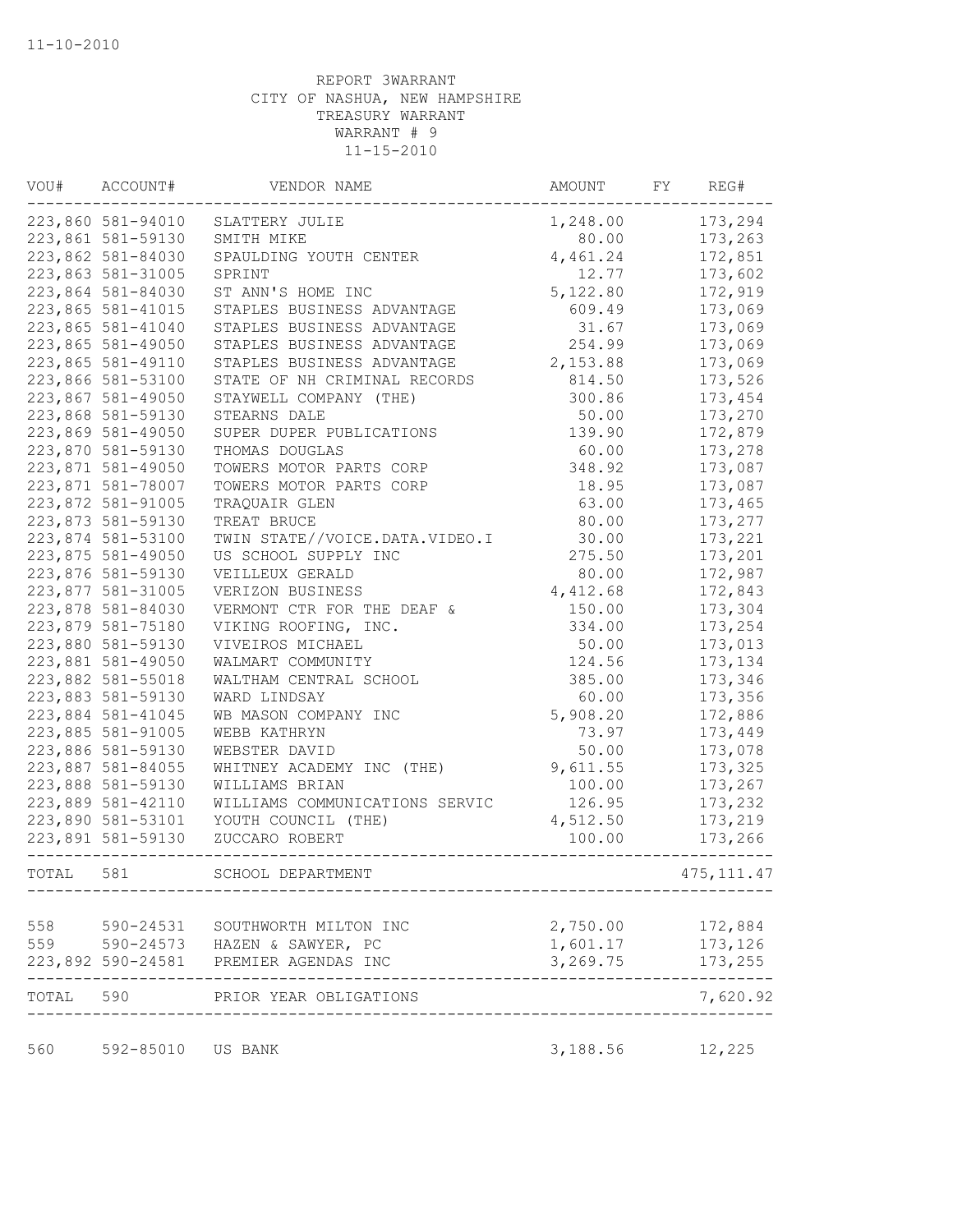| VOU#                     | ACCOUNT#                                         | VENDOR NAME                                                     | AMOUNT                                              | FY. | REG#                                  |
|--------------------------|--------------------------------------------------|-----------------------------------------------------------------|-----------------------------------------------------|-----|---------------------------------------|
| 560<br>560<br>560<br>561 | 592-85015<br>592-85020<br>592-85025<br>592-85080 | US BANK<br>US BANK<br>US BANK<br>FIRST SOUTHWEST ASSET MANAGEME | 91, 118.32<br>53, 912.80<br>900, 377.20<br>3,735.00 |     | 12,225<br>12,225<br>12,225<br>173,548 |
| TOTAL                    | 592                                              | BONDED DEBT SERVICE                                             |                                                     |     | 1,052,331.88                          |
| 562                      | 595-22025                                        | LAW OFFICE OF                                                   | 959.10                                              |     | 173,393                               |
| TOTAL                    | 595                                              | OVERLAY                                                         |                                                     |     | 959.10                                |
| 563                      | 599-68010                                        | BOBCAT OF NEW HAMPSHIRE                                         | 65,113.00                                           |     | 172,980                               |
| TOTAL                    | 599                                              | "CERF" - EQUIPMENT PURCHASES                                    |                                                     |     | 65,113.00                             |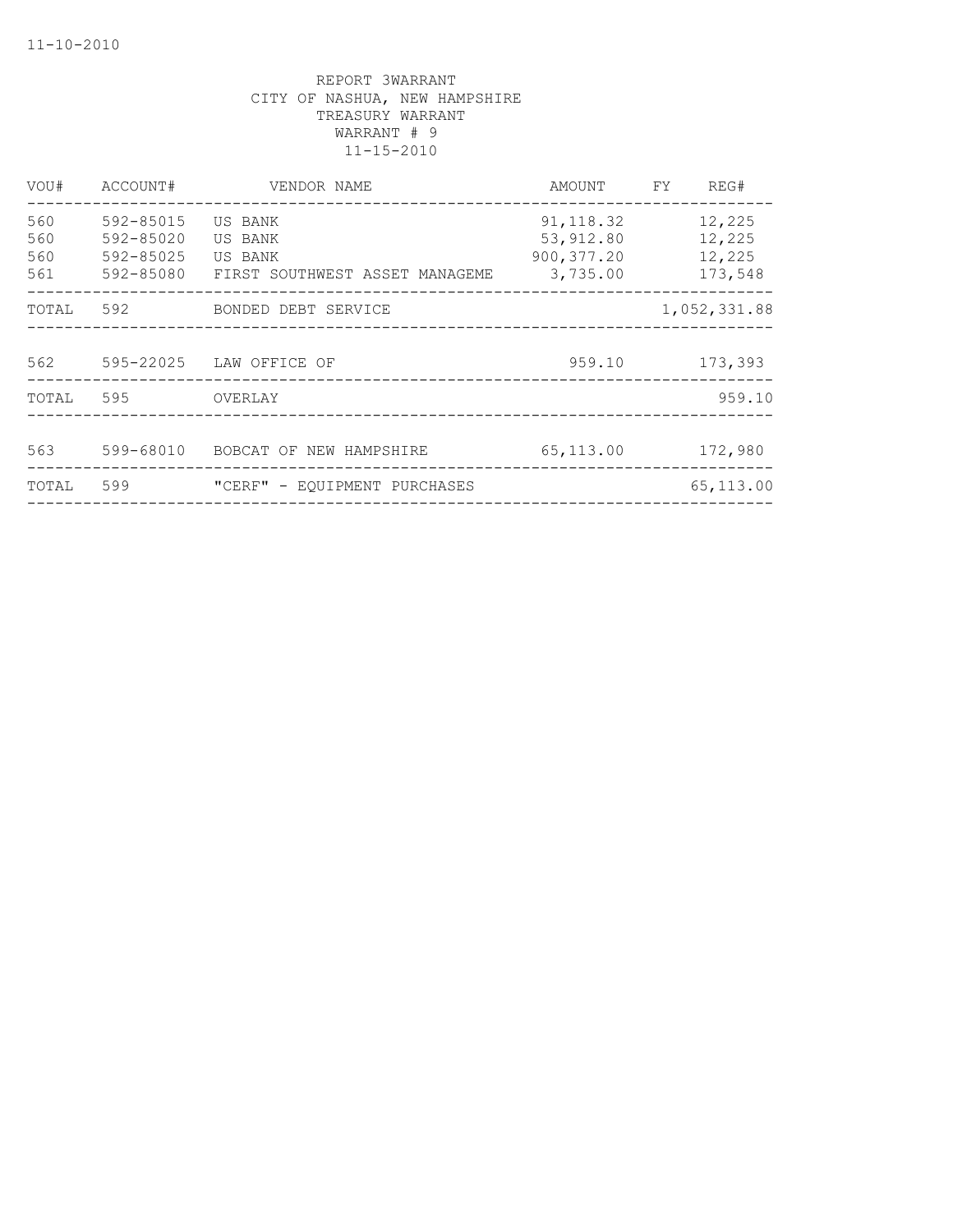| VOU#                            | ACCOUNT#                                       | VENDOR NAME                                                                                 | AMOUNT                                                   | FY | REG#                                                |
|---------------------------------|------------------------------------------------|---------------------------------------------------------------------------------------------|----------------------------------------------------------|----|-----------------------------------------------------|
| 564                             |                                                | 617-01 JAMES J WELCH & CO., INC 334,656.00 173,528                                          |                                                          |    |                                                     |
| TOTAL                           | $617 - 01$                                     | CAP IMP - BUILDING MAINT<br>GENERAL REPAIRS - CITY HALL                                     |                                                          |    | 334,656.00                                          |
| 565                             | $653 - 20$                                     | TRI-STATE CURB INC                                                                          | 7,332.00                                                 |    | 173,082                                             |
| TOTAL                           | 653-20                                         | CAP IMP - STREET DEPT<br>SIDEWALK CONSTR & REPLACEMENT                                      |                                                          |    | 7,332.00                                            |
| 566<br>567<br>568               | $653 - 22$<br>$653 - 22$<br>$653 - 22$         | BROX INDUSTRIES INC<br>GRANITE STATE CONCRETE CO INC<br>HIGHWAY TECH                        | 63.36<br>2,108.00<br>1,145.00                            |    | 172,890<br>173, 113<br>172,909                      |
| TOTAL                           | 653-22                                         | CAP IMP - STREET DEPT<br>SIDEWALK PROGRAM FY09                                              |                                                          |    | 3,316.36                                            |
| 569                             | $653 - 23$                                     | SUNSHINE PAVING CORPORATION                                                                 | 12,415.18                                                |    | 173,401                                             |
| TOTAL                           | $653 - 23$                                     | CAP IMP - STREET DEPT<br>STREET PAVING PROGRAM FY10                                         |                                                          |    | 12, 415.18                                          |
| 570                             | $653 - 37$                                     | COMPREHENSIVE ENVIRONMENTAL IN 11,604.00 173,127                                            |                                                          |    |                                                     |
| TOTAL                           | 653-37                                         | CAP IMP - STREET DEPT<br>NORTHEASTERN BLVD AT HARRIS                                        |                                                          |    | 11,604.00                                           |
|                                 | 571 655-08                                     | MILL CITY LANDSCAPING                                                                       | 10,875.00                                                |    | 172,841                                             |
| TOTAL                           | $655 - 08$                                     | CAP IMP - TRAFFIC<br>PEDESTRIAN SAFETY IMPROVEMENTS                                         |                                                          |    | 10,875.00                                           |
| 572<br>573<br>574<br>575<br>576 | 699-07<br>699-07<br>699-07<br>699-07<br>699-07 | C W DOWNER & CO<br>CITIZENS BANK<br>GEOINSIGHT INC<br>PATENAUDE JOHN L<br>PECKAR & ABRAMSON | 51,305.34<br>43.23<br>54, 543.97<br>12, 217.50<br>460.53 |    | 173,138<br>12,224<br>173, 413<br>173,400<br>173,409 |
| 577<br>578                      | 699-07<br>699-07                               | R W BECK INC<br>RATH YOUNG & PIGNATELLI PC                                                  | 16,754.11<br>72,838.73                                   |    | 173,023<br>173, 125                                 |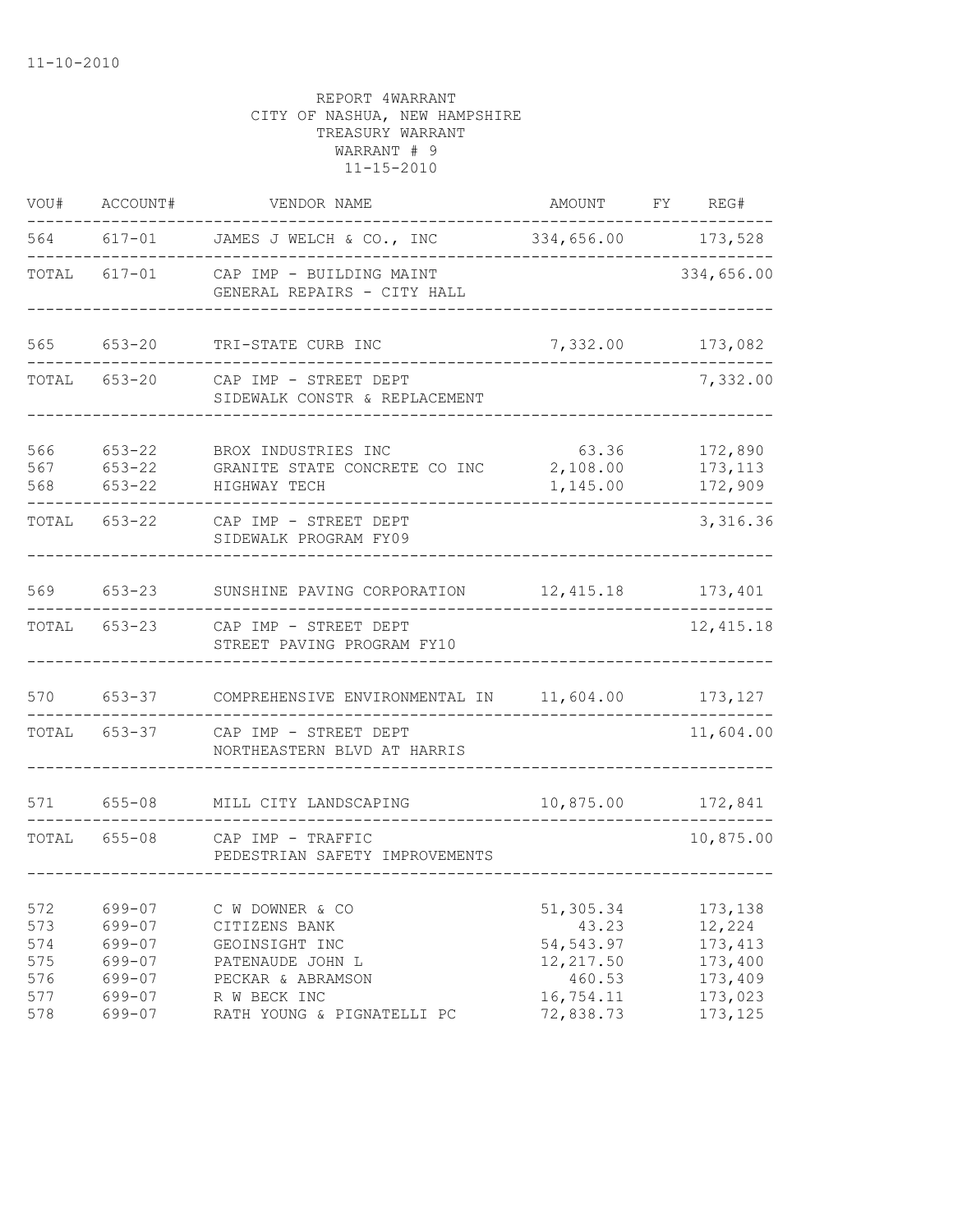| VOU#          | ACCOUNT# |  | VENDOR NAME                                | AMOUNT | <b>FY</b> | REG#         |
|---------------|----------|--|--------------------------------------------|--------|-----------|--------------|
|               |          |  |                                            |        |           |              |
| ТОТАІ, 699-07 |          |  | OTHER EXPENSES<br>WATER SUPPLY ACOUISITION |        |           | 208, 163. 41 |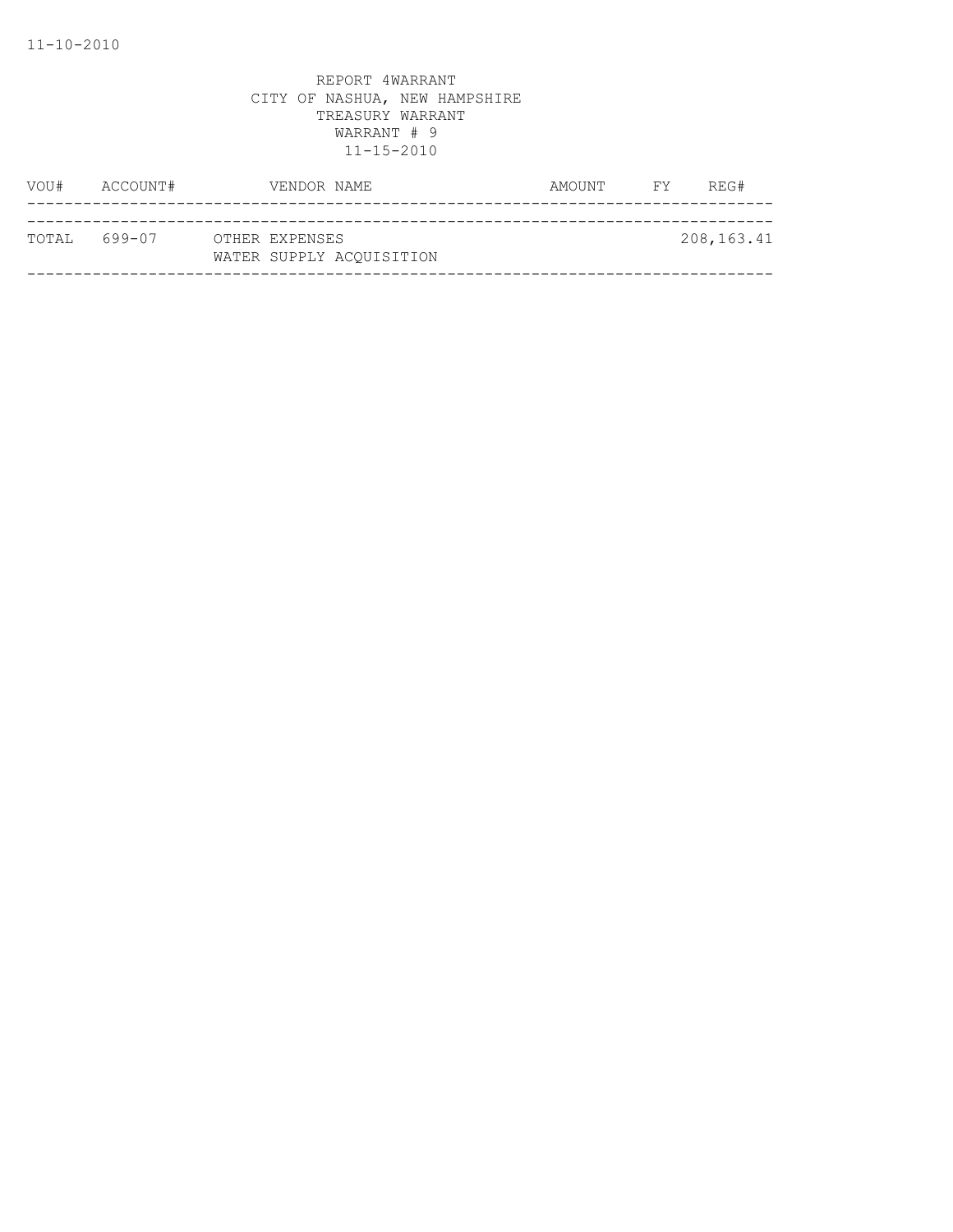| VOU#      | ACCOUNT#  | PROGRAM<br>VENDOR NAME                                                                                                                  |                                                                    | AMOUNT FY REG# |
|-----------|-----------|-----------------------------------------------------------------------------------------------------------------------------------------|--------------------------------------------------------------------|----------------|
| 579       | 722-31070 | 3735 NEW ENGLAND TRAFFIC CONTROL SV                                                                                                     | 286.00                                                             | 172,914        |
| 580       | 722-31070 | 3735 WAVEGUIDE INC                                                                                                                      | 30,695.50                                                          | 172,944        |
| 581       | 722-53029 | 3735 COURTYARD BY MARRIOTT                                                                                                              | 258.00                                                             | 173,429        |
| 582       | 722-53140 | 3735 BERRY DUNN MCNEIL & PARKER                                                                                                         | 26,518.00                                                          | 173,237        |
| 583       | 722-53140 | 3735 CAREER CONNECTIONS                                                                                                                 | 1,631.35                                                           | 172,954        |
| 584       | 722-91025 | 3735 TYRRELL KEN                                                                                                                        | 59.98                                                              | 173,075        |
| 585       | 722-96935 | 3735 CITIZENS BANK                                                                                                                      | 60.82                                                              | 12,224         |
| 586       | 722-96935 | 3735 PC MALL GOV INC                                                                                                                    | 273.75                                                             | 173,186        |
| 587       | 722-96935 | 3735 STAPLES ADVANTAGE                                                                                                                  | 167.91                                                             | 173,131        |
| 588       | 722-98033 | 3735 CITIZENS BANK                                                                                                                      | 359.58                                                             | 12,224         |
| 589       | 722-98033 | 3735 PETTY CASH                                                                                                                         | 49.06                                                              | 172,838        |
| TOTAL     | 722       | CPF-INFORMATION TECHNOLOGY                                                                                                              | 60, 359.95                                                         |                |
| 590       | 753-33005 | 3740 PENNICHUCK WATER                                                                                                                   | 33.82                                                              | 173,546        |
| 591       | 753-53075 | 3740 CONNELLY REPORTING & VIDEO SER 1,037.64                                                                                            |                                                                    | 173,108        |
| 592       | 753-53075 | 3740 HAYNER/SWANSON INC                                                                                                                 | 51, 577.27                                                         | 173,228        |
| 593       | 753-53075 | 3740 NASHUA REGIONAL PLANNING COMMI                                                                                                     | 22, 155. 31                                                        | 173,379        |
| 594       | 753-53075 | 3740 RAUSEO & ASSOCIATES                                                                                                                | 1,170.00                                                           | 172,876        |
|           |           |                                                                                                                                         |                                                                    |                |
| TOTAL 753 |           | CPF-STREET DEPT                                                                                                                         | 75, 974.04                                                         |                |
|           |           |                                                                                                                                         |                                                                    |                |
| 595       |           | 791-59100 3788 SANBORN HEAD & ASSOCIATES INC 4,000.00 172,968                                                                           |                                                                    |                |
| TOTAL     | 791       | CPF-SOLID WASTE DISPOSAL                                                                                                                | 4,000.00                                                           |                |
|           |           |                                                                                                                                         |                                                                    |                |
| 596       | 792-01310 | 3752 PARK CONSTRUCTION CORP                                                                                                             | 78,400.00                                                          | 172,930        |
| 597       | 792-53030 | 3746 FAY SPOFFORD & THORNDIKE LLC                                                                                                       | 28, 453. 43                                                        | 172,875        |
| 598       | 792-53030 | 3748 HAYNER/SWANSON INC                                                                                                                 | 16,077.46                                                          | 172,897        |
| 599       | 792-53030 | 3742 HAYNER/SWANSON INC                                                                                                                 | 12,109.43                                                          | 173,228        |
| 600       | 792-53030 | 3747 WOODARD & CURRAN                                                                                                                   | 53,320.63                                                          | 173,403        |
| 601       | 792-53030 | 3797 WRIGHT PIERCE                                                                                                                      | 80,073.16                                                          | 173,392        |
| 601       | 792-53030 | 3799 WRIGHT PIERCE                                                                                                                      | 2,552.55                                                           | 173,392        |
| 602       | 792-53075 | 3749 HAYNER/SWANSON INC                                                                                                                 | 10,184.84                                                          | 172,897        |
| 603       | 792-53075 | 3752 SEA CONSULTANTS                                                                                                                    | 10,576.23                                                          | 173,035        |
| 604       |           | 792-53181 3794 DBU CONSTRUCTION INC                                                                                                     | 50,190.88                                                          | 172,928        |
| 605       |           | 792-53181 3794 DBU CONSTRUCTION/RETAINAGE                                                                                               | $5,576.77$ 12,242                                                  |                |
| 606       |           | 792-59231 3744 EVERETT J PRESCOTT INC                                                                                                   | 4,458.02                                                           | 172,924        |
| 607       |           |                                                                                                                                         |                                                                    | 173,401        |
| 608       |           | 792-59231 3744 SUNSHINE PAVING CORPORATION<br>792-59232 3795 FL MERRILL CONST/RETAINAGE<br>700-50000 - 2705 FL MERRILL CONSTRUGTION ING |                                                                    |                |
| 609       |           | 792-59232 3795 FL MERRILL CONSTRUCTION INC                                                                                              | 466.76 173,401<br>8,339.51 12,241<br>75,053.83 173,055<br>-------- | 173,055        |
| TOTAL     | 792       | CPF-WASTEWATER USER FUND                                                                                                                | 435,833.50                                                         |                |
|           |           |                                                                                                                                         |                                                                    |                |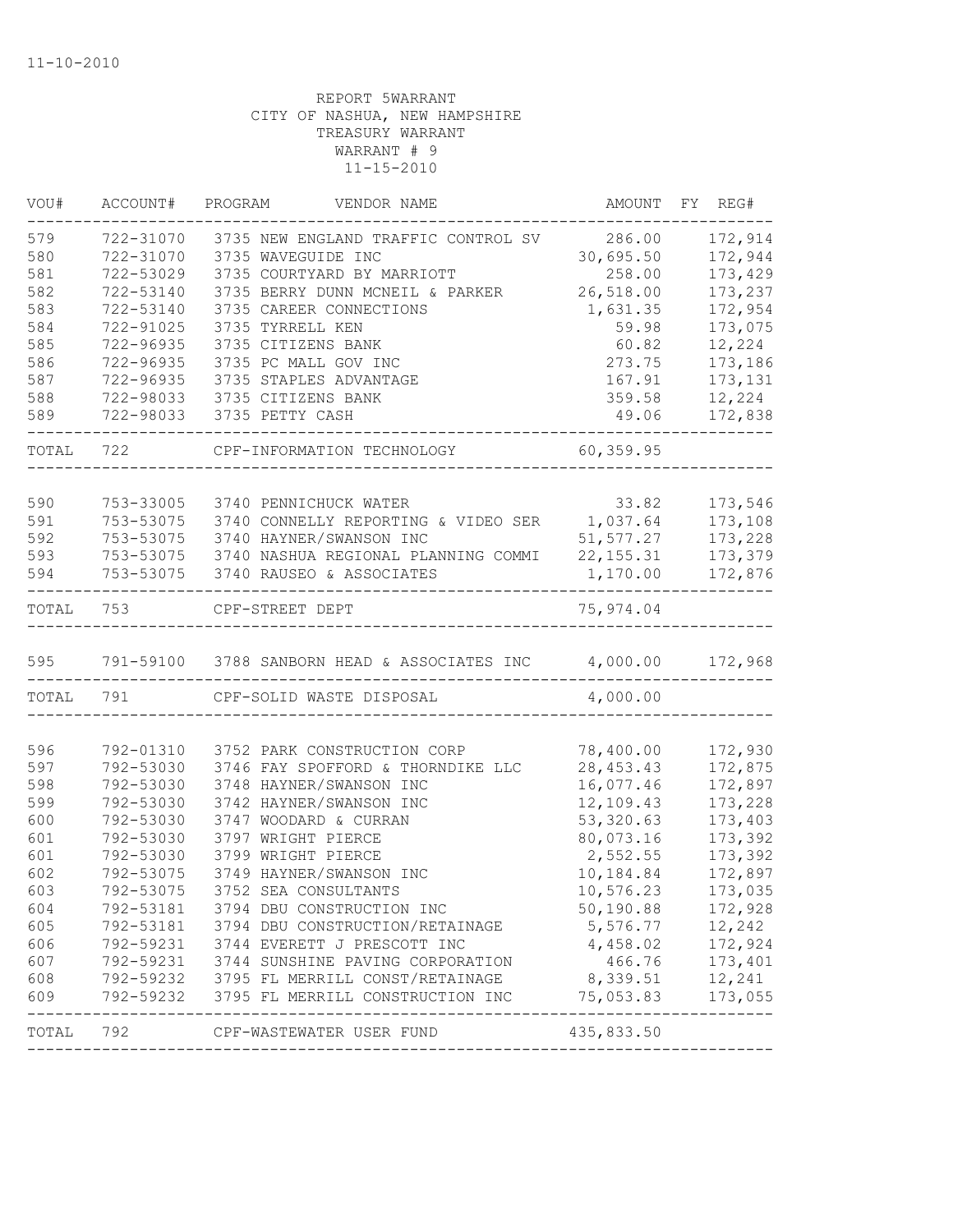| VOU# | $- - -$<br>TNE.<br>∸ | دا ب<br>___ | .)OR<br>. INF | AMF<br>N | AMC <sup>.</sup><br>. INE | ᄗᅜ | $\Box$ |
|------|----------------------|-------------|---------------|----------|---------------------------|----|--------|
|      |                      |             |               |          |                           |    |        |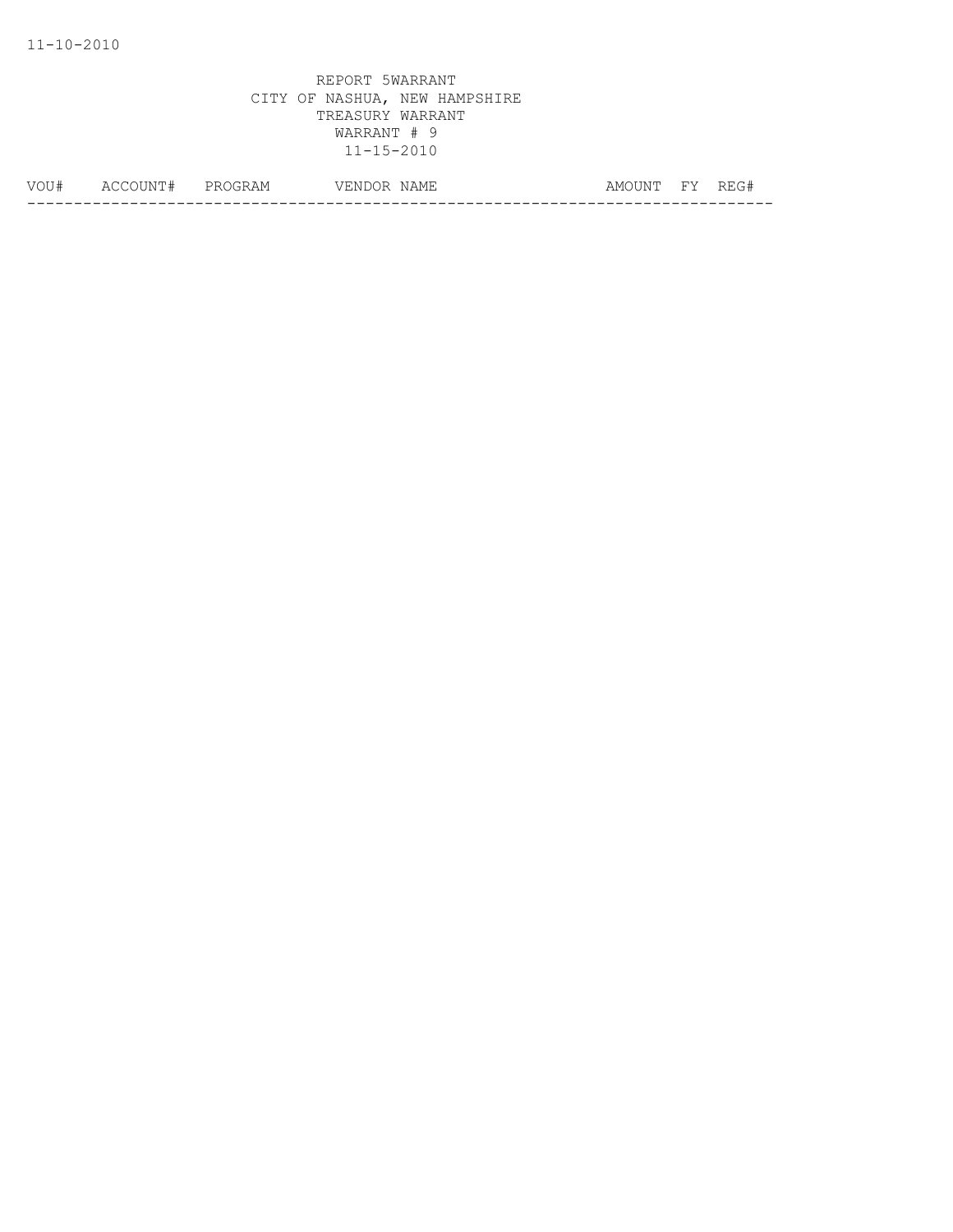| VOU#  | ACCOUNT#  | VENDOR NAME                       | AMOUNT    | FY. | REG#       |
|-------|-----------|-----------------------------------|-----------|-----|------------|
| 610   | 801-31005 | COMCAST                           | 68.48     |     | 173,557    |
| 611   | 801-32005 | PSNH                              | 229.93    |     | 173,581    |
| 611   | 801-32005 | PSNH                              | 98.54     |     | 173,582    |
| 612   | 801-32005 | PUBLIC SERVICE OF NEW HAMPSHIR    | 842.74    |     | 173,590    |
| 613   | 801-33005 | PENNICHUCK WATER                  | 244.96    |     | 173,546    |
| 614   | 801-34015 | ENERGYNORTH PROPANE               | 833.85    |     | 173,544    |
| 615   | 801-41015 | STAPLES ADVANTAGE                 | 97.81     |     | 173,131    |
| 616   | 801-43005 | FEDEX                             | 15.88     |     | 173,537    |
| 617   | 801-44005 | WEISENBACH SPECIALTY PRINTING     | 388.00    |     | 172,861    |
| 618   | 801-48005 | LAFLEUR JEFF                      | 60.00     |     | 173,529    |
| 619   | 801-48005 | SHATTUCK MALONE OIL CO            | 1,425.06  |     | 173,531    |
| 619   | 801-48005 | SHATTUCK MALONE OIL CO            | 1,273.88  |     | 173,531    |
| 619   | 801-48005 | SHATTUCK MALONE OIL CO            | 439.36    |     | 173,531    |
| 620   | 801-48015 | PETTY CASH                        | 5.00      |     | 172,838    |
| 621   | 801-49040 | STAY SAFE TRAFFIC PRODUCTS INC    | 899.50    |     | 172,891    |
| 622   | 801-53030 | EASTERN ANALYTICAL INC            | 624.00    |     | 172,990    |
| 623   | 801-53130 | COLUMBIA ANALYTICAL SERVICES I    | 807.00    |     | 173,017    |
| 624   | 801-59100 | LAVIN JILL                        | 57.44     |     | 173,530    |
| 625   | 801-59100 | NRRA                              | 76.00     |     | 173,545    |
| 626   | 801-59100 | ROUTHIER & SONS INC               | 1,053.00  |     | 172,994    |
| 627   | 801-59100 | UNIVERSAL RECYCLING TECH LLC      | 4,015.07  |     | 173,386    |
| 628   | 801-59105 | BILL'S WORLD CLASS CLEANING IN    | 780.00    |     | 173,337    |
| 629   | 801-59178 | UNIVERSAL RECYCLING TECH LLC      | 658.77    |     | 173,386    |
| 630   | 801-59238 | OFFICE EQUIPMENT FINANCE SERVI    | 79.65     |     | 173,571    |
| 631   | 801-59245 | D & R TOWING INC                  | 600.00    |     | 173,348    |
| 632   | 801-72010 | CONWAY OFFICE PRODUCTS LLC        | 56.00     |     | 172,956    |
| 633   | 801-75023 | BELLETETES INC                    | 50.61     |     | 172,986    |
| 634   | 801-77020 | AMERICAN AUTO SEAT COVER INC      | 30.00     |     | 173,423    |
| 635   | 801-77020 | LIBERTY INTN'L TRUCKS OF NH LL    | 27.08     |     | 173,357    |
| 636   | 801-77020 | SOUTHWORTH MILTON INC             | 515.55    |     | 173,533    |
| 637   | 801-77020 | THG CORPORATION                   | 456.79    |     | 173,217    |
| 638   | 801-78065 | MAYNARD & LESIEUR INCORPORATED    | 846.76    |     | 173,360    |
| 638   | 801-78065 | MAYNARD & LESIEUR INCORPORATED    | 691.76    |     | 173,360    |
| 639   | 801-78100 | FREIGHTLINER OF NH INC            | $-92.61$  |     | 173,099    |
| 639   | 801-78100 | FREIGHTLINER OF NH INC            | 769.26    |     | 173,099    |
| 640   | 801-78100 | MILL METALS CORP                  | 815.00    |     | 173,065    |
| 641   | 801-78100 | MINUTEMAN TRUCKS INC              | 396.21    |     | 173,025    |
| 642   | 801-78100 | NAPA AUTO PARTS                   | 117.29    |     | 173,080    |
| 643   | 801-78100 | NEW G.H. BERLIN OIL COMPANY       | 1,086.28  |     | 173,014    |
| 644   | 801-78100 | SANEL AUTO PARTS CO               | 135.34    |     | 172,992    |
| 645   | 801-87015 | <b>SWERF</b>                      | 97,385.00 |     | 12,226     |
| 646   | 801-94005 | LAFLEUR JEFF                      | 128.93    |     | 173,529    |
| 647   | 801-94005 | SKILLPATH SEMINARS                | 139.00    |     | 173,591    |
| 648   | 801-98029 | PETTY CASH<br>------------------- | 45.70     |     | 172,838    |
| TOTAL | 801       | SOLID WASTE DISPOSAL              |           |     | 119,273.87 |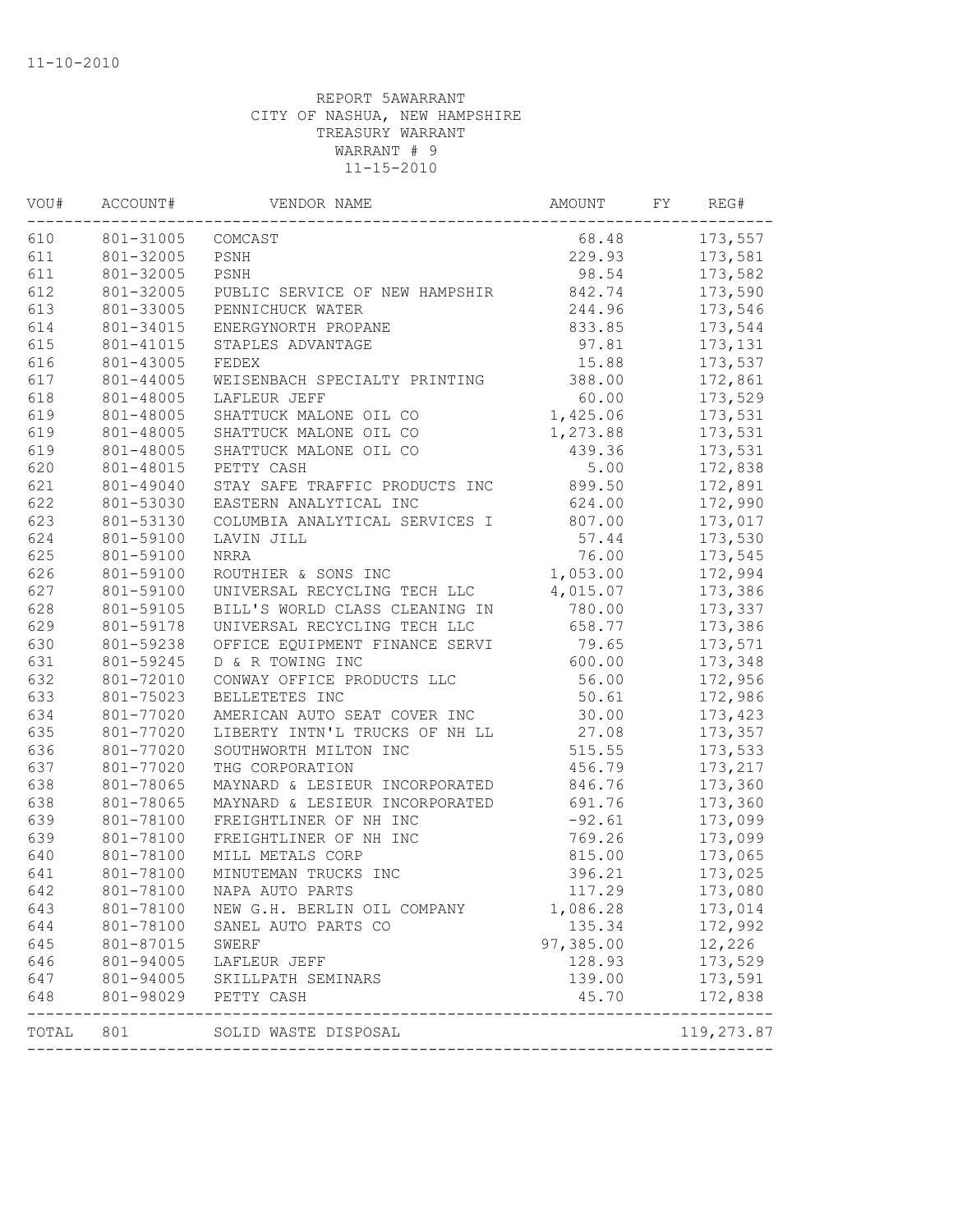| VOU# | ACCOUNT#         | VENDOR NAME                                     | AMOUNT    | FY | REG#     |
|------|------------------|-------------------------------------------------|-----------|----|----------|
| 649  |                  | 802-215-00 FIRST AMERICAN TITLE INSURANCE 20.72 |           |    | 173,426  |
| 650  | $802 - 215 - 00$ | NASHUA SOUP KITCHEN & SHELTER                   | 1,475.40  |    | 173,229  |
| 651  | $802 - 215 - 00$ | POLITO MICHAEL & LAURI                          | 57.32     |    | 173,425  |
| 652  | 802-31005        | BAYRING COMMUNICATIONS                          | 60.42     |    | 173,567  |
| 653  | 802-31005        | FAIRPOINT COMMUNICATIONS                        | 62.66     |    | 173,572  |
| 654  | 802-32005        | PSNH                                            | 991.30    |    | 173,582  |
| 655  | 802-33005        | PENNICHUCK WATER                                | 61.72     |    | 173,546  |
| 656  | 802-34015        | METROMEDIA ENERGY INC                           | 7,240.67  |    | 173,565  |
| 657  | 802-41015        | STAPLES ADVANTAGE                               | 526.81    |    | 173,131  |
| 658  | 802-43005        | PETTY CASH                                      | 25.96     |    | 172,838  |
| 659  | 802-45101        | BASF CORPORATION                                | 4,519.08  |    | 173,397  |
| 660  | 802-45103        | JCI JONES                                       | 6,372.65  |    | 173,418  |
| 661  | 802-45175        | ARCSOURCE INC                                   | 34.56     |    | 172,993  |
| 662  | 802-46045        | NH BRAGG & SONS INC                             | 362.53    |    | 172,857  |
| 663  | 802-46045        | UNIFIRST CORPORATION                            | 221.53    |    | 173,100  |
| 663  | 802-46045        | UNIFIRST CORPORATION                            | 525.73    |    | 173,100  |
| 664  | 802-46045        | WORK'N GEAR LLC                                 | 180.00    |    | 172,917  |
| 665  | $802 - 467$      | HILLSBOROUGH COUNTY TREASURER                   | 78.64     |    | 173,366  |
| 666  | 802-49070        | LAB SAFETY SUPPY INC                            | 947.54    |    | 173,128  |
| 667  | 802-49070        | MILLIPORE CORPORATION                           | 278.00    |    | 172,925  |
| 668  | 802-53030        | CHEMSERVE ENVIRONMENTAL ANALYS                  | 1,461.15  |    | 173,067  |
| 669  | 802-53030        | EASTERN ANALYTICAL INC                          | 65.00     |    | 172,990  |
| 670  | 802-53030        | ENVIROSYSTEMS INC                               | 1,025.00  |    | 172,923  |
| 671  | 802-53030        | TREASURER STATE OF NH                           | 210.00    |    | 173,574  |
| 672  | 802-59100        | AMERISCI BOSTON                                 | 120.00    |    | 172,959  |
| 673  | 802-59100        | ANSWERING SERVICES OF NH LLC                    | 77.00     |    | 173,028  |
| 674  | 802-59225        | RESOURCE MANAGEMENT INC                         | 41,864.37 |    | 173,390  |
| 675  | 802-59230        | BROX INDUSTRIES INC                             | 47.00     |    | 172,890  |
| 676  | 802-59230        | CORRIVEAU ROUTHIER INC                          | 59.50     |    | 173,347  |
| 677  | 802-59230        | SUNBELT RENTALS                                 | 891.51    |    | 173,016  |
| 678  | 802-59275        | PENNICHUCK WATER                                | 8,294.64  |    | 173,011  |
| 679  | 802-64192        | GRAINGER                                        | 106.80    |    | 172,935  |
| 680  | 802-64192        | HOME DEPOT CREDIT SERVICES                      | 196.96    |    | 173,542  |
| 680  | 802-64192        | HOME DEPOT CREDIT SERVICES                      | 87.80     |    | 173,542  |
| 681  | 802-64192        | LAB SAFETY SUPPY INC                            | 309.61    |    | 173,128  |
| 682  | 802-64192        | PETTY CASH                                      | 16.98     |    | 172,838  |
| 683  | 802-64192        | PINE MOTOR PARTS                                | 42.04     |    | 173,361  |
| 684  | 802-72010        | CONWAY OFFICE PRODUCTS LLC                      | 99.00     |    | 172,956  |
| 685  | 802-77045        | M & M ELECTRICAL SUPPLY CO INC                  | 1,371.58  |    | 173,344  |
| 686  | 802-77050        | PINE MOTOR PARTS                                | 107.94    |    | 173,361  |
| 687  | 802-77055        | FASTENAL COMPANY                                | 781.54    |    | 173,036  |
| 688  | 802-77055        | HOME DEPOT CREDIT SERVICES                      | 35.85     |    | 173,542  |
| 689  | 802-77062        | M & M ELECTRICAL SUPPLY CO INC                  | 161.10    |    | 173,344  |
| 690  | 802-77065        | JOHNSON PACKING & IND PROD INC                  | 3,292.88  |    | 172,929  |
| 691  | 802-77066        | F W WEBB COMPANY                                | 172.47    |    | 172,918  |
| 692  | 802-77066        | M & M ELECTRICAL SUPPLY CO INC                  | 35.48     |    | 173,344  |
| 693  | 802-77066        | PEABODY SUPPLY COMPANY                          | 23.49     |    | 173, 412 |
| 694  | 802-77067        | M & B MACHINING AND WELDING                     | 207.00    |    | 173,358  |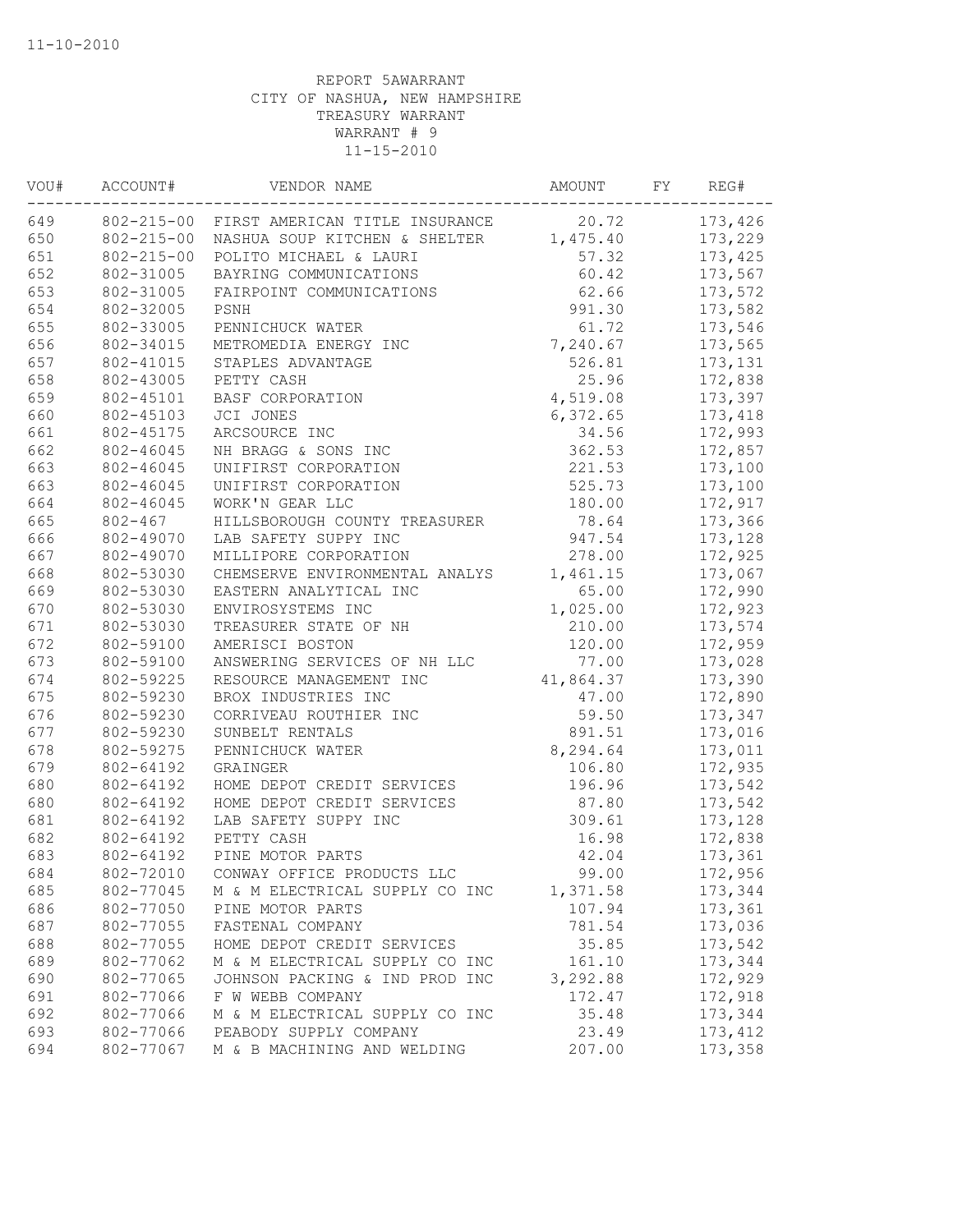| VOU#  | ACCOUNT#  | VENDOR NAME                       | AMOUNT     | FY | REG#         |
|-------|-----------|-----------------------------------|------------|----|--------------|
| 695   | 802-77069 | FASTENAL COMPANY                  | 25.40      |    | 173,036      |
| 696   | 802-77069 | GRAINGER                          | 541.64     |    | 172,935      |
| 697   | 802-77069 | HOME DEPOT CREDIT SERVICES        | 19.64      |    | 173,542      |
| 698   | 802-77069 | M & M ELECTRICAL SUPPLY CO<br>INC | 354.79     |    | 173,344      |
| 699   | 802-77069 | MCMASTER-CARR SUPPLY CO           | 231.51     |    | 172,979      |
| 700   | 802-77069 | PEABODY SUPPLY COMPANY            | 37.49      |    | 173,412      |
| 701   | 802-77071 | FASTENAL COMPANY                  | 373.99     |    | 173,036      |
| 702   | 802-77999 | GRAINGER                          | 933.68     |    | 172,935      |
| 703   | 802-85040 | US BANK                           | 14,042.50  |    | 12,225       |
| 703   | 802-85045 | US BANK                           | 265,710.00 |    | 12,225       |
| 704   | 802-85060 | TREASURER STATE OF<br>ΝH          | 735,000.00 |    | 12,228       |
| 704   | 802-85065 | TREASURER STATE OF<br>NΗ          | 454,360.67 |    | 12,228       |
| 705   | 802-94005 | SKILLPATH SEMINARS                | 139.00     |    | 173,591      |
| TOTAL | 802       | SEWERAGE DISPOSAL SYSTEM          |            |    | 1,556,977.24 |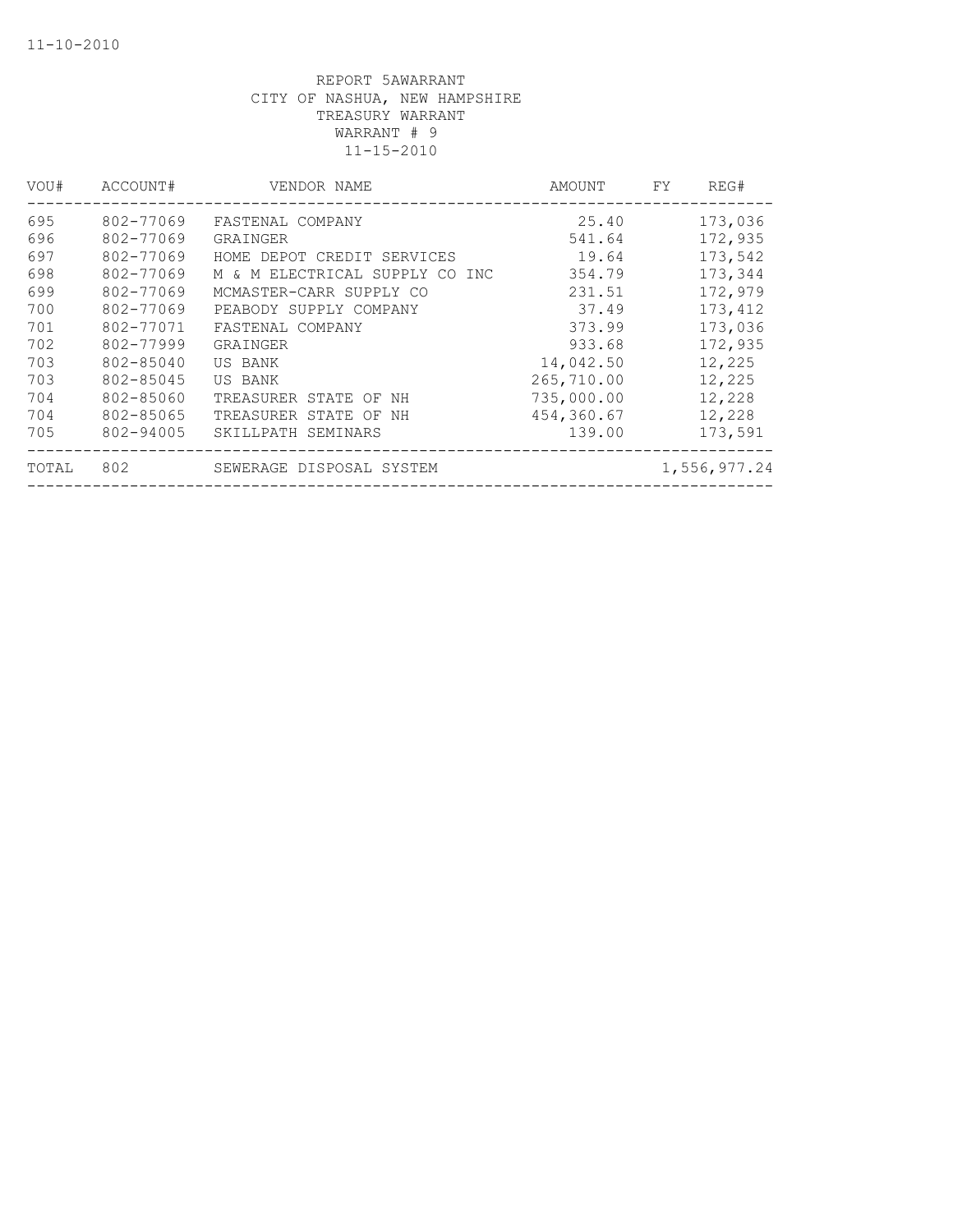| VOU#                                                                                                        | ACCOUNT#                                                                                                                                                     | VENDOR NAME                                                                                                                                                                                                                                                                                                                                     | AMOUNT FY REG#                                                                                                                         |                                                                                                                                                                     |
|-------------------------------------------------------------------------------------------------------------|--------------------------------------------------------------------------------------------------------------------------------------------------------------|-------------------------------------------------------------------------------------------------------------------------------------------------------------------------------------------------------------------------------------------------------------------------------------------------------------------------------------------------|----------------------------------------------------------------------------------------------------------------------------------------|---------------------------------------------------------------------------------------------------------------------------------------------------------------------|
|                                                                                                             |                                                                                                                                                              | 706 951-05055 LEBLOND BARBARA<br>707 951-22 HOLLIS ACQUISITIONS INC                                                                                                                                                                                                                                                                             | 3,000.00 172,836<br>5,000.00                                                                                                           | 172,840<br>-------------                                                                                                                                            |
|                                                                                                             |                                                                                                                                                              | TOTAL 951 PWD & ENG TRUST FUND                                                                                                                                                                                                                                                                                                                  |                                                                                                                                        | 8,000.00                                                                                                                                                            |
| 708<br>709<br>710                                                                                           | 952-05058<br>952-75021<br>952-75021                                                                                                                          | ASAP FIRE & SAFETY<br>BELLETETES INC<br>BROX INDUSTRIES INC                                                                                                                                                                                                                                                                                     | 180.00<br>107.94<br>153.13                                                                                                             | 172,940<br>172,986<br>172,890                                                                                                                                       |
| 711                                                                                                         |                                                                                                                                                              | 952-75021 CORRIVEAU ROUTHIER INC<br>712 952-75021 HOME DEPOT CREDIT SERVICES                                                                                                                                                                                                                                                                    |                                                                                                                                        | 59.20 173,347<br>57.88 173,542                                                                                                                                      |
|                                                                                                             |                                                                                                                                                              | TOTAL 952 PARK & RECREATION TRUST FUND                                                                                                                                                                                                                                                                                                          |                                                                                                                                        | 558.15                                                                                                                                                              |
| 714                                                                                                         |                                                                                                                                                              | 713 961-05069 GAGNON'S ELECTRICAL SERVICE IN 109.20 173,064<br>961-45185 HARDY DORIC INC                                                                                                                                                                                                                                                        | 1,170.00                                                                                                                               | 172,997                                                                                                                                                             |
| TOTAL 961                                                                                                   |                                                                                                                                                              | EDGEWOOD CEMETERY TRUST FUND                                                                                                                                                                                                                                                                                                                    |                                                                                                                                        | 1,279.20                                                                                                                                                            |
|                                                                                                             |                                                                                                                                                              | 715 963-48015 DENNIS K BURKE INC                                                                                                                                                                                                                                                                                                                | 494.88 173,597                                                                                                                         |                                                                                                                                                                     |
|                                                                                                             |                                                                                                                                                              | TOTAL 963 WOODLAWN CEMETERY TRUST FUND                                                                                                                                                                                                                                                                                                          |                                                                                                                                        | 494.88                                                                                                                                                              |
| 716<br>717<br>718<br>719<br>720<br>720<br>720<br>721<br>722<br>723<br>724<br>725<br>726<br>727<br>TOTAL 975 | 975-31040<br>975-33005<br>975-34015<br>975-34015<br>975-45050<br>975-45050<br>975-45050<br>$975 - 45050$<br>975-45050<br>975-45050<br>975-45085<br>975-45085 | BAYRING COMMUNICATIONS<br>PENNICHUCK WATER<br>METROMEDIA ENERGY INC<br>NATIONAL GRID<br>BAKER & TAYLOR<br>BAKER & TAYLOR<br>BAKER & TAYLOR<br><b>GALE</b><br>INGRAM LIBRARY SERVICES<br>PERMA-BOUND<br>MICROMARKETING LLC<br>RANDOM HOUSE INC<br>975-45085 RECORDED BOOKS LLC<br>975-75023 SAMOSET IRRIGATION SERVICES IN<br>LIBRARY TRUST FUND | 25.00<br>119.65<br>16.45<br>104.93<br>2,692.62<br>919.27<br>438.89<br>86.37<br>578.58<br>1,536.16<br>44.25<br>513.00<br>29.40<br>68.00 | 173,567<br>173,546<br>173,565<br>173,561<br>172,910<br>172,911<br>172,912<br>173,088<br>173, 121<br>173,367<br>172,983<br>173,135<br>173,104<br>173,032<br>7,172.57 |
|                                                                                                             |                                                                                                                                                              | 223,89 981-49075 O'CONNOR MARIANNE<br>223,89 981-55005 FIRST STUDENT INC                                                                                                                                                                                                                                                                        | 93.11<br>168.37                                                                                                                        | 173,231<br>173,197                                                                                                                                                  |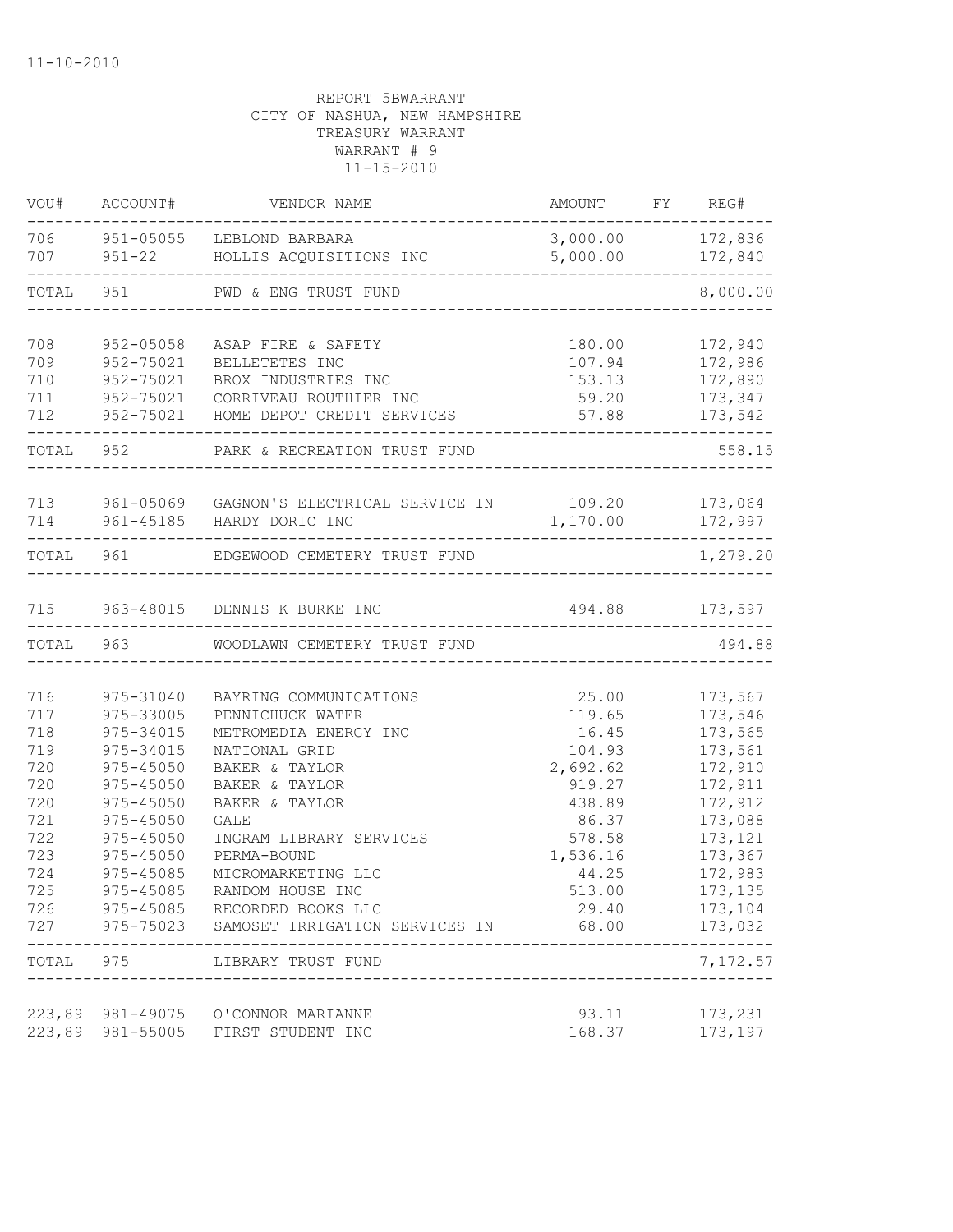| VOU#       | ACCOUNT# |                   | VENDOR NAME | AMOUNT | <b>FY</b> | REG#   |
|------------|----------|-------------------|-------------|--------|-----------|--------|
|            |          |                   |             |        |           |        |
| ТОТАІ. 981 |          | SCHOOL TRUST FUND |             |        |           | 261.48 |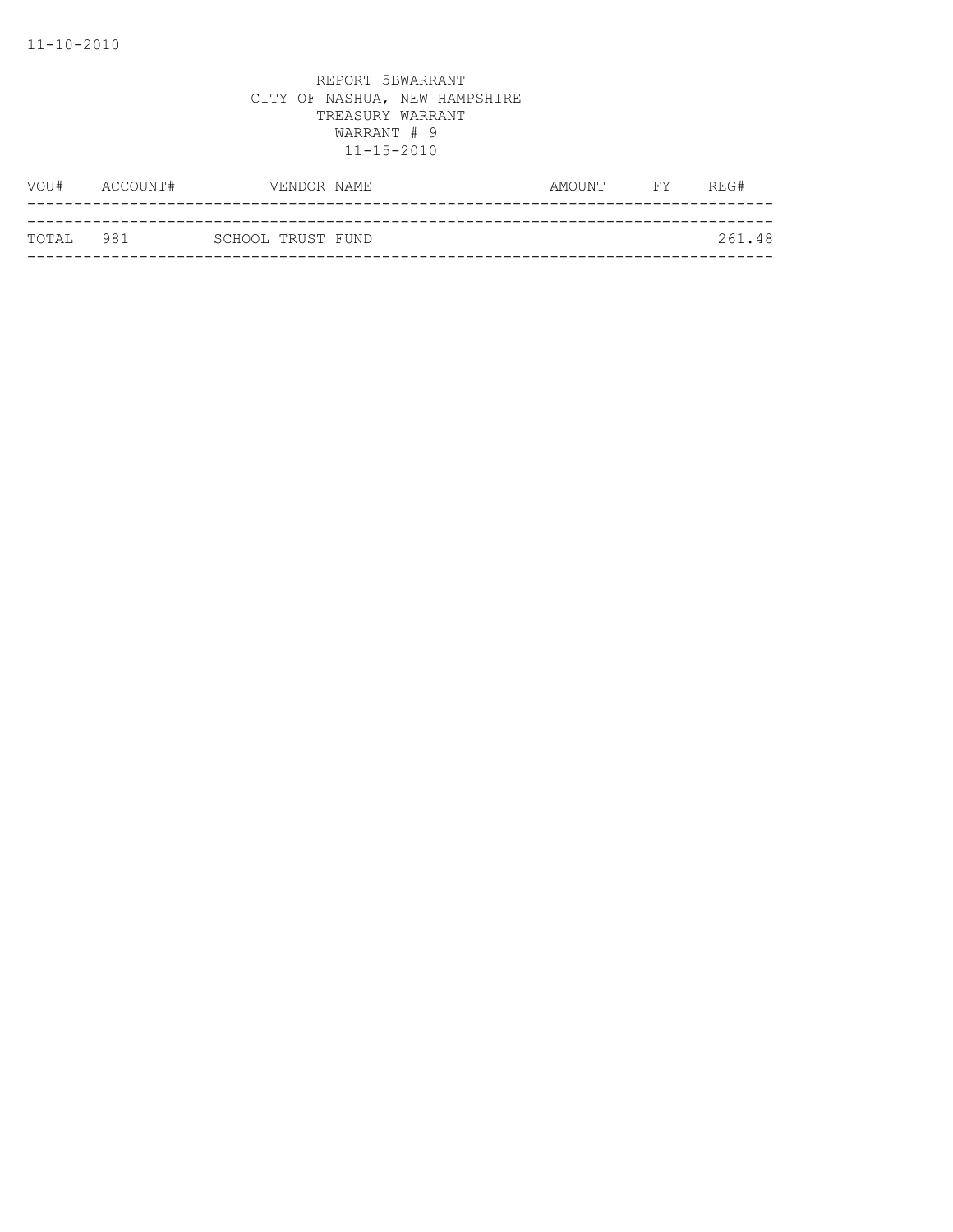| TOTAL 951 |  |  |
|-----------|--|--|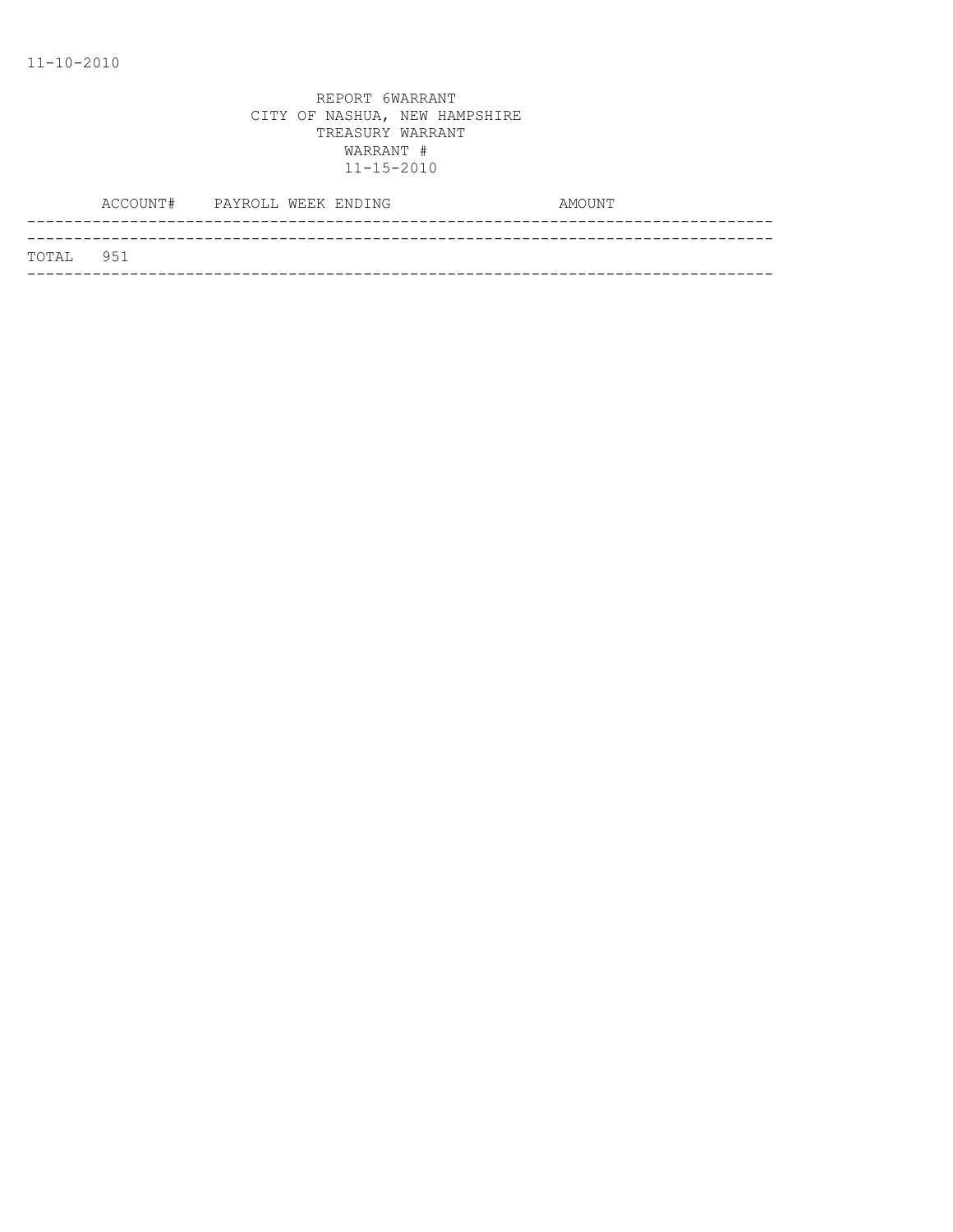# REPORT 7WARRANT CITY OF NASHUA, NEW HAMPSHIRE TREASURY WARRANT WARRANT # 9 11-15-2010 ACCOUNT# PAYROLL WEEK ENDING CONTROLL AMOUNT -------------------------------------------------------------------------------- 305-11125 06-NOV-2010 957.28 305-11125 30-OCT-2010 957.28

|           | 305-11239  06-NOV-2010   |                                         | 1,075.15 |             |
|-----------|--------------------------|-----------------------------------------|----------|-------------|
|           |                          | 305-11239 30-OCT-2010                   | 1,075.15 |             |
| TOTAL     | 305                      | SRF - CIVIC & COMM ACTIVITIES           |          | 4,064.86    |
|           |                          |                                         |          |             |
|           | 308-11130                | 06-NOV-2010                             | 858.44   |             |
|           | 308-11130                | 30-OCT-2010                             | 858.44   |             |
|           | 308-11418                | 06-NOV-2010                             | 493.53   |             |
|           | 308-11418                | 30-OCT-2010                             | 493.53   |             |
|           | 308-11441                | 06-NOV-2010                             | 1,446.40 |             |
|           | 308-11441                | 30-OCT-2010                             | 1,446.40 |             |
|           | 308-11446                | 06-NOV-2010                             | 1,150.50 |             |
|           | 308-11446                | 30-OCT-2010                             | 1,150.52 |             |
|           | 308-11540                | 06-NOV-2010                             | 1,078.51 |             |
|           | 308-11540                | 30-OCT-2010                             | 1,078.51 |             |
|           | 308-11578                | 06-NOV-2010                             | 992.87   |             |
|           | 308-11578                | 30-OCT-2010                             | 992.87   |             |
|           | 308-11589                | 06-NOV-2010                             | 1,075.15 |             |
|           | 308-11589                | 30-OCT-2010                             | 1,055.15 |             |
|           | 308-11608                | 06-NOV-2010                             | 976.17   |             |
|           | 308-11608                | $30 - OCT - 2010$                       | 976.17   |             |
|           | 308-83051                | 06-NOV-2010                             | 2,463.20 |             |
|           | 308-83051                | 30-OCT-2010                             | 4,380.11 |             |
|           | 308-83052                | 06-NOV-2010                             | 1,754.72 |             |
|           | 308-83052                | 30-OCT-2010                             | 1,530.79 |             |
|           |                          | 308-83102  06-NOV-2010                  | 3,204.44 |             |
|           | ------------------------ | 308-83102 30-OCT-2010                   | 3,797.85 |             |
| TOTAL 308 |                          | SRF - INSURANCE<br>-------------------- |          | 33, 254. 27 |
|           |                          |                                         |          |             |
|           |                          | 3091-13004 06-NOV-2010                  | 1,106.53 |             |
|           | ----------------------   | 3091-13004 30-OCT-2010                  | 635.70   |             |
| TOTAL     | 309                      | FY11 FRESH FRUIT & VEG GRANT            |          | 1,742.23    |
|           |                          |                                         |          |             |
|           |                          | 3097-11162 06-NOV-2010                  | 644.25   |             |
|           | 3097-11162               | 30-OCT-2010                             | 644.25   |             |
|           | 3097-12112               | 06-NOV-2010                             | 547.75   |             |
|           | 3097-12112               | 30-OCT-2010                             | 717.51   |             |
|           | 3097-12830               | 06-NOV-2010                             | 202.59   |             |
|           | 3097-12830               | 30-OCT-2010                             | 91.31    |             |
|           | 3097-19138               | $06 - NOV - 2010$                       | 3,011.20 |             |

3097-19139 06-NOV-2010 13,063.77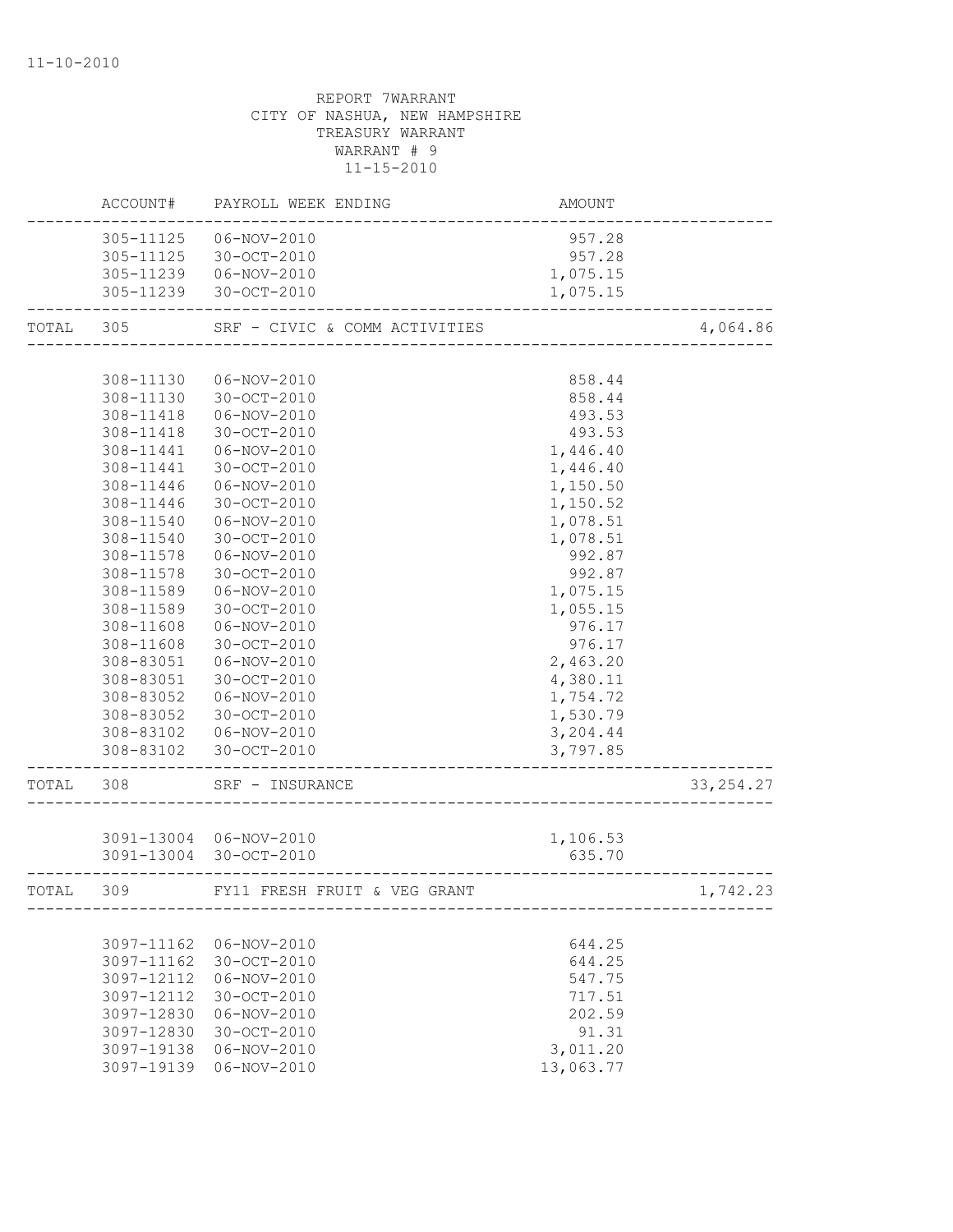|           | ACCOUNT#                 | PAYROLL WEEK ENDING                                              | AMOUNT                               |           |
|-----------|--------------------------|------------------------------------------------------------------|--------------------------------------|-----------|
|           | 3097-19540               | 3097-19140  06-NOV-2010<br>3097-19140 30-OCT-2010<br>06-NOV-2010 | 7,091.96<br>8,877.88<br>20,175.67    |           |
|           | 3097-19540<br>3097-19544 | $30 - OCT - 2010$<br>06-NOV-2010                                 | 24,230.89<br>513.96                  |           |
|           | 3097-19544               | 30-OCT-2010                                                      | 604.77                               |           |
|           |                          | 3097-19545 06-NOV-2010                                           | 1,459.40                             |           |
|           |                          | 3097-19545 30-OCT-2010                                           | 1,889.07                             |           |
|           | TOTAL 309                | SRF - FOOD SERVICES                                              | _________________                    | 83,766.23 |
|           |                          |                                                                  |                                      |           |
|           |                          | 3117-12006 06-NOV-2010                                           | 2,875.00                             |           |
|           |                          | 3117-12006 30-OCT-2010<br>3117-13032 30-OCT-2010                 | 425.00<br>54.06                      |           |
| TOTAL 311 |                          | DRIVER'S EDUCATION                                               |                                      | 3,354.06  |
|           |                          |                                                                  | ____________________________         |           |
|           | 312-11165                | 06-NOV-2010                                                      | 757.99                               |           |
|           | 312-11165                | 30-OCT-2010                                                      | 757.99                               |           |
|           | 312-11167                | 06-NOV-2010                                                      | 290.45                               |           |
|           | 312-11167                | $30 - OCT - 2010$                                                | 290.45                               |           |
|           | 312-11191                | $06 - NOV - 2010$                                                | 827.27                               |           |
|           | 312-11191                | 30-OCT-2010                                                      | 827.27                               |           |
|           | 312-11445                | 06-NOV-2010                                                      | 109.36                               |           |
|           | 312-11445                | 30-OCT-2010                                                      | 109.36                               |           |
|           | 312-11547                | 06-NOV-2010                                                      | 2,224.36                             |           |
|           | 312-11547                | 30-OCT-2010                                                      | 2,224.37                             |           |
|           | 312-12116                | 06-NOV-2010                                                      | 630.24                               |           |
|           | 312-12116                | 30-OCT-2010                                                      | 630.24                               |           |
|           | 312-13004                | 06-NOV-2010                                                      | 80.94                                |           |
|           |                          | 312-13004 30-OCT-2010                                            | 1,041.13                             |           |
| TOTAL 312 |                          | SRF - FINANCIAL SERVICES                                         | ------------------------------------ | 10,801.42 |
|           |                          |                                                                  |                                      |           |
|           |                          | 3122-12006 06-NOV-2010                                           | 675.00                               |           |
|           | 3122-12006               | 30-OCT-2010                                                      | 250.00                               |           |
| TOTAL     | 312                      | ADULT ED/CONTINUING ED                                           |                                      | 925.00    |
|           | 3211-12006               | 06-NOV-2010                                                      | 300.00                               |           |
| TOTAL     | 321                      | ADULT ED/COLLEGE TRANSITIONS                                     |                                      | 300.00    |
|           |                          |                                                                  |                                      |           |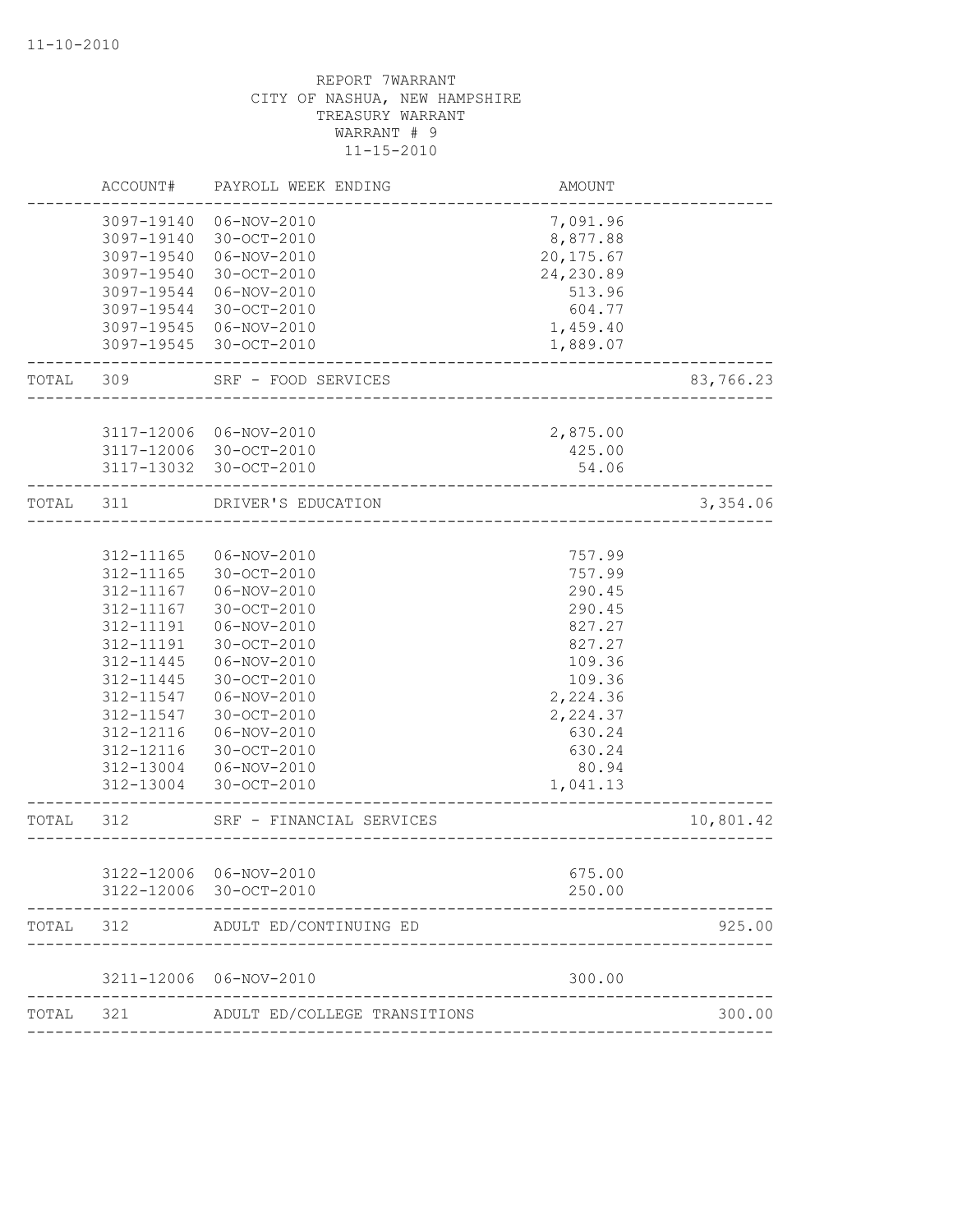|           |                                                                                                                                             | ACCOUNT# PAYROLL WEEK ENDING                                                                                                                                                                      | AMOUNT                                                                                                                             |           |
|-----------|---------------------------------------------------------------------------------------------------------------------------------------------|---------------------------------------------------------------------------------------------------------------------------------------------------------------------------------------------------|------------------------------------------------------------------------------------------------------------------------------------|-----------|
|           |                                                                                                                                             | 3231-11870 06-NOV-2010                                                                                                                                                                            | 600.00                                                                                                                             |           |
|           | TOTAL 323                                                                                                                                   | ADULT ED/HS ALTERNATIVE ED                                                                                                                                                                        |                                                                                                                                    | 600.00    |
|           |                                                                                                                                             | 3245-11860 06-NOV-2010                                                                                                                                                                            | 1,373.08                                                                                                                           |           |
| TOTAL 324 |                                                                                                                                             | YOUTH SAFE HAVEN-PAL                                                                                                                                                                              | _____________________________________                                                                                              | 1,373.08  |
|           |                                                                                                                                             | 3261-11860 06-NOV-2010                                                                                                                                                                            | 2,211.46                                                                                                                           |           |
|           |                                                                                                                                             | TOTAL 326 NH ALTERNATE ASSESS COACH                                                                                                                                                               |                                                                                                                                    | 2,211.46  |
|           | 331-11250<br>331-11250<br>331-11561<br>331-11561<br>331-12115<br>331-12115<br>331-13038<br>331-13038<br>331-13044<br>331-13044<br>331-18036 | 06-NOV-2010<br>30-OCT-2010<br>06-NOV-2010<br>$30 - OCT - 2010$<br>06-NOV-2010<br>30-OCT-2010<br>06-NOV-2010<br>30-OCT-2010<br>06-NOV-2010<br>30-OCT-2010<br>331-18036  06-NOV-2010<br>30-OCT-2010 | 717.44<br>717.44<br>1,173.90<br>1,173.90<br>590.21<br>590.21<br>283.26<br>283.26<br>4,395.63<br>4,903.98<br>10,753.19<br>19,375.72 |           |
| TOTAL     |                                                                                                                                             | 331 SRF - POLICE DEPARTMENT                                                                                                                                                                       |                                                                                                                                    | 44,958.14 |
|           |                                                                                                                                             | 332-13004  06-NOV-2010<br>332-13004 30-OCT-2010<br>332-18084   06-NOV-2010<br>332-18084 30-OCT-2010                                                                                               | 105.21<br>108.32<br>681.29<br>536.46                                                                                               |           |
| TOTAL     | 332                                                                                                                                         | SRF - FIRE DEPARTMENT                                                                                                                                                                             |                                                                                                                                    | 1,431.28  |
|           | 341-01210<br>341-01210<br>341-11024<br>341-11024<br>341-11235<br>341-11235<br>341-11484<br>341-11484<br>341-11563                           | $06 - NOV - 2010$<br>30-OCT-2010<br>$06 - NOV - 2010$<br>30-OCT-2010<br>06-NOV-2010<br>30-OCT-2010<br>06-NOV-2010<br>30-OCT-2010<br>$06 - NOV - 2010$                                             | 435.31<br>435.31<br>394.55<br>394.55<br>1,211.11<br>1,211.11<br>1,720.00<br>880.00<br>1,014.26                                     |           |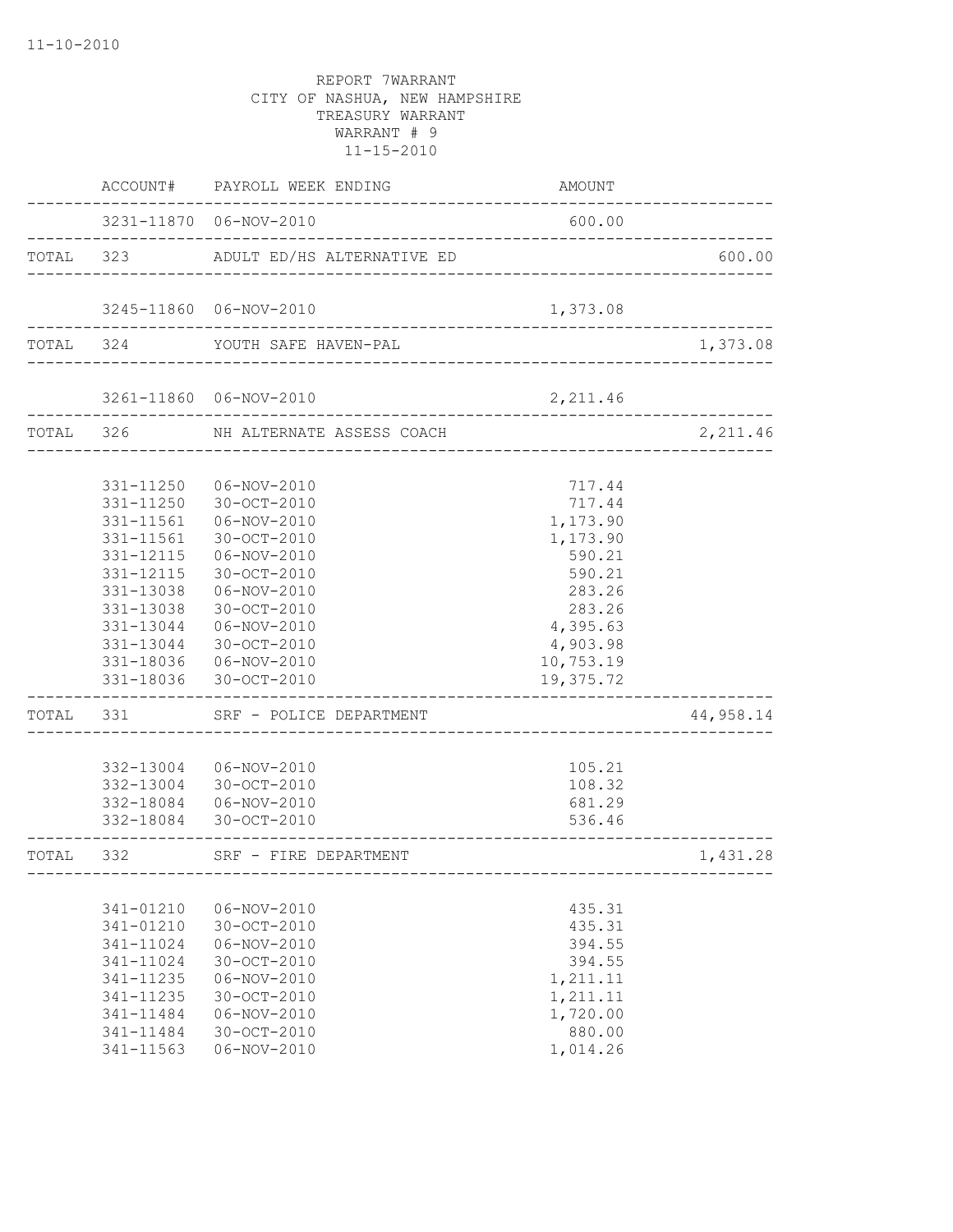|           | ACCOUNT#   | PAYROLL WEEK ENDING                           | <b>AMOUNT</b> |            |
|-----------|------------|-----------------------------------------------|---------------|------------|
|           | 341-11563  | 30-OCT-2010                                   | 1,014.26      |            |
|           |            | 341-12037   06-NOV-2010                       | 176.62        |            |
|           | 341-12037  | 30-OCT-2010                                   | 176.62        |            |
|           | 341-12101  | 06-NOV-2010                                   | 199.52        |            |
|           | 341-12101  | 30-OCT-2010                                   | 199.52        |            |
| TOTAL     | 341        | SRF - COMMUNITY SERVICES                      |               | 9,462.74   |
|           |            |                                               |               |            |
|           | 342-11499  | 06-NOV-2010                                   | 1,036.26      |            |
|           | 342-11499  | 30-OCT-2010                                   | 1,036.26      |            |
|           | 342-11584  | $06 - NOV - 2010$                             | 1,577.59      |            |
|           | 342-11584  | 30-OCT-2010                                   | 1,577.59      |            |
|           | 342-12000  | 06-NOV-2010                                   | 780.14        |            |
|           | 342-12000  | 30-OCT-2010                                   | 780.14        |            |
|           | 342-12081  | 30-OCT-2010                                   | 73.20         |            |
| TOTAL     | 342        | SRF - COMMUNITY HEALTH<br>___________________ |               | 6,861.18   |
|           |            |                                               |               |            |
|           |            | 3451-11162 06-NOV-2010                        | 709.50        |            |
|           |            | 3451-11162 30-OCT-2010                        | 709.50        |            |
|           | 3451-11860 | 06-NOV-2010                                   | 6,598.37      |            |
|           |            | 3451-12006 06-NOV-2010                        | 3,692.45      |            |
|           | 3451-12006 | 30-OCT-2010                                   | 3,188.62      |            |
| TOTAL     | 345        | TITLE IV 21ST CENT ELEM                       |               | 14,898.44  |
|           |            |                                               |               |            |
|           |            | 3461-11860 06-NOV-2010                        | 4,210.85      |            |
|           |            | 3461-12006 06-NOV-2010                        | 4,850.30      |            |
|           |            | 3461-12006 30-OCT-2010                        | 1,117.60      |            |
| TOTAL 346 |            | 21 ST CENTURY AFTER SCH MIDDLE                |               | 10, 178.75 |
|           |            |                                               |               |            |
|           |            | 3468-11162 06-NOV-2010                        | 644.25        |            |
|           |            | 3468-11162 30-OCT-2010                        | 644.25        |            |
|           | 3468-11870 | 06-NOV-2010                                   | 4,461.44      |            |
|           |            | 3468-19230 06-NOV-2010                        | 2,368.39      |            |
| TOTAL     | 346        | SMALLER LEARNING COMMUNITY                    |               | 8,118.33   |
|           |            |                                               |               |            |
|           | 3501-11726 | 06-NOV-2010                                   | 24,646.00     |            |
|           | 3501-12201 | 06-NOV-2010                                   | 155.00        |            |
|           | 3501-12201 | 30-OCT-2010                                   | 62.00         |            |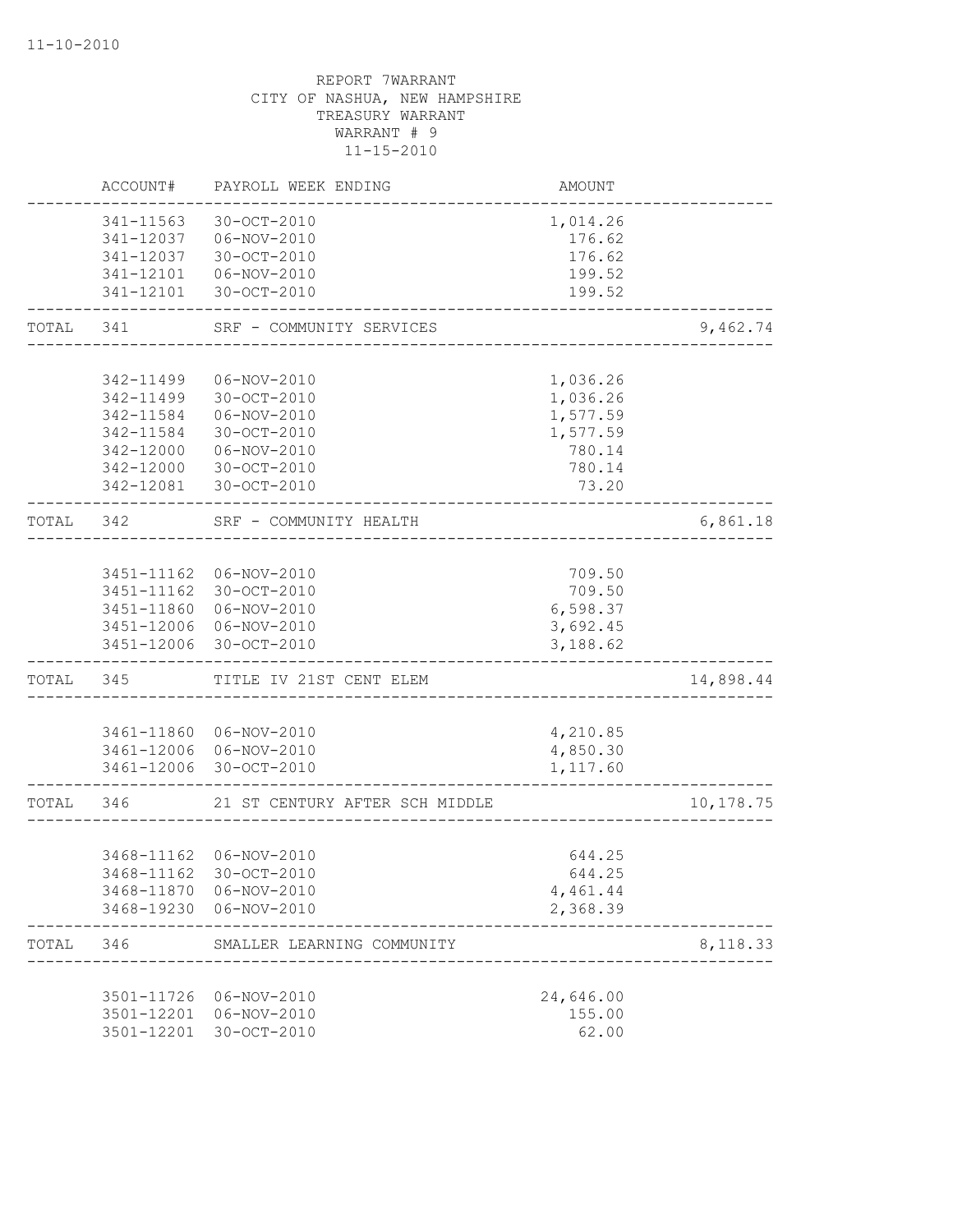|                          | ACCOUNT# PAYROLL WEEK ENDING                     | AMOUNT                                    |           |
|--------------------------|--------------------------------------------------|-------------------------------------------|-----------|
|                          |                                                  |                                           | 24,863.00 |
|                          |                                                  |                                           |           |
|                          | 352-11562  06-NOV-2010                           | 420.52                                    |           |
|                          | 352-11562 30-OCT-2010                            | 420.52<br>------------------------------- |           |
| ------------------------ | TOTAL 352 SRF - PARKS AND RECREATION             |                                           | 841.04    |
|                          |                                                  |                                           |           |
|                          | 3531-12006 06-NOV-2010<br>3531-12006 30-OCT-2010 | 2,775.00<br>750.00                        |           |
|                          | 3531-13032 30-OCT-2010                           | 27.48                                     |           |
| ------------------       | TOTAL 353 ADULT ED/HS DIPLOMA PROGRAM            |                                           | 3,552.48  |
|                          |                                                  |                                           |           |
|                          | 3601-11515 06-NOV-2010                           | 4,158.00                                  |           |
|                          | 3601-11870 06-NOV-2010                           | 550.00                                    |           |
|                          | 3601-13133 06-NOV-2010                           | 4,550.00                                  |           |
|                          | TOTAL 360 DROPOUT PREVENTION ADULT ED            |                                           | 9,258.00  |
|                          | 373-53075   06-NOV-2010                          | 36.86                                     |           |
|                          | TOTAL 373 SRF - ECONOMIC DEVELOPMENT             |                                           | 36.86     |
|                          |                                                  |                                           |           |
|                          | 374-0705P 06-NOV-2010                            | 1,727.36                                  |           |
|                          | 374-0705P 30-OCT-2010<br>374-07235  06-NOV-2010  | 1,478.87<br>505.21                        |           |
|                          | 374-07235 30-OCT-2010                            | 505.21                                    |           |
|                          | 374-0734P 06-NOV-2010                            | 1,658.69                                  |           |
| 374-0734P                | 30-OCT-2010                                      | 1,163.78                                  |           |
| 374-0734R                | 06-NOV-2010                                      | 49.28                                     |           |
| 374-0734R                | 30-OCT-2010                                      | 147.84                                    |           |
| 374-11131                | 30-OCT-2010                                      | 398.45                                    |           |
| 374-11149                | 06-NOV-2010                                      | 1,932.53                                  |           |
|                          | 374-11149 30-OCT-2010                            | 1,932.53                                  |           |
|                          | 374-11168  06-NOV-2010                           | 976.17                                    |           |
|                          | 374-11168 30-OCT-2010                            | 976.17                                    |           |
| $374 - 11653$            | 30-OCT-2010                                      | 246.40                                    |           |
|                          |                                                  |                                           |           |

3750-12111 30-OCT-2010 -1,226.04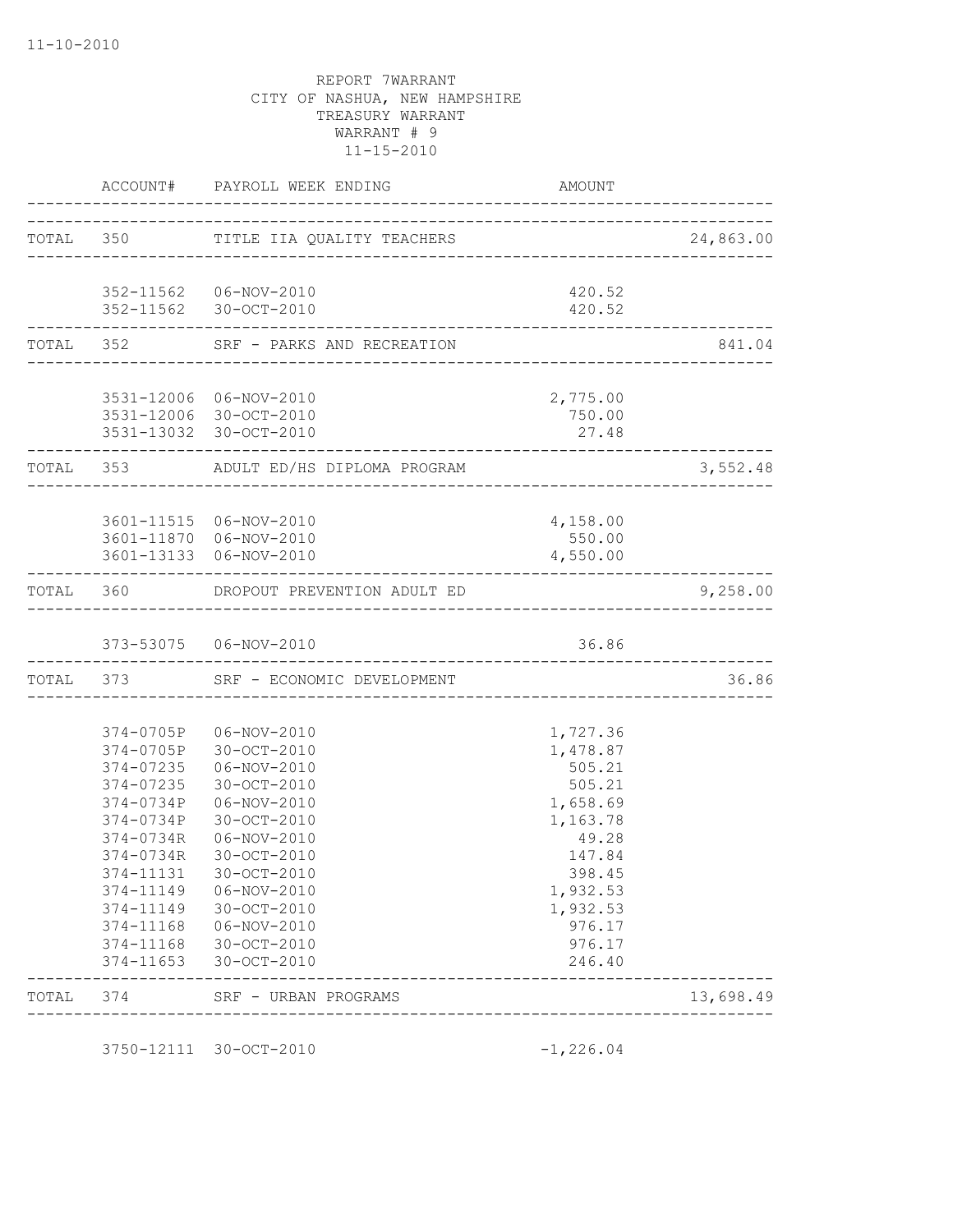|           |            | ACCOUNT# PAYROLL WEEK ENDING | AMOUNT    |              |
|-----------|------------|------------------------------|-----------|--------------|
| TOTAL 375 |            | TITLE I ARRA GRANT           |           | $-1, 226.04$ |
|           |            |                              |           |              |
|           |            | 3751-11726 06-NOV-2010       | 5,627.76  |              |
|           |            | 3751-11870  06-NOV-2010      | 600.00    |              |
|           | 3751-11870 | 30-OCT-2010                  | 750.00    |              |
|           | 3751-12111 | 06-NOV-2010                  | 1,627.94  |              |
|           | 3751-12111 | 30-OCT-2010                  | 3, 141.84 |              |
|           | 3751-12198 | 06-NOV-2010                  | 16,509.15 |              |
|           | 3751-12201 | 30-OCT-2010                  | 682.00    |              |
|           | 3751-13133 | 06-NOV-2010                  | 1,425.00  |              |
|           |            | 3751-13133 30-OCT-2010       | 100.00    |              |
|           |            | 3751-19000 06-NOV-2010       | 2,279.44  |              |
|           |            | 3751-19000 30-OCT-2010       | 514.05    |              |
|           |            | TOTAL 375 ARRA TITLE I       |           | 33, 257.18   |
|           |            |                              |           |              |
|           |            | 3761-11726 06-NOV-2010       | 10,248.25 |              |
|           |            | 3761-11802  06-NOV-2010      | 2,051.77  |              |
|           | 3761-11805 | 06-NOV-2010                  | 1,294.57  |              |
|           | 3761-11870 | 06-NOV-2010                  | 2,843.02  |              |
|           | 3761-12111 | 06-NOV-2010                  | 4,874.29  |              |
|           | 3761-12111 | 30-OCT-2010                  | 5,754.19  |              |
|           | 3761-12112 | 06-NOV-2010                  | $-25.63$  |              |
|           | 3761-12112 | 30-OCT-2010                  | 46.63     |              |
|           | 3761-12126 | 06-NOV-2010                  | 491.92    |              |
|           | 3761-12126 | 30-OCT-2010                  | 614.90    |              |
|           | 3761-12138 | 06-NOV-2010                  | 179.70    |              |
|           | 3761-12138 | 30-OCT-2010                  | 191.68    |              |
|           | 3761-12198 | 06-NOV-2010                  | 53,719.32 |              |
|           | 3761-12201 | 06-NOV-2010                  | 1,032.30  |              |
|           | 3761-12201 | 30-OCT-2010                  | 177.32    |              |
|           | 3761-13133 | 06-NOV-2010                  | 6,506.25  |              |
|           | 3761-13133 | 30-OCT-2010                  | 150.00    |              |
|           | 3761-13137 | 06-NOV-2010                  | 228.98    |              |
|           |            | 3761-13137 30-OCT-2010       | 79.97     |              |
|           | 3761-19000 | 06-NOV-2010                  | 4,031.29  |              |
|           | 3761-19000 | 30-OCT-2010                  | 4,345.38  |              |
| TOTAL     | 376        | TITLE IA                     |           | 98,836.10    |
|           |            |                              |           |              |
|           | 3771-13133 | 06-NOV-2010                  | 667.50    |              |
|           | 3771-13133 | 30-OCT-2010                  | 407.50    |              |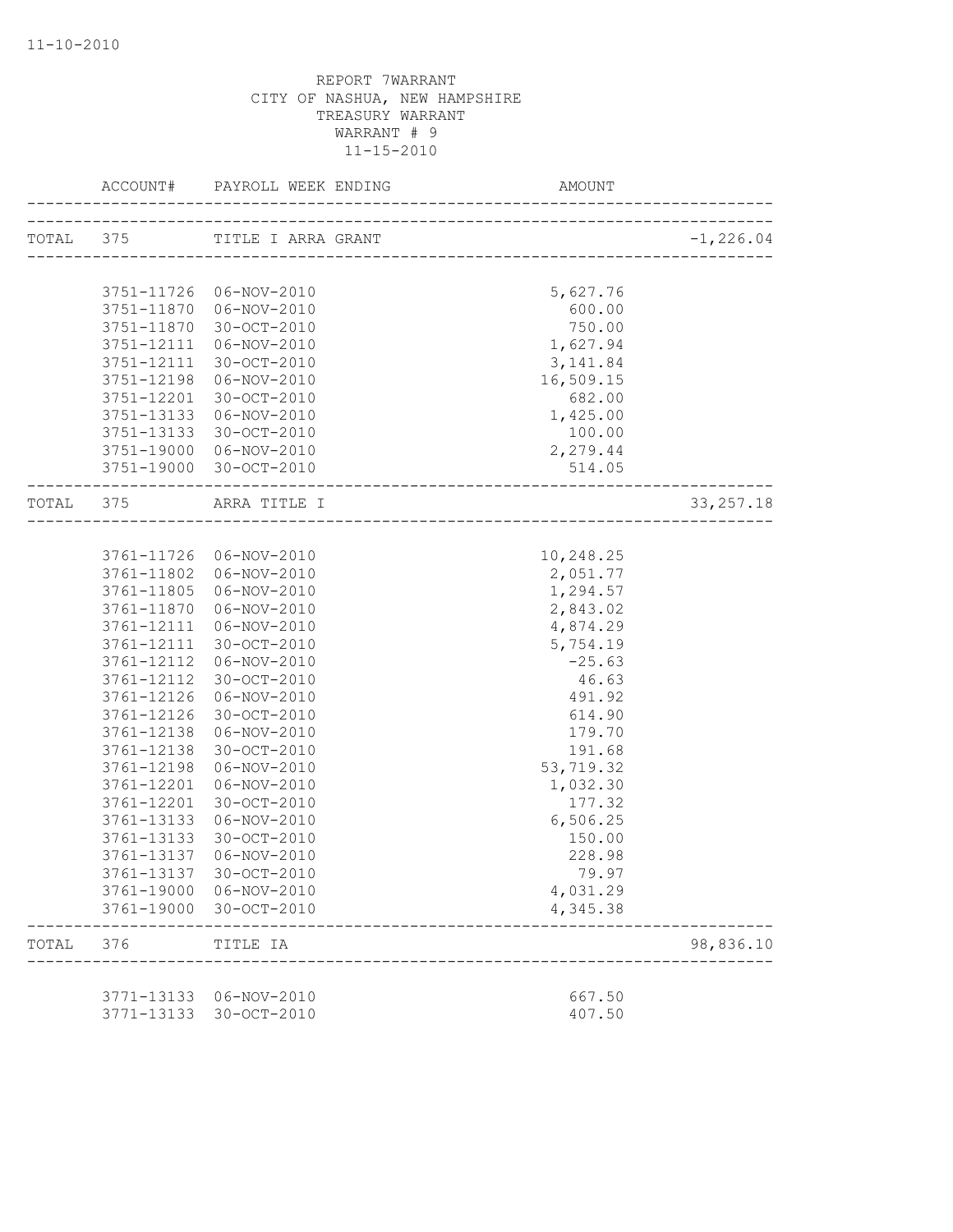|           | ACCOUNT#   | PAYROLL WEEK ENDING          | AMOUNT                           |           |
|-----------|------------|------------------------------|----------------------------------|-----------|
| TOTAL 377 |            | TITLE III ENHANCING ENG LANG |                                  | 1,075.00  |
|           |            |                              | -------------------------------- |           |
|           | 378-01210  | 06-NOV-2010                  | 550.37                           |           |
|           | 378-01210  | 30-OCT-2010                  | 550.36                           |           |
|           | 378-09003  | 06-NOV-2010                  | 550.37                           |           |
|           | 378-09003  | 30-OCT-2010                  | 550.37                           |           |
|           | 378-11676  | 06-NOV-2010                  | 929.41                           |           |
|           | 378-11676  | 30-OCT-2010                  | 929.41                           |           |
|           | 378-11677  | 06-NOV-2010                  | 783.71                           |           |
|           | 378-11677  | 30-OCT-2010                  | 783.71                           |           |
|           | 378-11679  | 06-NOV-2010                  | 928.77                           |           |
|           | 378-11679  | 30-OCT-2010                  | 928.77                           |           |
|           | 378-11680  | 06-NOV-2010                  | 833.90                           |           |
|           | 378-11680  | 30-OCT-2010                  | 833.90                           |           |
|           | 378-11683  | 06-NOV-2010                  | 1,753.20                         |           |
|           | 378-11683  | 30-OCT-2010                  | 1,753.19                         |           |
|           | 378-11688  | 06-NOV-2010                  | 620.56                           |           |
|           | 378-11688  | 30-OCT-2010                  | 620.56                           |           |
|           | 378-11751  | 06-NOV-2010                  | 1,337.77                         |           |
|           | 378-11751  | 30-OCT-2010                  | 1,337.77                         |           |
|           | 378-12188  | 06-NOV-2010                  | 151.84                           |           |
|           | 378-12188  | 30-OCT-2010                  | 151.84                           |           |
| TOTAL 378 |            | TRANSPORTATION               |                                  | 16,879.78 |
|           |            |                              |                                  |           |
|           |            | 3901-12111 06-NOV-2010       | 342.90                           |           |
|           |            | 3901-12111 30-OCT-2010       | 428.63                           |           |
|           |            | 3901-13133 06-NOV-2010       | 175.00                           |           |
|           |            | 3901-19000 06-NOV-2010       | 1,600.61                         |           |
| TOTAL 390 |            | PERKINS VOCATIONAL ED        |                                  | 2,547.14  |
|           |            | 3937-19000 06-NOV-2010       | 841.70                           |           |
|           |            |                              |                                  |           |
| TOTAL     | 393        | DAY CARE                     |                                  | 841.70    |
|           | 3940-11726 | $06 - NOV - 2010$            | 19,571.83                        |           |
|           | 3940-11803 | $06 - NOV - 2010$            | 1,318.15                         |           |
|           | 3940-12111 | 06-NOV-2010                  | 11,832.06                        |           |
|           | 3940-12111 | 30-OCT-2010                  | 14,565.87                        |           |
|           | 3940-12198 | $06 - NOV - 2010$            | 519.47                           |           |
|           |            |                              |                                  |           |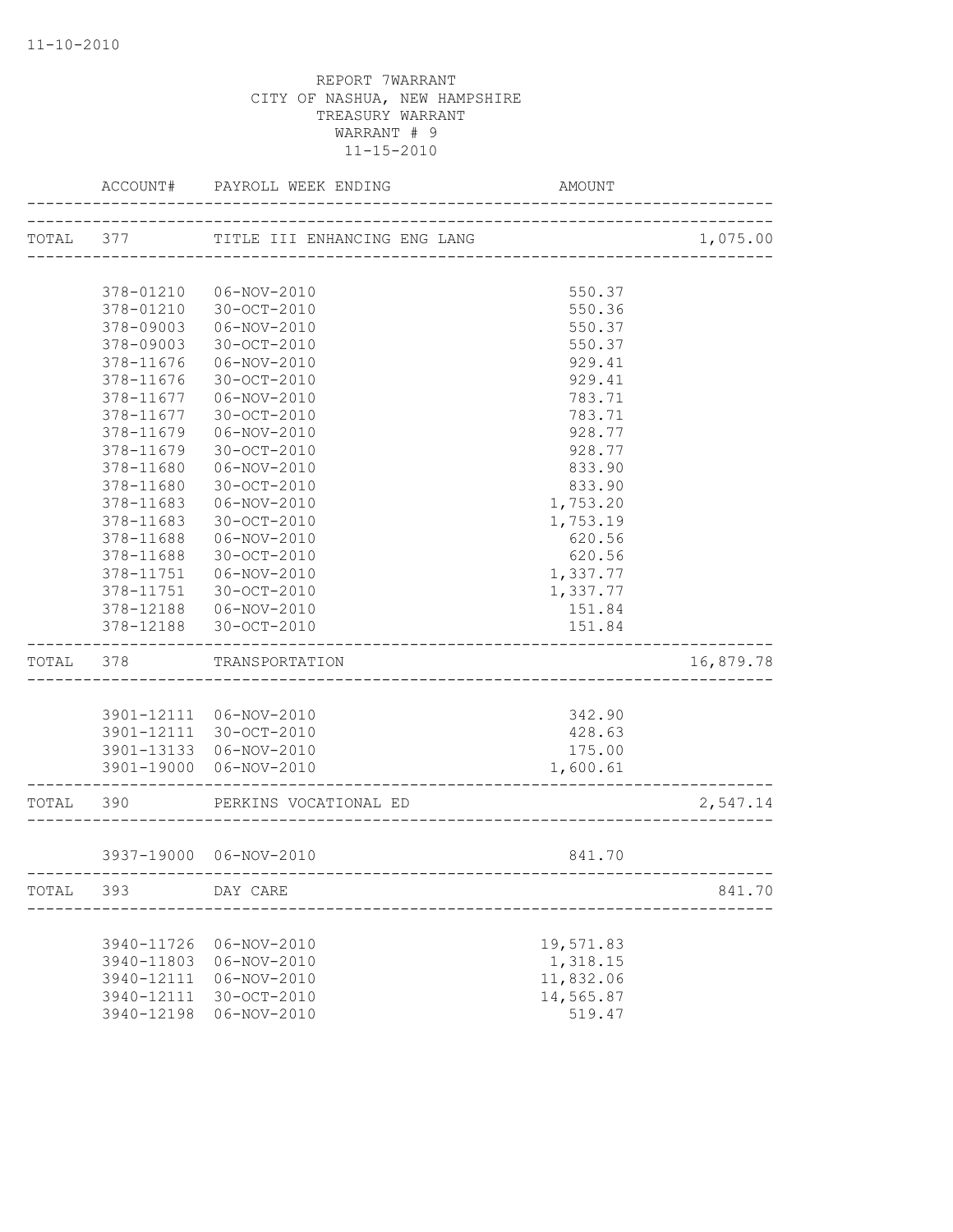|  | ACCOUNT# PAYROLL WEEK ENDING<br>-----------------------------              | AMOUNT                        |           |
|--|----------------------------------------------------------------------------|-------------------------------|-----------|
|  | TOTAL 394 ARRA IDEA SPEC ED                                                |                               | 47,807.38 |
|  | 3951-11726 06-NOV-2010<br>3951-12201 06-NOV-2010<br>3951-12201 30-OCT-2010 | 74,013.00<br>124.00<br>124.00 |           |
|  | TOTAL 395 IDEA B SPECIAL EDUCATION                                         |                               | 74,261.00 |
|  | 3961-11726 06-NOV-2010                                                     | 1,696.93                      |           |
|  | TOTAL 396 IDEA PRESCHOOL                                                   |                               | 1,696.93  |
|  | 3971-11803 06-NOV-2010<br>---------------------------                      | 459.50                        |           |
|  | TOTAL 397 SPEC ED FOCUS MONITOR ELEM2                                      |                               | 459.50    |
|  | 3977-13004 06-NOV-2010<br>3977-13004 30-OCT-2010                           | 275.54<br>122.80              |           |
|  | TOTAL 397 SPECIAL ED LOCAL                                                 |                               | 398.34    |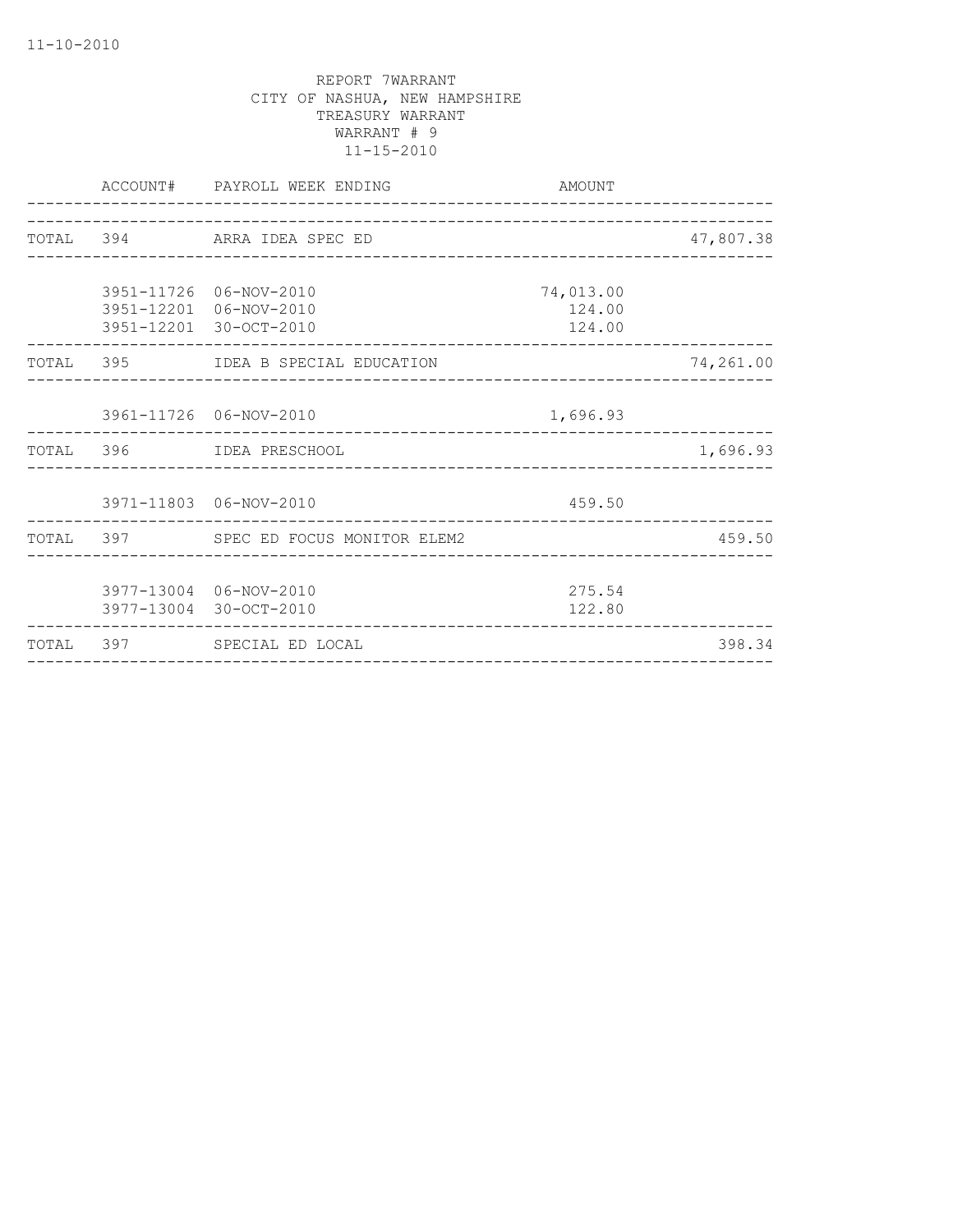|       | ACCOUNT#      | PAYROLL WEEK ENDING | AMOUNT   |           |
|-------|---------------|---------------------|----------|-----------|
|       | 501-11033     | 06-NOV-2010         | 827.74   |           |
|       | 501-11033     | 30-OCT-2010         | 827.74   |           |
|       | 501-11445     | 06-NOV-2010         | 437.44   |           |
|       | 501-11445     | 30-OCT-2010         | 437.44   |           |
|       | 501-11463     | $06 - NOV - 2010$   | 558.81   |           |
|       | $501 - 11463$ | 30-OCT-2010         | 738.43   |           |
|       | 501-11470     | 06-NOV-2010         | 852.14   |           |
|       | 501-11470     | 30-OCT-2010         | 852.14   |           |
|       | 501-11471     | 06-NOV-2010         | 1,990.00 |           |
|       | 501-11471     | $30 - OCT - 2010$   | 1,990.00 |           |
|       | 501-11611     | 06-NOV-2010         | 546.80   |           |
|       | 501-11611     | 30-OCT-2010         | 546.80   |           |
| TOTAL | 501           | MAYOR'S OFFICE      |          | 10,605.48 |
|       |               |                     |          |           |
|       | 502-11113     | $06 - NOV - 2010$   | 1,618.06 |           |
|       | 502-11113     | 30-OCT-2010         | 1,618.06 |           |
|       | $502 - 11195$ | 06-NOV-2010         | 2,059.24 |           |
|       | 502-11195     | 30-OCT-2010         | 2,059.24 |           |
|       | 502-11219     | 06-NOV-2010         | 1,873.48 |           |
|       | 502-11219     | 30-OCT-2010         | 1,873.48 |           |
|       | 502-11518     | 06-NOV-2010         | 1,767.52 |           |
|       | 502-11518     | 30-OCT-2010         | 1,767.52 |           |
| TOTAL | 502           | LEGAL DEPARTMENT    |          | 14,636.60 |
|       |               |                     |          |           |
|       | 503-11071     | $06 - NOV - 2010$   | 1,286.72 |           |
|       | 503-11071     | 30-OCT-2010         | 1,286.71 |           |
|       | 503-12092     | 06-NOV-2010         | 519.86   |           |
|       | 503-12092     | 30-OCT-2010         | 519.86   |           |
|       | 503-58005     | 06-NOV-2010         | 51.99    |           |
|       | 503-58005     | 30-OCT-2010         | 173.30   |           |
| TOTAL | 503           | BOARD OF ALDERMEN   |          | 3,838.44  |
|       |               |                     |          |           |
|       | 511-11248     | $06 - NOV - 2010$   | 1,401.23 |           |
|       | 511-11248     | 30-OCT-2010         | 1,401.23 |           |
| TOTAL | 511           | CITI-STAT           |          | 2,802.46  |
|       |               |                     |          |           |
|       | 512-11005     | 06-NOV-2010         | 228.13   |           |
|       | 512-11005     | 30-OCT-2010         | 440.63   |           |
|       | 512-11050     | $06 - NOV - 2010$   | 742.05   |           |
|       | 512-11050     | $30 - OCT - 2010$   | 742.06   |           |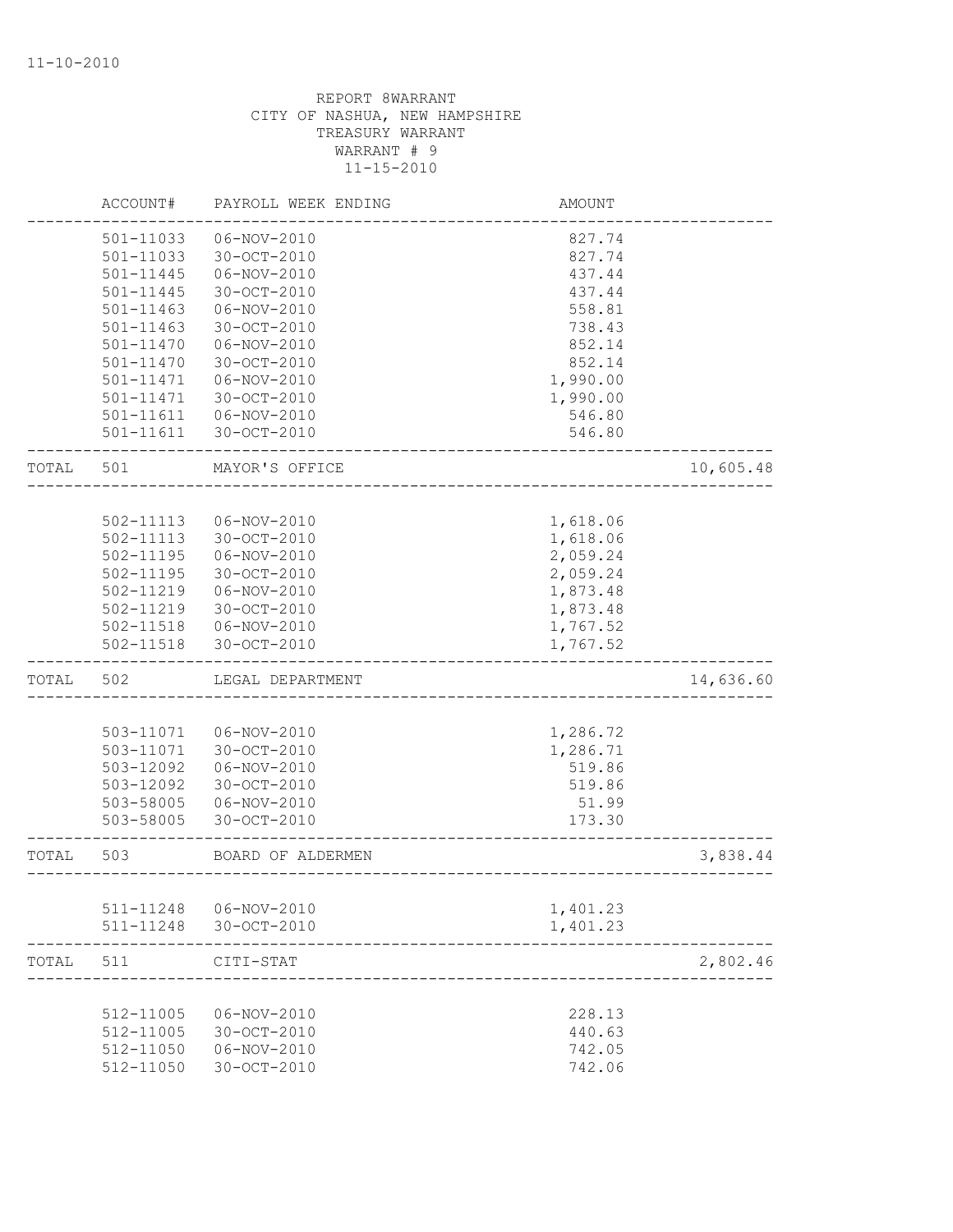|       | ACCOUNT#      | PAYROLL WEEK ENDING     | AMOUNT                |           |
|-------|---------------|-------------------------|-----------------------|-----------|
|       | 512-11064     | 06-NOV-2010             | 1,012.48              |           |
|       | 512-11064     | 30-OCT-2010             | 1,012.48              |           |
|       | 512-11073     | 06-NOV-2010             | 1,627.85              |           |
|       | 512-11073     | 30-OCT-2010             | 1,627.85              |           |
|       | 512-11134     | 06-NOV-2010             | 796.66                |           |
|       | 512-11134     | 30-OCT-2010             | 796.65                |           |
|       | 512-11165     | 06-NOV-2010             | 1,383.00              |           |
|       | 512-11165     | $30 - OCT - 2010$       | 1,877.90              |           |
|       | 512-11167     | 06-NOV-2010             | 290.45                |           |
|       | 512-11167     | $30 - OCT - 2010$       | 290.45                |           |
|       | 512-11173     | 06-NOV-2010             | 1,446.40              |           |
|       | 512-11173     | $30 - OCT - 2010$       | 1,446.40              |           |
|       | 512-11177     | 06-NOV-2010             | 1,885.72              |           |
|       | 512-11177     | 30-OCT-2010             | 1,885.72              |           |
|       | 512-11222     | 06-NOV-2010             | 1,015.00              |           |
|       | 512-11222     | 30-OCT-2010             | 1,015.00              |           |
|       | 512-11224     | 06-NOV-2010             | 1,005.33              |           |
|       | 512-11224     | 30-OCT-2010             | 1,005.33              |           |
|       | 512-11232     | 06-NOV-2010             | 1,062.19              |           |
|       | 512-11232     | $30 - OCT - 2010$       | 1,062.19              |           |
|       | $512 - 11265$ | 06-NOV-2010             | 883.76                |           |
|       | 512-11265     | $30 - OCT - 2010$       | 883.76                |           |
|       | 512-11431     | 06-NOV-2010             | 2,192.84              |           |
|       | 512-11431     | 30-OCT-2010             | 2,192.84              |           |
|       | 512-11531     | 06-NOV-2010             | 1,798.23              |           |
|       | 512-11531     | $30 - OCT - 2010$       | 1,798.23              |           |
|       | 512-11684     | 06-NOV-2010             | 877.27                |           |
|       | 512-11684     | 30-OCT-2010             | 877.27                |           |
|       | 512-11714     | 06-NOV-2010             | 957.28                |           |
|       | 512-11714     | $30 - OCT - 2010$       | 957.28                |           |
|       | 512-11740     | 06-NOV-2010             | 1,670.34              |           |
|       | 512-11740     | 30-OCT-2010             | 1,670.34              |           |
|       | 512-12033     | 06-NOV-2010             | 615.99                |           |
|       | 512-12033     | 30-OCT-2010             | 615.98                |           |
|       | 512-12052     | 06-NOV-2010             | 665.35                |           |
|       | 512-12052     | 30-OCT-2010             | 747.88                |           |
|       | 512-12056     | 06-NOV-2010             | 363.06                |           |
|       | 512-12056     | 30-OCT-2010             | 363.07                |           |
|       | 512-12749     | 06-NOV-2010             | 622.72                |           |
|       |               | 512-12749 30-OCT-2010   | 622.72                |           |
|       | 512-13004     | $06 - NOV - 2010$       | 71.42                 |           |
|       | 512-13004     | 30-OCT-2010             | 109.14                |           |
| TOTAL | 512           | FINANCIAL SERVICES      | --------------------- | 47,254.69 |
|       |               | 513-11117   06-NOV-2010 | 1,579.18              |           |
|       |               | 513-11117 30-OCT-2010   | 1,579.18              |           |
|       |               |                         |                       |           |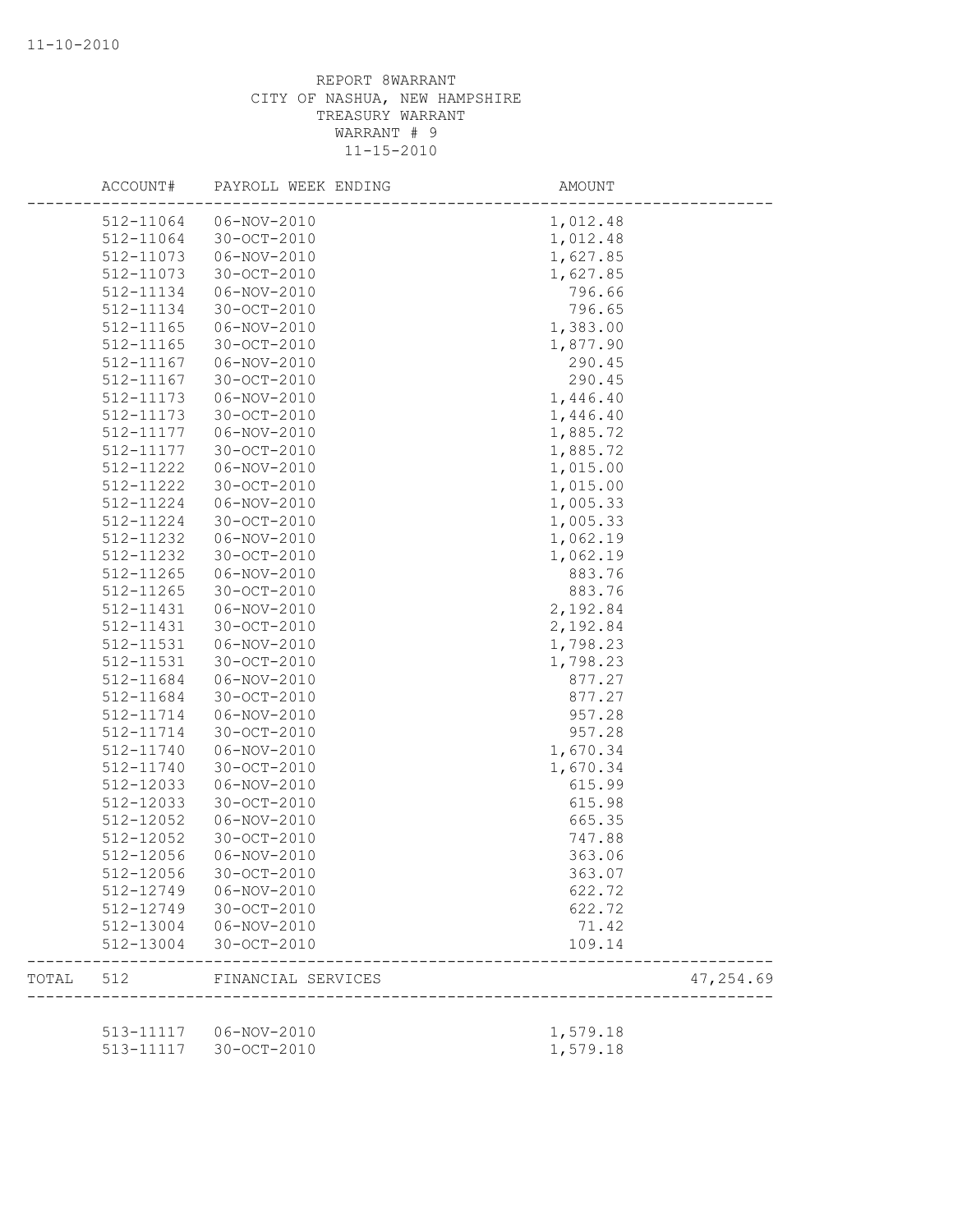|           | ACCOUNT#      | PAYROLL WEEK ENDING   | AMOUNT               |           |
|-----------|---------------|-----------------------|----------------------|-----------|
|           | 513-11171     | 06-NOV-2010           | 2,056.01             |           |
|           | 513-11171     | 30-OCT-2010           | 2,056.01             |           |
|           | 513-11213     | $06 - NOV - 2010$     | 1,293.11             |           |
|           | 513-11213     | 30-OCT-2010           | 1,293.11             |           |
|           | 513-11223     | 06-NOV-2010           | 774.94               |           |
|           | 513-11223     | 30-OCT-2010           | 774.94               |           |
|           | 513-12024     | $06 - NOV - 2010$     | 4,450.00             |           |
|           | 513-12024     | 30-OCT-2010           |                      |           |
|           | 513-12064     | 06-NOV-2010           | 3,210.00             |           |
|           | $513 - 12108$ | 06-NOV-2010           | 1,485.00             |           |
|           | 513-12132     | $06 - NOV - 2010$     | 3,500.00             |           |
|           | 513-12213     | 06-NOV-2010           | 1,485.00             |           |
|           | 513-13016     | 06-NOV-2010           | 395.95               |           |
|           | 513-13016     | 30-OCT-2010           | 217.95               |           |
| TOTAL 513 |               | CITY CLERK'S OFFICE   |                      | 26,150.38 |
|           |               |                       | -------------------- |           |
|           | 515-11031     | 06-NOV-2010           | 52.26                |           |
|           | 515-11031     | 30-OCT-2010           | 69.68                |           |
|           | 515-11350     | 06-NOV-2010           | 957.28               |           |
|           | 515-11350     | 30-OCT-2010           | 957.28               |           |
|           | 515-11447     | 06-NOV-2010           | 711.02               |           |
|           | 515-11447     | 30-OCT-2010           | 426.61               |           |
|           | 515-12028     | 06-NOV-2010           | 609.66               |           |
|           | 515-12028     | 30-OCT-2010           | 609.66               |           |
| TOTAL     | 515           | HUMAN RESOURCES       |                      | 4,393.45  |
|           |               |                       |                      |           |
|           | 516-11147     | 06-NOV-2010           | 637.19               |           |
|           | 516-11147     | 30-OCT-2010           | 637.19               |           |
|           | 516-11148     | 06-NOV-2010           | 985.60               |           |
|           | 516-11148     | 30-OCT-2010           | 985.60               |           |
|           | 516-11459     | $06 - NOV - 2010$     | 1,286.72             |           |
|           | 516-11459     | $30 - OCT - 2010$     | 1,286.72             |           |
|           | 516-11573     | 06-NOV-2010           | 939.12               |           |
|           | 516-11573     | 30-OCT-2010           | 939.12               |           |
| TOTAL     | 516           | PURCHASING DEPARTMENT |                      | 7,697.26  |
|           |               |                       |                      |           |
|           | 517-11198     | 06-NOV-2010           | 1,127.96             |           |
|           | 517-11198     | 30-OCT-2010           | 1,127.96             |           |
|           | 517-11266     | 06-NOV-2010           | 641.15               |           |
|           | 517-11266     | $30 - OCT - 2010$     | 641.15               |           |
|           | 517-11420     | $06 - NOV - 2010$     | 744.15               |           |
|           | 517-11420     | 30-OCT-2010           | 744.15               |           |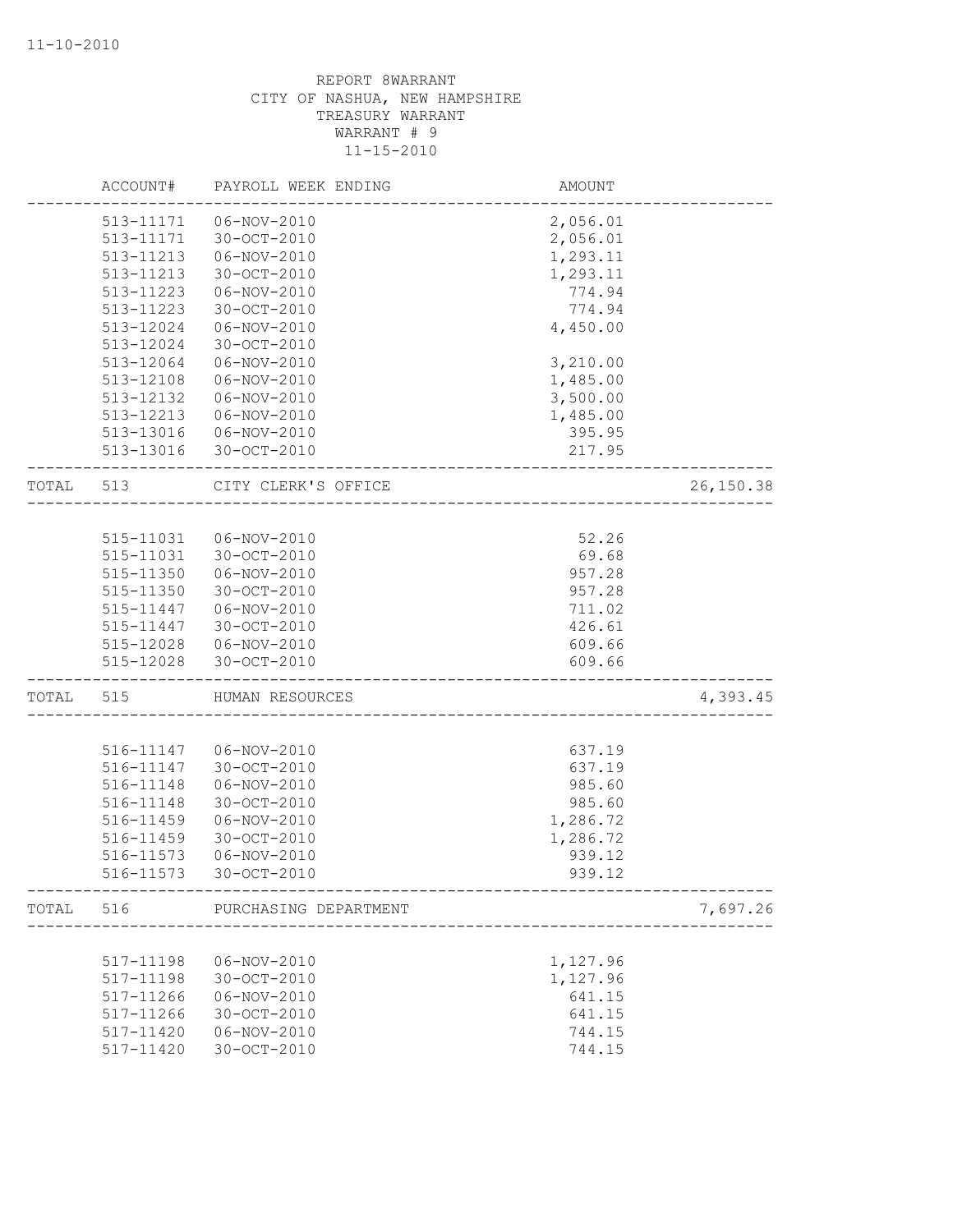|           |               | ACCOUNT# PAYROLL WEEK ENDING | AMOUNT   |           |
|-----------|---------------|------------------------------|----------|-----------|
|           |               | 517-12063  06-NOV-2010       | 296.86   |           |
|           |               | 517-12063 30-OCT-2010        | 296.86   |           |
|           |               | 517-13020 30-OCT-2010        | 181.39   |           |
| TOTAL 517 |               | BUILDING MAINT - CITY ADMIN  |          | 5,801.63  |
|           |               |                              |          |           |
|           | 519-11014     | 06-NOV-2010                  | 1,122.77 |           |
|           |               | 519-11014 30-OCT-2010        | 1,122.76 |           |
|           |               | 519-11016  06-NOV-2010       | 985.60   |           |
|           |               | 519-11016 30-OCT-2010        | 985.60   |           |
|           |               | 519-11017   06-NOV-2010      | 824.00   |           |
|           | 519-11017     | 30-OCT-2010                  | 824.00   |           |
|           | 519-11115     | 06-NOV-2010                  | 1,986.69 |           |
|           | 519-11115     | 30-OCT-2010                  | 1,986.69 |           |
|           | 519-11146     | 06-NOV-2010                  | 858.42   |           |
|           | 519-11146     | 30-OCT-2010                  | 858.43   |           |
|           | 519-11153     | 06-NOV-2010                  | 620.55   |           |
|           | 519-11153     | 30-OCT-2010                  | 620.55   |           |
|           |               | 519-11154 06-NOV-2010        | 652.12   |           |
|           |               | 519-11154 30-OCT-2010        | 652.11   |           |
|           |               | 519-11205  06-NOV-2010       | 815.21   |           |
|           |               | 519-11205 30-OCT-2010        | 815.22   |           |
|           | TOTAL 519     | ASSESSORS                    |          | 15,730.72 |
|           |               |                              |          |           |
|           |               | 520-12077   06-NOV-2010      | 275.65   |           |
|           |               | 520-12077 30-OCT-2010        | 275.65   |           |
|           |               | TOTAL 520 HUNT BUILDING      |          | 551.30    |
|           |               |                              |          |           |
|           |               | 522-11127   06-NOV-2010      | 1,709.64 |           |
|           | 522-11127     | 30-OCT-2010                  | 1,709.64 |           |
|           | 522-11128     | 06-NOV-2010                  | 1,152.83 |           |
|           | 522-11128     | 30-OCT-2010                  | 1,152.83 |           |
|           |               | 522-11286 06-NOV-2010        | 608.85   |           |
|           | 522-11286     | 30-OCT-2010                  | 608.85   |           |
|           | 522-11429     | $06 - NOV - 2010$            | 1,819.33 |           |
|           | 522-11429     | 30-OCT-2010                  | 1,819.33 |           |
|           | 522-11641     | 06-NOV-2010                  | 1,409.39 |           |
|           | 522-11641     | 30-OCT-2010                  | 1,409.39 |           |
|           | 522-11652     | $06 - NOV - 2010$            | 1,489.36 |           |
|           | $522 - 11652$ | 30-OCT-2010                  | 1,489.36 |           |
|           | 522-11721     | 06-NOV-2010                  | 1,556.12 |           |
|           | 522-11721     | $30 - OCT - 2010$            | 1,556.12 |           |
|           | 522-11724     | $06 - NOV - 2010$            | 1,370.99 |           |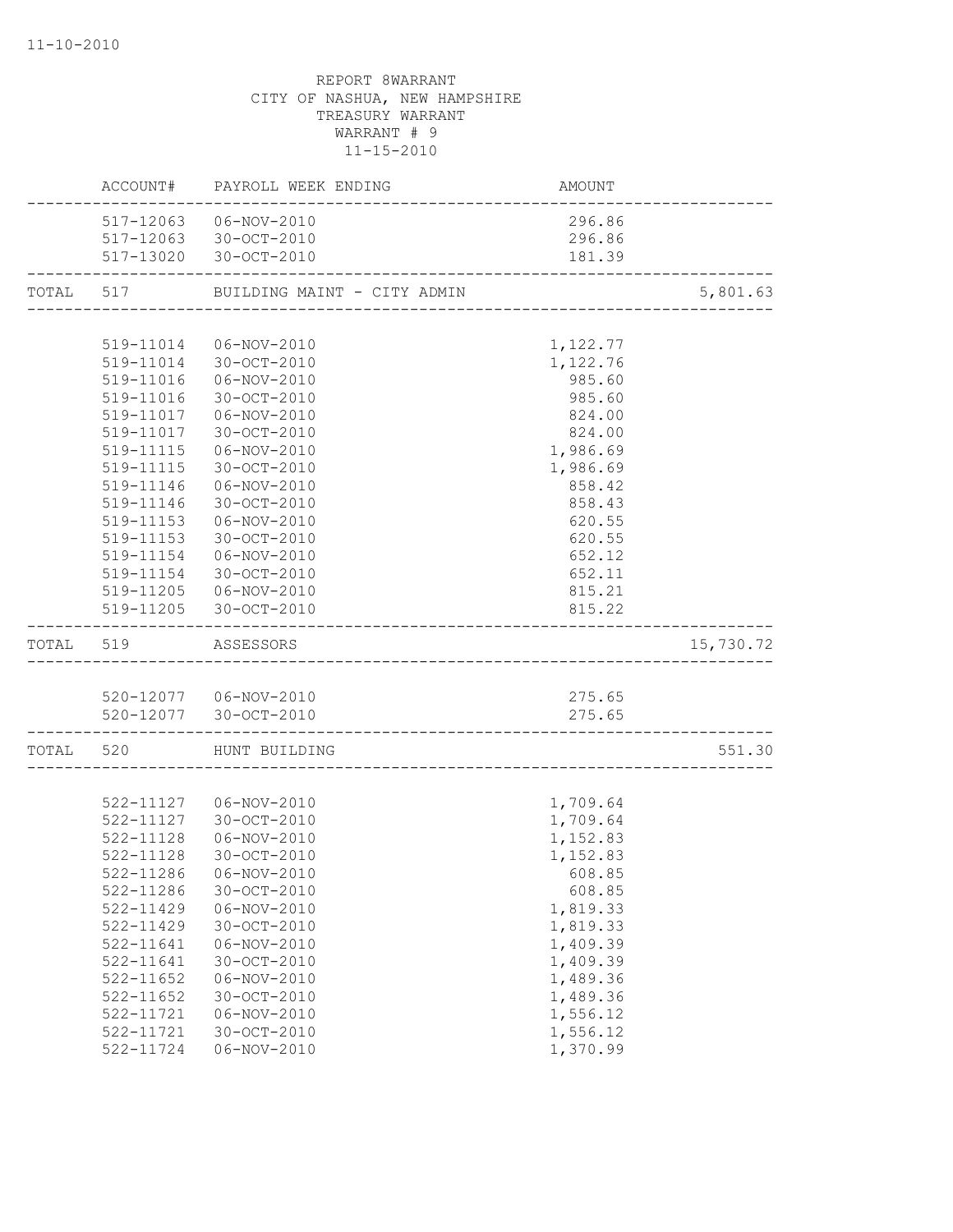|           | ACCOUNT#               | PAYROLL WEEK ENDING              | <b>AMOUNT</b>        |           |
|-----------|------------------------|----------------------------------|----------------------|-----------|
|           | 522-11724              | 30-OCT-2010                      | 1,370.98             |           |
|           |                        | 522-11725  06-NOV-2010           | 998.12               |           |
|           | 522-11725              | 30-OCT-2010                      | 998.12               |           |
|           | 522-11729              | 06-NOV-2010                      | 2,231.10             |           |
|           | 522-11729              | 30-OCT-2010                      | 2,231.12             |           |
|           |                        | 522-13004  06-NOV-2010           | 117.94               |           |
| TOTAL     | 522                    | INFORMATION TECHNOLOGY           | ___________________  | 28,809.41 |
|           |                        |                                  |                      |           |
|           |                        | 523-11332   06-NOV-2010          | 1,006.33             |           |
|           |                        | 523-11332 30-OCT-2010            | 1,006.33             |           |
| TOTAL 523 |                        | GIS                              |                      | 2,012.66  |
|           |                        |                                  |                      |           |
|           | 531-11065              | 06-NOV-2010                      | 1,143.31             |           |
|           | $531 - 11065$          | 30-OCT-2010                      | 1,143.31             |           |
|           | $531 - 11085$          | 06-NOV-2010                      | 922.04               |           |
|           | 531-11085              | 30-OCT-2010                      | 922.04               |           |
|           | 531-11114              | 06-NOV-2010                      | 2,355.27             |           |
|           | 531-11114              | 30-OCT-2010                      | 2,355.27             |           |
|           | 531-11129              | 06-NOV-2010                      | 1,998.79             |           |
|           | 531-11129              | 30-OCT-2010                      | 1,998.80             |           |
|           | 531-11164              | 06-NOV-2010                      | 1,178.65             |           |
|           | 531-11164              | 30-OCT-2010                      | 1,178.65             |           |
|           | 531-11166              | 06-NOV-2010                      | 2,603.53             |           |
|           | 531-11166              | 30-OCT-2010                      | 2,023.53             |           |
|           | 531-11170              | 06-NOV-2010                      | 1,526.04             |           |
|           | 531-11170              | 30-OCT-2010                      | 1,526.04             |           |
|           | 531-11201              | 06-NOV-2010                      | 682.42               |           |
|           | 531-11201              | 30-OCT-2010                      | 682.42               |           |
|           | 531-11203              | 06-NOV-2010                      | 1,349.54             |           |
|           | 531-11203              | 30-OCT-2010                      | 1,349.54             |           |
|           | 531-11226              | 06-NOV-2010                      | 776.25               |           |
|           | 531-11226              | $30 - OCT - 2010$                | 776.25               |           |
|           | 531-11242              | 06-NOV-2010                      | 1,158.79             |           |
|           | 531-11242              | 30-OCT-2010                      | 1,158.80             |           |
|           | 531-11245<br>531-11245 | $06 - NOV - 2010$<br>30-OCT-2010 | 643.00<br>643.00     |           |
|           |                        |                                  |                      |           |
|           | 531-11257<br>531-11257 | $06 - NOV - 2010$<br>30-OCT-2010 | 3,451.85<br>3,451.85 |           |
|           | 531-11287              | $06 - NOV - 2010$                | 846.15               |           |
|           | 531-11287              | 30-OCT-2010                      | 846.15               |           |
|           | 531-11398              | $06 - NOV - 2010$                | 646.26               |           |
|           | 531-11398              | 30-OCT-2010                      | 646.25               |           |
|           | 531-11477              | $06 - NOV - 2010$                | 1,322.51             |           |
|           | 531-11477              | 30-OCT-2010                      | 1,384.54             |           |
|           |                        |                                  |                      |           |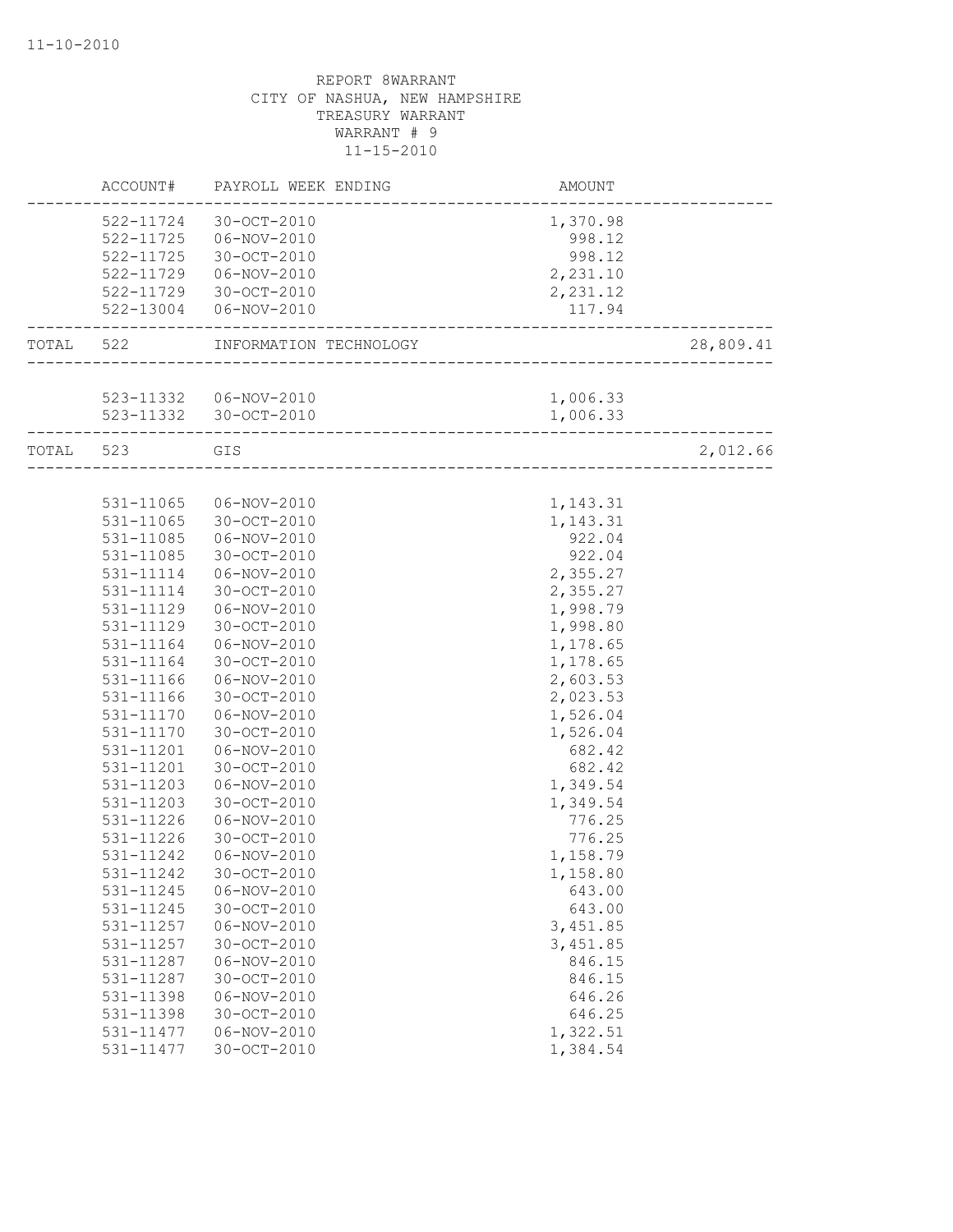| ACCOUNT#      | PAYROLL WEEK ENDING | AMOUNT      |
|---------------|---------------------|-------------|
| 531-11487     | 06-NOV-2010         | 1,400.35    |
| 531-11487     | $30 - OCT - 2010$   | 1,400.35    |
| 531-11495     | 06-NOV-2010         | 1,037.27    |
| 531-11495     | 30-OCT-2010         | 1,037.27    |
| 531-11498     | $06 - NOV - 2010$   | 878.19      |
| 531-11498     | $30 - OCT - 2010$   | 878.18      |
| 531-11516     | 06-NOV-2010         | 884.57      |
| 531-11516     | 30-OCT-2010         | 884.57      |
| 531-11534     | 06-NOV-2010         | 1,496.62    |
| 531-11534     | $30 - OCT - 2010$   | 1,496.62    |
| $531 - 11535$ | 06-NOV-2010         | 13,380.91   |
| 531-11535     | 30-OCT-2010         | 13,380.89   |
| 531-11537     | 06-NOV-2010         | 14,485.33   |
| 531-11537     | 30-OCT-2010         | 14,485.34   |
| 531-11538     | 06-NOV-2010         | 922.04      |
| 531-11538     | 30-OCT-2010         | 922.04      |
| 531-11539     | $06 - NOV - 2010$   | 1,579.18    |
| 531-11539     | 30-OCT-2010         | 1,579.18    |
| 531-11544     | 06-NOV-2010         | 4,268.60    |
| 531-11544     | 30-OCT-2010         | 4,268.61    |
| 531-11549     | 06-NOV-2010         | 7,328.04    |
| 531-11549     | 30-OCT-2010         | 7,328.04    |
| 531-11550     | $06 - NOV - 2010$   | 957.35      |
| 531-11550     | $30 - OCT - 2010$   | 957.35      |
| 531-11552     | 06-NOV-2010         | 10,362.00   |
| 531-11552     | 30-OCT-2010         | 10,362.00   |
| $531 - 11555$ | 06-NOV-2010         | 41,940.00   |
| 531-11555     | 30-OCT-2010         | 41,940.00   |
| 531-11558     | 06-NOV-2010         | 73,829.32   |
| 531-11558     | $30 - OCT - 2010$   | 74,079.20   |
| 531-11561     | 06-NOV-2010         | 11,756.55   |
| 531-11561     | 30-OCT-2010         | 11,756.55   |
| 531-11567     | $06 - NOV - 2010$   | 34, 187. 11 |
| 531-11567     | $30 - OCT - 2010$   | 33,801.39   |
| 531-11569     | 06-NOV-2010         | 1,214.02    |
| 531-11569     | 30-OCT-2010         | 1,214.02    |
| 531-11618     | 06-NOV-2010         | 2,713.47    |
| 531-11618     | 30-OCT-2010         | 2,713.46    |
| 531-11622     | $06 - NOV - 2010$   | 3,081.18    |
| 531-11622     | 30-OCT-2010         | 3,081.20    |
| 531-11634     | $06 - NOV - 2010$   | 716.55      |
| 531-11634     | 30-OCT-2010         | 716.55      |
| 531-11636     | $06 - NOV - 2010$   | 998.45      |
| 531-11636     | 30-OCT-2010         | 998.45      |
| 531-11664     | 06-NOV-2010         | 1,171.17    |
| 531-11664     | $30 - OCT - 2010$   | 1,171.18    |
| 531-11665     | $06 - NOV - 2010$   | 809.40      |
| 531-11665     | 30-OCT-2010         | 809.40      |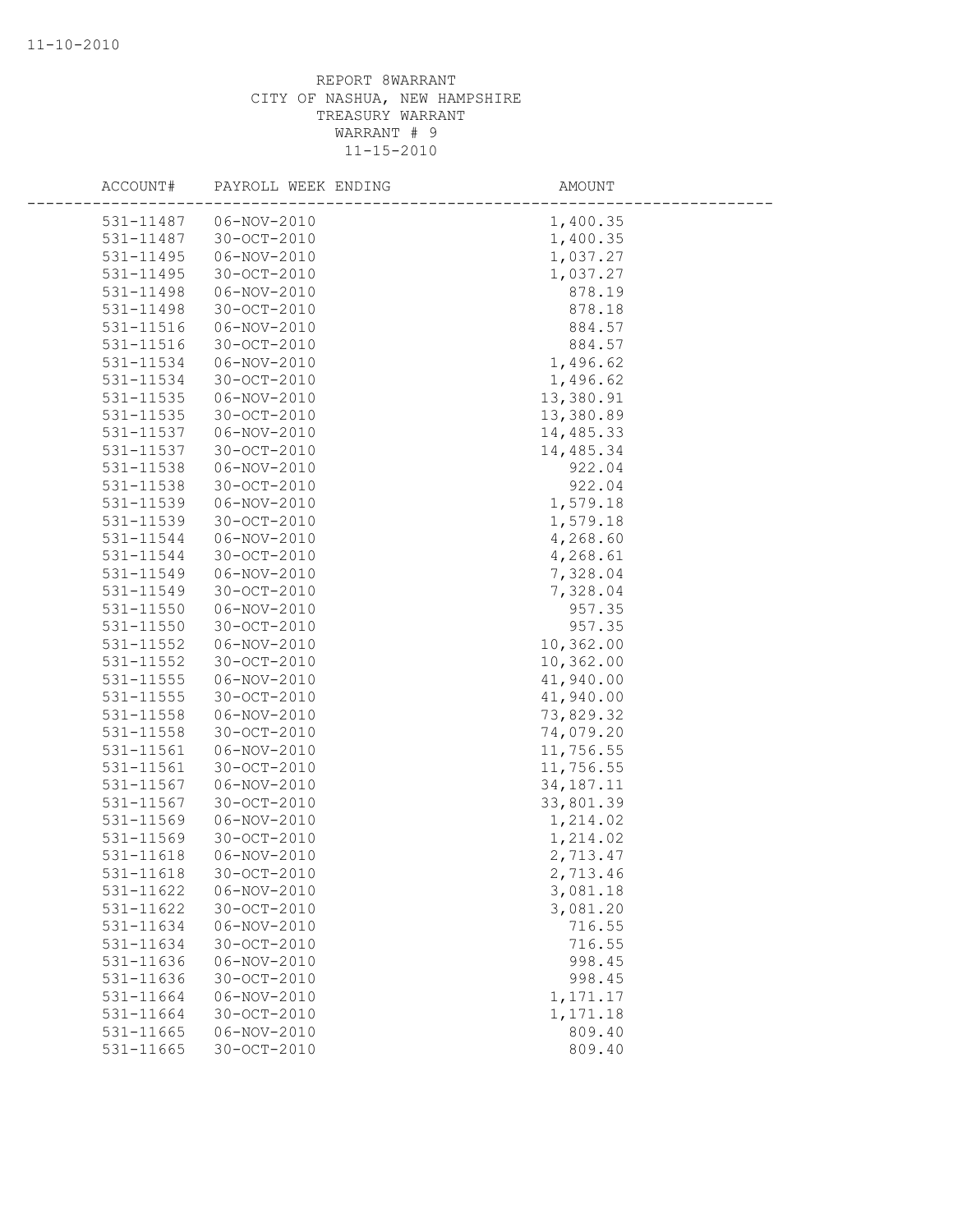|       | ACCOUNT#  | PAYROLL WEEK ENDING | AMOUNT    |             |
|-------|-----------|---------------------|-----------|-------------|
|       | 531-11719 | 06-NOV-2010         | 949.27    |             |
|       | 531-11719 | 30-OCT-2010         | 949.27    |             |
|       | 531-11722 | 06-NOV-2010         | 611.85    |             |
|       | 531-11732 | $06 - NOV - 2010$   | 5,867.13  |             |
|       | 531-11732 | 30-OCT-2010         | 5,455.77  |             |
|       | 531-12020 | 06-NOV-2010         | 984.98    |             |
|       | 531-12020 | $30 - OCT - 2010$   | 984.98    |             |
|       | 531-12042 | 06-NOV-2010         | 1,811.82  |             |
|       | 531-12042 | 30-OCT-2010         | 862.24    |             |
|       | 531-12066 | 06-NOV-2010         | 708.06    |             |
|       | 531-12066 | $30 - OCT - 2010$   | 708.06    |             |
|       | 531-12068 | $06 - NOV - 2010$   | 771.36    |             |
|       | 531-12068 | 30-OCT-2010         | 771.36    |             |
|       | 531-12071 | 06-NOV-2010         | 266.52    |             |
|       | 531-12071 | 30-OCT-2010         | 266.52    |             |
|       | 531-12119 | 06-NOV-2010         | 1,158.52  |             |
|       | 531-12119 | 30-OCT-2010         | 1,158.52  |             |
|       | 531-13004 | 06-NOV-2010         | 2,567.77  |             |
|       | 531-13004 | $30 - OCT - 2010$   | 3,338.50  |             |
|       | 531-13038 | 06-NOV-2010         | 1, 114.02 |             |
|       | 531-13038 | $30 - OCT - 2010$   | 456.30    |             |
|       | 531-13040 | $06 - NOV - 2010$   | 6,504.27  |             |
|       | 531-13040 | 30-OCT-2010         | 5,282.15  |             |
|       | 531-13044 | 06-NOV-2010         | 519.82    |             |
|       | 531-13044 | 30-OCT-2010         | 8,266.39  |             |
|       | 531-13047 | 06-NOV-2010         | 10,467.48 |             |
|       | 531-13047 | 30-OCT-2010         | 4,321.56  |             |
|       | 531-13048 | 06-NOV-2010         | 5,262.51  |             |
|       | 531-13048 | $30 - OCT - 2010$   | 4,787.32  |             |
|       |           | $06 - NOV - 2010$   | 500.00    |             |
|       | 531-17003 |                     |           |             |
|       | 531-17003 | 30-OCT-2010         | 650.00    |             |
|       | 531-17006 | 30-OCT-2010         | 2,300.00  |             |
| TOTAL | 531       | POLICE DEPARTMENT   |           | 587, 974.67 |
|       |           |                     |           |             |
|       | 532-11024 | 06-NOV-2010         | 2,120.49  |             |
|       | 532-11024 | 30-OCT-2010         | 2,120.49  |             |
|       | 532-11036 | $06 - NOV - 2010$   | 1,929.25  |             |
|       | 532-11036 | 30-OCT-2010         | 1,929.25  |             |
|       | 532-11063 | 06-NOV-2010         | 1,356.87  |             |
|       | 532-11063 | 30-OCT-2010         | 1,356.86  |             |
|       | 532-11066 | $06 - NOV - 2010$   | 1,330.14  |             |
|       | 532-11066 | 30-OCT-2010         | 1,439.92  |             |
|       | 532-11069 | 06-NOV-2010         | 2,713.88  |             |
|       | 532-11069 | 30-OCT-2010         | 2,713.88  |             |
|       | 532-11111 | $06 - NOV - 2010$   | 2,229.62  |             |
|       | 532-11111 | 30-OCT-2010         | 2,229.62  |             |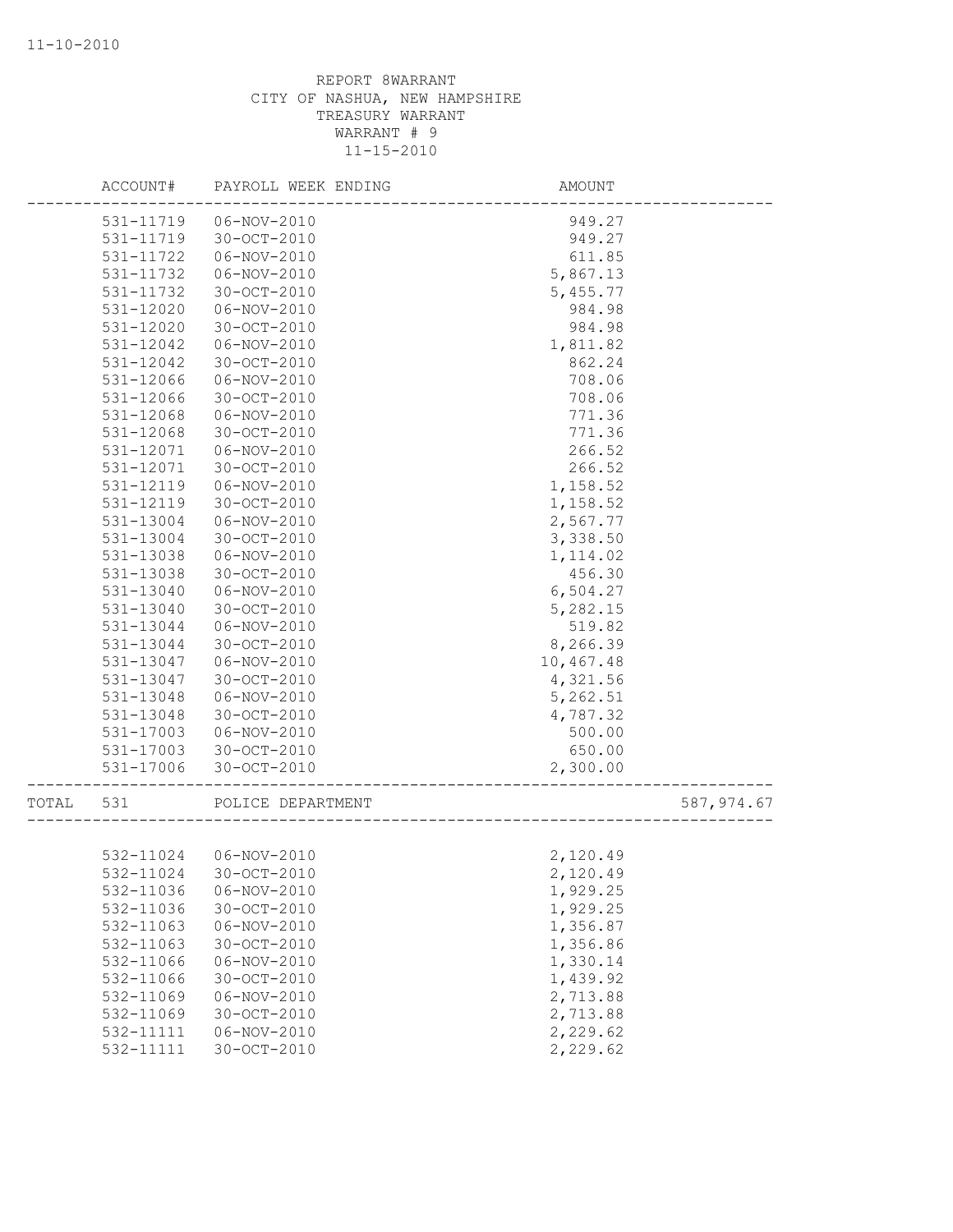| ACCOUNT#               | PAYROLL WEEK ENDING | AMOUNT       |
|------------------------|---------------------|--------------|
| 532-11207              | 06-NOV-2010         | 5,698.83     |
| 532-11207              | $30 - OCT - 2010$   | 6,838.59     |
| 532-11281              | 06-NOV-2010         | 1,005.79     |
| 532-11281              | 30-OCT-2010         | 1,005.79     |
| 532-11285              | $06 - NOV - 2010$   | 8,222.77     |
| 532-11285              | $30 - OCT - 2010$   | 8,222.77     |
| 532-11291              | $06 - NOV - 2010$   | 6,301.85     |
| 532-11291              | 30-OCT-2010         | 5,901.67     |
| 532-11298              | 06-NOV-2010         | 1,361.22     |
| 532-11298              | $30 - OCT - 2010$   | 1,361.22     |
| 532-11300              | 06-NOV-2010         | 36,829.83    |
| 532-11300              | 30-OCT-2010         | 36,829.83    |
| 532-11303              | 06-NOV-2010         | 1,203.00     |
| 532-11303              | 30-OCT-2010         | 1,203.00     |
| 532-11305              | 06-NOV-2010         | 4,788.14     |
| 532-11305              | 30-OCT-2010         | 4,788.14     |
| 532-11309              | $06 - NOV - 2010$   | 108, 164. 47 |
| 532-11309              | 30-OCT-2010         | 107,633.29   |
| 532-11660              | 06-NOV-2010         | 1,528.54     |
| 532-11660              | $30 - OCT - 2010$   | 1,528.54     |
| 532-11663              | 06-NOV-2010         | 1,498.40     |
| 532-11663              | 30-OCT-2010         | 1,498.40     |
| 532-11666              | $06 - NOV - 2010$   | 1,498.40     |
| 532-11666              | $30 - OCT - 2010$   | 1,498.40     |
| 532-11669              | 06-NOV-2010         | 1,513.38     |
| 532-11669              | 30-OCT-2010         | 1,513.38     |
| 532-12070              | 06-NOV-2010         | 20,864.52    |
| 532-12070              | 30-OCT-2010         | 21,660.32    |
| 532-13003              | 06-NOV-2010         | 2,160.77     |
| 532-13003              | $30 - OCT - 2010$   | 312.94       |
| 532-13004              | 06-NOV-2010         | 250.01       |
| 532-13018              | $06 - NOV - 2010$   | 2,215.64     |
| 532-13018              | 30-OCT-2010         | 2,662.57     |
| 532-13024              | 06-NOV-2010         | 212.54       |
| 532-13024              | $30 - OCT - 2010$   | 869.83       |
| 532-13050              | 06-NOV-2010         | 7,122.80     |
| 532-13050              | $30 - OCT - 2010$   | 7,457.05     |
| 532-19231              | $06 - NOV - 2010$   | 1,359.67     |
| 532-19231              | 30-OCT-2010         | 1,359.67     |
| 532-19232              | $06 - NOV - 2010$   | 2,008.67     |
| 532-19232<br>532-19233 | 30-OCT-2010         | 2,008.67     |
|                        | 06-NOV-2010         | 2,969.01     |
| 532-19233              | 30-OCT-2010         | 2,968.29     |
| 532-19234              | $06 - NOV - 2010$   | 1,886.09     |
| 532-19234              | $30 - OCT - 2010$   | 1,886.09     |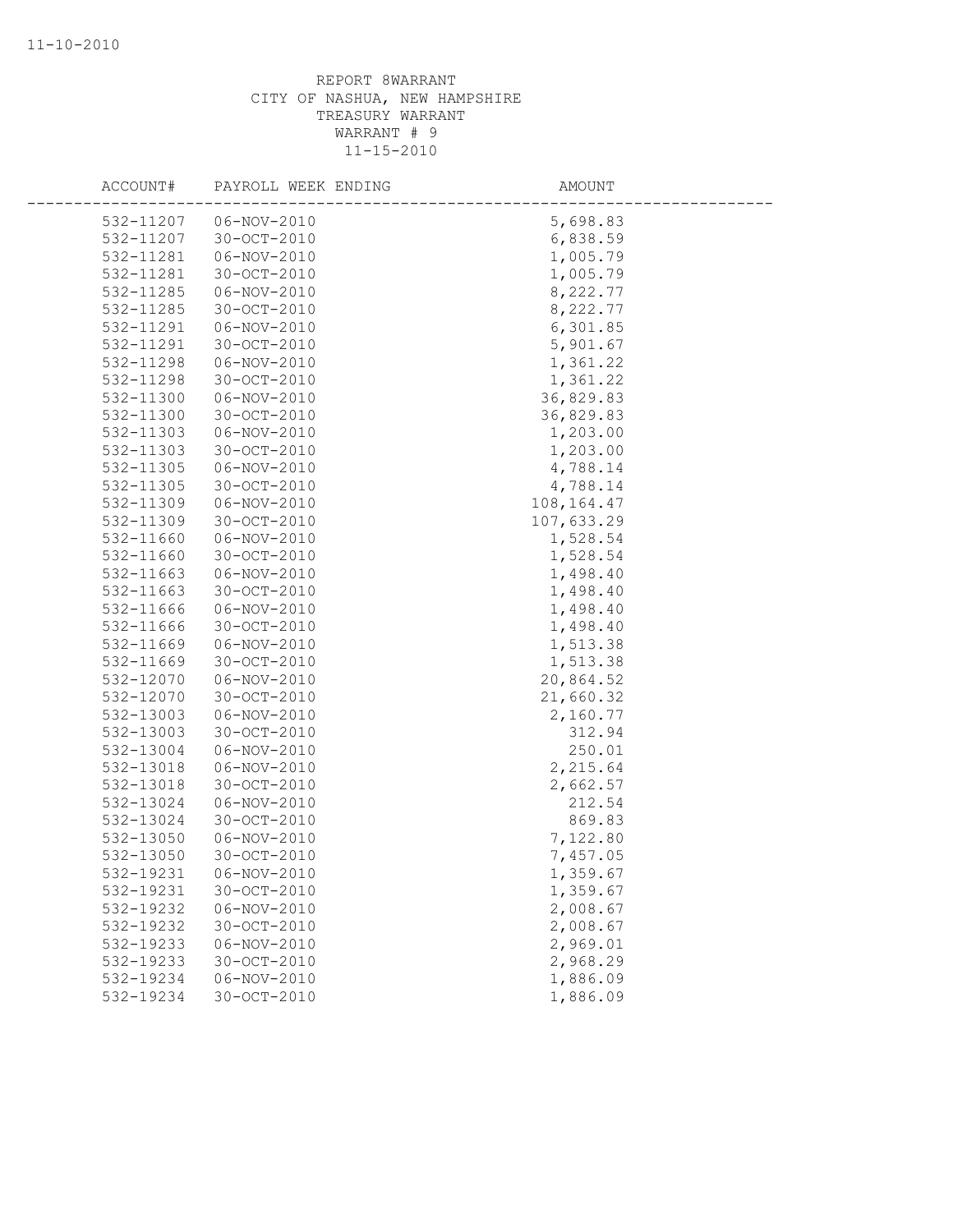|           | ACCOUNT#               | PAYROLL WEEK ENDING                                               | AMOUNT               |             |
|-----------|------------------------|-------------------------------------------------------------------|----------------------|-------------|
|           |                        | TOTAL 532 FIRE DEPARTMENT                                         |                      | 465, 143.06 |
|           |                        |                                                                   | 96.15                |             |
|           |                        | 535-11980  06-NOV-2010<br>535-11980 30-OCT-2010                   | 96.15                |             |
|           |                        | -------------------------------<br>TOTAL 535 EMERGENCY MANAGEMENT |                      | 192.30      |
|           |                        |                                                                   |                      |             |
|           |                        | 536-11200  06-NOV-2010                                            | 1,449.60<br>1,449.60 |             |
|           |                        | 536-11200 30-OCT-2010<br>536-12137   06-NOV-2010                  | 1,230.12             |             |
|           |                        | 536-12137 30-OCT-2010                                             | 1,230.12             |             |
| TOTAL 536 |                        | CITYWIDE COMMUNICATIONS                                           |                      | 5,359.44    |
|           |                        |                                                                   |                      |             |
|           |                        | 541-11024 06-NOV-2010                                             | 263.04               |             |
|           |                        | 541-11024 30-OCT-2010                                             | 263.04               |             |
|           |                        |                                                                   | 1,044.26             |             |
|           | 541-11240              | 541-11104 30-OCT-2010                                             | 1,044.26             |             |
|           |                        | 06-NOV-2010<br>541-11240 30-OCT-2010                              | 1,503.01<br>1,503.02 |             |
|           |                        | 541-11346  06-NOV-2010                                            | 435.31               |             |
|           |                        | 541-11346 30-OCT-2010                                             | 435.31               |             |
|           | -----------------      | TOTAL 541 COMMUNITY SERVICES DIVISION                             |                      | 6,491.25    |
|           |                        |                                                                   |                      |             |
|           | 542-11024<br>542-11024 | 06-NOV-2010<br>30-OCT-2010                                        | 657.59<br>657.59     |             |
|           | 542-11426              | 06-NOV-2010                                                       | 1,404.69             |             |
|           | 542-11426              | 30-OCT-2010                                                       | 1,404.69             |             |
|           | 542-11484              | 06-NOV-2010                                                       | 160.00               |             |
|           | 542-11484              | 30-OCT-2010                                                       | 160.00               |             |
|           | 542-11584              | 06-NOV-2010                                                       | 3,787.06             |             |
|           | 542-11584              | 30-OCT-2010                                                       | 3,787.06             |             |
|           | 542-12044              | $06 - NOV - 2010$                                                 | 606.02               |             |
|           | 542-12044              | 30-OCT-2010                                                       | 575.72               |             |
|           | 542-12109              | 06-NOV-2010                                                       | 102.00               |             |
|           | 542-12109              | 30-OCT-2010                                                       | 170.00               |             |
| TOTAL     | 542                    | COMMUNITY HEALTH<br>_____________________________                 |                      | 13, 472.42  |
|           | 543-11380              | 06-NOV-2010                                                       | 988.21               |             |
|           | 543-11380              | 30-OCT-2010                                                       | 988.21               |             |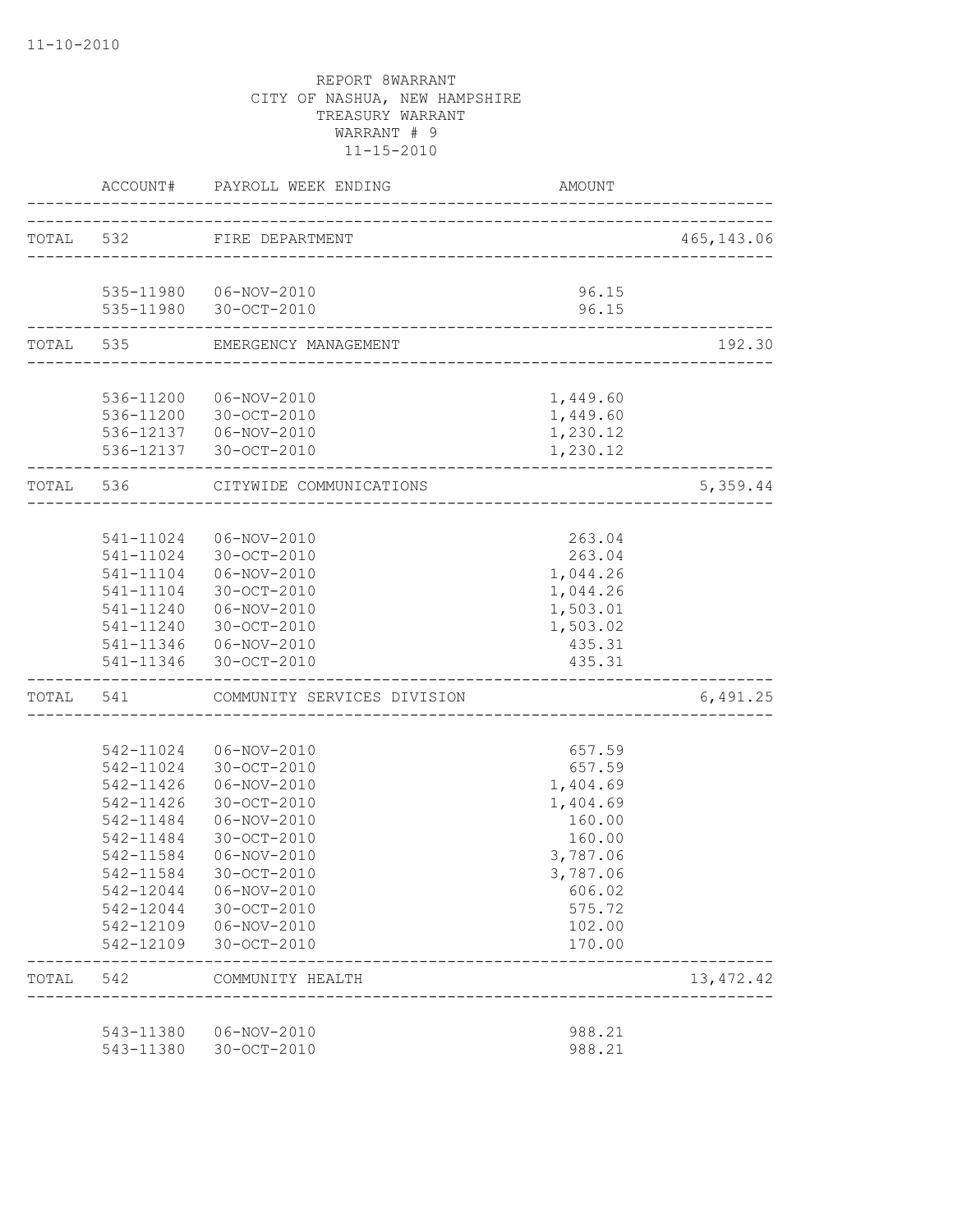| ACCOUNT#          | PAYROLL WEEK ENDING                  | AMOUNT                     |           |
|-------------------|--------------------------------------|----------------------------|-----------|
| 543-11438         | 06-NOV-2010                          | 1,324.88                   |           |
| 543-11438         | 30-OCT-2010                          | 1,324.88                   |           |
| 543-11602         | 06-NOV-2010                          | 909.84                     |           |
| 543-11602         | 30-OCT-2010                          | 909.84                     |           |
| 543-11604         | 06-NOV-2010                          | 1,573.64                   |           |
|                   |                                      | 1,573.63                   |           |
| 543-11604         | 30-OCT-2010                          |                            |           |
| 543-11605         | 06-NOV-2010<br>543-11605 30-OCT-2010 | 985.14<br>985.14           |           |
| _________________ |                                      | -------------------------- |           |
|                   | TOTAL 543 ENVIRONMENTAL HEALTH DEPT. |                            | 11,563.41 |
|                   |                                      |                            |           |
| 544-11008         | 06-NOV-2010                          | 766.46                     |           |
| 544-11008         | 30-OCT-2010                          | 766.46                     |           |
| 544-11099         | 06-NOV-2010                          | 2,161.16                   |           |
| 544-11099         | 30-OCT-2010                          | 2,161.17                   |           |
| $544 - 11112$     | 06-NOV-2010                          | 877.26                     |           |
| 544-11112         | 30-OCT-2010                          | 877.27                     |           |
| 544-11367         | 06-NOV-2010                          | 858.44                     |           |
| 544-11367         | 30-OCT-2010                          | 858.44                     |           |
| 544-11777         | 06-NOV-2010                          | 1,328.18                   |           |
|                   | 544-11777 30-OCT-2010                | 1,328.18                   |           |
|                   | 544-12101   06-NOV-2010              | 441.56                     |           |
|                   | 544-12101 30-OCT-2010                | 441.56                     |           |
| TOTAL 544         | WELFARE ADMINISTRATION               |                            | 12,866.14 |
|                   |                                      |                            |           |
| 551-11024         | 06-NOV-2010                          | 639.71                     |           |
| 551-11024         | 30-OCT-2010                          | 639.71                     |           |
| 551-11028         | 06-NOV-2010                          | 557.83                     |           |
| 551-11028         | 30-OCT-2010                          | 557.83                     |           |
| 551-11057         | 06-NOV-2010                          | 920.69                     |           |
| 551-11057         | 30-OCT-2010                          | 920.69                     |           |
| 551-11094         | 06-NOV-2010                          | 313.78                     |           |
| 551-11094         | 30-OCT-2010                          | 313.79                     |           |
| 551-11097         | 06-NOV-2010                          | 1,101.98                   |           |
| 551-11097         | 30-OCT-2010                          | 1,101.98                   |           |
| 551-11211         | $06 - NOV - 2010$                    | 632.11                     |           |
| 551-11211         | 30-OCT-2010                          | 632.11                     |           |
| 551-11249         | 06-NOV-2010                          | 1,320.01                   |           |
| 551-11249         | 30-OCT-2010                          | 1,320.01                   |           |
| 551-11268         | $06 - NOV - 2010$                    | 650.13                     |           |
| 551-11268         | 30-OCT-2010                          | 650.13                     |           |
| 551-11273         | $06 - NOV - 2010$                    | 1,735.80                   |           |
| 551-11273         | 30-OCT-2010                          | 1,735.80                   |           |
| 551-11435         | 06-NOV-2010                          | 936.74                     |           |
| 551-11435         | 30-OCT-2010                          | 936.74                     |           |
|                   |                                      |                            |           |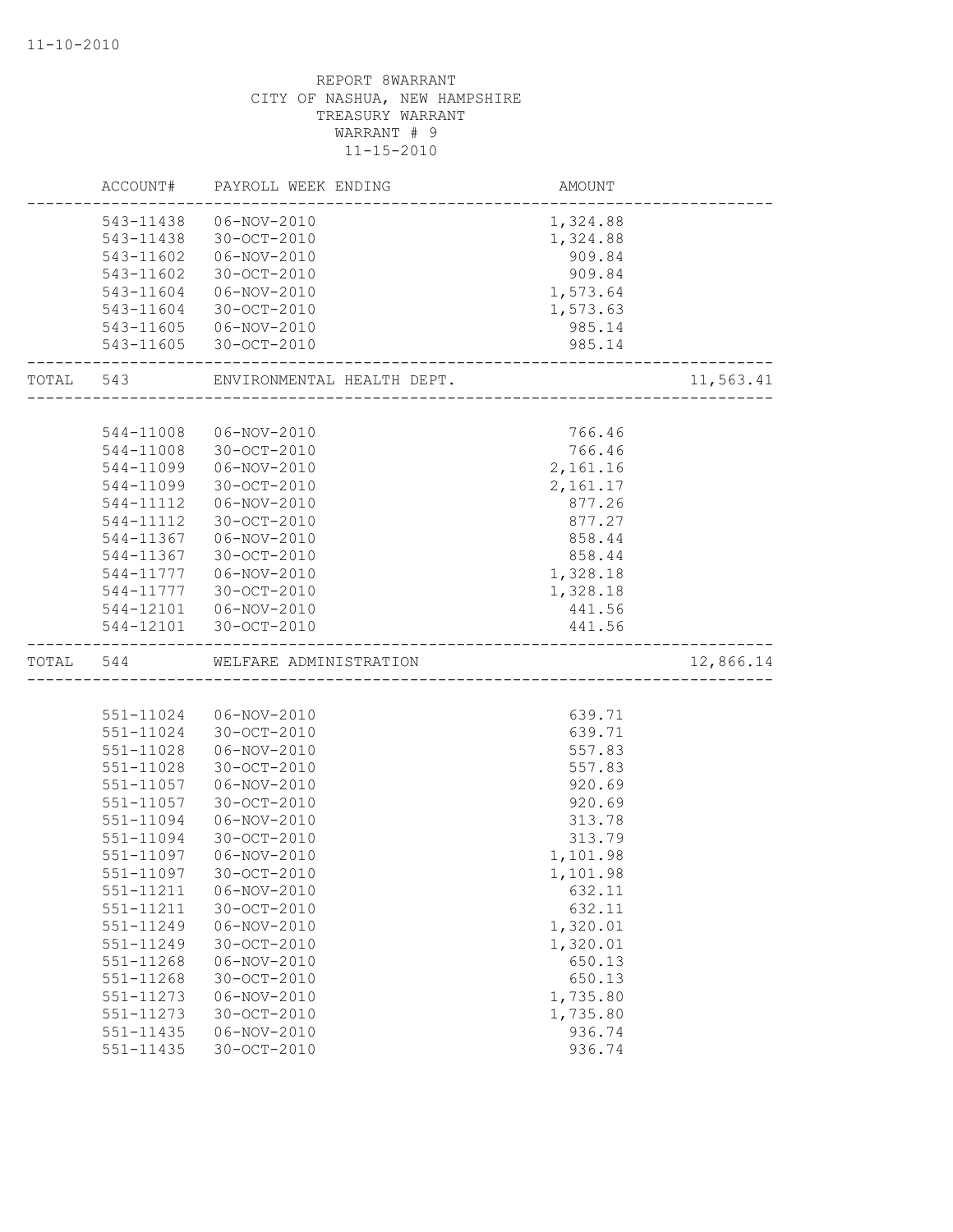|       |                        | AMOUNT<br>---------------------------------<br>ACCOUNT# PAYROLL WEEK ENDING |                      |            |
|-------|------------------------|-----------------------------------------------------------------------------|----------------------|------------|
|       |                        | 551-11462 06-NOV-2010                                                       | 1,059.21             |            |
|       |                        | 551-11462 30-OCT-2010                                                       | 1,059.21             |            |
|       |                        | 551-11638  06-NOV-2010                                                      | 1,212.05             |            |
|       |                        | 551-11638 30-OCT-2010                                                       | 1,212.06             |            |
|       |                        | 551-13004  06-NOV-2010                                                      | 96.45                |            |
|       |                        |                                                                             |                      | 22, 256.55 |
|       |                        |                                                                             |                      |            |
|       |                        | 552-11024 06-NOV-2010                                                       | 706.26               |            |
|       |                        | 552-11024 30-OCT-2010                                                       | 706.27               |            |
|       |                        | 552-11077   06-NOV-2010                                                     | 1,331.47             |            |
|       |                        | 552-11077 30-OCT-2010                                                       | 1,331.47             |            |
|       | 552-11087              | 06-NOV-2010                                                                 | 840.41               |            |
|       | 552-11087              | 30-OCT-2010                                                                 | 840.40               |            |
|       | 552-11143              | 06-NOV-2010                                                                 | 878.00               |            |
|       | 552-11143              | 30-OCT-2010                                                                 | 878.00               |            |
|       | 552-11324              | 06-NOV-2010                                                                 | 4,236.84             |            |
|       | 552-11324              | 30-OCT-2010                                                                 | 4,236.84             |            |
|       | 552-11339              | 06-NOV-2010                                                                 | 2,560.88             |            |
|       | 552-11339              | 30-OCT-2010                                                                 | 3,012.80             |            |
|       | 552-11342              | 06-NOV-2010                                                                 | 790.80               |            |
|       | 552-11342              | 30-OCT-2010                                                                 | 790.80               |            |
|       | 552-11343              | 06-NOV-2010                                                                 | 2,665.20             |            |
|       | 552-11343<br>552-11407 | 30-OCT-2010<br>06-NOV-2010                                                  | 2,665.20<br>3,646.40 |            |
|       |                        |                                                                             | 5,469.61             |            |
|       | 552-11407<br>552-11492 | 30-OCT-2010<br>$06 - NOV - 2010$                                            | 836.40               |            |
|       | 552-11492              | 30-OCT-2010                                                                 | 836.40               |            |
|       | $552 - 11562$          | 06-NOV-2010                                                                 | 420.52               |            |
|       | 552-11562              | 30-OCT-2010                                                                 | 420.52               |            |
|       | 552-11580              | 06-NOV-2010                                                                 | 1,014.69             |            |
|       | 552-11580              | 30-OCT-2010                                                                 | 1,014.70             |            |
|       | 552-11672              | 06-NOV-2010                                                                 | 1,489.36             |            |
|       | 552-11672              | 30-OCT-2010                                                                 | 1,489.36             |            |
|       | 552-11750              | 06-NOV-2010                                                                 | 806.80               |            |
|       | 552-11750              | 30-OCT-2010                                                                 | 819.60               |            |
|       |                        | 552-12154   06-NOV-2010                                                     | 160.00               |            |
|       | 552-12156              | 30-OCT-2010                                                                 | 800.00               |            |
|       |                        | 552-13004 06-NOV-2010                                                       | 2,367.65             |            |
|       |                        | 552-13004 30-OCT-2010                                                       | 3,532.02             |            |
|       | 552-13067              | 06-NOV-2010                                                                 | 1,136.65             |            |
|       |                        | 552-13067 30-OCT-2010                                                       | 83.79                |            |
|       | 552-17002              | 06-NOV-2010                                                                 | 500.00               |            |
| TOTAL | 552                    | PARKS AND RECREATION                                                        |                      | 55, 316.11 |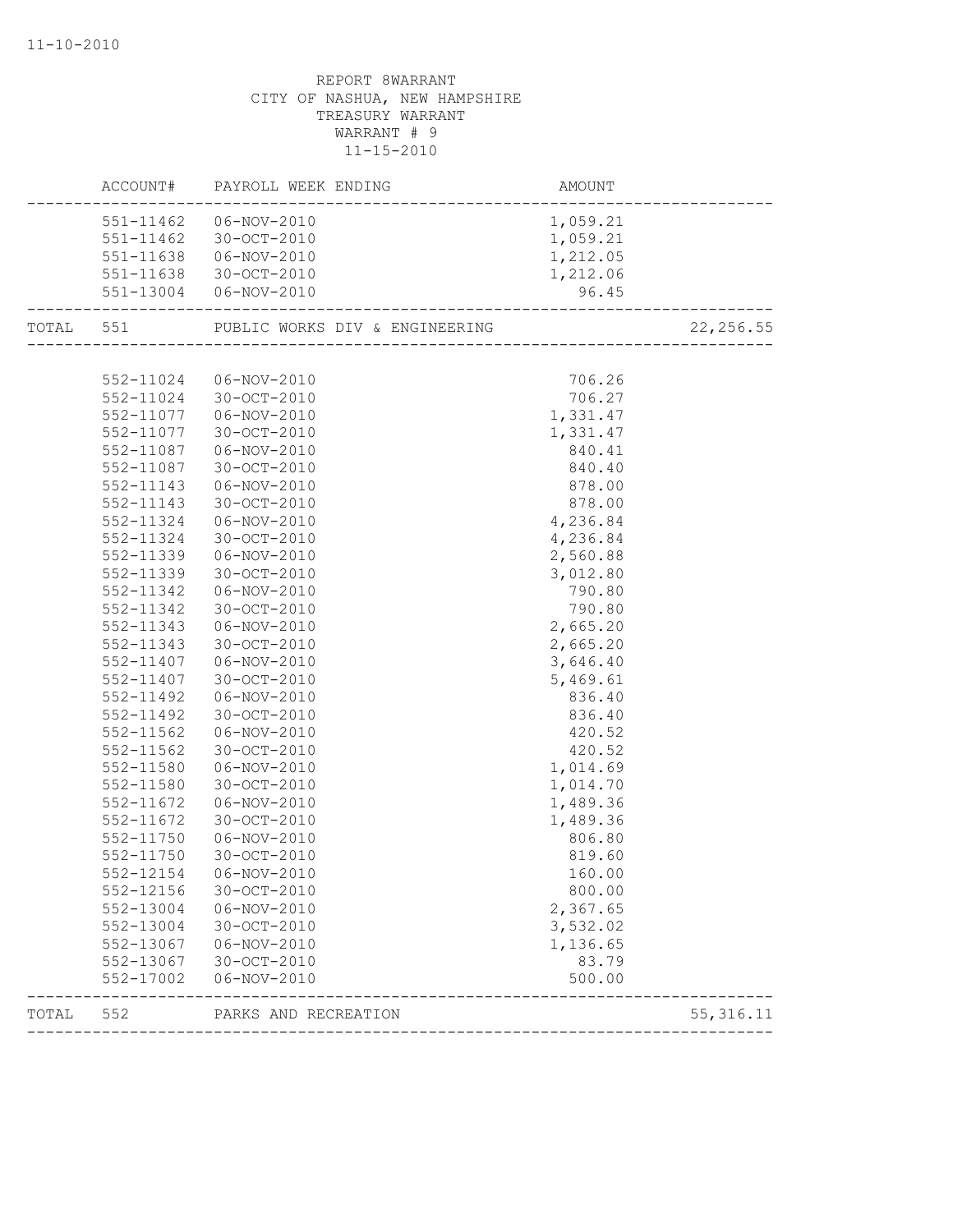|       | ACCOUNT#  | PAYROLL WEEK ENDING | AMOUNT    |            |
|-------|-----------|---------------------|-----------|------------|
|       | 553-11024 | 06-NOV-2010         | 344.49    |            |
|       | 553-11024 | 30-OCT-2010         | 344.49    |            |
|       | 553-11078 | 06-NOV-2010         | 1,533.32  |            |
|       | 553-11078 | 30-OCT-2010         | 1,533.32  |            |
|       | 553-11098 | 06-NOV-2010         | 1,038.42  |            |
|       | 553-11098 | 30-OCT-2010         | 1,038.42  |            |
|       | 553-11169 | $06 - NOV - 2010$   | 1,071.44  |            |
|       | 553-11169 | $30 - OCT - 2010$   | 1,071.44  |            |
|       | 553-11192 | 06-NOV-2010         | 977.06    |            |
|       | 553-11192 | 30-OCT-2010         | 977.05    |            |
|       | 553-11279 | 06-NOV-2010         | 5,794.80  |            |
|       | 553-11279 | 30-OCT-2010         | 5,406.57  |            |
|       | 553-11327 | 06-NOV-2010         | 3,389.47  |            |
|       | 553-11327 | 30-OCT-2010         | 4,245.52  |            |
|       | 553-11375 | 06-NOV-2010         | 1,668.10  |            |
|       | 553-11375 | $30 - OCT - 2010$   | 2,471.84  |            |
|       | 553-11465 | 06-NOV-2010         | 3, 345.61 |            |
|       | 553-11465 | 30-OCT-2010         | 3,345.60  |            |
|       | 553-11474 | 06-NOV-2010         | 3,856.80  |            |
|       | 553-11474 | 30-OCT-2010         | 3,856.80  |            |
|       | 553-11475 | 06-NOV-2010         | 2,919.60  |            |
|       | 553-11475 | $30 - OCT - 2010$   | 2,931.60  |            |
|       | 553-11630 | 06-NOV-2010         | 1,616.00  |            |
|       | 553-11630 | 30-OCT-2010         | 1,633.82  |            |
|       | 553-11648 | $06 - NOV - 2010$   | 860.56    |            |
|       | 553-11648 | 30-OCT-2010         | 860.55    |            |
|       | 553-11678 | 06-NOV-2010         | 1,485.68  |            |
|       | 553-11678 | 30-OCT-2010         | 1,485.69  |            |
|       | 553-11759 | 06-NOV-2010         | 14,302.24 |            |
|       | 553-11759 | 30-OCT-2010         | 13,888.54 |            |
|       | 553-11771 | 06-NOV-2010         | 1,901.60  |            |
|       | 553-11771 | $30 - OCT - 2010$   | 1,901.60  |            |
|       | 553-13004 | 06-NOV-2010         | 1,992.30  |            |
|       | 553-13004 | 30-OCT-2010         | 4,032.50  |            |
| TOTAL | 553       | STREET DEPARTMENT   |           | 99, 122.84 |
|       |           |                     |           |            |
|       | 555-11024 | 06-NOV-2010         | 344.49    |            |
|       | 555-11024 | 30-OCT-2010         | 344.49    |            |
|       | 555-11058 | 06-NOV-2010         | 1,014.70  |            |
|       | 555-11058 | 30-OCT-2010         | 1,014.70  |            |
|       | 555-11461 | $06 - NOV - 2010$   | 1,533.61  |            |
|       | 555-11461 | 30-OCT-2010         | 1,533.61  |            |
|       | 555-11505 | 06-NOV-2010         | 1,219.71  |            |
|       | 555-11505 | 30-OCT-2010         | 1,219.71  |            |
|       | 555-11639 | 06-NOV-2010         | 836.40    |            |
|       | 555-11639 | 30-OCT-2010         | 836.40    |            |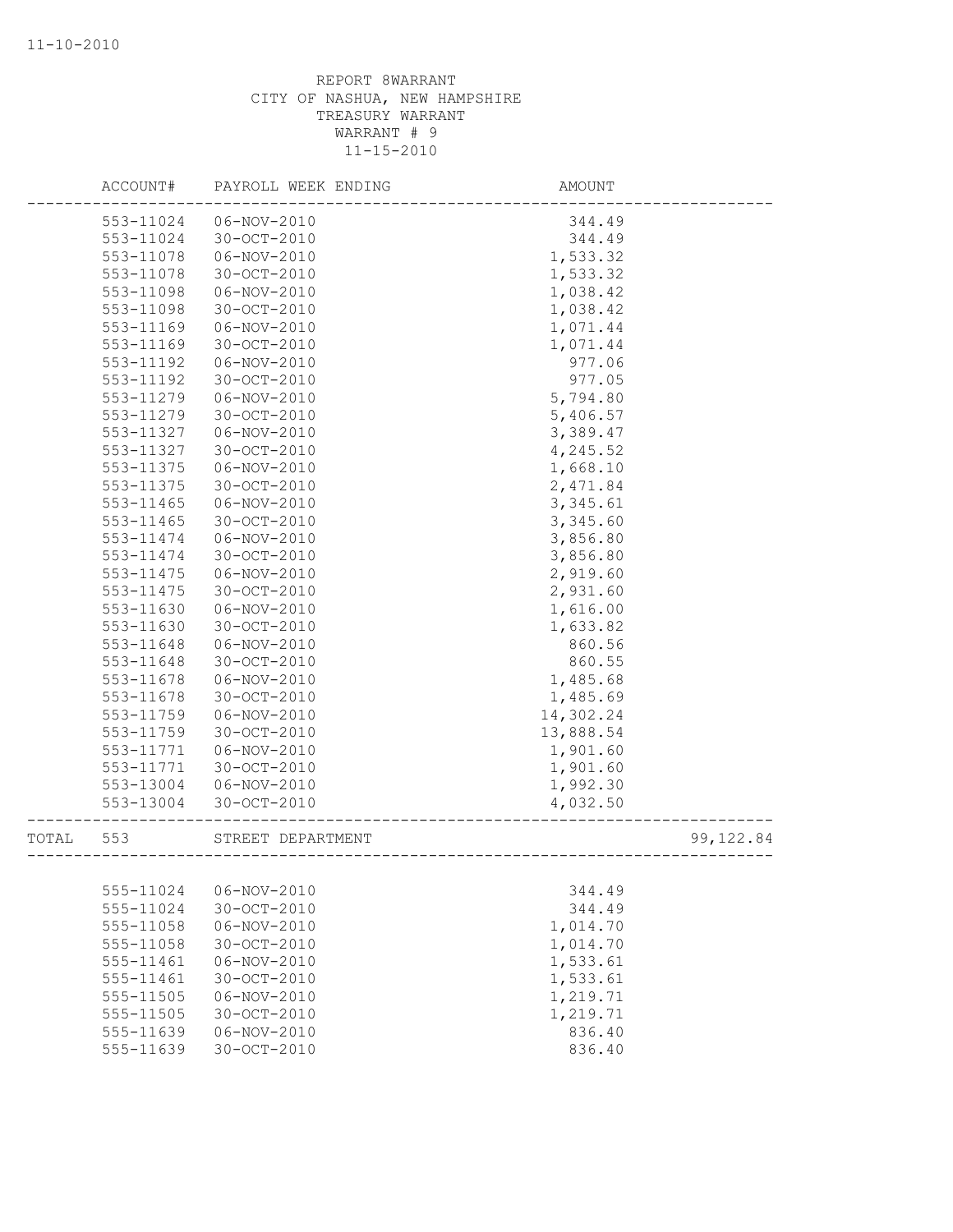|                | ACCOUNT#               | PAYROLL WEEK ENDING        | AMOUNT           |           |
|----------------|------------------------|----------------------------|------------------|-----------|
|                | 555-11640              | 06-NOV-2010                | 790.64           |           |
|                | 555-11640              | 30-OCT-2010                | 789.57           |           |
|                | 555-11738              | $06 - NOV - 2010$          | 2,000.00         |           |
|                | 555-11738              | 30-OCT-2010                | 2,000.00         |           |
|                | 555-11745              | 06-NOV-2010                | 831.60           |           |
|                | 555-11745              | 30-OCT-2010                | 831.60           |           |
|                | 555-11746              | 06-NOV-2010                | 1,173.51         |           |
|                | 555-11746              | 30-OCT-2010                | 1,173.51         |           |
|                | 555-13004              | 06-NOV-2010                | 244.46           |           |
|                | 555-13004              | 30-OCT-2010                | 226.30           |           |
|                | 555-13068              | $06 - NOV - 2010$          | 263.37           |           |
|                | 555-13068              | 30-OCT-2010                | 263.15           |           |
| TOTAL          | 555                    | TRAFFIC DEPARTMENT         |                  | 20,485.53 |
|                |                        |                            |                  |           |
|                | 557-11024              | $06 - NOV - 2010$          | 639.71           |           |
|                | 557-11024              | $30 - OCT - 2010$          | 639.71           |           |
|                | 557-11161              | 06-NOV-2010                | 1,268.16         |           |
|                | 557-11161              | 30-OCT-2010                | 1,268.16         |           |
|                | 557-11751              | 06-NOV-2010                | 70.41            |           |
|                | 557-11751              | 30-OCT-2010                | 70.41            |           |
| $_{\tt TOTAL}$ | 557                    | PARKING LOTS               |                  | 3,956.56  |
|                |                        |                            |                  |           |
|                | 561-11345              | 06-NOV-2010                | 1,240.90         |           |
|                | 561-11345              | 30-OCT-2010                | 1,240.90         |           |
|                | 561-11651              | $06 - NOV - 2010$          | 885.76           |           |
|                | 561-11651              | 30-OCT-2010                | 885.76           |           |
|                | 561-11658              | 06-NOV-2010                | 1,075.61         |           |
|                | 561-11658              | 30-OCT-2010                | 1,075.61         |           |
|                | 561-12153<br>561-12153 | 06-NOV-2010<br>30-OCT-2010 | 400.00<br>320.00 |           |
|                |                        |                            |                  |           |
| TOTAL          | 561                    | EDGEWOOD CEMETERY          |                  | 7,124.54  |
|                |                        |                            |                  |           |
|                | 563-11345              | 06-NOV-2010                | 1,193.50         |           |
|                | 563-11345              | 30-OCT-2010                | 1,193.50         |           |
|                | 563-11651              | $06 - NOV - 2010$          | 788.59           |           |
|                | 563-11651              | 30-OCT-2010                | 788.59           |           |
|                | 563-11657              | $06 - NOV - 2010$          | 985.56           |           |
|                | 563-11657              | 30-OCT-2010                | 985.56           |           |
|                | 563-12153              | $06 - NOV - 2010$          | 400.00           |           |
|                | 563-12153              | 30-OCT-2010                | 340.00           |           |
|                | 563-13004              | 30-OCT-2010                | 134.26           |           |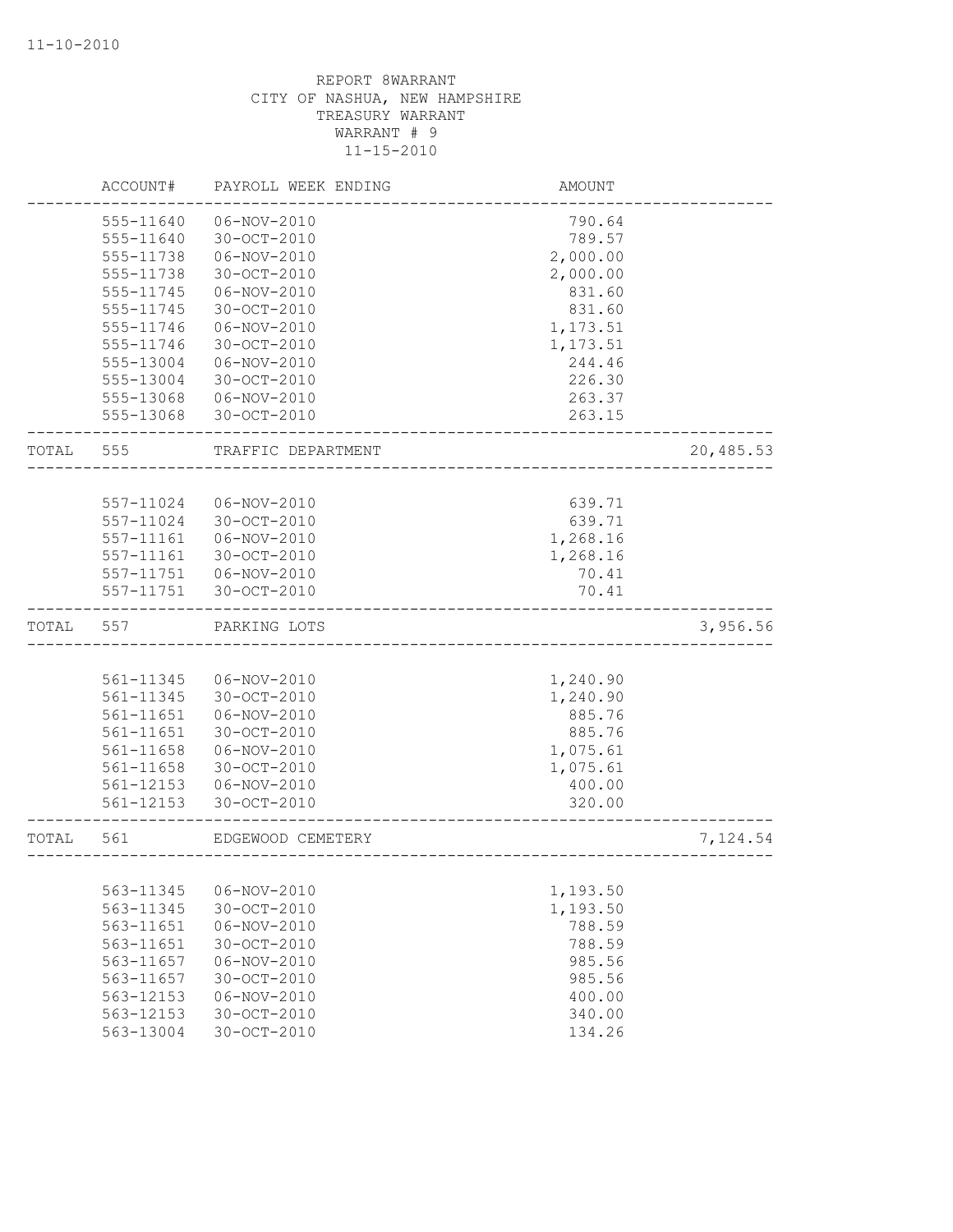|       | ACCOUNT#               | PAYROLL WEEK ENDING        | AMOUNT             |            |
|-------|------------------------|----------------------------|--------------------|------------|
| TOTAL | 563                    | WOODLAWN CEMETERY          |                    | 6,809.56   |
|       | 571-11174              | 06-NOV-2010                | 639.71             |            |
|       | 571-11174              | 30-OCT-2010                | 639.71             |            |
|       | 571-11237              | 06-NOV-2010                | 1,999.68           |            |
|       | 571-11237              | 30-OCT-2010                | 1,999.68           |            |
|       | 571-12045              | 06-NOV-2010                | $-2,858.47$        |            |
|       | 571-12045              | 30-OCT-2010                | 304.27             |            |
| TOTAL | 571                    | COMMUNITY DEVELOPMENT      |                    | 2,724.58   |
|       |                        |                            |                    |            |
|       | 572-11024              | 06-NOV-2010                | 672.17             |            |
|       | 572-11024              | 30-OCT-2010                | 672.17             |            |
|       | 572-11215              | 06-NOV-2010                | 3,727.00           |            |
|       | 572-11215<br>572-11238 | 30-OCT-2010<br>06-NOV-2010 | 3,727.01<br>882.38 |            |
|       | 572-11238              | 30-OCT-2010                | 882.38             |            |
|       | $572 - 11450$          | 06-NOV-2010                | 1,771.19           |            |
|       | 572-11450              | 30-OCT-2010                | 1,771.19           |            |
|       | 572-11522              | 06-NOV-2010                | 858.42             |            |
|       | 572-11522              | 30-OCT-2010                | 858.42             |            |
|       | 572-11525              | 06-NOV-2010                | 1,058.00           |            |
|       | 572-11525              | 30-OCT-2010                | 1,058.00           |            |
|       | 572-58005              | 30-OCT-2010                | 100.00             |            |
|       | 572-98046              | 06-NOV-2010                | 100.00             |            |
| TOTAL | 572                    | PLANNING DEPARTMENT        |                    | 18, 138.33 |
|       |                        |                            |                    |            |
|       | 573-11444              | 06-NOV-2010                | 1,666.16           |            |
|       | 573-11444              | 30-OCT-2010                | 1,666.17           |            |
|       | 573-12029              | 06-NOV-2010                | 368.59             |            |
|       | 573-12029              | $30 - OCT - 2010$          | 368.59             |            |
| TOTAL | 573                    | ECONOMIC DEVELOPMENT       |                    | 4,069.51   |
|       |                        |                            |                    |            |
|       | 575-11032              | 06-NOV-2010                | 738.32             |            |
|       | 575-11032              | 30-OCT-2010                | 738.32             |            |
|       | 575-11042              | 06-NOV-2010                | 1,471.30           |            |
|       | 575-11042              | 30-OCT-2010                | 1,471.30           |            |
|       | 575-11189              | 06-NOV-2010                | 1,130.09           |            |
|       | 575-11189              | 30-OCT-2010                | 1,130.09           |            |
|       | 575-11246              | 06-NOV-2010                | 1,726.92           |            |
|       | 575-11246              | 30-OCT-2010                | 1,726.92           |            |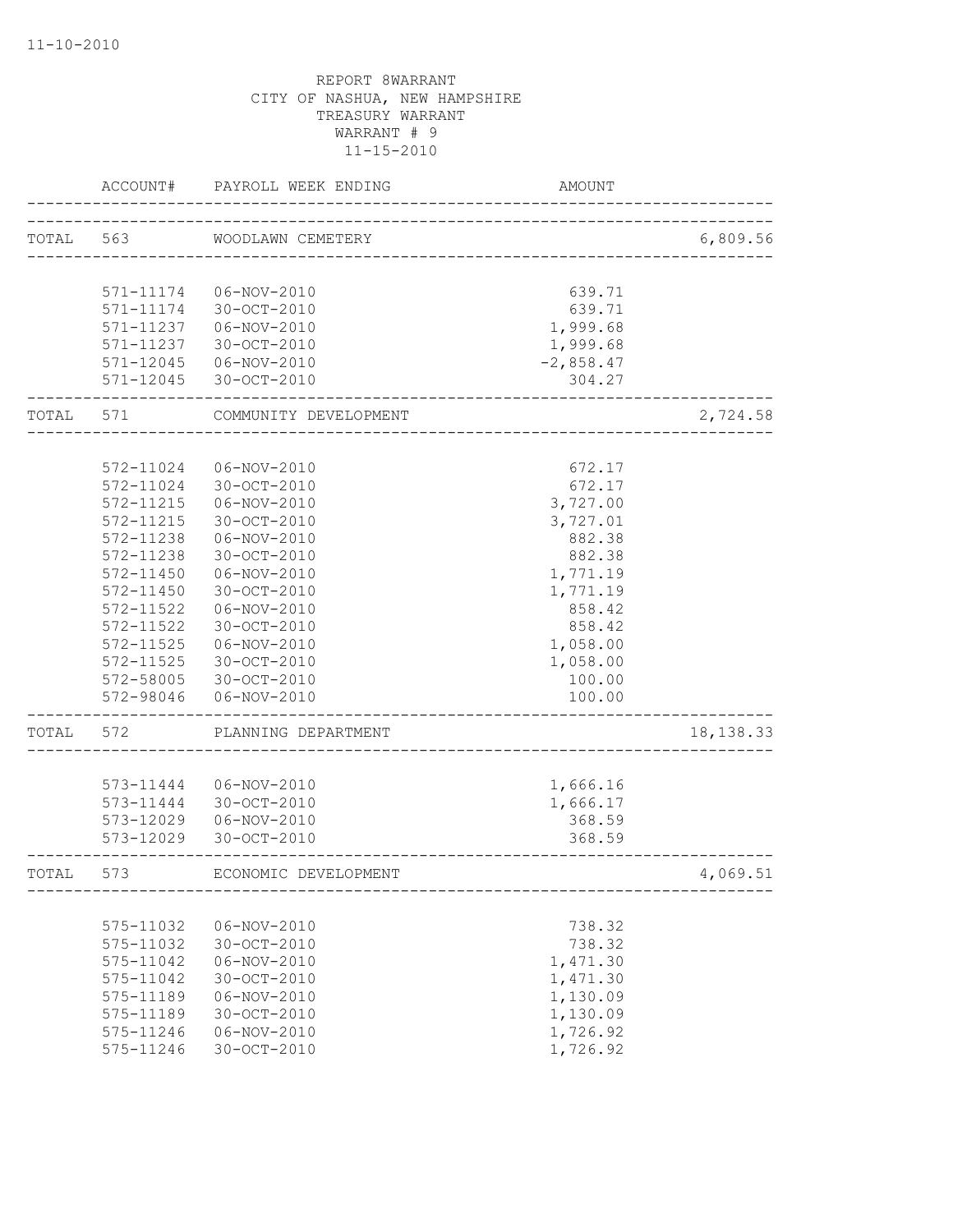|       | ACCOUNT#  | PAYROLL WEEK ENDING    | AMOUNT                           |           |
|-------|-----------|------------------------|----------------------------------|-----------|
|       | 575-11387 | 06-NOV-2010            | 7,026.40                         |           |
|       | 575-11387 | 30-OCT-2010            | 7,026.41                         |           |
|       | 575-11393 | 06-NOV-2010            | 3,715.05                         |           |
|       | 575-11393 | $30 - OCT - 2010$      | 3,715.06                         |           |
|       | 575-11400 | 06-NOV-2010            | 8,312.26                         |           |
|       | 575-11400 | $30 - OCT - 2010$      | 8,312.26                         |           |
|       | 575-11401 | 06-NOV-2010            | 4,099.81                         |           |
|       | 575-11401 | 30-OCT-2010            | 4,099.81                         |           |
|       | 575-11403 | 06-NOV-2010            | 786.82                           |           |
|       | 575-11403 | 30-OCT-2010            | 786.82                           |           |
|       | 575-11404 | 06-NOV-2010            | 799.50                           |           |
|       | 575-11404 | $30 - OCT - 2010$      | 799.50                           |           |
|       | 575-11627 | $06 - NOV - 2010$      | 563.06                           |           |
|       | 575-11627 | 30-OCT-2010            | 563.06                           |           |
|       | 575-12073 | 06-NOV-2010            | 399.68                           |           |
|       | 575-12073 | 30-OCT-2010            | 399.68                           |           |
|       | 575-12090 | 06-NOV-2010            | 1,168.87                         |           |
|       | 575-12090 | 30-OCT-2010            | 1,168.87                         |           |
|       | 575-12114 | 06-NOV-2010            | 1,394.92                         |           |
|       | 575-12114 | $30 - OCT - 2010$      | 1,504.96                         |           |
|       | 575-13004 | 06-NOV-2010            | 102.04                           |           |
|       |           | 575-13035  06-NOV-2010 | 1,039.78                         |           |
|       | 575-13035 | 30-OCT-2010            | 952.68                           |           |
| TOTAL | 575       | PUBLIC LIBRARIES       | ----------------------------     | 68,870.56 |
|       |           |                        |                                  |           |
|       | 576-11059 | 06-NOV-2010            | 1,328.18                         |           |
|       | 576-11059 | 30-OCT-2010            | 1,328.18                         |           |
|       | 576-11221 | 06-NOV-2010            | 1,092.14                         |           |
|       | 576-11221 | $30 - OCT - 2010$      | 1,092.14                         |           |
|       | 576-11315 | 06-NOV-2010            | 698.94                           |           |
|       | 576-11315 | $30 - OCT - 2010$      | 698.94                           |           |
|       | 576-11361 | 06-NOV-2010            | 4,102.82                         |           |
|       | 576-11361 | $30 - OCT - 2010$      | 4,102.82                         |           |
|       | 576-11362 | 06-NOV-2010            | 1, 114.74                        |           |
|       | 576-11362 | 30-OCT-2010            | 1, 114.73                        |           |
|       | 576-12045 | $06 - NOV - 2010$      | 3, 174.74                        |           |
|       |           |                        |                                  |           |
|       | TOTAL 576 | BUILDING DEPARTMENT    | -------------------------------- | 19,848.37 |
|       |           |                        |                                  |           |
|       | 577-11067 | 06-NOV-2010            | 1,216.69                         |           |
|       | 577-11067 | 30-OCT-2010            | 1,216.69                         |           |
|       | 577-11183 | $06 - NOV - 2010$      | 1,898.12                         |           |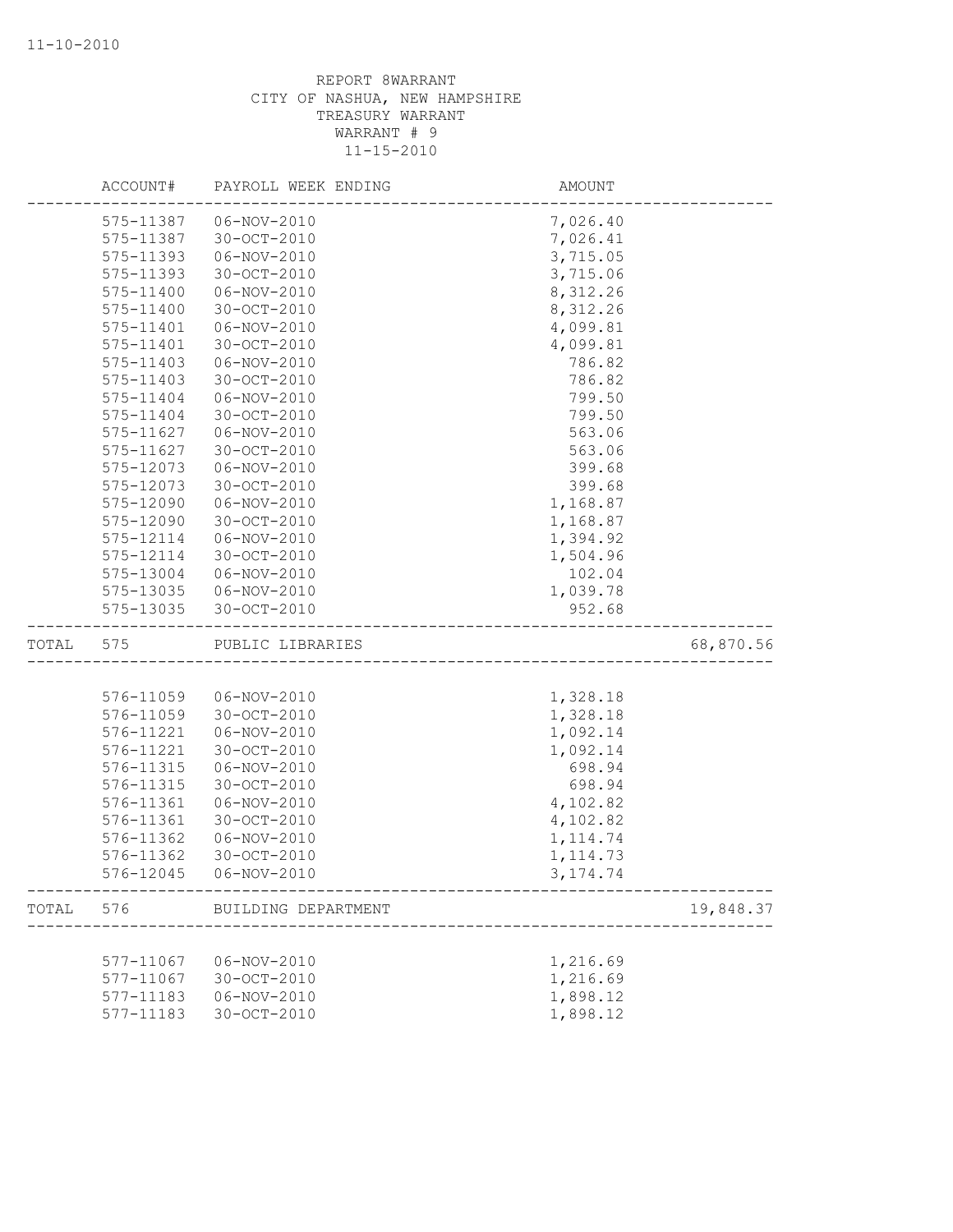| ACCOUNT#  | PAYROLL WEEK ENDING        | AMOUNT       |           |
|-----------|----------------------------|--------------|-----------|
|           | TOTAL 577 CODE ENFORCEMENT |              | 6, 229.62 |
|           |                            |              |           |
| 581-11012 | 06-NOV-2010                | 3,766.23     |           |
| 581-11076 | 06-NOV-2010                | 3,884.62     |           |
| 581-11081 | 06-NOV-2010                | 2,550.00     |           |
| 581-11162 | 06-NOV-2010                | 55, 954.76   |           |
| 581-11162 | 30-OCT-2010                | 55,654.07    |           |
| 581-11204 | 06-NOV-2010                | 11,612.40    |           |
| 581-11204 | 30-OCT-2010                | 11,758.00    |           |
| 581-11347 | 06-NOV-2010                | 2,462.73     |           |
| 581-11348 | 06-NOV-2010                | 89,816.62    |           |
| 581-11366 | $06 - NOV - 2010$          | 55,665.08    |           |
| 581-11366 | 30-OCT-2010                | 55,681.04    |           |
| 581-11396 | 06-NOV-2010                | 40,592.15    |           |
| 581-11402 | 06-NOV-2010                | 2,857.42     |           |
| 581-11402 | 30-OCT-2010                | 3,432.89     |           |
| 581-11408 | 06-NOV-2010                | 18, 242.32   |           |
| 581-11408 | 30-OCT-2010                | 18,422.40    |           |
| 581-11486 | 06-NOV-2010                | 44, 211.28   |           |
| 581-11570 | 06-NOV-2010                | 61, 164. 12  |           |
| 581-11572 | 06-NOV-2010                | 57,847.06    |           |
| 581-11579 | 06-NOV-2010                | 39,150.68    |           |
| 581-11628 | 06-NOV-2010                | 2,628.16     |           |
| 581-11628 | 30-OCT-2010                | 3,285.20     |           |
| 581-11675 | 06-NOV-2010                | 5, 192.31    |           |
| 581-11709 | 06-NOV-2010                | 5,781.40     |           |
| 581-11711 | 06-NOV-2010                | 2,705.80     |           |
| 581-11726 | 06-NOV-2010                | 1,704,848.42 |           |
| 581-11800 | 06-NOV-2010                | 38,949.53    |           |
| 581-11801 | $06 - NOV - 2010$          | 12,950.32    |           |
| 581-11801 | 30-OCT-2010                | 274.50       |           |
| 581-11802 | 06-NOV-2010                | 13,010.00    |           |
| 581-11803 | 06-NOV-2010                | 16,083.63    |           |
| 581-11803 | 30-OCT-2010                | 727.18       |           |
| 581-11805 | 06-NOV-2010                | 33,288.32    |           |
| 581-11812 | 06-NOV-2010                | 2,683.92     |           |
| 581-11830 | $06 - NOV - 2010$          | 4,069.46     |           |
| 581-11850 | $06 - NOV - 2010$          | 1,522.45     |           |
| 581-11850 | 30-OCT-2010                | 1,848.68     |           |
| 581-11860 | $06 - NOV - 2010$          | 4,231.12     |           |
| 581-11870 | $06 - NOV - 2010$          | 3,153.83     |           |
| 581-12021 | 06-NOV-2010                | 3,543.00     |           |
| 581-12021 | 30-OCT-2010                | 7,748.00     |           |
| 581-12060 | $06 - NOV - 2010$          | 2,335.07     |           |
| 581-12060 | 30-OCT-2010                | 2,797.22     |           |
| 581-12078 | $06 - NOV - 2010$          | 2,256.25     |           |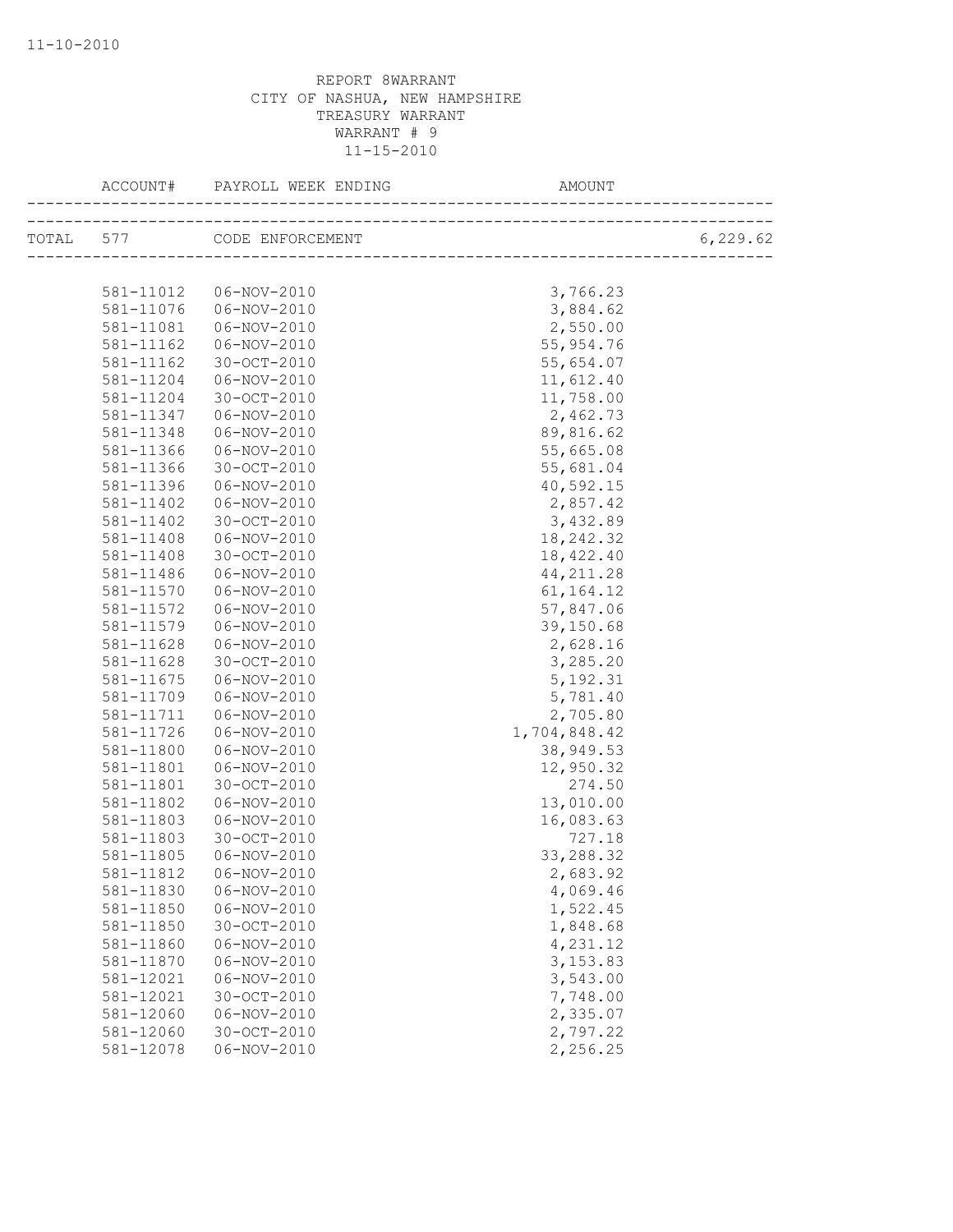|       | ACCOUNT#  | PAYROLL WEEK ENDING | AMOUNT                     |                |
|-------|-----------|---------------------|----------------------------|----------------|
|       | 581-12078 | 30-OCT-2010         | 525.00                     |                |
|       | 581-12081 | 06-NOV-2010         | 2,449.06                   |                |
|       | 581-12084 | 06-NOV-2010         | 450.00                     |                |
|       | 581-12084 | 30-OCT-2010         | 1,775.00                   |                |
|       | 581-12111 | $06 - NOV - 2010$   | 117,222.56                 |                |
|       | 581-12111 | 30-OCT-2010         | 146, 111.48                |                |
|       | 581-12112 | $06 - NOV - 2010$   | 6,692.49                   |                |
|       | 581-12112 | 30-OCT-2010         | 6,563.86                   |                |
|       | 581-12126 | $06 - NOV - 2010$   | 3,591.17                   |                |
|       | 581-12126 | 30-OCT-2010         | 4,332.19                   |                |
|       | 581-12135 | $06 - NOV - 2010$   | 5,551.51                   |                |
|       | 581-12135 | 30-OCT-2010         | 6,091.06                   |                |
|       | 581-12136 | 06-NOV-2010         | 838.28                     |                |
|       | 581-12136 | 30-OCT-2010         | 768.26                     |                |
|       | 581-12138 | $06 - NOV - 2010$   | 359.40                     |                |
|       | 581-12138 | $30 - OCT - 2010$   | 676.87                     |                |
|       | 581-12141 | 30-OCT-2010         | 450.00                     |                |
|       | 581-12153 | 06-NOV-2010         | 30.00                      |                |
|       | 581-12153 | $30 - OCT - 2010$   | 35.00                      |                |
|       | 581-12198 | $06 - NOV - 2010$   | 30, 327.58                 |                |
|       | 581-12201 | 06-NOV-2010         | 20,260.15                  |                |
|       | 581-12201 | 30-OCT-2010         | 24,641.66                  |                |
|       | 581-13004 | 06-NOV-2010         | 3,572.84                   |                |
|       | 581-13004 | 30-OCT-2010         | 265.00                     |                |
|       | 581-13021 | 06-NOV-2010         | 1,589.30                   |                |
|       | 581-13021 | 30-OCT-2010         | 720.82                     |                |
|       | 581-13032 | $06 - NOV - 2010$   | 157.06                     |                |
|       | 581-13032 | 30-OCT-2010         | 347.42                     |                |
|       | 581-13120 | $06 - NOV - 2010$   | 3,381.56                   |                |
|       | 581-13120 | 30-OCT-2010         | 3,099.96                   |                |
|       | 581-13133 | 06-NOV-2010         | 2,590.00                   |                |
|       | 581-13133 | $30 - OCT - 2010$   | 1,018.40                   |                |
|       | 581-13137 | $30 - OCT - 2010$   | 40.13                      |                |
|       | 581-19000 | $06 - NOV - 2010$   | 7,835.80                   |                |
|       | 581-19230 | $06 - NOV - 2010$   | 150.00                     |                |
|       | 581-19240 | 06-NOV-2010         | 327.20                     |                |
| TOTAL | 581       | SCHOOL DEPARTMENT   | __________________________ | 2, 915, 477.71 |
|       |           |                     |                            |                |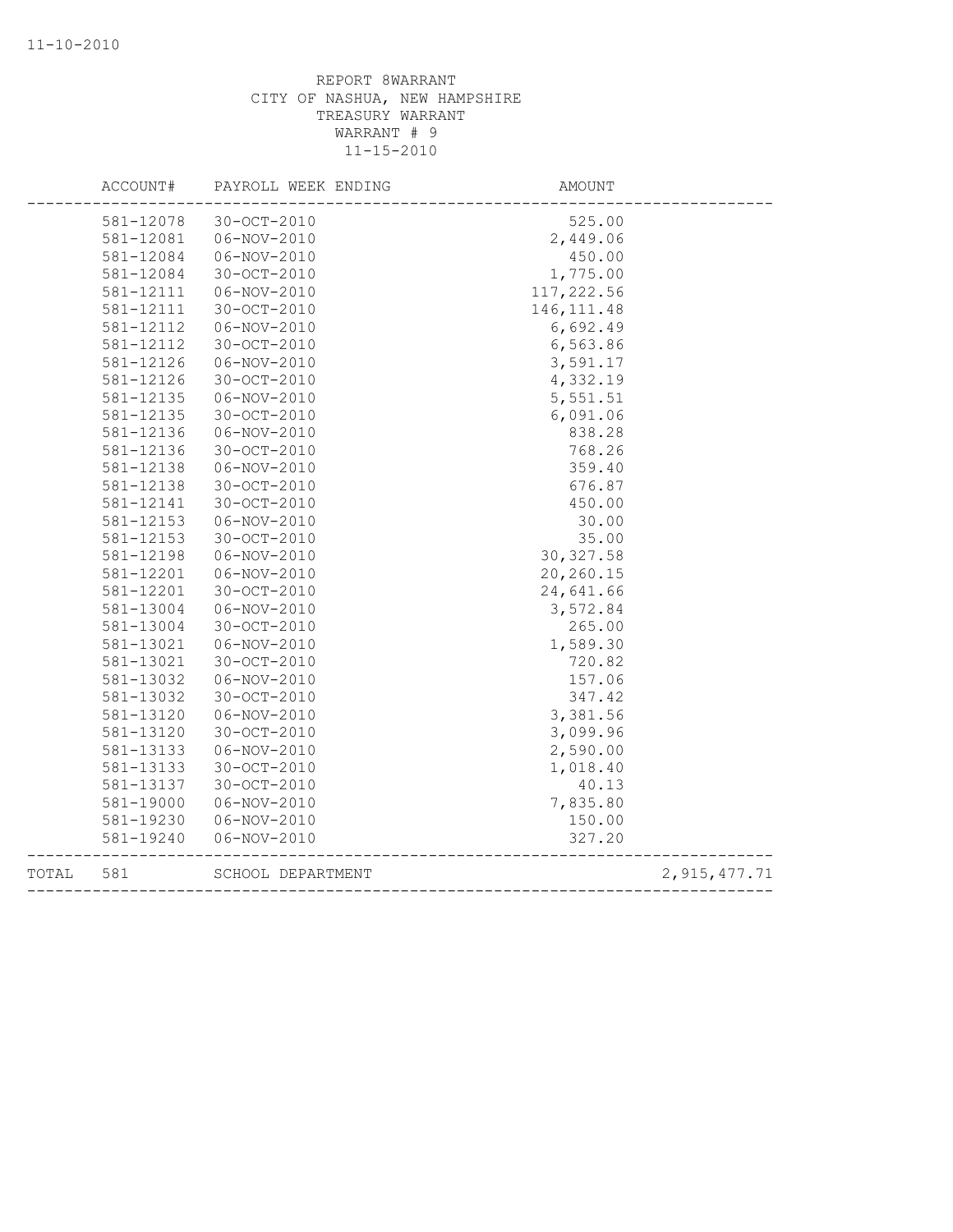|           | ACCOUNT# PAYROLL WEEK ENDING |  | AMOUNT |  |
|-----------|------------------------------|--|--------|--|
|           |                              |  |        |  |
| TOTAL 951 |                              |  |        |  |
|           |                              |  |        |  |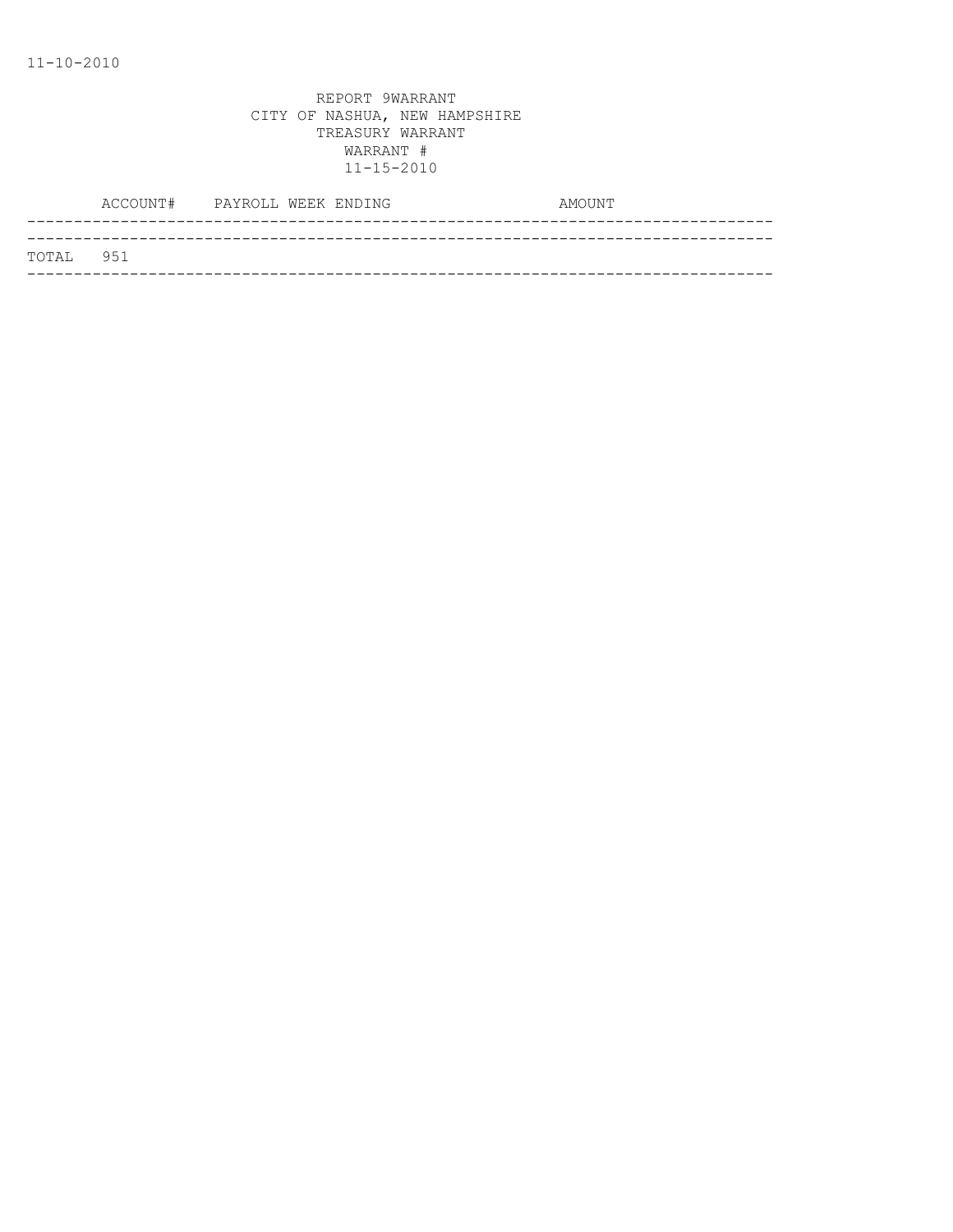| ACCOUNT#               | PAYROLL WEEK ENDING        | <b>AMOUNT</b>          |  |
|------------------------|----------------------------|------------------------|--|
| 801-11008              | 06-NOV-2010                | 608.42                 |  |
| 801-11008              | 30-OCT-2010                | 608.42                 |  |
| 801-11024              | 06-NOV-2010                | 639.71                 |  |
| 801-11024              | 30-OCT-2010                | 639.71                 |  |
| 801-11028              | 06-NOV-2010                | 61.98                  |  |
| 801-11028              | 30-OCT-2010                | 61.98                  |  |
| 801-11064              | 06-NOV-2010                | 144.64                 |  |
| 801-11064              | 30-OCT-2010                | 144.64                 |  |
| 801-11094              | 06-NOV-2010                | 104.59                 |  |
| 801-11094              | 30-OCT-2010                | 104.60                 |  |
| 801-11188              | 06-NOV-2010                | 368.61                 |  |
| 801-11188              | 30-OCT-2010                | 368.61                 |  |
| 801-11190              | 06-NOV-2010                | 421.44                 |  |
| 801-11190              | 30-OCT-2010                | 421.44                 |  |
| 801-11193              | 06-NOV-2010                | 1,025.45               |  |
| 801-11193              | 30-OCT-2010                | 1,025.44               |  |
| 801-11211              | 06-NOV-2010                | 70.23                  |  |
| 801-11211              | 30-OCT-2010                | 70.23                  |  |
| 801-11222              | 06-NOV-2010                | 217.50                 |  |
| 801-11222              | 30-OCT-2010                | 217.50                 |  |
| 801-11249              | 06-NOV-2010                | 188.57                 |  |
| 801-11249              | 30-OCT-2010                | 188.57                 |  |
| 801-11268              | 06-NOV-2010                | 139.32                 |  |
| 801-11268              | 30-OCT-2010                | 139.32                 |  |
| 801-11271              | 06-NOV-2010                | 1,184.60               |  |
| 801-11271              | 30-OCT-2010                | 1,184.60               |  |
| 801-11276              | 06-NOV-2010                | 4,500.60               |  |
| 801-11276              | 30-OCT-2010                | 4,498.40               |  |
| 801-11431              | 06-NOV-2010                | 193.49                 |  |
| 801-11431              | 30-OCT-2010                | 193.49                 |  |
| 801-11435              | $06 - NOV - 2010$          | 281.02                 |  |
| 801-11435              | 30-OCT-2010                | 281.02                 |  |
| 801-11595              | $06 - NOV - 2010$          | 10,297.75              |  |
| 801-11595              | 06-NOV-2010                | 4,154.00               |  |
| 801-11595              | 30-OCT-2010                | 5,825.04               |  |
| 801-11595              | 30-OCT-2010                | 4,154.00               |  |
| 801-11596              | 06-NOV-2010                | 3,512.00               |  |
| 801-11596              | 30-OCT-2010                | 3,512.00               |  |
| 801-11598              | $06 - NOV - 2010$          | 870.00                 |  |
| 801-11598              | $30 - OCT - 2010$          | 870.00                 |  |
| 801-11599              | $06 - NOV - 2010$          | 1, 114.71              |  |
| 801-11599              | $06 - NOV - 2010$          | 1, 114.71              |  |
| 801-11599<br>801-11599 | 30-OCT-2010<br>30-OCT-2010 | 1, 114.71<br>1, 114.71 |  |
| 801-11606              | $06 - NOV - 2010$          | 725.29                 |  |
| 801-11606              | 30-OCT-2010                | 725.29                 |  |
| 801-11647              | $06 - NOV - 2010$          | 1,442.84               |  |
| 801-11647              | 30-OCT-2010                | 1,442.84               |  |
|                        |                            |                        |  |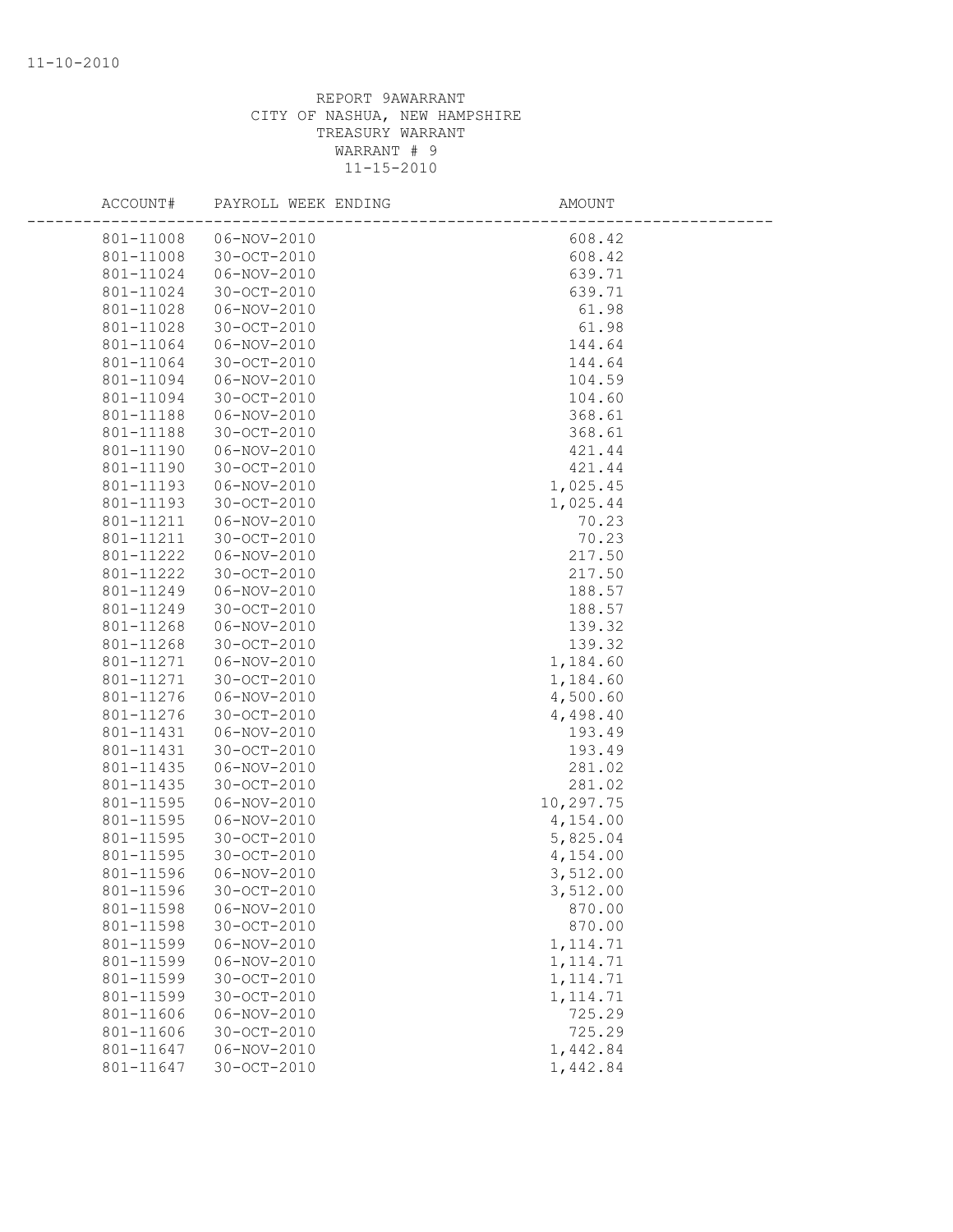|           |           | ACCOUNT# PAYROLL WEEK ENDING | AMOUNT                                                    |  |
|-----------|-----------|------------------------------|-----------------------------------------------------------|--|
|           |           | 801-12594 30-OCT-2010        | 4,160.00                                                  |  |
|           | 801-13004 | 06-NOV-2010                  | 1,709.03                                                  |  |
|           | 801-13004 | 06-NOV-2010                  | 2,558.01                                                  |  |
|           | 801-13004 | 06-NOV-2010                  | 1,092.18                                                  |  |
|           | 801-13004 | 30-OCT-2010                  | 1,040.80                                                  |  |
|           | 801-13004 | 30-OCT-2010                  | 585.41                                                    |  |
|           | 801-13004 | 30-OCT-2010                  | 126.06                                                    |  |
|           |           | 801-17002 30-OCT-2010        | .120<br>.500<br>-------------------------------<br>500.00 |  |
| TOTAL 801 |           |                              | 74,059.52                                                 |  |
|           |           |                              |                                                           |  |
|           | 802-11024 | 06-NOV-2010                  | 155.94                                                    |  |
|           | 802-11024 | 06-NOV-2010                  | 623.77                                                    |  |
|           | 802-11024 | 30-OCT-2010                  | 155.94                                                    |  |
|           | 802-11024 | 30-OCT-2010                  | 623.77                                                    |  |
|           | 802-11028 | 06-NOV-2010                  | 421.47                                                    |  |
|           | 802-11028 | 06-NOV-2010                  | 198.34                                                    |  |
|           | 802-11028 | 30-OCT-2010                  | 421.47                                                    |  |
|           | 802-11028 | 30-OCT-2010                  | 198.34                                                    |  |
|           | 802-11064 | 06-NOV-2010                  | 144.64                                                    |  |
|           | 802-11064 | 06-NOV-2010                  | 144.64                                                    |  |
|           | 802-11064 | 30-OCT-2010                  | 144.64                                                    |  |
|           | 802-11064 | 30-OCT-2010                  | 144.64                                                    |  |
|           | 802-11091 | 06-NOV-2010                  | 1,139.75                                                  |  |
|           | 802-11091 | 30-OCT-2010                  | 1,139.75                                                  |  |
|           | 802-11092 | 06-NOV-2010                  | 824.40                                                    |  |
|           | 802-11092 | 30-OCT-2010                  | 825.60                                                    |  |
|           | 802-11094 | $06 - NOV - 2010$            | 313.79                                                    |  |
|           | 802-11094 | 06-NOV-2010                  | 313.78                                                    |  |
|           | 802-11094 | 30-OCT-2010                  | 313.77                                                    |  |
|           | 802-11094 | 30-OCT-2010                  | 313.79                                                    |  |
|           | 802-11096 | 06-NOV-2010                  | 959.79                                                    |  |
|           | 802-11096 | 30-OCT-2010                  | 959.79                                                    |  |
|           | 802-11102 | 06-NOV-2010                  | 929.19                                                    |  |
|           | 802-11102 | $30 - OCT - 2010$            | 929.19                                                    |  |
|           | 802-11105 | 06-NOV-2010                  | 1,074.36                                                  |  |
|           | 802-11105 | 30-OCT-2010                  | 1,037.27                                                  |  |
|           | 802-11124 | $06 - NOV - 2010$            | 760.65                                                    |  |
|           | 802-11124 | 30-OCT-2010                  | 760.65                                                    |  |
|           | 802-11155 | 06-NOV-2010                  | 1,050.42                                                  |  |
|           | 802-11155 | 30-OCT-2010                  | 1,050.42                                                  |  |
|           | 802-11157 | $06 - NOV - 2010$            | 878.00                                                    |  |
|           | 802-11157 | $06 - NOV - 2010$            | 934.08                                                    |  |
|           | 802-11157 | $30 - OCT - 2010$            | 1,820.40                                                  |  |
|           | 802-11158 | $06 - NOV - 2010$            | 942.40                                                    |  |
|           | 802-11158 | 30-OCT-2010                  | 942.40                                                    |  |
|           | 802-11188 | $06 - NOV - 2010$            | 368.62                                                    |  |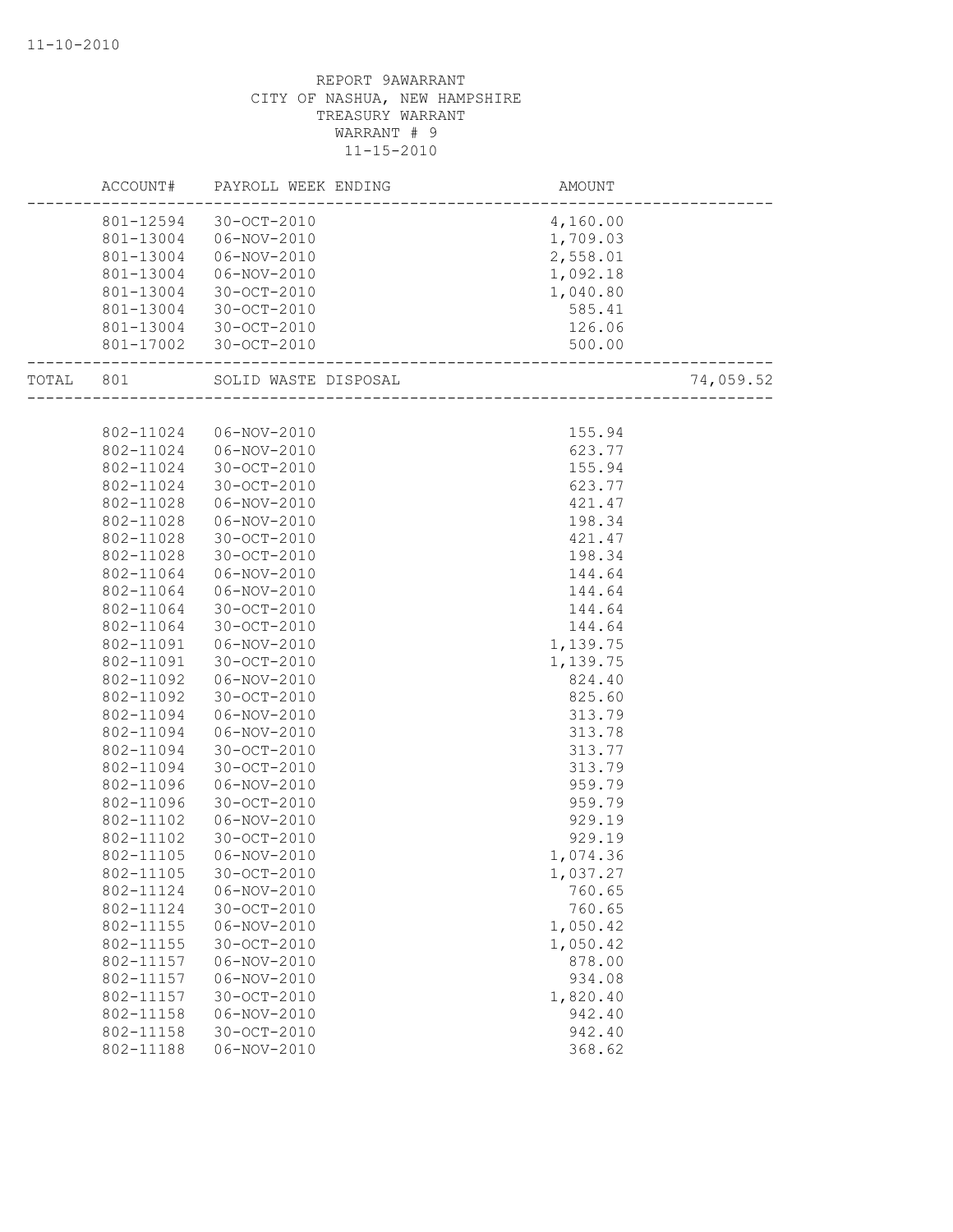| ACCOUNT#               | PAYROLL WEEK ENDING              | AMOUNT               |  |
|------------------------|----------------------------------|----------------------|--|
| 802-11188              | 30-OCT-2010                      | 368.62               |  |
| 802-11190              | 06-NOV-2010                      | 421.44               |  |
| 802-11190              | $30 - OCT - 2010$                | 421.44               |  |
| 802-11211              | 06-NOV-2010                      | 280.94               |  |
| 802-11211              | $06 - NOV - 2010$                | 421.41               |  |
| 802-11211              | $30 - OCT - 2010$                | 280.94               |  |
| 802-11211              | 30-OCT-2010                      | 421.41               |  |
| 802-11222              | 06-NOV-2010                      | 217.50               |  |
| 802-11222              | 30-OCT-2010                      | 217.50               |  |
| 802-11249              | 06-NOV-2010                      | 188.57               |  |
| 802-11249              | $06 - NOV - 2010$                | 188.57               |  |
| 802-11249              | 30-OCT-2010                      | 188.57               |  |
| 802-11249              | 30-OCT-2010                      | 188.57               |  |
| 802-11260              | $06 - NOV - 2010$                | 2,008.00             |  |
| 802-11260              | 30-OCT-2010                      | 2,008.00             |  |
| 802-11268              | 06-NOV-2010                      | 46.44                |  |
| 802-11268              | 06-NOV-2010                      | 92.88                |  |
| 802-11268              | $30 - OCT - 2010$                | 46.44                |  |
| 802-11268              | 30-OCT-2010                      | 92.88                |  |
| 802-11270              | 06-NOV-2010                      | 1, 114.73            |  |
| 802-11270              | $30 - OCT - 2010$                | 1, 114.73            |  |
| 802-11330              | 06-NOV-2010                      | 1, 114.71            |  |
| 802-11330              | 30-OCT-2010                      | 1, 114.71            |  |
| 802-11431              | 06-NOV-2010                      | 193.49               |  |
| 802-11431              | $30 - OCT - 2010$                | 193.49               |  |
| 802-11435              | 06-NOV-2010                      | 468.37               |  |
| 802-11435              | 06-NOV-2010                      | 187.35               |  |
| 802-11435              | 30-OCT-2010<br>30-OCT-2010       | 468.37               |  |
| 802-11435              |                                  | 187.35               |  |
| 802-11480              | 06-NOV-2010                      | 3,922.60             |  |
| 802-11480<br>802-11513 | 30-OCT-2010                      | 3,866.80             |  |
| 802-11513              | $06 - NOV - 2010$<br>30-OCT-2010 | 6,103.87<br>6,103.87 |  |
| 802-11514              | 06-NOV-2010                      | 4,005.20             |  |
| 802-11514              | $30 - OCT - 2010$                | 4,007.60             |  |
| 802-11681              | 06-NOV-2010                      | 324.42               |  |
| 802-11681              | 06-NOV-2010                      | 1,297.69             |  |
| 802-11681              | 30-OCT-2010                      | 324.42               |  |
| 802-11681              | 30-OCT-2010                      | 1,297.69             |  |
| 802-11693              | $06 - NOV - 2010$                | 1,230.75             |  |
| 802-11693              | $30 - OCT - 2010$                | 1,230.75             |  |
| 802-11764              | 06-NOV-2010                      | 1,219.71             |  |
| 802-11764              | 30-OCT-2010                      | 1,219.71             |  |
| 802-13004              | 06-NOV-2010                      | 827.81               |  |
| 802-13004              | 06-NOV-2010                      | 1,485.60             |  |
| 802-13004              | $30 - OCT - 2010$                | 802.79               |  |
| 802-13004              | 30-OCT-2010                      | 544.98               |  |
|                        |                                  |                      |  |